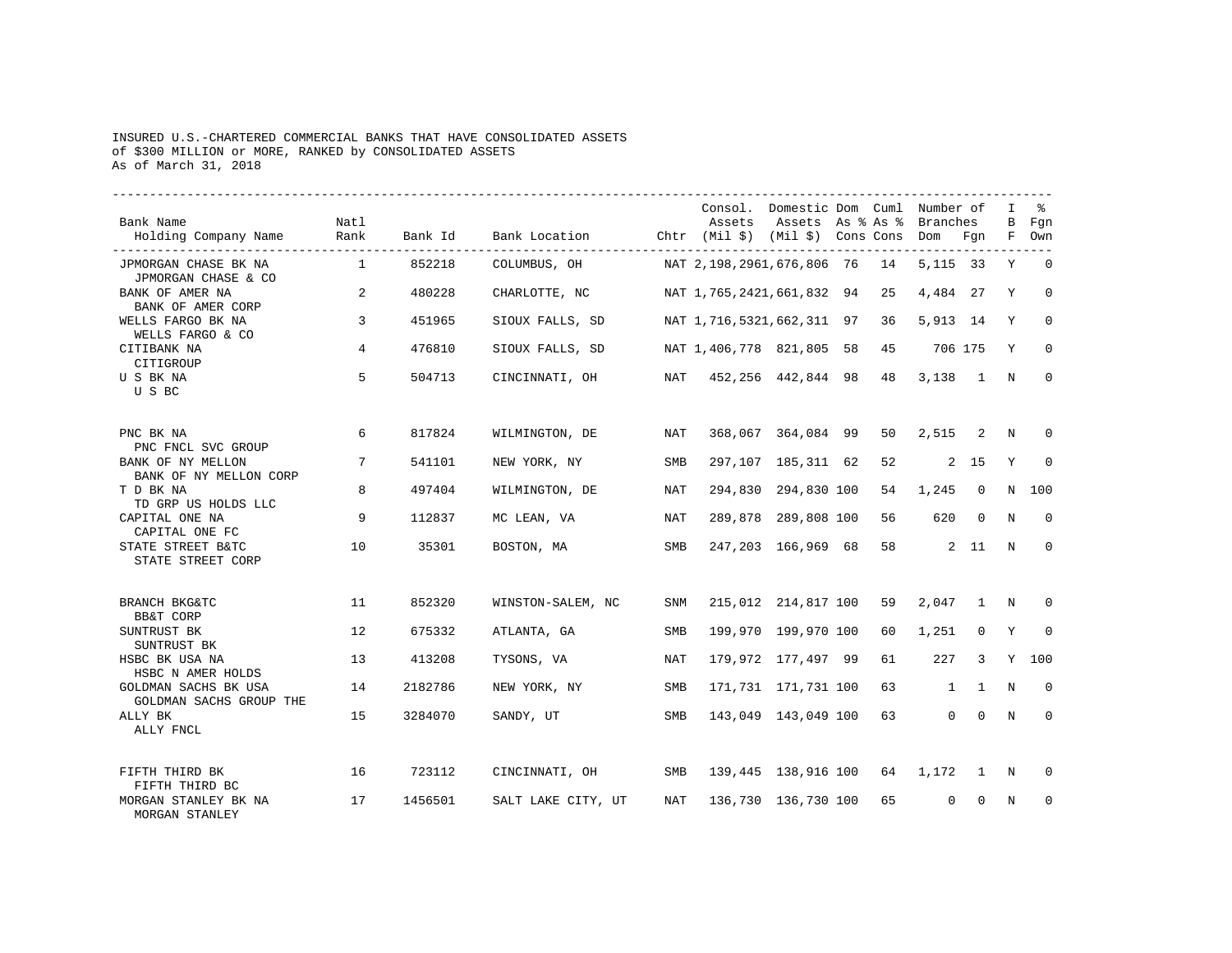| KEYBANK NA<br>KEYCORP                                        | 18 | 280110  | CLEVELAND, OH      | <b>NAT</b> |         | 135, 188 135, 172 100 | 66 | 1,217           | $\mathbf 0$  | N           | $\Omega$     |
|--------------------------------------------------------------|----|---------|--------------------|------------|---------|-----------------------|----|-----------------|--------------|-------------|--------------|
| NORTHERN TC<br>NORTHERN TR CORP                              | 19 | 210434  | CHICAGO, IL        | <b>SMB</b> | 129,223 | 84,357 65             | 67 | 66              | 5            | Y           | $\mathbf 0$  |
| CHASE BK USA NA<br>JPMORGAN CHASE & CO                       | 20 | 489913  | WILMINGTON, DE     | NAT        |         | 129,012 129,012 100   | 68 | 0               | $\mathbf 0$  | $\mathbf N$ | $\mathbf{0}$ |
| CITIZENS BK NA<br>CITIZENS FNCL GRP                          | 21 | 3303298 | PROVIDENCE, RI     | NAT        |         | 122,429 122,429 100   | 68 | 797             | 1            | N           | 0            |
| REGIONS BK<br>REGIONS FC                                     | 22 | 233031  | BIRMINGHAM, AL     | SMB        |         | 121,865 121,865 100   | 69 | 1,470           | $\mathbf 0$  | N           | $\mathbf 0$  |
| MUFG UNION BK NA<br>MUFG AMERS HOLDS CORP                    | 23 | 212465  | SAN FRANCISCO, CA  | NAT        |         | 120,913 120,908 100   | 70 | 353             | $\mathbf{1}$ | Y           | 99           |
| MANUFACTURERS & TRADERS TC<br>M&T BK CORP                    | 24 | 501105  | BUFFALO, NY        | SMB        |         | 118,089 118,089 100   | 71 | 819             | 2            | Y           | $\mathbf 0$  |
| CAPITAL ONE BK USA NA<br>CAPITAL ONE FC                      | 25 | 2253891 | GLEN ALLEN, VA     | <b>NAT</b> |         | 114,098 113,043 99    | 72 | 0               | $\mathbf{1}$ | N           | $\mathbf{0}$ |
| BMO HARRIS BK NA                                             | 26 | 75633   | CHICAGO, IL        | NAT        |         | 111,890 111,890 100   | 72 | 594             | $\mathbf 0$  | N           | 100          |
| BMO FNCL CORP<br>HUNTINGTON NB<br>HUNTINGTON BSHRS           | 27 | 12311   | COLUMBUS, OH       | <b>NAT</b> |         | 104,033 104,033 100   | 73 | 1,018           | $\mathbf 0$  | N           | $\mathbf 0$  |
| DISCOVER BK<br>DISCOVER FS                                   | 28 | 30810   | GREENWOOD, DE      | <b>SNM</b> |         | 100,495 100,495 100   | 74 | $\mathsf 0$     | $\mathbf 0$  | N           | $\mathbf{0}$ |
| FIRST REPUBLIC BK                                            | 29 | 4114567 | SAN FRANCISCO, CA  | SNM        | 90,224  | 90,224 100            | 74 | 72              | $\mathbf 0$  | N           | $\mathbf 0$  |
| BANK OF THE WEST<br>BNP PARIBAS USA                          | 30 | 804963  | SAN FRANCISCO, CA  | SNM        | 89,461  | 89,461 100            | 75 | 555             | $\mathbf 0$  | N           | 10           |
| COMPASS BK                                                   | 31 | 697633  | BIRMINGHAM, AL     | <b>SMB</b> | 86,612  | 86,612 100            | 75 | 648             | $\mathbf 0$  | N           | 100          |
| BBVA COMPASS BSHRS<br>SANTANDER BK NA<br>SANTANDER HOLDS USA | 32 | 722777  | WILMINGTON, DE     | NAT        | 74,569  | 74,554 100            | 76 | 642             | 1            | N           | 100          |
| COMERICA BK<br>COMERICA                                      | 33 | 60143   | DALLAS, TX         | SMB        | 72,342  | 71,800 99             | 76 | 438             | $\mathbf{1}$ | N           | 0            |
| ZB NA<br>ZIONS BC                                            | 34 | 276579  | SALT LAKE CITY, UT | NAT        | 66,301  | 66,301 100            | 77 | 435             | 0            | N           | 0            |
| MORGAN STANLEY PRIV BK NA<br>MORGAN STANLEY                  | 35 | 2489805 | PURCHASE, NY       | NAT        | 66,109  | 66,109 100            | 77 | $\mathbf 0$     | $\Omega$     | $\mathbf N$ | $\mathbf 0$  |
| SILICON VALLEY BK<br>SVB FNCL GRP                            | 36 | 802866  | SANTA CLARA, CA    | SMB        | 53,441  | 50,441 94             | 77 | $4\overline{ }$ | $\mathbf{1}$ | N           | $\mathbf 0$  |
| CITY NB<br>RBC USA HOLDCO CORP                               | 37 | 63069   | LOS ANGELES, CA    | NAT        | 47,891  | 47,891 100            | 78 | 72              | 0            | N           | 100          |
| SIGNATURE BK                                                 | 38 | 2942690 | NEW YORK, NY       | SNM        | 44,436  | 44,436 100            | 78 | 7               | $\mathbf 0$  | $\rm N$     | $\mathbf 0$  |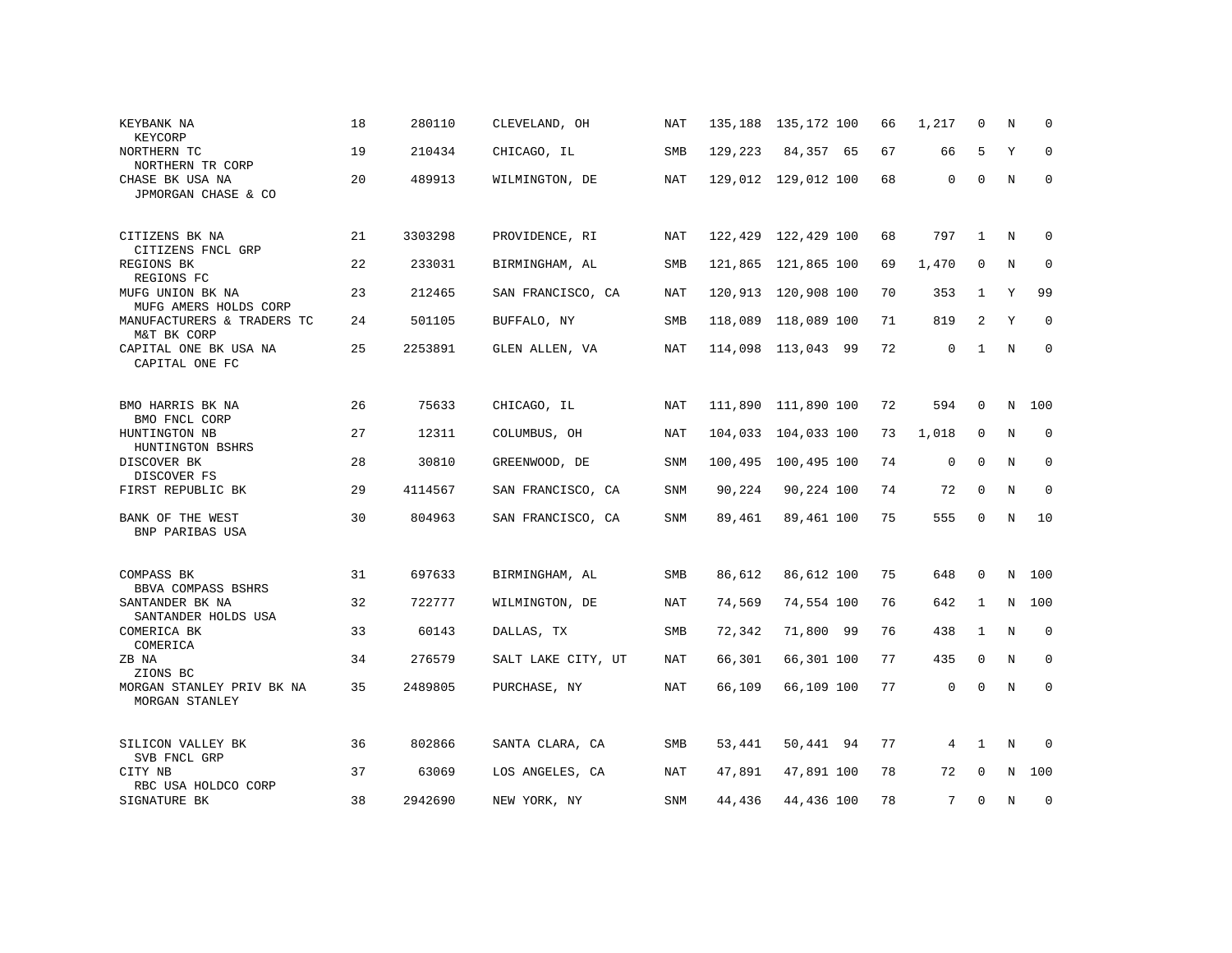| PEOPLES UNITED BK NA<br>PEOPLES UNITED FNCL INC           | 39 | 613307  | BRIDGEPORT, CT  | NAT        | 43,856 | 43,856 100 | 78 | 403          | 0            | N          | $\Omega$    |
|-----------------------------------------------------------|----|---------|-----------------|------------|--------|------------|----|--------------|--------------|------------|-------------|
| CIT BK NA<br>CIT GROUP                                    | 40 | 3918898 | PASADENA, CA    | NAT        | 42,931 | 42,931 100 | 78 | 69           | $\mathbf 0$  | N          | $\mathbf 0$ |
| DEUTSCHE BK TC AMERICAS<br>DB USA CORP                    | 41 | 214807  | NEW YORK, NY    | <b>SMB</b> | 42,106 | 42,106 100 | 79 | $\mathbf{1}$ | $\Omega$     | N          | 100         |
| FIRST TN BK NA<br>FIRST HORIZON NAT CORP                  | 42 | 485559  | MEMPHIS, TN     | NAT        | 40,246 | 40,246 100 | 79 | 347          | 0            | Υ          | $\mathbf 0$ |
| EAST WEST BK                                              | 43 | 197478  | PASADENA, CA    | SMB        | 37,665 | 35,594 94  | 79 | 109          | $\mathbf{1}$ | N          | $\mathbf 0$ |
| EAST WEST BC<br>FIRST-CITIZENS B&TC                       | 44 | 491224  | RALEIGH, NC     | SNM        | 34,263 | 34,263 100 | 79 | 543          | $\mathbf 0$  | N          | $\mathbf 0$ |
| FIRST CITIZENS BSHRS<br>BARCLAYS BK DE<br>BARCLAYS US LLC | 45 | 2980209 | WILMINGTON, DE  | SNM        | 34,165 | 34,165 100 | 80 | $\mathbf 0$  | $\mathbf 0$  | N          | $\mathbf 0$ |
|                                                           |    |         |                 |            |        |            |    |              |              |            |             |
| BOKF NA<br>BOK FC                                         | 46 | 339858  | TULSA, OK       | NAT        | 33,227 | 33,227 100 | 80 | 124          | $\mathbf 0$  | $\rm N$    | 0           |
| FROST BK<br>CULLEN/FROST BKR                              | 47 | 682563  | SAN ANTONIO, TX | SMB        | 31,549 | 31,549 100 | 80 | 145          | 0            | N          | $\mathbf 0$ |
| FIRST NB OF PA<br>FNB CORP                                | 48 | 379920  | GREENVILLE, PA  | NAT        | 31,452 | 31,452 100 | 80 | 416          | $\mathbf{0}$ | N          | $\mathbf 0$ |
| SYNOVUS BK<br>SYNOVUS FC                                  | 49 | 395238  | COLUMBUS, GA    | SMB        | 31,361 | 31,361 100 | 81 | 247          | 0            | N          | 0           |
| ASSOCIATED BK NA<br>ASSOCIATED BANC-CORP                  | 50 | 917742  | GREEN BAY, WI   | NAT        | 31,011 | 31,011 100 | 81 | 225          | $\mathbf 0$  | $_{\rm N}$ | $\mathbf 0$ |
| STERLING NB                                               | 51 | 125471  | MONTEBELLO, NY  | NAT        | 30,410 | 30,410 100 | 81 | 126          | 0            | N          | $\mathbf 0$ |
| STERLING BC<br>BANKUNITED NA                              | 52 | 3938186 | MIAMI LAKES, FL | NAT        | 30,359 | 30,359 100 | 81 | 93           | 0            | N          | 0           |
| BANKUNITED<br>VALLEY NB                                   | 53 | 229801  | PASSAIC, NJ     | NAT        | 29,421 | 29,421 100 | 81 | 239          | $\mathsf 0$  | N          | $\mathbf 0$ |
| VALLEY NAT BC                                             |    |         |                 |            |        |            |    |              |              |            |             |
| IBERIABANK<br>IBERIABANK CORP                             | 54 | 808176  | LAFAYETTE, LA   | SMB        | 29,387 | 29,387 100 | 81 | 212          | $\mathbf 0$  | N          | $\mathbf 0$ |
| WHITNEY BK<br>HANCOCK HC                                  | 55 | 463735  | GULFPORT, MS    | SNM        | 27,220 | 27,220 100 | 82 | 199          | $\mathbf 0$  | N          | $\mathbf 0$ |
| WEBSTER BK NA                                             | 56 | 761806  | WATERBURY, CT   | NAT        | 26,748 | 26,748 100 | 82 | 166          | $\mathsf 0$  | N          | $\mathbf 0$ |
| WEBSTER FNCL CORP<br>UMPOUA BK                            | 57 | 143662  | ROSEBURG, OR    | <b>SNM</b> | 25,847 | 25,847 100 | 82 | 270          | $\mathbf 0$  | N          | $\mathbf 0$ |
| UMPQUA HC<br>CIBC BK USA                                  | 58 | 1842065 | CHICAGO, IL     | SNM        | 25,595 | 25,595 100 | 82 | 23           | $\mathbf 0$  | N          | 98          |
| CIBC BC USA<br>COMMERCE BK<br>COMMERCE BSHRS              | 59 | 601050  | KANSAS CITY, MO | SMB        | 24,490 | 24,490 100 | 82 | 174          | 0            | N          | $\mathbf 0$ |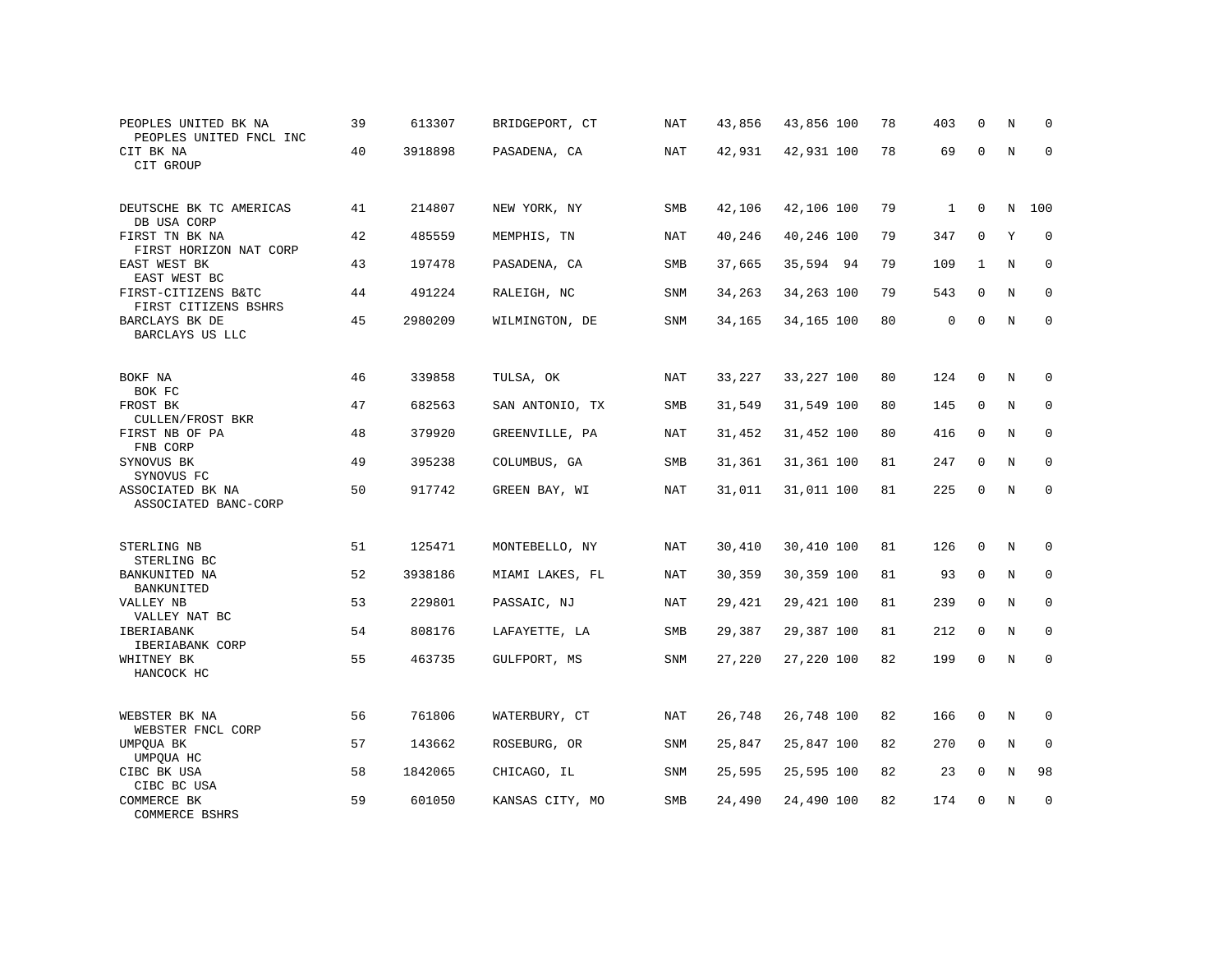| TEXAS CAP BK NA<br>TEXAS CAP BSHRS        | 60 | 2618780 | DALLAS, TX           | <b>NAT</b> | 24,437 | 24,437 100 | 82 | 11           | $\Omega$     | N           | $\Omega$     |
|-------------------------------------------|----|---------|----------------------|------------|--------|------------|----|--------------|--------------|-------------|--------------|
| PACIFIC WESTERN BK<br>PACWEST BC          | 61 | 494261  | BEVERLY HILLS, CA    | SNM        | 24,112 | 24,112 100 | 83 | 75           | $\mathbf 0$  | N           | 0            |
| BNY MELLON NA<br>BANK OF NY MELLON CORP   | 62 | 934329  | PITTSBURGH, PA       | <b>NAT</b> | 23,874 | 23,874 100 | 83 | 2            | $\mathbf{0}$ | N           | $\mathbf 0$  |
| TCF NB<br>TCF FC                          | 63 | 266271  | SIOUX FALLS, SD      | NAT        | 23,403 | 23,044 98  | 83 | 331          | $\mathbf 0$  | N           | 0            |
| PINNACLE BK<br>PINNACLE FNCL PTNR         | 64 | 2925666 | NASHVILLE, TN        | <b>SNM</b> | 22,810 | 22,810 100 | 83 | 114          | $\mathbf 0$  | N           | $\mathbf 0$  |
| PROSPERITY BK<br>PROSPERITY BSHRS         | 65 | 664756  | EL CAMPO, TX         | SNM        | 22,462 | 22,462 100 | 83 | 263          | 0            | N           | $\mathbf 0$  |
| BANK OF THE OZARKS                        | 66 | 107244  | LITTLE ROCK, AR      | SNM        | 22,036 | 22,036 100 | 83 | 243          | $\mathbf 0$  | N           | $\mathbf 0$  |
| RAYMOND JAMES BK NA<br>RAYMOND JAMES FNCL | 67 | 2193616 | SAINT PETERSBURG, FL | NAT        | 21,940 | 21,830 99  | 83 | 0            | $\mathbf 0$  | $\rm N$     | 0            |
| T D BK USA NA<br>TD GRP US HOLDS LLC      | 68 | 2121196 | WILMINGTON, DE       | <b>NAT</b> | 21,604 | 21,604 100 | 84 | $\mathbf{1}$ | $\mathbf 0$  | N           | 100          |
| WESTERN ALLI BK<br>WESTERN ALLI BC        | 69 | 3138146 | PHOENIX, AZ          | SMB        | 20,819 | 20,819 100 | 84 | 38           | $\mathbf 0$  | N           | $\mathbf 0$  |
| UMB BK NA<br>UMB FC                       | 70 | 936855  | KANSAS CITY, MO      | NAT        | 20,794 | 20,794 100 | 84 | 96           | $\mathbf 0$  | N           | $\mathbf 0$  |
| FIRST HAWAIIAN BK<br>BNP PARIBAS USA      | 71 | 980661  | HONOLULU, HI         | SNM        | 20,245 | 19,503 96  | 84 | 60           | 0            | Υ           | 6            |
| MB FNCL BK NA<br>MB FNCL                  | 72 | 656733  | CHICAGO, IL          | NAT        | 20,112 | 20,095 100 | 84 | 106          | $\mathbf 0$  | N           | $\mathbf 0$  |
| FIRST NB OF OMAHA<br>LAURITZEN CORP       | 73 | 527954  | OMAHA, NE            | NAT        | 19,864 | 19,864 100 | 84 | 127          | $\mathbf 0$  | N           | 0            |
| CHEMICAL BK<br>CHEMICAL FC                | 74 | 542649  | MIDLAND, MI          | <b>SMB</b> | 19,724 | 19,724 100 | 84 | 211          | 0            | N           | $\mathbf 0$  |
| BANK OF AMER CA NA<br>BANK OF AMER CORP   | 75 | 1443266 | SAN FRANCISCO, CA    | NAT        | 18,855 | 18,855 100 | 85 | $\mathbf 0$  | $\mathbf 0$  | $\mathbf N$ | $\mathsf{O}$ |
| UNITED BK<br>UNITED BSHRS                 | 76 | 365325  | FAIRFAX, VA          | SMB        | 18,610 | 18,610 100 | 85 | 143          | 0            | N           | 0            |
| FIRSTBANK<br>FIRSTBANK HC                 | 77 | 288853  | LAKEWOOD, CO         | SMB        | 18,026 | 18,026 100 | 85 | 117          | $\mathbf 0$  | N           | 0            |
| OLD NB<br>OLD NAT BC                      | 78 | 208244  | EVANSVILLE, IN       | NAT        | 17,393 | 17,393 100 | 85 | 197          | $\mathbf 0$  | N           | $\mathbf 0$  |
| ARVEST BK<br>ARVEST BK GRP                | 79 | 311845  | FAYETTEVILLE, AR     | SMB        | 17,294 | 17,294 100 | 85 | 255          | $\mathbf 0$  | N           | $\mathbf 0$  |
| BANCORPSOUTH BK                           | 80 | 606046  | TUPELO, MS           | SNM        | 17,190 | 17,190 100 | 85 | 280          | $\mathbf 0$  | N           | 0            |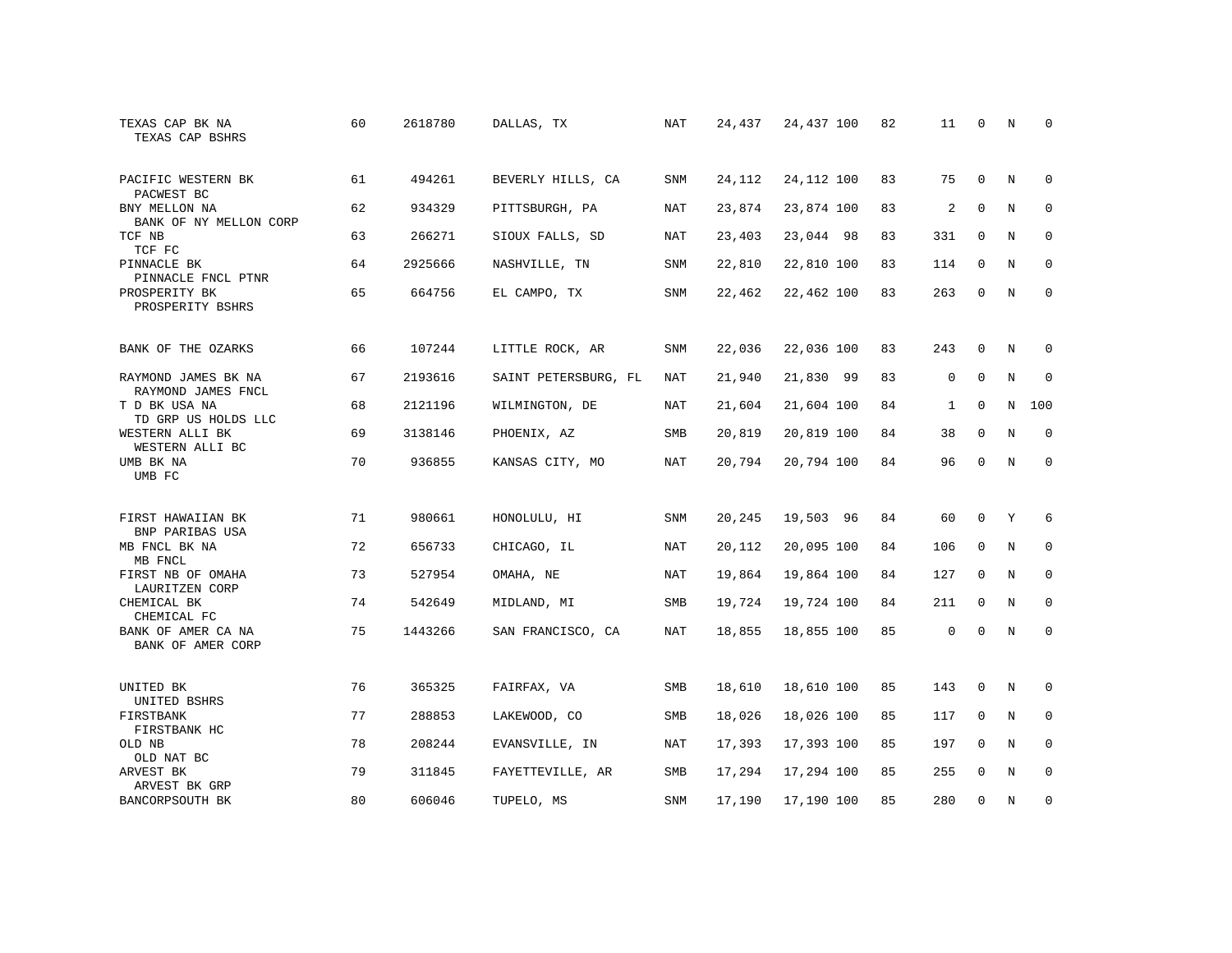| BANK OF HAWAII<br>BANK OF HI CORP           | 81  | 795968  | HONOLULU, HI    | SMB        | 17,109 | 16,540 97  | 85 | 68           | 1           | Y       | 0            |
|---------------------------------------------|-----|---------|-----------------|------------|--------|------------|----|--------------|-------------|---------|--------------|
| CATHAY BK<br>CATHAY GEN BC                  | 82  | 595869  | LOS ANGELES, CA | SNM        | 15,861 | 15,453 97  | 85 | 64           | 1           | N       | $\mathbf 0$  |
| WASHINGTON FED NA<br>WASHINGTON FED INC     | 83  | 656377  | SEATTLE, WA     | NAT        | 15,634 | 15,634 100 | 85 | 237          | $\mathbf 0$ | N       | $\mathbf 0$  |
| STIFEL B&T<br>STIFEL FNCL CORP              | 84  | 3076248 | SAINT LOUIS, MO | SMB        | 15,337 | 15,337 100 | 85 | $\mathbf{1}$ | $\Omega$    | N       | $\mathbf{0}$ |
| SOUTH ST BK<br>SOUTH ST CORP                | 85  | 540926  | COLUMBIA, SC    | <b>SNM</b> | 14,686 | 14,686 100 | 86 | 178          | $\Omega$    | N       | $\mathbf{0}$ |
| BANK OF HOPE<br>HOPE BC                     | 86  | 671464  | LOS ANGELES, CA | SNM        | 14,501 | 14,501 100 | 86 | 63           | $\mathbf 0$ | N       | 0            |
| CENTENNIAL BK<br>HOME BSHRS                 | 87  | 456045  | CONWAY, AR      | SMB        | 14,314 | 14,314 100 | 86 | 164          | $\mathbf 0$ | N       | $\mathbf 0$  |
| FIRST MW BK<br>FIRST MW BC                  | 88  | 1007846 | ITASCA, IL      | SMB        | 14,312 | 14,312 100 | 86 | 126          | $\mathbf 0$ | N       | 0            |
| COMENITY BK                                 | 89  | 1391778 | WILMINGTON, DE  | <b>SNM</b> | 14,142 | 14,142 100 | 86 | $\mathsf 0$  | $\mathbf 0$ | N       | $\mathbf 0$  |
| RABOBANK NA<br>RABOBANK INTL HOLD BV        | 90  | 877369  | ROSEVILLE, CA   | NAT        | 13,559 | 13,559 100 | 86 | 100          | 0           | $\rm N$ | 99           |
| TRUSTMARK NB<br>TRUSTMARK CORP              | 91  | 342634  | JACKSON, MS     | NAT        | 13,461 | 13,461 100 | 86 | 202          | $\mathbf 0$ | N       | $\mathbf 0$  |
| UNION B&TR<br>UNION BSHRS CORP              | 92  | 693224  | RICHMOND, VA    | SMB        | 13,118 | 13,118 100 | 86 | 148          | $\mathbf 0$ | N       | 0            |
| SIMMONS BK<br>SIMMONS FIRST NAT CORP        | 93  | 663245  | PINE BLUFF, AR  | SMB        | 12,678 | 12,678 100 | 86 | 172          | 0           | N       | $\mathbf{0}$ |
| COLUMBIA ST BK<br>COLUMBIA BKG SYS          | 94  | 2078290 | TACOMA, WA      | SNM        | 12,522 | 12,522 100 | 86 | 150          | $\mathbf 0$ | N       | 0            |
| UNITED CMNTY BK<br>UNITED CMNTY BK          | 95  | 1017939 | BLAIRSVILLE, GA | <b>SNM</b> | 12,241 | 12,241 100 | 86 | 144          | $\Omega$    | N       | $\mathbf{0}$ |
| FIRST INTRST BK<br>FIRST INTRST BANCSYSTEM  | 96  | 659855  | BILLINGS, MT    | SMB        | 12,225 | 12,225 100 | 87 | 126          | $\mathbf 0$ | N       | 0            |
| <b>GREAT WESTERN BK</b><br>GREAT WESTERN BC | 97  | 131650  | SIOUX FALLS, SD | <b>SNM</b> | 11,987 | 11,987 100 | 87 | 173          | $\mathbf 0$ | N       | $\mathbf{0}$ |
| BREMER BK NA<br>OTTO BREMER TR              | 98  | 800657  | SAINT PAUL, MN  | NAT        | 11,889 | 11,889 100 | 87 | 88           | $\mathbf 0$ | N       | 0            |
| <b>GLACIER BK</b><br>GLACIER BC             | 99  | 2634191 | KALISPELL, MT   | SNM        | 11,643 | 11,643 100 | 87 | 151          | $\mathbf 0$ | N       | $\mathbf 0$  |
| BERKSHIRE BK<br>BERKSHIRE HILLS BC          | 100 | 473501  | PITTSFIELD, MA  | SNM        | 11,492 | 11,492 100 | 87 | 114          | $\mathbf 0$ | N       | 0            |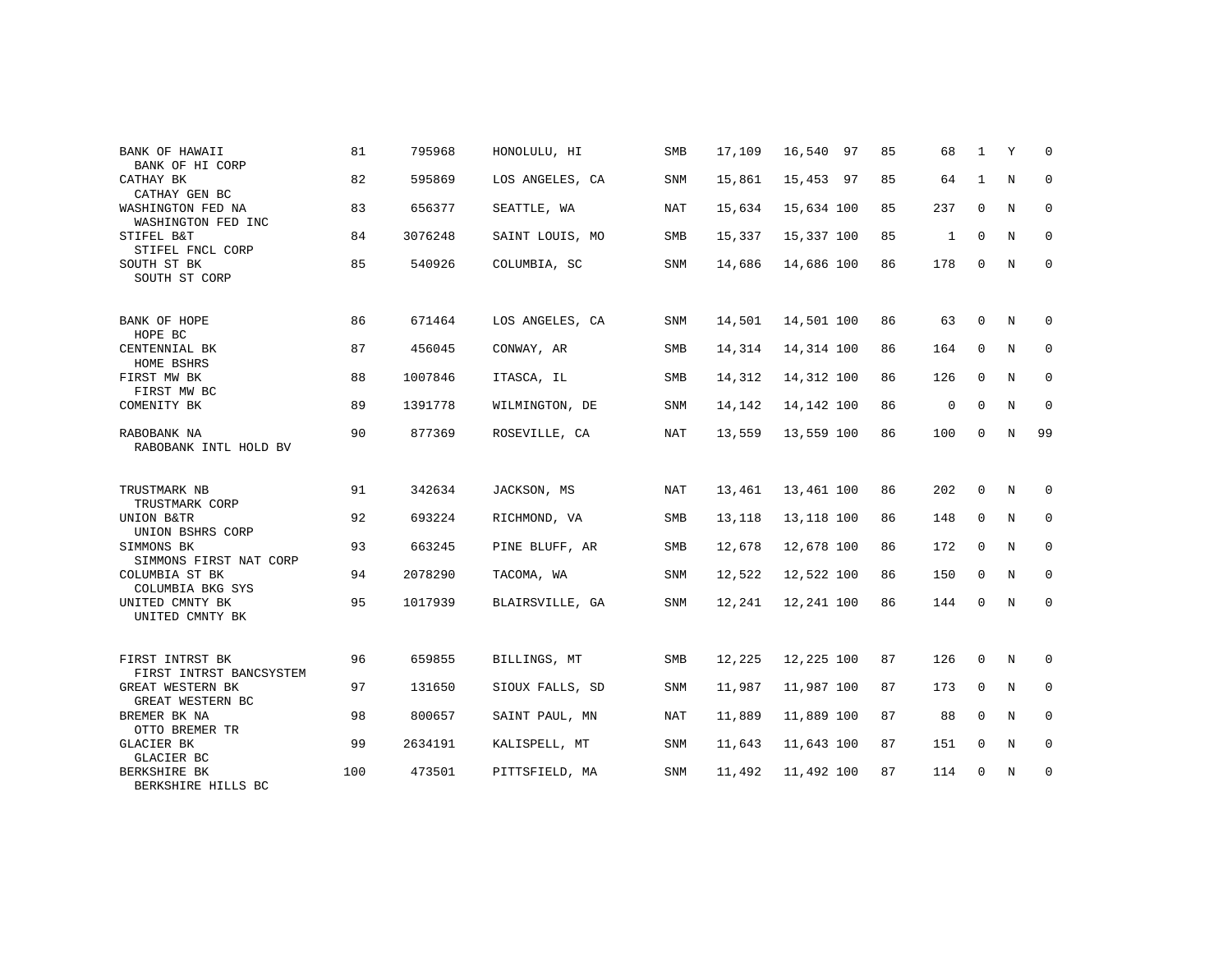| FLORIDA CMNTY BK NA<br>FCB FNCL HOLDS               | 101 | 4041421 | WESTON, FL       | <b>NAT</b> | 11,473 | 11,473 100 | 87 | 50  | $\mathbf 0$  | N              | $\mathbf 0$  |
|-----------------------------------------------------|-----|---------|------------------|------------|--------|------------|----|-----|--------------|----------------|--------------|
| FULTON BK NA<br>FULTON FNCL CORP                    | 102 | 474919  | LANCASTER, PA    | NAT        | 11,397 | 11,397 100 | 87 | 110 | $\mathbf 0$  | $\rm N$        | $\mathbf 0$  |
| <b>EASTERN BK</b><br>EASTERN BK CORP                | 103 | 128904  | BOSTON, MA       | SNM        | 11,117 | 11,117 100 | 87 | 92  | $\mathbf 0$  | N              | $\mathbf{0}$ |
| CADENCE BK NA<br>CADENCE BC LLC                     | 104 | 4262534 | BIRMINGHAM, AL   | NAT        | 10,981 | 10,981 100 | 87 | 65  | $\mathbf{0}$ | N              | 0            |
| CITY NB OF FL<br>BCI FNCL GRP                       | 105 | 814430  | MIAMI, FL        | NAT        | 10,807 | 10,807 100 | 87 | 25  | 0            | N              | $\mathbf 0$  |
| <b>CUSTOMERS BK</b>                                 | 106 | 2354985 | PHOENIXVILLE, PA | <b>SMB</b> | 10,757 | 10,757 100 | 87 | 14  | 0            | N              | $\mathbf 0$  |
| CUSTOMERS BC<br>COMMUNITY BK NA<br>COMMUNITY BK SYS | 107 | 202907  | CANTON, NY       | NAT        | 10,752 | 10,752 100 | 87 | 224 | 0            | N              | 0            |
| TOWNEBANK                                           | 108 | 2797724 | PORTSMOUTH, VA   | SNM        | 10,620 | 10,620 100 | 87 | 40  | 0            | N              | 0            |
| CENTERSTATE BK NA<br>CENTERSTATE BK CORP            | 109 | 1929247 | WINTER HAVEN, FL | NAT        | 10,359 | 10,359 100 | 87 | 129 | $\mathbf 0$  | N              | 0            |
| BANC OF CA NA<br>BANC OF CA                         | 110 | 200378  | SANTA ANA, CA    | NAT        | 10,317 | 10,317 100 | 88 | 33  | $\mathbf 0$  | N              | $\mathbf{0}$ |
| WESBANCO BK<br>WESBANCO                             | 111 | 645625  | WHEELING, WV     | SNM        | 10,222 | 10,222 100 | 88 | 172 | 0            | N              | 0            |
| RENASANT BK<br>RENASANT CORP                        | 112 | 749242  | TUPELO, MS       | <b>SNM</b> | 10,221 | 10,221 100 | 88 | 150 | $\mathbf 0$  | N              | $\mathbf 0$  |
| BANNER BK<br>BANNER CORP                            | 113 | 352772  | WALLA WALLA, WA  | <b>SNM</b> | 10,029 | 10,029 100 | 88 | 175 | $\mathbf{0}$ | N              | $\Omega$     |
| FIRST MRCHS BK<br>FIRST MRCHS CORP                  | 114 | 17147   | MUNCIE, IN       | SNM        | 9,464  | 9,464 100  | 88 | 122 | $\mathbf{0}$ | N              | $\mathbf 0$  |
| PLAINSCAPITAL BK<br>DIAMOND A FNCL LP               | 115 | 637451  | DALLAS, TX       | SMB        | 9,322  | 9,322 100  | 88 | 126 | $\mathbf 0$  | N              | $\mathbf 0$  |
| PLAINSCAPITAL BK<br>MAEDGEN & WHITE                 | 115 | 637451  | DALLAS, TX       | <b>SMB</b> |        |            |    |     |              |                |              |
| BANCO POPULAR N AMER<br>POPULAR                     | 116 | 2736291 | NEW YORK, NY     | SMB        | 9,227  | 9,227 100  | 88 | 51  | $\mathbf{0}$ | N              | 100          |
| NBT BK NA<br>NBT BC                                 | 117 | 702117  | NORWICH, NY      | NAT        | 9,161  | 9,161 100  | 88 | 152 | $\mathbf 0$  | $\rm N$        | $\mathbf 0$  |
| ISRAEL DISCOUNT BK OF NY<br>DISCOUNT BC             | 118 | 320119  | NEW YORK, NY     | SNM        | 9,143  | 9,143 100  | 88 | 6   | $\mathbf{0}$ |                | Y 100        |
| WELLS FARGO FNCL NB<br>WELLS FARGO & CO             | 119 | 1225761 | LAS VEGAS, NV    | NAT        | 9,058  | 9,058 100  | 88 | 0   | $\Omega$     | $\overline{N}$ | $\Omega$     |
| FIRST FNCL BK<br>FIRST FNCL BC                      | 120 | 165628  | CINCINNATI, OH   | SMB        | 8,882  | 8,882 100  | 88 | 95  | $\Omega$     | N              | $\mathbf 0$  |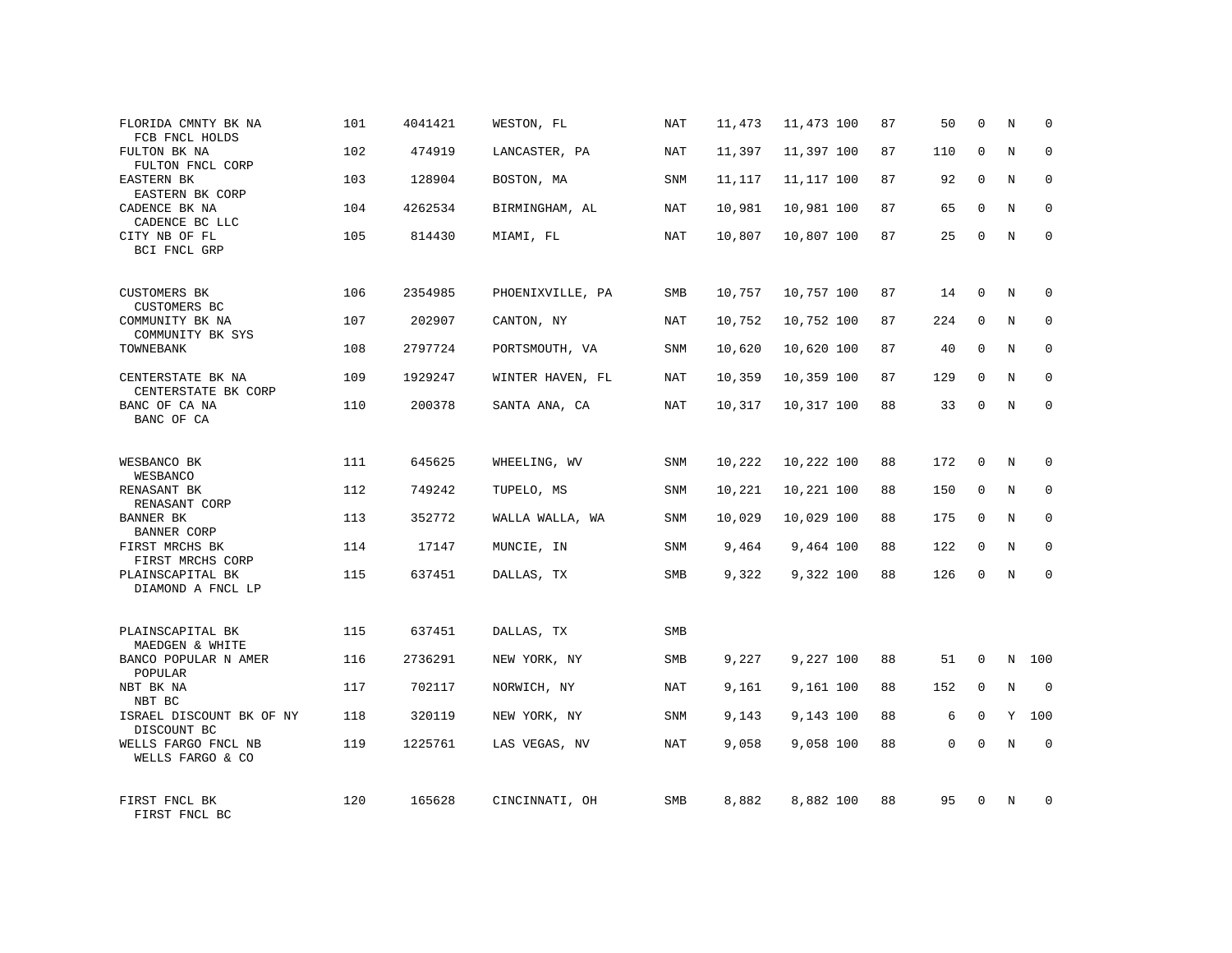| LEGACYTEXAS BK<br>LEGACYTEXAS FNCL GRP                 | 121 | 878898  | PLANO, TX         | SMB        | 8,869 | 8,869 100 | 88 | 44  | $\mathbf 0$ | N | $\mathbf 0$ |
|--------------------------------------------------------|-----|---------|-------------------|------------|-------|-----------|----|-----|-------------|---|-------------|
| INDEPENDENT BK<br>INDEPENDENT BK GRP                   | 122 | 122854  | MCKINNEY, TX      | SNM        | 8,803 | 8,803 100 | 88 | 69  | $\mathbf 0$ | N | $\mathbf 0$ |
| WELLS FARGO BK S CENT NA<br>WELLS FARGO & CO           | 123 | 2362458 | HOUSTON, TX       | NAT        | 8,682 | 8,682 100 | 88 | 0   | $\Omega$    | N | $\Omega$    |
| INTERNATIONAL BK OF CMRC<br>INTERNATIONAL BSHRS CORP   | 124 | 1001152 | LAREDO, TX        | SNM        | 8,568 | 8,568 100 | 88 | 115 | $\mathbf 0$ | N | $\Omega$    |
| MERCANTIL BK NA                                        | 125 | 83638   | CORAL GABLES, FL  | NAT        | 8,411 | 8,411 100 | 88 | 21  | 0           | Y | $\mathbf 0$ |
| MERCANTIL DISTRIBUTION TR<br>CITIZENS BUS BK<br>CVB FC | 126 | 933966  | ONTARIO, CA       | SNM        | 8,348 | 8,348 100 | 88 | 50  | $\mathbf 0$ | N | $\mathbf 0$ |
| BOSTON PRIVATE B&TC<br>BOSTON PRIVATE FNCL HOLD        | 127 | 964700  | BOSTON, MA        | SMB        | 8,180 | 8,180 100 | 88 | 23  | $\Omega$    | N | $\mathbf 0$ |
| ROCKLAND TC<br>INDEPENDENT BC                          | 128 | 613008  | ROCKLAND, MA      | SNM        | 8,089 | 8,089 100 | 89 | 86  | $\mathbf 0$ | N | $\mathbf 0$ |
| PACIFIC PREMIER BK<br>PACIFIC PREMIER BC               | 129 | 431172  | IRVINE, CA        | SMB        | 8,087 | 8,087 100 | 89 | 33  | $\Omega$    | N | $\Omega$    |
| AMERIS BK<br>AMERIS BC                                 | 130 | 764030  | MOULTRIE, GA      | <b>SNM</b> | 7,932 | 7,932 100 | 89 | 97  | $\mathbf 0$ | N | $\mathbf 0$ |
| SANDY SPRING BK<br>SANDY SPRING BC                     | 131 | 506922  | OLNEY, MD         | SMB        | 7,881 | 7,881 100 | 89 | 60  | $\Omega$    | N | $\mathbf 0$ |
| BUSEY BK<br>FIRST BUSEY CORP                           | 132 | 416245  | CHAMPAIGN, IL     | SNM        | 7,737 | 7,737 100 | 89 | 67  | $\mathbf 0$ | N | $\mathbf 0$ |
| EAGLEBANK<br>EAGLE BC                                  | 133 | 2652092 | BETHESDA, MD      | <b>SMB</b> | 7,684 | 7,684 100 | 89 | 19  | $\Omega$    | N | $\mathbf 0$ |
| SAFRA NB OF NY<br>SNBNY HOLD                           | 134 | 918918  | NEW YORK, NY      | NAT        | 7,556 | 7,292 97  | 89 | 1   | $\mathbf 0$ | Y | 99          |
| FIRST FNCL BK NA<br>FIRST FNCL BSHRS                   | 135 | 470050  | ABILENE, TX       | <b>NAT</b> | 7,540 | 7,540 100 | 89 | 75  | $\mathbf 0$ | N | $\mathbf 0$ |
| <b>BANCFIRST</b><br>BANCFIRST CORP                     | 136 | 1386251 | OKLAHOMA CITY, OK | SNM        | 7,507 | 7,507 100 | 89 | 111 | 0           | N | 0           |
| OCEANFIRST BK NA<br>OCEANFIRST FNCL CORP               | 137 | 85472   | TOMS RIVER, NJ    | NAT        | 7,494 | 7,494 100 | 89 | 78  | $\mathbf 0$ | N | $\mathbf 0$ |
| PARK NB<br>PARK NAT CORP                               | 138 | 489623  | NEWARK, OH        | NAT        | 7,456 | 7,456 100 | 89 | 108 | $\mathbf 0$ | N | 0           |
| OPUS BK                                                | 139 | 2047504 | IRVINE, CA        | SNM        | 7,298 | 7,298 100 | 89 | 50  | $\mathbf 0$ | N | $\mathbf 0$ |
| FIRST COMMONWEALTH BK<br>FIRST COMMONWEALTH FNCL CORP  | 140 | 42420   | INDIANA, PA       | SNM        | 7,294 | 7,294 100 | 89 | 136 | 0           | N | 0           |
| FARMERS & MRCH BK<br>PALOMAR ENT LLC                   | 141 | 871769  | LONG BEACH, CA    | <b>SMB</b> | 7,114 | 7,114 100 | 89 | 23  | $\Omega$    | N | $\mathbf 0$ |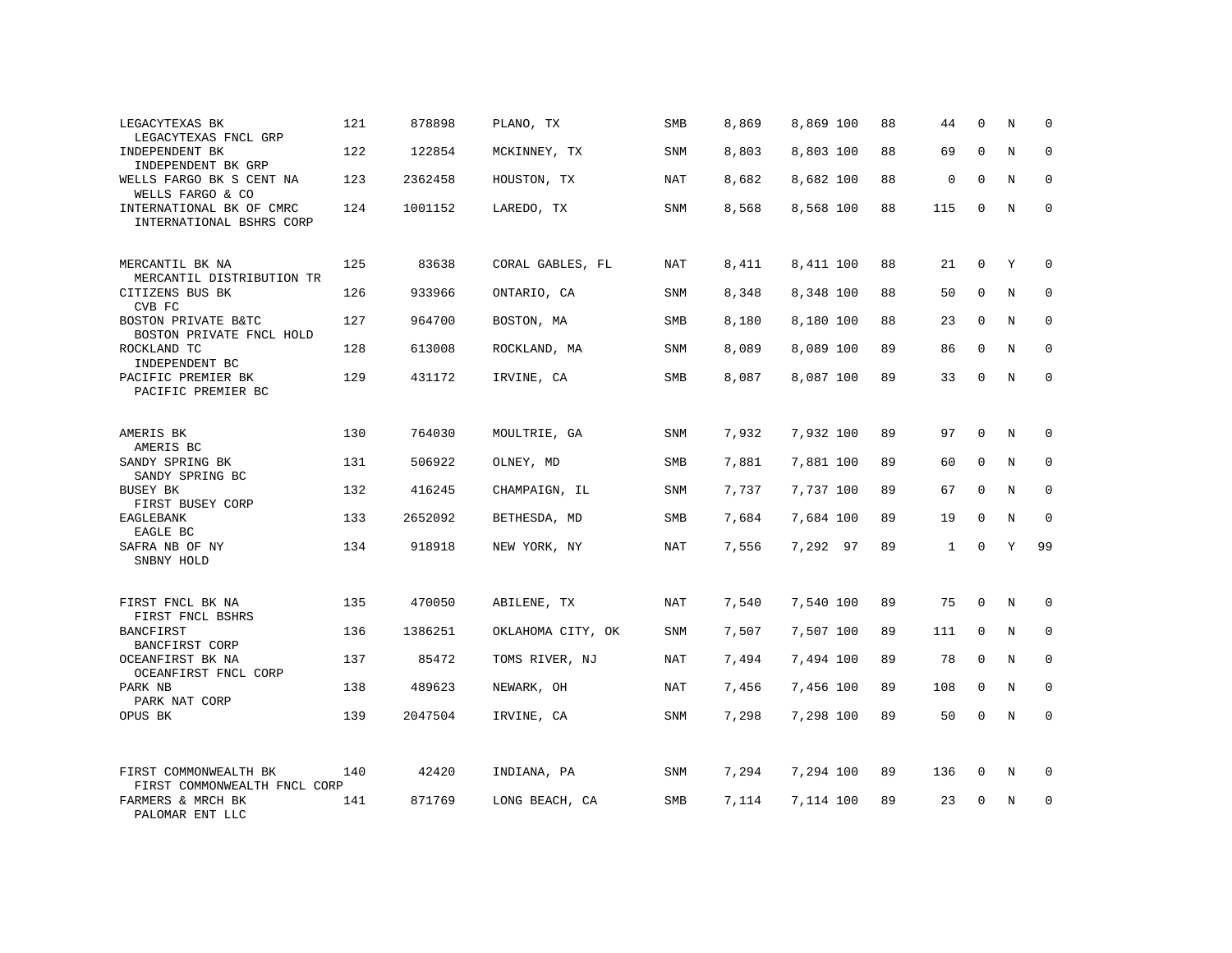| SERVISFIRST BK<br>SERVISFIRST BSHRS             | 142 | 3348888 | HOMEWOOD, AL          | SNM        | 7,011 | 7,011 100 | 89 | 19  | 0            | N | $\Omega$    |
|-------------------------------------------------|-----|---------|-----------------------|------------|-------|-----------|----|-----|--------------|---|-------------|
| BANK LEUMI USA<br>BANK LEUMI LE-ISRAEL CORP     | 143 | 101019  | NEW YORK, NY          | <b>SNM</b> | 7,010 | 7,010 100 | 89 | 5   | $\Omega$     | Υ | 98          |
| S&T BK<br>S&T BC                                | 144 | 936426  | INDIANA, PA           | <b>SNM</b> | 6,988 | 6,988 100 | 89 | 58  | $\mathbf 0$  | N | $\Omega$    |
| HOMESTREET BK<br>HOMESTREET                     | 145 | 258771  | SEATTLE, WA           | SNM        | 6,883 | 6,883 100 | 89 | 61  | $\Omega$     | N | $\Omega$    |
| FLUSHING BK<br>FLUSHING FC                      | 146 | 959304  | UNIONDALE, NY         | SNM        | 6,484 | 6,484 100 | 89 | 18  | $\mathbf 0$  | N | $\mathbf 0$ |
| FIRST UNITED B&TC<br>DURANT BC                  | 147 | 509950  | DURANT, OK            | SNM        | 6,432 | 6,432 100 | 89 | 70  | $\Omega$     | N | $\Omega$    |
| SOUTHSIDE BK<br>SOUTHSIDE BSHRS                 | 148 | 361167  | TYLER, TX             | SNM        | 6,369 | 6,369 100 | 89 | 63  | $\Omega$     | N | $\mathbf 0$ |
| FIRST BK<br>FB CORP                             | 149 | 169653  | CREVE COEUR, MO       | SMB        | 6,296 | 6,296 100 | 90 | 99  | $\Omega$     | N | $\Omega$    |
| WASHINGTON TR BK<br>WTB FC                      | 150 | 58971   | SPOKANE, WA           | <b>SNM</b> | 6,269 | 6,269 100 | 90 | 43  | $\Omega$     | N | $\Omega$    |
| 1ST SOURCE BK<br>1ST SOURCE CORP                | 151 | 991340  | SOUTH BEND, IN        | SMB        | 6,051 | 6,051 100 | 90 | 79  | $\mathbf{0}$ | N | $\mathbf 0$ |
| LUTHER BURBANK SVG<br>LUTHER BURBANK CORP       | 152 | 497570  | SANTA ROSA, CA        | SNM        | 6,031 | 6,031 100 | 90 | 8   | $\Omega$     | N | $\Omega$    |
| SEACOAST NB<br>SEACOAST BKG CORP OF FL          | 153 | 34537   | STUART, FL            | <b>NAT</b> | 5,908 | 5,908 100 | 90 | 49  | $\Omega$     | N | $\Omega$    |
| MIZUHO BK USA<br>MIZUHO AMERS LLC               | 154 | 229913  | NEW YORK, NY          | SMB        | 5,875 | 5,753 98  | 90 | 1   | $\mathbf{0}$ | Y | $\Omega$    |
| WOODFOREST NB<br>WOODFOREST FNCL GRP ESOP W 401 | 155 | 412751  | THE WOODLANDS, TX     | NAT        | 5,700 | 5,700 100 | 90 | 729 | $\mathbf 0$  | N | $\mathbf 0$ |
| MECHANICS BK<br>2011 TCRT                       | 156 | 936462  | WALNUT CREEK, CA      | <b>SNM</b> | 5,676 | 5,676 100 | 90 | 34  | $\mathbf{0}$ | N | $\mathbf 0$ |
| FIRST BK<br>FIRST BC                            | 157 | 216922  | SOUTHERN PINES, NC    | SMB        | 5,644 | 5,644 100 | 90 | 101 | $\mathbf{0}$ | N | $\mathbf 0$ |
| CENTRAL PACIFIC BK<br>CENTRAL PACIFIC FC        | 158 | 701062  | HONOLULU, HI          | SNM        | 5,641 | 5,641 100 | 90 | 35  | $\mathbf{0}$ | N | $\mathbf 0$ |
| NBH BK<br>NATIONAL BK HOLDS CORP                | 159 | 4210227 | GREENWOOD VILLAGE, CO | SMB        | 5,623 | 5,623 100 | 90 | 103 | $\Omega$     | N | $\Omega$    |
| WESTAMERICA BK<br>WESTAMERICA BC                | 160 | 697763  | SAN RAFAEL, CA        | <b>SMB</b> | 5,507 | 5,507 100 | 90 | 81  | $\mathbf{0}$ | N | $\mathbf 0$ |
| LAKELAND BK<br>LAKELAND BC                      | 161 | 687009  | NEWFOUNDLAND, NJ      | <b>SNM</b> | 5,463 | 5,463 100 | 90 | 52  | 0            | N | 0           |
| ENTERPRISE B&TC<br>ENTERPRISE FS CORP           | 162 | 1190476 | CLAYTON, MO           | <b>SNM</b> | 5,363 | 5,363 100 | 90 | 32  | $\Omega$     | N | $\mathbf 0$ |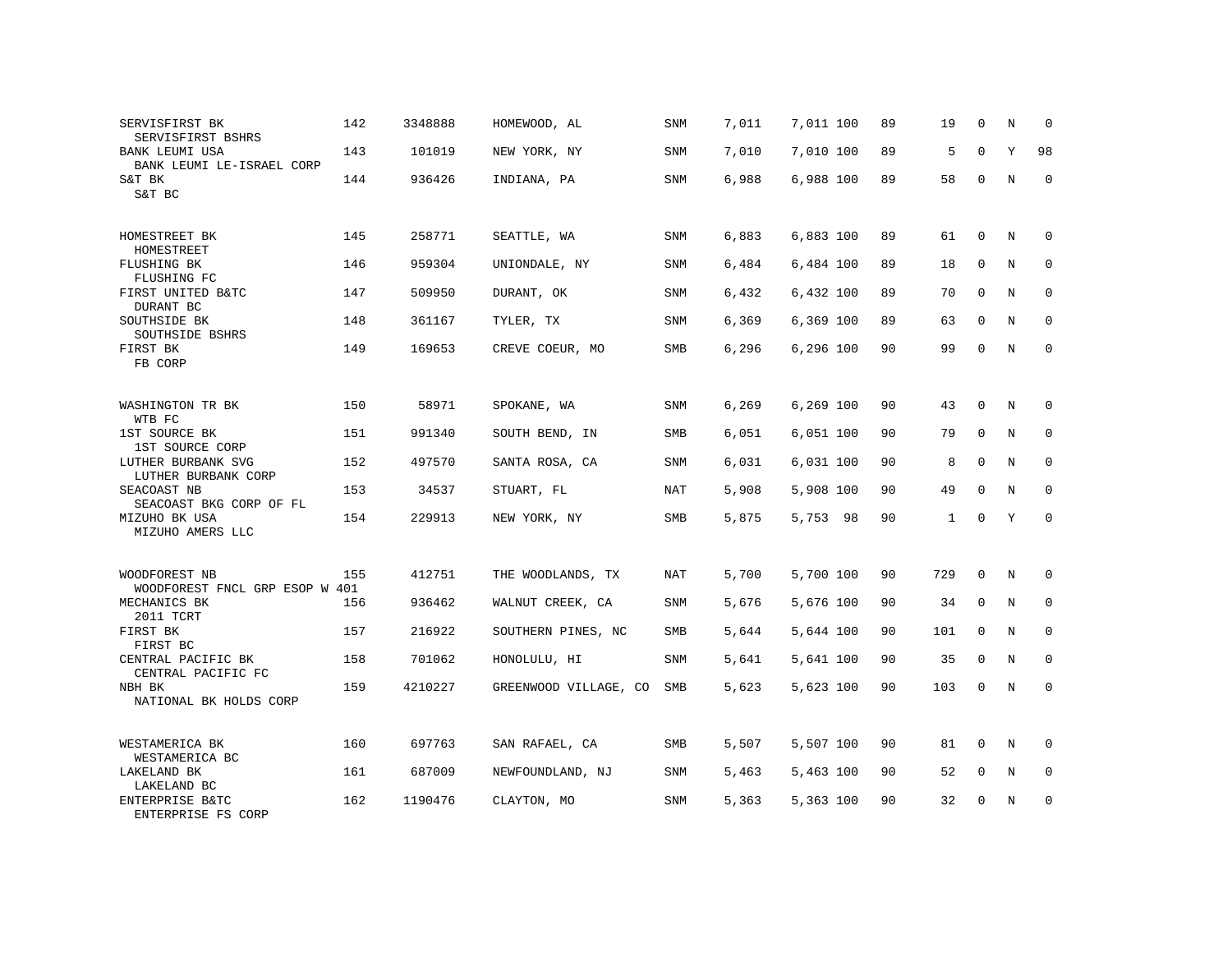| FIRST SECURITY BK<br>FIRST SECURITY BANCORP | 163 | 673440  | SEARCY, AR           | SNM        | 5,359 | 5,359 100 | 90 | 76          | $\mathbf 0$  | N       | $\mathbf 0$ |
|---------------------------------------------|-----|---------|----------------------|------------|-------|-----------|----|-------------|--------------|---------|-------------|
| HANMI BK<br>HANMI FC                        | 164 | 657365  | LOS ANGELES, CA      | SNM        | 5,303 | 5,303 100 | 90 | 40          | $\mathbf{0}$ | N       | $\mathbf 0$ |
| BANKERS TC<br>BTC FC                        | 165 | 811046  | DES MOINES, IA       | SNM        | 5,210 | 5,210 100 | 90 | 22          | 0            | N       | $\mathbf 0$ |
| CONNECTONE BK<br>CONNECTONE BC              | 166 | 3317932 | ENGLEWOOD CLIFFS, NJ | SNM        | 5,157 | 5,157 100 | 90 | 20          | $\Omega$     | N       | $\mathbf 0$ |
| INTRUST BK NA<br>INTRUST FC                 | 167 | 557858  | WICHITA, KS          | NAT        | 5,150 | 5,150 100 | 90 | 44          | 0            | N       | 0           |
| REPUBLIC B&TC<br>REPUBLIC BANCORP           | 168 | 316840  | LOUISVILLE, KY       | SNM        | 5,070 | 5,070 100 | 90 | 43          | $\mathbf 0$  | N       | $\mathbf 0$ |
| WINTRUST BK<br>WINTRUST FC                  | 169 | 2239288 | CHICAGO, IL          | SMB        | 4,938 | 4,938 100 | 90 | 25          | $\mathbf{0}$ | N       | $\Omega$    |
| BELL BK<br>STATE BSHRS                      | 170 | 929352  | FARGO, ND            | SNM        | 4,930 | 4,930 100 | 90 | 18          | $\mathbf 0$  | N       | $\mathbf 0$ |
| STATE B&TC<br>STATE BK FNCL CORP            | 171 | 3384318 | MACON, GA            | SNM        | 4,879 | 4,879 100 | 90 | 33          | 0            | N       | 0           |
| FIRST FOUND BK<br>FIRST FOUND               | 172 | 3637685 | IRVINE, CA           | SNM        | 4,838 | 4,838 100 | 90 | 14          | $\mathbf 0$  | N       | 0           |
| TRISTATE CAP BK<br>TRISTATE CAP HLD INC     | 173 | 3475083 | PITTSBURGH, PA       | <b>SNM</b> | 4,820 | 4,820 100 | 90 | 0           | $\Omega$     | N       | $\Omega$    |
| FIDELITY BK<br>FIDELITY SOUTHERN CORP       | 174 | 598534  | ATLANTA, GA          | SNM        | 4,810 | 4,810 100 | 90 | 67          | $\mathbf 0$  | N       | $\mathbf 0$ |
| TRI CTY BK<br>TRICO BSHRS                   | 175 | 100562  | CHICO, CA            | SNM        | 4,778 | 4,778 100 | 90 | 66          | 0            | Ν       | 0           |
| CENTURY B&TC<br>CENTURY BC                  | 176 | 377908  | SOMERVILLE, MA       | SNM        | 4,760 | 4,760 100 | 90 | 26          | 0            | N       | 0           |
| FIRSTBANK<br>FB FC                          | 177 | 436159  | NASHVILLE, TN        | SNM        | 4,723 | 4,723 100 | 90 | 64          | $\mathbf 0$  | N       | $\mathbf 0$ |
| JOHNSON BK<br>JOHNSON FNCL GRP              | 178 | 58243   | RACINE, WI           | SMB        | 4,716 | 4,716 100 | 90 | 43          | 0            | N       | 0           |
| LAKE CITY BK<br>LAKELAND FC                 | 179 | 874845  | WARSAW, IN           | <b>SMB</b> | 4,712 | 4,712 100 | 91 | 50          | $\mathbf 0$  | N       | $\mathbf 0$ |
| PINNACLE BK<br>PINNACLE BC                  | 180 | 913856  | LINCOLN, NE          | SNM        | 4,681 | 4,681 100 | 91 | 73          | 0            | N       | $\mathbf 0$ |
| RBC BK GA NA<br>RBC USA HOLDCO CORP         | 181 | 3783948 | ATLANTA, GA          | NAT        | 4,676 | 4,676 100 | 91 | $\mathbf 0$ | 0            | N       | 100         |
| HERITAGE BK<br>HERITAGE FC                  | 182 | 881478  | OLYMPIA, WA          | SNM        | 4,672 | 4,672 100 | 91 | 61          | 0            | $\rm N$ | 0           |
| UNIVEST B&TC<br>UNIVEST CORP OF PA          | 183 | 354310  | SOUDERTON, PA        | <b>SMB</b> | 4,585 | 4,585 100 | 91 | 55          | 0            | N       | $\mathbf 0$ |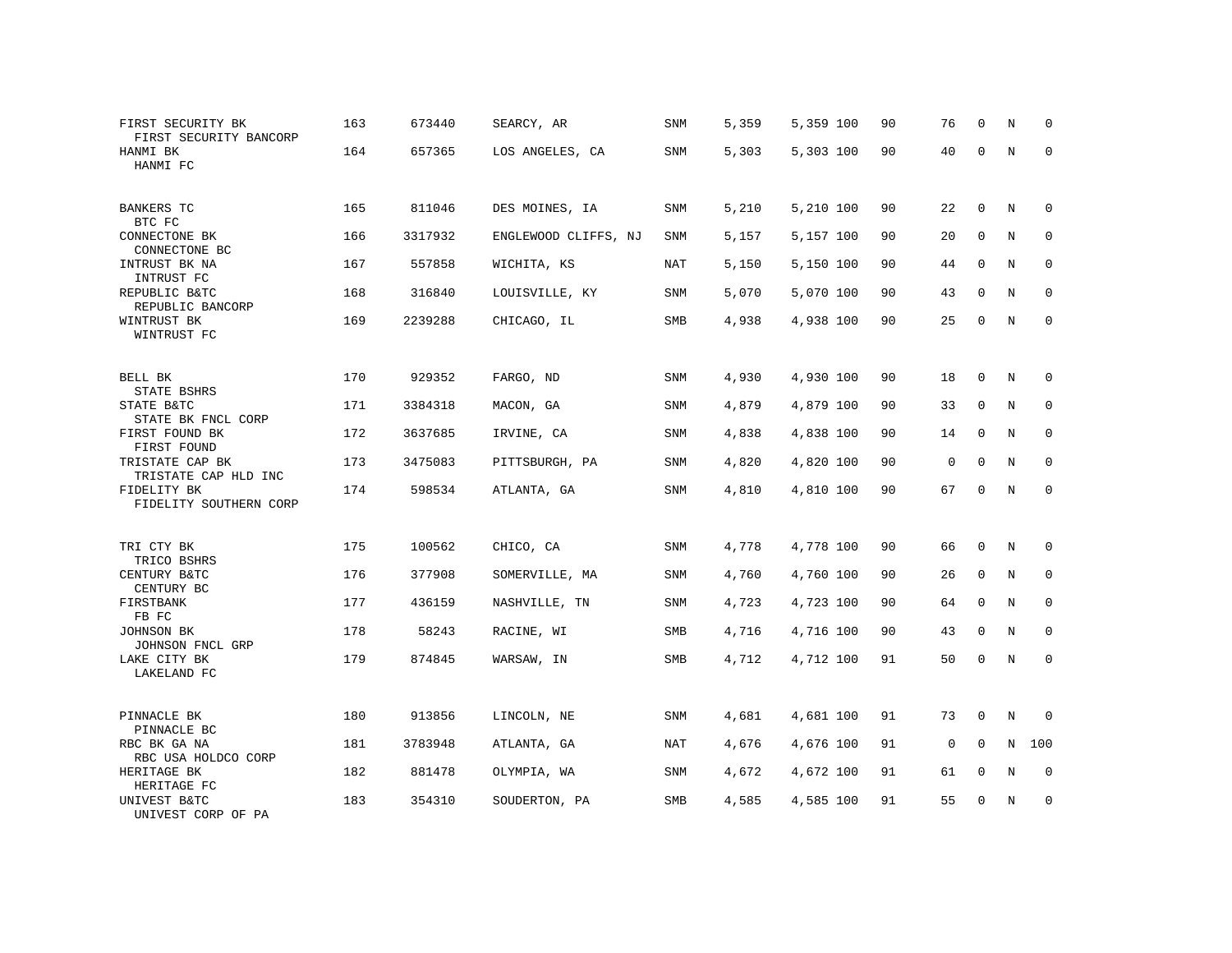| WASHINGTON TC OF WESTERLY<br>WASHINGTON TR BC        | 184 | 816603  | WESTERLY, RI          | SNM        | 4,567 | 4,567 100 | 91 | 21  | $\mathbf 0$  | N | $\mathbf 0$ |
|------------------------------------------------------|-----|---------|-----------------------|------------|-------|-----------|----|-----|--------------|---|-------------|
| MAINSOURCE BK<br>MAINSOURCE FNCL GRP                 | 185 | 623445  | GREENSBURG, IN        | <b>SNM</b> | 4,560 | 4,560 100 | 91 | 93  | $\Omega$     | N | $\mathbf 0$ |
| BNB BK<br>BRIDGE BC                                  | 186 | 23504   | BRIDGEHAMPTON, NY     | SMB        | 4,499 | 4,499 100 | 91 | 37  | $\mathbf 0$  | N | $\mathbf 0$ |
| <b>GREAT SOUTHERN BK</b><br>GREAT SOUTHERN BC        | 187 | 572374  | REEDS SPRING, MO      | <b>SNM</b> | 4,414 | 4,414 100 | 91 | 105 | $\Omega$     | N | $\mathbf 0$ |
| MIDLAND ST BK<br>MIDLAND STATES BANCORP              | 188 | 773247  | EFFINGHAM, IL         | <b>SMB</b> | 4,377 | 4,377 100 | 91 | 54  | $\Omega$     | N | $\mathbf 0$ |
| BANCORP BK<br><b>BANCORP</b>                         | 189 | 2858960 | WILMINGTON, DE        | <b>SNM</b> | 4,359 | 4,359 100 | 91 | 0   | $\mathbf 0$  | N | $\mathbf 0$ |
| PEAPACK GLADSTONE BK<br>PEAPACK-GLADSTONE FC         | 190 | 236706  | BEDMINSTER, NJ        | SMB        | 4,334 | 4,334 100 | 91 | 19  | $\mathbf{0}$ | N | 0           |
| FIRST AMER BK<br>FIRST AMER BK CORP                  | 191 | 850036  | ELK GROVE VILLAGE, IL | SNM        | 4,299 | 4,299 100 | 91 | 52  | $\mathbf{0}$ | N | 0           |
| BRYN MAWR TC<br>BRYN MAWR BK CORP                    | 192 | 765019  | BRYN MAWR, PA         | <b>SMB</b> | 4,284 | 4,284 100 | 91 | 46  | $\Omega$     | N | $\mathbf 0$ |
| GREEN BK NA<br>GREEN BC                              | 193 | 2719427 | HOUSTON, TX           | NAT        | 4,212 | 4,212 100 | 91 | 22  | $\mathbf 0$  | N | 0           |
| ORIGIN BK<br>ORIGIN BC                               | 194 | 667757  | CHOUDRANT, LA         | SMB        | 4,196 | 4,196 100 | 91 | 43  | $\mathbf{0}$ | N | $\mathbf 0$ |
| FIRST NB OF LONG ISLAND<br>FIRST OF LONG ISLAND CORP | 195 | 837000  | GLEN HEAD, NY         | NAT        | 4,183 | 4,183 100 | 91 | 51  | $\mathbf 0$  | Ν | 0           |
| COMMUNITY TR BK INC<br>COMMUNITY TR BC               | 196 | 509811  | PIKEVILLE, KY         | SMB        | 4,173 | 4,173 100 | 91 | 79  | $\mathbf{0}$ | N | 0           |
| AMALGAMATED BK<br>WORKERS UNITED                     | 197 | 661308  | NEW YORK, NY          | SNM        | 4,165 | 4,165 100 | 91 | 12  | $\Omega$     | N | $\mathbf 0$ |
| CITY NB OF WV<br>CITY HC                             | 198 | 1011526 | CHARLESTON, WV        | NAT        | 4,139 | 4,139 100 | 91 | 87  | $\mathbf 0$  | N | 0           |
| FIVE STAR BK<br>FINANCIAL INST                       | 199 | 601416  | WARSAW, NY            | SMB        | 4,116 | 4,116 100 | 91 | 53  | $\mathbf{0}$ | N | $\mathbf 0$ |
| CARTER BK & TR                                       | 200 | 3476192 | MARTINSVILLE, VA      | SNM        | 4,113 | 4,113 100 | 91 | 123 | $\mathbf 0$  | N | 0           |
| CAMDEN NB<br>CAMDEN NAT CORP                         | 201 | 593007  | CAMDEN, ME            | NAT        | 4,097 | 4,097 100 | 91 | 59  | $\mathbf{0}$ | N | $\mathbf 0$ |
| FRANKLIN SYNERGY BK<br>FRANKLIN FNCL NETWORK         | 202 | 3635533 | FRANKLIN, TN          | SMB        | 4,081 | 4,081 100 | 91 | 12  | $\mathbf{0}$ | N | $\mathbf 0$ |
| FULTON BK OF NJ<br>FULTON FNCL CORP                  | 203 | 1407932 | MOUNT LAUREL, NJ      | SNM        | 3,980 | 3,980 100 | 91 | 66  | $\mathbf 0$  | N | 0           |
| HORIZON BK<br>HORIZON BC                             | 204 | 130541  | MICHIGAN CITY, IN     | <b>SNM</b> | 3,964 | 3,964 100 | 91 | 64  | $\Omega$     | N | $\mathbf 0$ |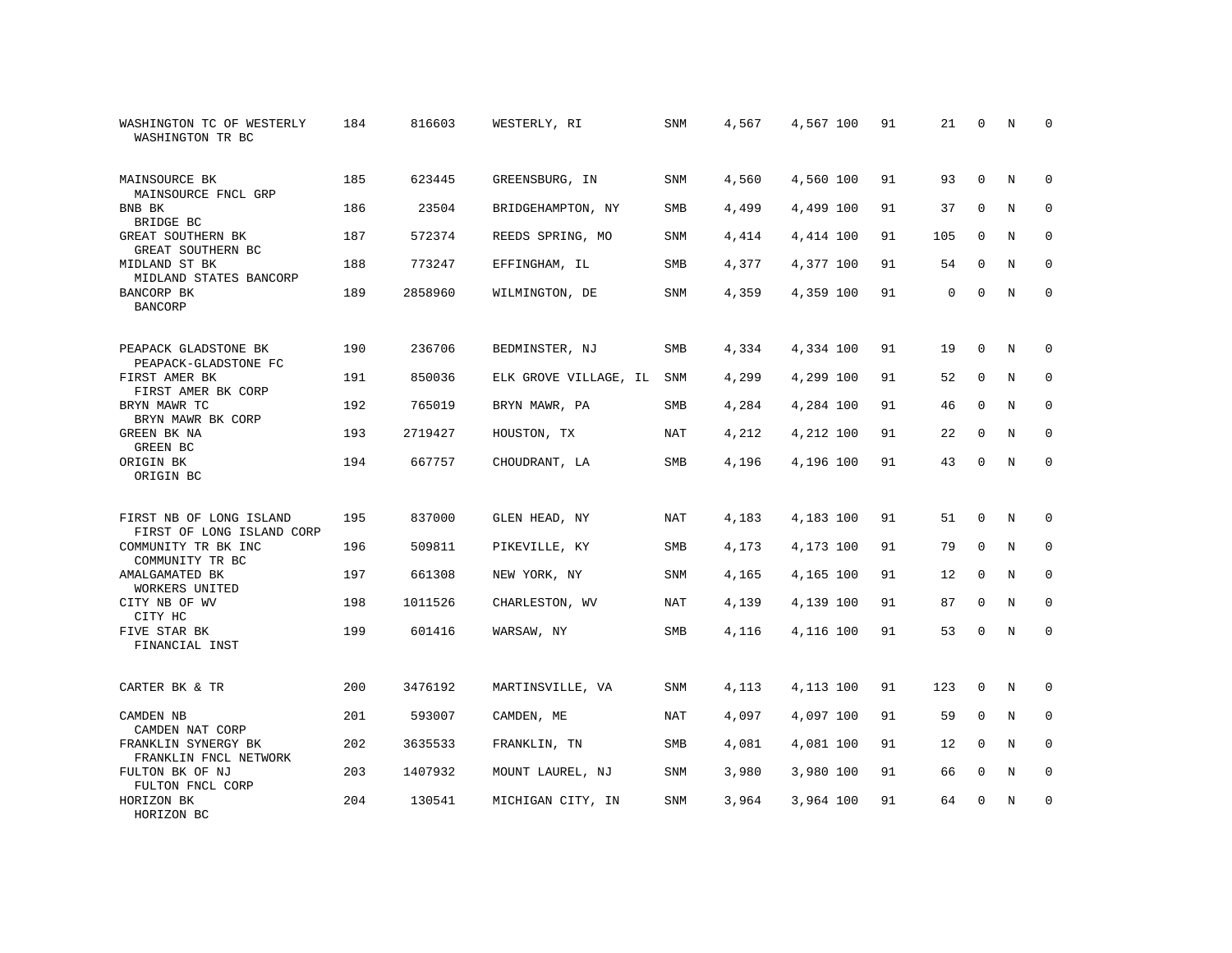| CENTIER BK<br>FIRST BSHRS                      | 205 | 783648  | MERRILLVILLE, IN     | <b>SNM</b> | 3,957 | 3,957 100 | 91 | 58 | $\Omega$     | N | $\Omega$    |
|------------------------------------------------|-----|---------|----------------------|------------|-------|-----------|----|----|--------------|---|-------------|
| UNION B&TC<br>FARMERS & MRCH INV               | 206 | 450856  | LINCOLN, NE          | <b>SNM</b> | 3,945 | 3,945 100 | 91 | 35 | 0            | N | $\mathbf 0$ |
| AMARILLO NB<br>AMARILLO NAT BC                 | 207 | 353555  | AMARILLO, TX         | <b>NAT</b> | 3,942 | 3,942 100 | 91 | 20 | $\Omega$     | N | $\mathbf 0$ |
| FREMONT BK<br>FREMONT BC                       | 208 | 739560  | FREMONT, CA          | SNM        | 3,905 | 3,905 100 | 91 | 19 | 0            | N | $\mathbf 0$ |
| COBIZ BK<br>COBIZ FNCL                         | 209 | 56557   | DENVER, CO           | <b>SMB</b> | 3,784 | 3,784 100 | 91 | 15 | $\mathbf 0$  | N | $\mathbf 0$ |
| PREFERRED BK                                   | 210 | 1918344 | LOS ANGELES, CA      | SNM        | 3,783 | 3,783 100 | 91 | 12 | $\mathbf 0$  | N | $\mathbf 0$ |
| OCEAN BK<br><b>OCEAN BSHRS</b>                 | 211 | 663834  | MIAMI, FL            | SNM        | 3,753 | 3,753 100 | 91 | 19 | $\mathbf 0$  | N | 0           |
| COMMUNITY BK                                   | 212 | 770367  | PASADENA, CA         | <b>SNM</b> | 3,720 | 3,720 100 | 91 | 17 | $\mathbf{0}$ | N | $\mathbf 0$ |
| GUARANTY B&TC<br>GUARANTY BC                   | 213 | 666657  | DENVER, CO           | SMB        | 3,720 | 3,720 100 | 91 | 31 | 0            | N | 0           |
| AMERICAN NB<br>AMERICAN NAT CORP               | 214 | 660655  | OMAHA, NE            | NAT        | 3,689 | 3,689 100 | 91 | 38 | $\mathbf 0$  | N | $\mathbf 0$ |
| MORTON CMNTY BK                                | 215 | 825146  | MORTON, IL           | SNM        | 3,674 | 3,674 100 | 91 | 40 | $\Omega$     | N | $\mathbf 0$ |
| HOMETOWN CMNTY BC ESOP & TR<br>SUNFLOWER BK NA | 216 | 474759  | DENVER, CO           | NAT        | 3,656 | 3,656 100 | 92 | 59 | $\mathbf{0}$ | N | $\mathbf 0$ |
| FIRSTSUN CAP BC<br>MERCHANTS BK OF IN          | 217 | 963945  | CARMEL, IN           | SNM        | 3,627 | 3,627 100 | 92 | 3  | $\mathbf 0$  | N | $\mathbf 0$ |
| MERCHANTS BC<br>BANK OF COLORADO               | 218 | 255659  | FORT COLLINS, CO     | SNM        | 3,626 | 3,626 100 | 92 | 44 | $\mathbf 0$  | N | $\mathbf 0$ |
| PINNACLE BC<br>PEOPLES BK                      | 219 | 577128  | MARIETTA, OH         | SMB        | 3,623 | 3,623 100 | 92 | 65 | $\mathbf 0$  | N | $\mathbf 0$ |
| PEOPLES BC                                     |     |         |                      |            |       |           |    |    |              |   |             |
| FIRST NB ALASKA                                | 220 | 114260  | ANCHORAGE, AK        | NAT        | 3,619 | 3,619 100 | 92 | 29 | $\mathbf 0$  | N | $\mathbf 0$ |
| BROADWAY NB<br>BROADWAY BSHRS                  | 221 | 474254  | SAN ANTONIO, TX      | NAT        | 3,590 | 3,590 100 | 92 | 40 | $\mathbf 0$  | N | $\mathbf 0$ |
| LAKE FOREST B&TC NA<br>WINTRUST FC             | 222 | 1917301 | LAKE FOREST, IL      | <b>NAT</b> | 3,580 | 3,369 94  | 92 | 7  | $\Omega$     | N | $\mathbf 0$ |
| ALPINE BK<br>ALPINE BK OF CO                   | 223 | 260055  | GLENWOOD SPRINGS, CO | SNM        | 3,567 | 3,567 100 | 92 | 42 | $\mathbf 0$  | N | $\mathbf 0$ |
| CRESCOM BK<br>CAROLINA FC                      | 224 | 3013823 | CHARLESTON, SC       | <b>SNM</b> | 3,558 | 3,558 100 | 92 | 60 | $\mathbf 0$  | N | $\mathbf 0$ |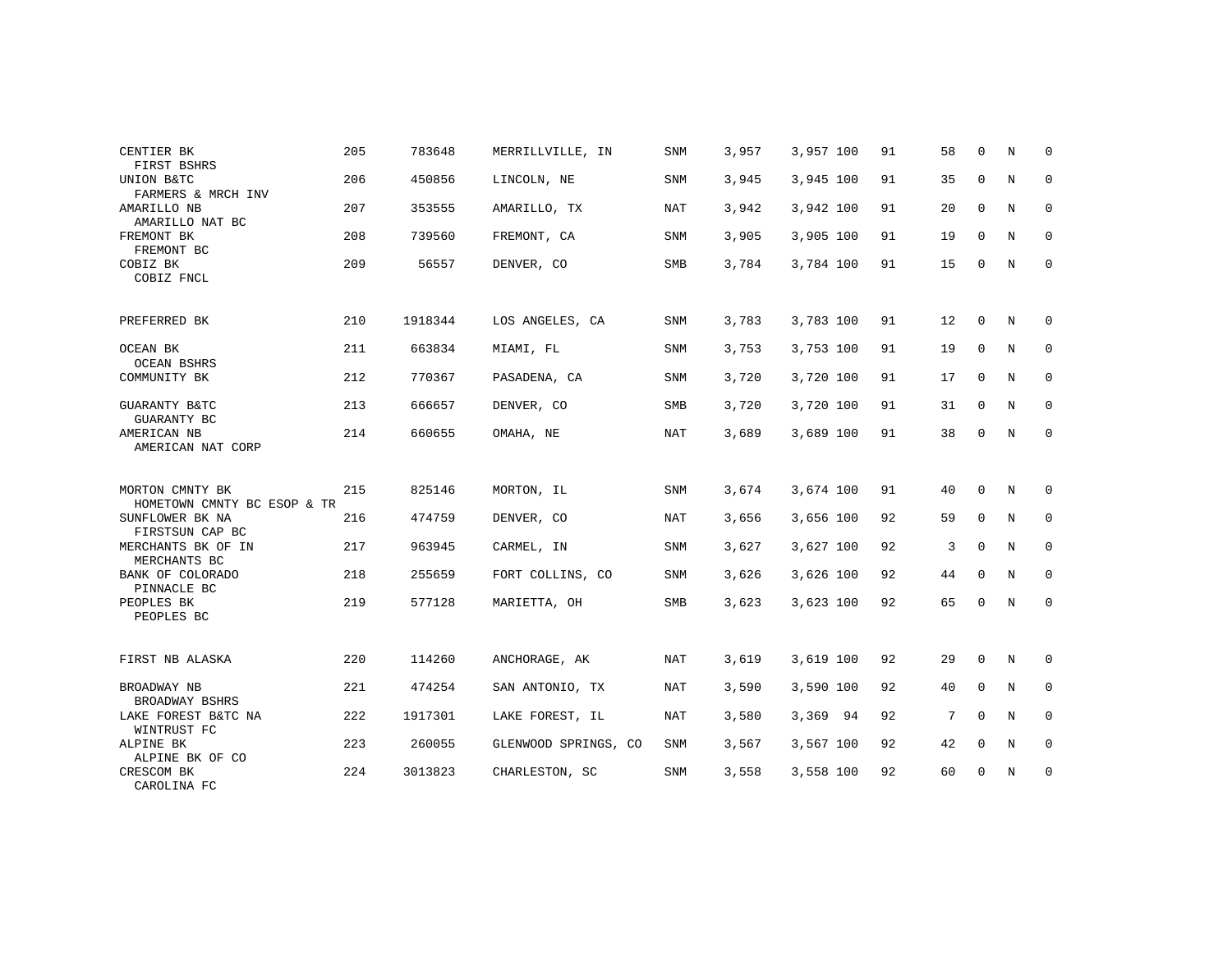| INTERBANK<br>OLNEY BSHRS OF TX                         | 225 | 1187001 | OKLAHOMA CITY, OK | SMB        | 3,539 | 3,539 100 | 92 | 45          | $\Omega$     | N              | $\mathbf 0$  |
|--------------------------------------------------------|-----|---------|-------------------|------------|-------|-----------|----|-------------|--------------|----------------|--------------|
| BAR HARBOR BK & TR CO<br>BAR HARBOR BSHRS              | 226 | 522605  | BAR HARBOR, ME    | <b>SNM</b> | 3,509 | 3,509 100 | 92 | 48          | $\Omega$     | $\overline{N}$ | $\Omega$     |
| SUMITOMO MITSUI TR BK USA                              | 227 | 925411  | HOBOKEN, NJ       | SNM        | 3,489 | 3,489 100 | 92 | $\mathbf 0$ | 0            | N              | 100          |
| STOCKMAN BK OF MT<br>STOCKMAN FC                       | 228 | 651859  | MILES CITY, MT    | <b>SNM</b> | 3,483 | 3,483 100 | 92 | 36          | $\Omega$     | $\overline{N}$ | $\Omega$     |
| BYLINE BK<br>BYLINE BC                                 | 229 | 129732  | CHICAGO, IL       | <b>SNM</b> | 3,460 | 3,460 100 | 92 | 60          | $\mathbf 0$  | N              | $\mathbf{0}$ |
| NEW YORK CMRL BK                                       | 230 | 1438589 | ISLANDIA, NY      | <b>SNM</b> | 3,446 | 3,446 100 | 92 | 29          | $\Omega$     | N              | $\mathbf 0$  |
| NEW YORK CMNTY BC<br>LIVE OAK BKG CO<br>LIVE OAK BSHRS | 231 | 3650808 | WILMINGTON, NC    | SNM        | 3,402 | 3,402 100 | 92 | 0           | 0            | N              | 0            |
| WILMINGTON TR NA<br>M&T BK CORP                        | 232 | 2265456 | WILMINGTON, DE    | NAT        | 3,376 | 3,376 100 | 92 | 1           | $\Omega$     | N              | $\mathbf 0$  |
| HAPPY ST BK<br>HAPPY BSHRS                             | 233 | 466857  | HAPPY, TX         | SMB        | 3,315 | 3,315 100 | 92 | 33          | 0            | N              | $\mathbf 0$  |
| CTBC BK CORP USA<br>CTBC CAP CORP                      | 234 | 996260  | LOS ANGELES, CA   | <b>SNM</b> | 3,298 | 3,298 100 | 92 | 12          | $\Omega$     | N              | 100          |
| STOCK YARDS B&TC<br>STOCK YARDS BC                     | 235 | 317342  | LOUISVILLE, KY    | SNM        | 3,282 | 3,282 100 | 92 | 36          | $\mathbf 0$  | N              | $\mathbf 0$  |
| MERCANTILE BK OF MI<br>MERCANTILE BK CORP              | 236 | 2608754 | GRAND RAPIDS, MI  | SNM        | 3,274 | 3,274 100 | 92 | 45          | 0            | N              | $\mathbf 0$  |
| HOMETRUST BK<br>HOMETRUST BSHRS                        | 237 | 212577  | ASHEVILLE, NC     | SMB        | 3,264 | 3,264 100 | 92 | 41          | $\Omega$     | N              | $\mathbf 0$  |
| GRANDPOINT BK<br>GRANDPOINT CAP                        | 238 | 3640283 | LOS ANGELES, CA   | SNM        | 3,254 | 3,254 100 | 92 | 13          | $\Omega$     | N              | $\mathbf 0$  |
| MIDWESTONE BK<br>MIDWESTONE FNCL GRP                   | 239 | 836843  | IOWA CITY, IA     | SNM        | 3,235 | 3,235 100 | 92 | 43          | 0            | N              | $\Omega$     |
| NICOLET NB<br>NICOLET BSHRS                            | 240 | 2941068 | GREEN BAY, WI     | NAT        | 3,224 | 3,224 100 | 92 | 37          | $\mathbf 0$  | N              | $\mathbf 0$  |
| COMMUNITY BK OF MS<br>COMMUNITY BSHRS ESOP             | 241 | 460033  | FOREST, MS        | <b>SNM</b> | 3,203 | 3,203 100 | 92 | 42          | $\mathbf 0$  | N              | $\mathbf 0$  |
| CROSSFIRST BK<br>CROSSFIRST BSHRS                      | 242 | 3594005 | LEAWOOD, KS       | <b>SNM</b> | 3,201 | 3,201 100 | 92 | 5           | $\mathbf 0$  | N              | $\mathbf 0$  |
| EQUITY BK<br>EQUITY BSHRS                              | 243 | 139656  | ANDOVER, KS       | SMB        | 3,178 | 3,178 100 | 92 | 41          | $\mathbf{0}$ | N              | $\mathbf 0$  |
| GERMAN AMER BC<br>GERMAN AMER BC                       | 244 | 37640   | JASPER, IN        | <b>SNM</b> | 3,120 | 3,120 100 | 92 | 51          | $\mathbf 0$  | N              | $\mathbf 0$  |
| NATIONAL BK OF CMRC<br>NATIONAL CMRC CORP              | 245 | 3275939 | BIRMINGHAM, AL    | NAT        | 3,110 | 3,110 100 | 92 | 30          | $\Omega$     | N              | $\mathbf 0$  |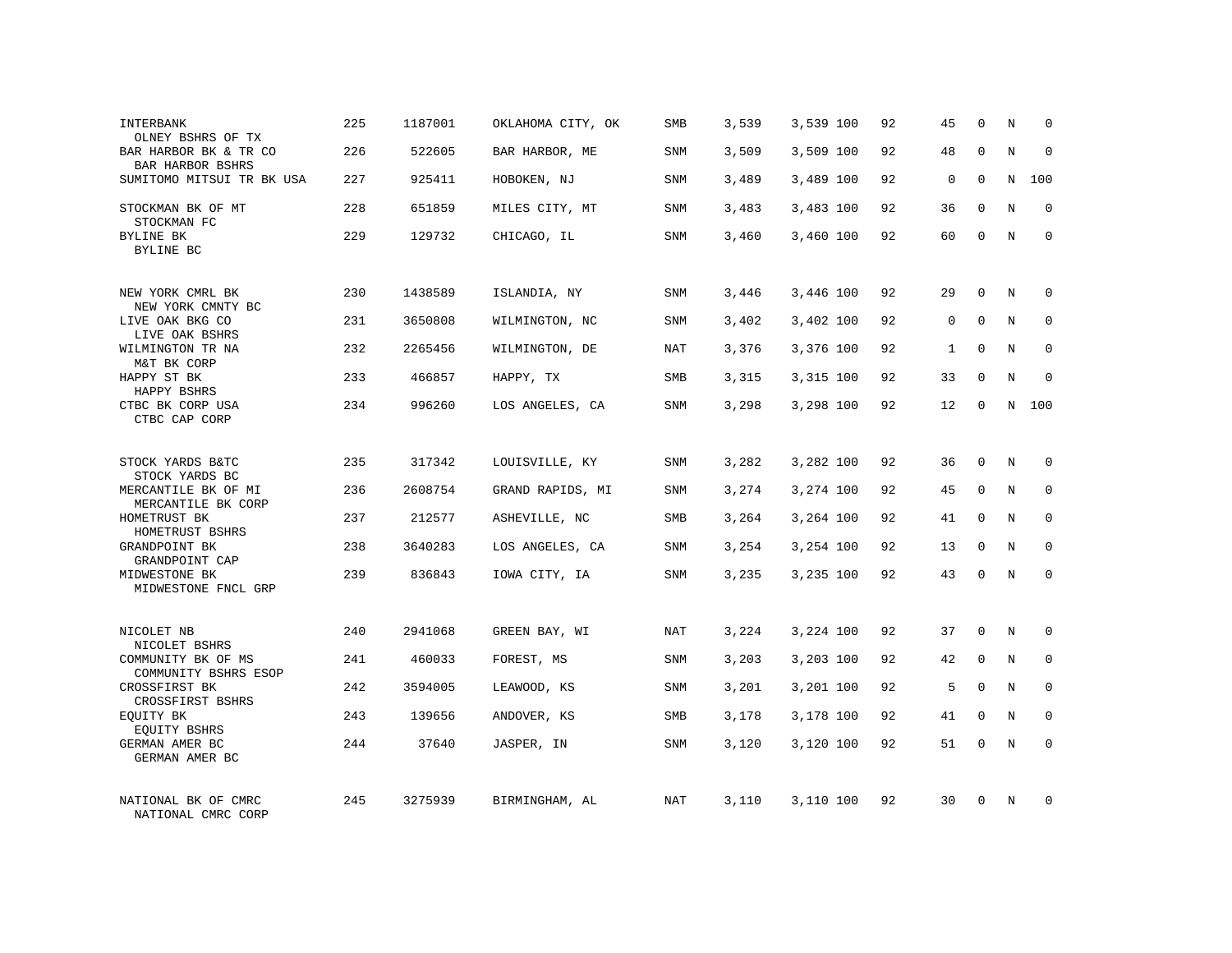| COMMUNITYBANK TX NA<br>HILLISTER ENT II         | 246 | 774262  | BEAUMONT, TX    | NAT        | 3,075 | 3,075 100 | 92 | 32 | $\mathbf 0$  | N           | 0           |
|-------------------------------------------------|-----|---------|-----------------|------------|-------|-----------|----|----|--------------|-------------|-------------|
| VERITEX CMNTY BK<br>VERITEX HOLD                | 247 | 3221468 | DALLAS, TX      | SMB        | 3,067 | 3,067 100 | 92 | 23 | $\mathbf 0$  | N           | $\mathbf 0$ |
| HILLS B&TC<br>HILLS BC                          | 248 | 731247  | HILLS, IA       | SNM        | 3,058 | 3,058 100 | 92 | 18 | $\mathbf{0}$ | N           | $\mathbf 0$ |
| FARMERS & MRCH BK CENT CA<br>FARMERS & MRCH BC  | 249 | 808260  | LODI, CA        | SNM        | 3,048 | 3,048 100 | 92 | 26 | $\Omega$     | N           | $\Omega$    |
| BURKE & HERBERT B&TC                            | 250 | 933621  | ALEXANDRIA, VA  | SNM        | 3,040 | 3,040 100 | 92 | 24 | $\mathbf 0$  | N           | 0           |
| SECURITY BK OF KANSAS CITY<br>VALLEY VIEW BSHRS | 251 | 1009354 | KANSAS CITY, KS | SNM        | 3,018 | 3,018 100 | 92 | 42 | $\mathbf 0$  | N           | 0           |
| TOTALBANK                                       | 252 | 790534  | MIAMI, FL       | SNM        | 2,970 | 2,970 100 | 92 | 18 | $\mathbf 0$  | N           | 100         |
| BANK OF STOCKTON<br>1867 WESTERN FC             | 253 | 479268  | STOCKTON, CA    | SNM        | 2,948 | 2,948 100 | 92 | 18 | $\mathbf 0$  | N           | $\mathbf 0$ |
| LANDMARK BK<br>LANDRUM CO                       | 254 | 103255  | COLUMBIA, MO    | SNM        | 2,920 | 2,920 100 | 92 | 39 | $\mathbf 0$  | N           | $\mathbf 0$ |
| HEARTLAND B&TC<br>HEARTLAND BC                  | 255 | 426534  | BLOOMINGTON, IL | <b>SNM</b> | 2,917 | 2,917 100 | 92 | 57 | 0            | N           | 0           |
| CAPITAL CITY BK<br>CAPITAL CITY BK GRP          | 256 | 876634  | TALLAHASSEE, FL | <b>SMB</b> | 2,909 | 2,909 100 | 92 | 61 | 0            | N           | 0           |
| <b>BANK SNB</b><br>SIMMONS FIRST NAT CORP       | 257 | 398350  | STILLWATER, OK  | SMB        | 2,889 | 2,889 100 | 92 | 28 | $\mathbf{0}$ | $\mathbf N$ | 0           |
| ALLEGIANCE BK<br>ALLEGIANCE BSHRS               | 258 | 3579589 | HOUSTON, TX     | <b>SNM</b> | 2,889 | 2,889 100 | 92 | 15 | 0            | N           | $\mathbf 0$ |
| CNB BK<br>CNB FC                                | 259 | 399517  | CLEARFIELD, PA  | SNM        | 2,888 | 2,888 100 | 92 | 40 | $\Omega$     | N           | $\mathbf 0$ |
| FIRST FNCL BK NA<br>FIRST FC                    | 260 | 693345  | TERRE HAUTE, IN | NAT        | 2,876 | 2,876 100 | 92 | 64 | $\mathbf 0$  | N           | 0           |
| FIRST INTERNET BK IN<br>FIRST INTERNET BC       | 261 | 2758613 | FISHERS, IN     | SNM        | 2,859 | 2,859 100 | 92 | 0  | $\mathbf 0$  | N           | $\mathbf 0$ |
| ENTERPRISE B&TC<br>ENTERPRISE BC                | 262 | 1356768 | LOWELL, MA      | SNM        | 2,835 | 2,835 100 | 92 | 23 | $\mathbf 0$  | N           | 0           |
| FIRST MID-IL B&T NA<br>FIRST MID-IL BSHRS       | 263 | 762447  | MATTOON, IL     | <b>NAT</b> | 2,826 | 2,826 100 | 92 | 50 | $\mathbf 0$  | $\mathbf N$ | $\mathbf 0$ |
| ACCESS NB<br>ACCESS NAT CORP                    | 264 | 2859903 | RESTON, VA      | NAT        | 2,824 | 2,824 100 | 92 | 14 | $\Omega$     | N           | $\mathbf 0$ |
| RCB BK<br>RCB HC                                | 265 | 945053  | CLAREMORE, OK   | SMB        | 2,812 | 2,812 100 | 93 | 50 | $\mathbf 0$  | N           | 0           |
| AMERICAN NB TX<br>ANB HC                        | 266 | 599764  | TERRELL, TX     | NAT        | 2,794 | 2,794 100 | 93 | 26 | $\Omega$     | N           | $\mathbf 0$ |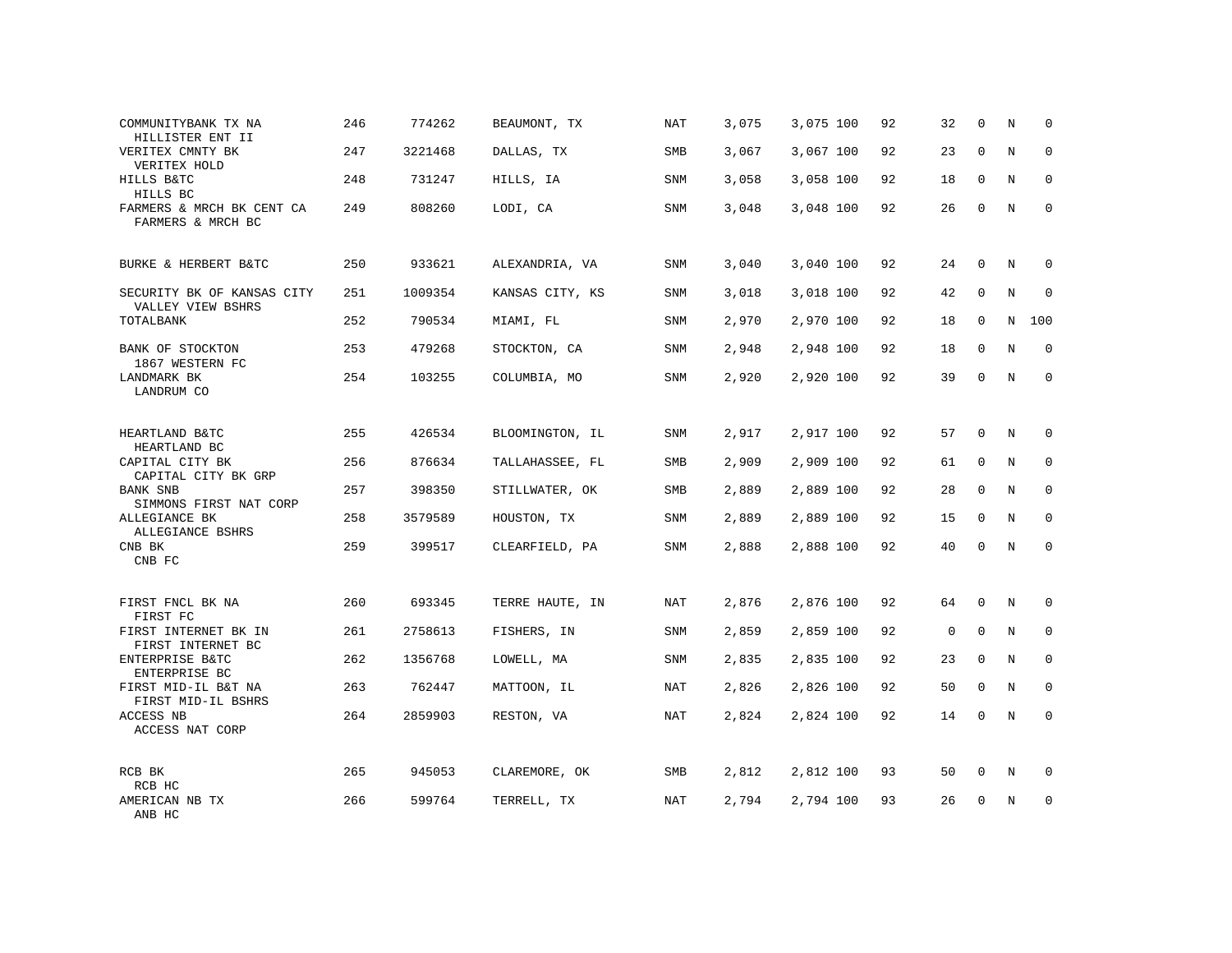| HERITAGE BK OF CMRC<br>HERITAGE CMRC CORP          | 267 | 2209553 | SAN JOSE, CA        | SMB        | 2,784 | 2,784 100 | 93 | 10 | $\mathbf 0$ | N | $\mathbf 0$ |
|----------------------------------------------------|-----|---------|---------------------|------------|-------|-----------|----|----|-------------|---|-------------|
| INDEPENDENT BK<br>INDEPENDENT BK CORP              | 268 | 636771  | GRAND RAPIDS, MI    | SMB        | 2,784 | 2,784 100 | 93 | 64 | $\Omega$    | N | $\Omega$    |
| <b>BANKPLUS</b><br>BANCPLUS CORP                   | 269 | 121642  | BELZONI, MS         | SNM        | 2,779 | 2,779 100 | 93 | 57 | $\mathbf 0$ | N | $\Omega$    |
| ATLANTIC CAP BK NA<br>ATLANTIC CAP BSHRS           | 270 | 3555695 | CHATTANOOGA, TN     | NAT        | 2,718 | 2,718 100 | 93 | 14 | $\mathbf 0$ | N | 0           |
| CANANDAIGUA NB&TC<br>CANANDAIGUA NAT CORP          | 271 | 161602  | CANANDAIGUA, NY     | NAT        | 2,686 | 2,686 100 | 93 | 23 | $\mathbf 0$ | N | $\mathbf 0$ |
| HOME SVGS BK<br>UNITED COMMUNITY FNCL CORP         | 272 | 932277  | YOUNGSTOWN, OH      | SNM        | 2,683 | 2,683 100 | 93 | 34 | $\Omega$    | N | $\mathbf 0$ |
| EXCHANGE BK<br>FRANK P DOYLE TR ARTICLE IX         | 273 | 507068  | SANTA ROSA, CA      | SNM        | 2,674 | 2,674 100 | 93 | 18 | $\Omega$    | N | $\Omega$    |
| SONABANK<br>SOUTHERN NAT BC OF VA INC              | 274 | 3325759 | GLEN ALLEN, VA      | SMB        | 2,653 | 2,653 100 | 93 | 46 | $\mathbf 0$ | N | $\Omega$    |
| ANB BK<br>STURM FNCL GROUP INC                     | 275 | 828651  | DENVER, CO          | SMB        | 2,652 | 2,652 100 | 93 | 30 | $\mathbf 0$ | N | $\Omega$    |
| INWOOD NB<br>INWOOD BSHRS                          | 276 | 913753  | DALLAS, TX          | NAT        | 2,617 | 2,617 100 | 93 | 13 | $\mathbf 0$ | N | $\mathbf 0$ |
| CITY BK<br>SOUTH PLAINS FNCL ESOP                  | 277 | 575254  | LUBBOCK, TX         | SNM        | 2,581 | 2,581 100 | 93 | 21 | $\Omega$    | N | $\Omega$    |
| FIRST INTERNATIONAL B&TC<br>WATFORD CITY BSHRS     | 278 | 236153  | WATFORD CITY, ND    | SNM        | 2,576 | 2,576 100 | 93 | 26 | $\Omega$    | N | $\mathbf 0$ |
| SOUTHERN B&TC<br>SOUTHERN BSHRS NC                 | 279 | 717924  | MOUNT OLIVE, NC     | <b>SNM</b> | 2,548 | 2,548 100 | 93 | 60 | $\Omega$    | N | $\Omega$    |
| MANUFACTURERS BK                                   | 280 | 930965  | LOS ANGELES, CA     | <b>SNM</b> | 2,544 | 2,544 100 | 93 | 9  | $\Omega$    | N | 100         |
| PARKWAY B&TC<br>PARKWAY BC                         | 281 | 1001639 | HARWOOD HEIGHTS, IL | SNM        | 2,516 | 2,516 100 | 93 | 31 | $\mathbf 0$ | N | $\mathbf 0$ |
| <b>BANK OF MARIN</b><br>BANK OF MARIN BC           | 282 | 1436204 | CORTE MADERA, CA    | <b>SNM</b> | 2,510 | 2,510 100 | 93 | 23 | $\Omega$    | N | $\mathbf 0$ |
| CENTRAL B&TC<br>CENTRAL BSHRS                      | 283 | 1007015 | LEXINGTON, KY       | SNM        | 2,489 | 2,489 100 | 93 | 25 | $\mathbf 0$ | N | $\mathbf 0$ |
| TIB THE INDEP BANKERSBANK NA<br>INDEPENDENT BKR FC | 284 | 529958  | FARMERS BRANCH, TX  | NAT        | 2,472 | 2,472 100 | 93 | 5  | $\Omega$    | N | $\Omega$    |
| DBA REPUBLIC BANK<br>REPUBLIC FIRST BC             | 285 | 1216321 | PHILADELPHIA, PA    | <b>SNM</b> | 2,465 | 2,465 100 | 93 | 20 | $\mathbf 0$ | N | $\mathbf 0$ |
| INDUSTRIAL & CMRL BK<br>EAST ASIA HC               | 286 | 1015560 | NEW YORK, NY        | NAT        | 2,446 | 2,446 100 | 93 | 12 | 0           | N | 31          |
| BRAND BKG CO<br>BRAND GRP HOLD                     | 287 | 701736  | LAWRENCEVILLE, GA   | SMB        | 2,427 | 2,427 100 | 93 | 7  | $\Omega$    | N | $\mathbf 0$ |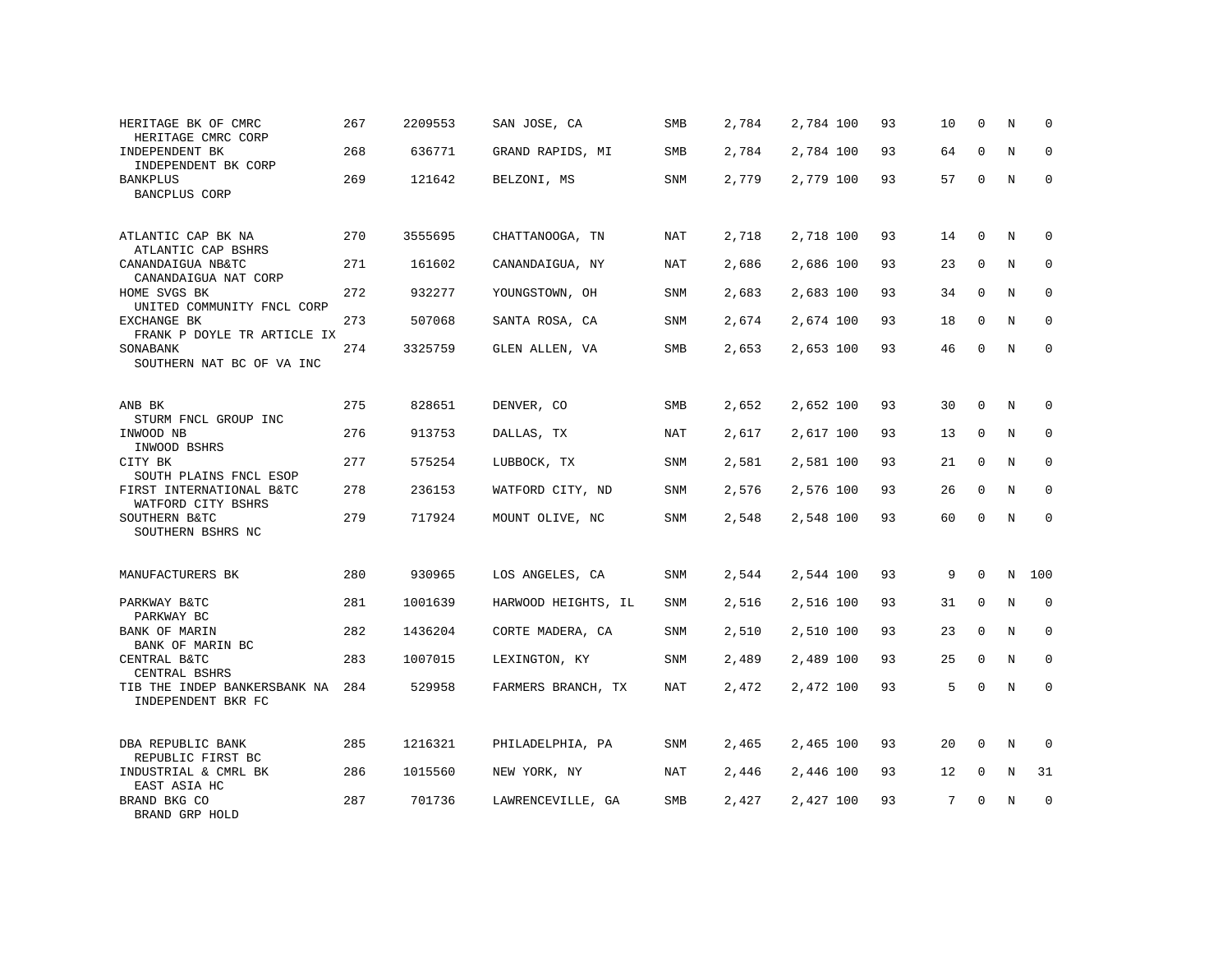| FIRST CMNTY BK<br>FIRST CMNTY BSHRS                       | 288 | 2353595 | BLUEFIELD, VA      | SMB        | 2,424 | 2,424 100 | 93 | 46 | $\mathbf 0$ | Ν       | $\mathbf 0$ |
|-----------------------------------------------------------|-----|---------|--------------------|------------|-------|-----------|----|----|-------------|---------|-------------|
| TEXAS B&TC<br>OVERTON FC                                  | 289 | 949154  | LONGVIEW, TX       | SNM        | 2,421 | 2,421 100 | 93 | 20 | $\mathbf 0$ | N       | $\mathbf 0$ |
| COLUMBIA BK<br>FULTON FNCL CORP                           | 290 | 1189993 | COLUMBIA, MD       | SNM        | 2,416 | 2,416 100 | 93 | 31 | 0           | Ν       | $\mathbf 0$ |
| DACOTAH BK<br>DACOTAH BKS                                 | 291 | 256553  | ABERDEEN, SD       | <b>SMB</b> | 2,406 | 2,406 100 | 93 | 31 | $\mathbf 0$ | N       | $\mathbf 0$ |
| NATIONAL CO-OP BK NA<br>NATIONAL CONSUMER CO-OP BK        | 292 | 99376   | HILLSBORO, OH      | NAT        | 2,393 | 2,393 100 | 93 | 2  | $\mathbf 0$ | N       | 0           |
| WILSON B&TC<br>WILSON BHC                                 | 293 | 159636  | LEBANON, TN        | SNM        | 2,392 | 2,392 100 | 93 | 27 | $\mathbf 0$ | N       | $\mathbf 0$ |
| FIRST ST CMNTY BK<br>FIRST ST BSHRS                       | 294 | 707354  | FARMINGTON, MO     | SNM        | 2,387 | 2,387 100 | 93 | 52 | $\mathbf 0$ | $\rm N$ | $\mathbf 0$ |
| CENTRAL TR BK                                             | 295 | 853952  | JEFFERSON CITY, MO | SMB        | 2,383 | 2,383 100 | 93 | 12 | 0           | N       | $\mathbf 0$ |
| CENTRAL BANCOMPANY INC<br>BANK OF THE SIERRA<br>SIERRA BC | 296 | 662369  | PORTERVILLE, CA    | SNM        | 2,373 | 2,373 100 | 93 | 38 | 0           | N       | 0           |
| OLD SECOND NB<br>OLD SECOND BC                            | 297 | 936136  | AURORA, IL         | <b>NAT</b> | 2,347 | 2,347 100 | 93 | 23 | $\mathbf 0$ | N       | $\mathbf 0$ |
| AMBOY BK<br>AMBOY BC                                      | 298 | 9807    | OLD BRIDGE, NJ     | SMB        | 2,334 | 2,334 100 | 93 | 23 | 0           | N       | $\mathbf 0$ |
| NORTHBROOK B&TC<br>WINTRUST FC                            | 299 | 2938198 | NORTHBROOK, IL     | SMB        | 2,320 | 2,320 100 | 93 | 7  | $\mathbf 0$ | N       | $\mathbf 0$ |
| GLENS FALLS NB&TC<br>ARROW FC                             | 300 | 866000  | GLENS FALLS, NY    | NAT        | 2,314 | 2,314 100 | 93 | 29 | 0           | N       | 0           |
| CITYWIDE BKS<br>HEARTLAND FNCL USA                        | 301 | 3465226 | DENVER, CO         | SNM        | 2,300 | 2,300 100 | 93 | 25 | $\mathbf 0$ | N       | $\mathbf 0$ |
| FIRST NAT BKG ASSN<br>FIRST BSHRS                         | 302 | 2385514 | HATTIESBURG, MS    | NAT        | 2,299 | 2,299 100 | 93 | 55 | 0           | $\rm N$ | $\mathbf 0$ |
| BANK RHODE ISLAND<br>BROOKLINE BC                         | 303 | 2434113 | PROVIDENCE, RI     | SMB        | 2,275 | 2,275 100 | 93 | 19 | $\mathbf 0$ | N       | $\mathbf 0$ |
| WEST SUBURBAN BK<br>WEST SUBURBAN BC                      | 304 | 375034  | LOMBARD, IL        | <b>SNM</b> | 2,270 | 2,270 100 | 93 | 41 | $\mathbf 0$ | N       | $\mathbf 0$ |
| HINSDALE B&TC<br>WINTRUST FC                              | 305 | 2119773 | HINSDALE, IL       | SMB        | 2,268 | 2,268 100 | 93 | 11 | $\mathbf 0$ | N       | $\mathbf 0$ |
| BARRINGTON B&TC NA<br>WINTRUST FC                         | 306 | 2508751 | BARRINGTON, IL     | NAT        | 2,212 | 2,212 100 | 93 | 6  | 0           | N       | 0           |
| OLD LINE BK<br>OLD LINE BSHRS                             | 307 | 1401387 | BOWIE, MD          | SNM        | 2,210 | 2,210 100 | 93 | 27 | $\mathbf 0$ | N       | $\mathbf 0$ |
| HOME BK NA<br>HOME BC                                     | 308 | 929978  | LAFAYETTE, LA      | NAT        | 2,204 | 2,204 100 | 93 | 39 | $\Omega$    | N       | $\mathbf 0$ |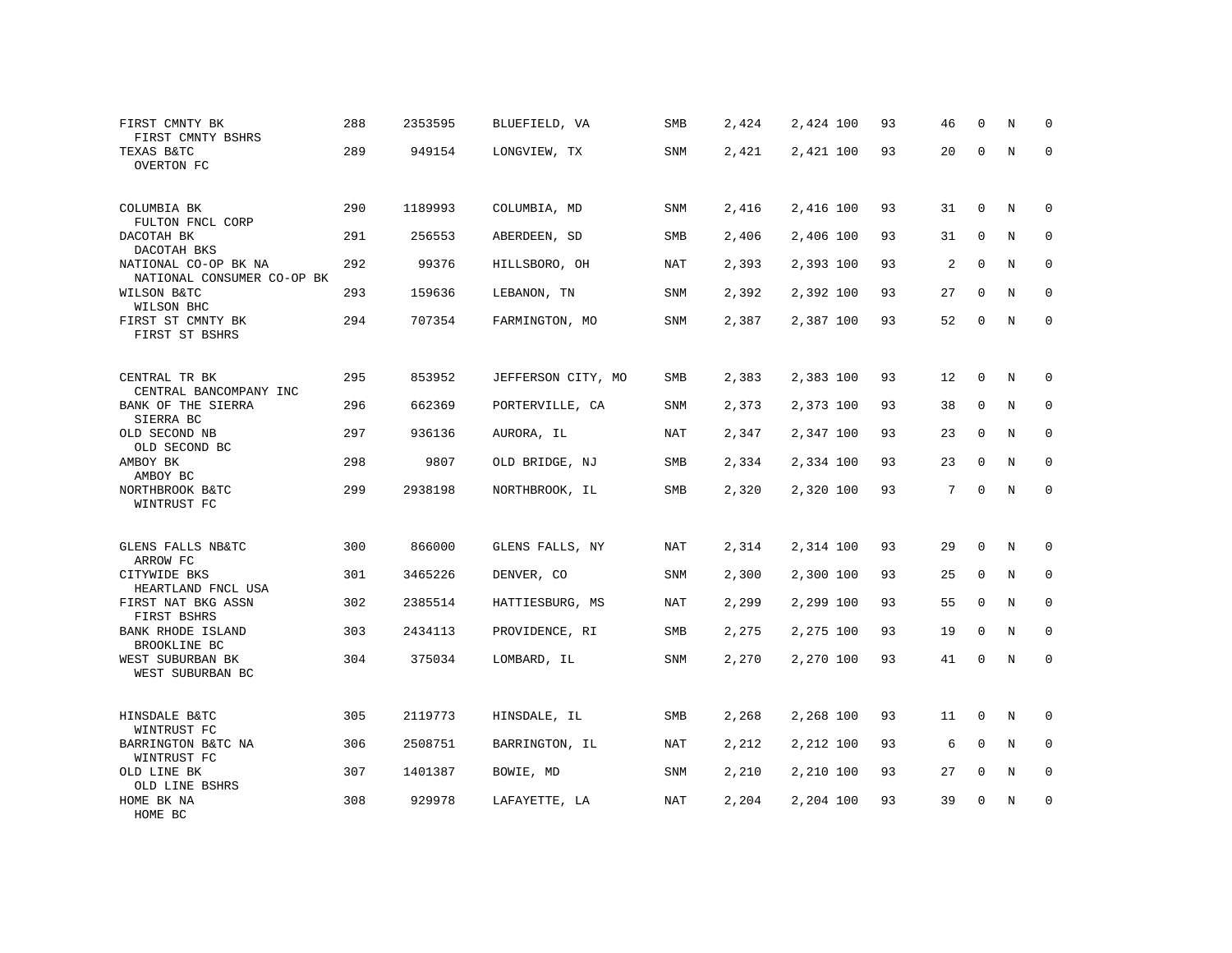| REVERE BK                                         | 309 | 3610567 | LAUREL, MD          | SNM        | 2,193 | 2,193 100 | 93 | 9           | $\Omega$    | N | $\Omega$    |
|---------------------------------------------------|-----|---------|---------------------|------------|-------|-----------|----|-------------|-------------|---|-------------|
|                                                   |     |         |                     |            |       |           |    |             |             |   |             |
| PEOPLES SCTY B&TC<br>PEOPLES FS CORP              | 310 | 278818  | SCRANTON, PA        | SNM        | 2,188 | 2,188 100 | 93 | 26          | $\Omega$    | N | $\Omega$    |
| LONE STAR NB<br>LONE STAR NAT BSHRS TX            | 311 | 842460  | PHARR, TX           | NAT        | 2,182 | 2,182 100 | 93 | 28          | $\mathbf 0$ | N | $\mathbf 0$ |
| INDEPENDENCE BK OF KY<br>INDEPENDENCE BSHRS       | 312 | 648242  | OWENSBORO, KY       | <b>SMB</b> | 2,177 | 2,177 100 | 93 | 23          | $\Omega$    | N | $\Omega$    |
| PEOPLES INTERMOUNTAIN BK<br>PEOPLES UT BC         | 313 | 984379  | AMERICAN FORK, UT   | SNM        | 2,163 | 2,163 100 | 93 | 26          | $\mathbf 0$ | N | $\mathbf 0$ |
| BAC FL BK                                         | 314 | 725732  | CORAL GABLES, FL    | <b>SNM</b> | 2,160 | 2,160 100 | 93 | 0           | $\mathbf 0$ | Y | $\mathbf 0$ |
|                                                   |     |         |                     |            |       |           |    |             |             |   |             |
| <b>FARMERS NB</b><br>FARMERS NAT BC               | 315 | 680813  | CANFIELD, OH        | NAT        | 2,149 | 2,149 100 | 93 | 39          | $\mathbf 0$ | N | $\mathbf 0$ |
| SUMMIT CMNTY BK<br>SUMMIT FNCL GROUP              | 316 | 2372774 | MOOREFIELD, WV      | <b>SNM</b> | 2,128 | 2,128 100 | 93 | 29          | $\Omega$    | N | $\mathbf 0$ |
| HOWARD BK<br>HOWARD BC                            | 317 | 3282852 | BALTIMORE, MD       | SNM        | 2,125 | 2,125 100 | 93 | 27          | $\mathbf 0$ | N | $\mathbf 0$ |
| BEAR ST BK<br>BEAR ST FNCL HOLDINGS LLC           | 318 | 324649  | LITTLE ROCK, AR     | SMB        | 2,120 | 2,120 100 | 93 | 41          | $\Omega$    | N | $\mathbf 0$ |
| CITIZENS FIRST BK<br>VILLAGES BC                  | 319 | 1867983 | THE VILLAGES, FL    | <b>SNM</b> | 2,106 | 2,106 100 | 93 | 11          | $\Omega$    | N | $\Omega$    |
| TOMPKINS TC                                       | 320 | 433608  | ITHACA, NY          | SNM        | 2,096 | 2,096 100 | 93 | 14          | $\mathbf 0$ | N | $\mathbf 0$ |
| TOMPKINS FNCL CORP<br>NATIONAL BK OF INDIANAPOLIS | 321 | 2132941 | INDIANAPOLIS, IN    | NAT        | 2,092 | 2,092 100 | 93 | 12          | 1           | N | 0           |
| NATIONAL BK INDIANAPOLIS CORP                     |     |         |                     |            |       |           |    |             |             |   |             |
| WEST BK<br>WEST BC                                | 322 | 139740  | WEST DES MOINES, IA | <b>SNM</b> | 2,090 | 2,090 100 | 93 | 10          | $\Omega$    | N | $\mathbf 0$ |
| ALERUS FNCL NA<br>ALERUS FC                       | 323 | 933256  | GRAND FORKS, ND     | <b>NAT</b> | 2,087 | 2,087 100 | 93 | 17          | $\Omega$    | N | $\mathbf 0$ |
| NORTHERN B&TC<br>NORTHERN BC                      | 324 | 900306  | WOBURN, MA          | <b>SNM</b> | 2,081 | 2,081 100 | 93 | 11          | $\mathbf 0$ | N | $\mathbf 0$ |
| BCB CMNTY BK                                      | 325 | 2954059 | BAYONNE, NJ         | SNM        | 2,081 | 2,081 100 | 93 | 23          | $\mathbf 0$ | N | 0           |
| BCB BC                                            |     |         |                     |            |       |           |    |             | $\mathbf 0$ |   |             |
| RIVER CITY BK                                     | 326 | 253468  | SACRAMENTO, CA      | SNM        | 2,042 | 2,042 100 | 93 | 12          |             | N | $\mathbf 0$ |
| BANK OF NY MELLON TC NA<br>BANK OF NY MELLON CORP | 327 | 398668  | LOS ANGELES, CA     | <b>NAT</b> | 2,037 | 2,037 100 | 93 | $\mathbf 0$ | $\Omega$    | N | $\mathbf 0$ |
| UNITED CMNTY BK<br>UNITED CMNTY BC                | 328 | 439338  | CHATHAM, IL         | <b>SNM</b> | 2,029 | 2,029 100 | 93 | 38          | $\mathbf 0$ | N | $\mathbf 0$ |
| BESSEMER TC NA<br>BESSEMER GRP                    | 329 | 976703  | NEW YORK, NY        | NAT        | 2,002 | 2,002 100 | 93 | $\Omega$    | $\Omega$    | N | $\mathbf 0$ |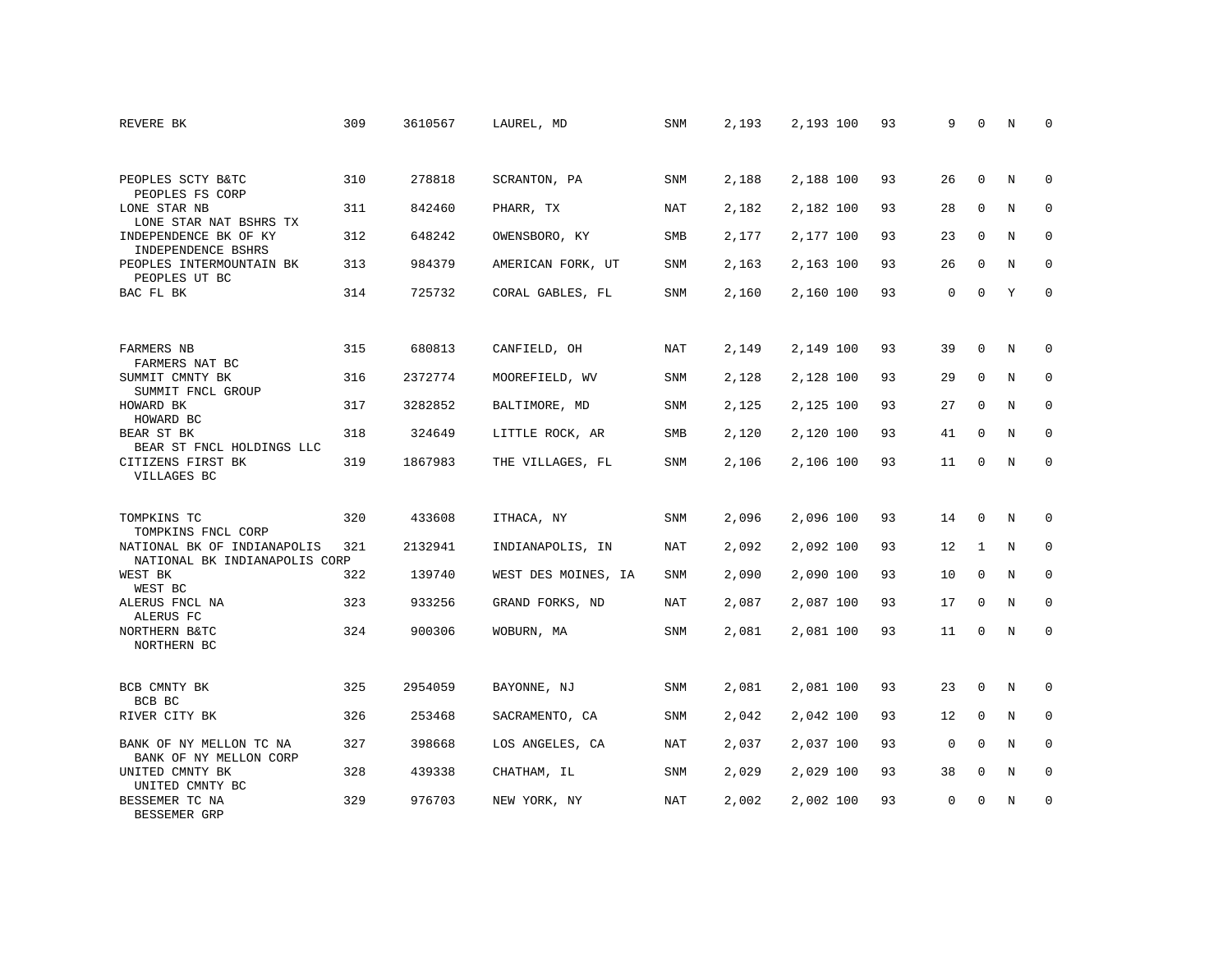| GUARANTY B&TC NA<br>GUARANTY BSHRS                      | 330 | 112163  | MOUNT PLEASANT, TX | <b>NAT</b> | 1,998 | 1,998 100 | 93 | 28           | $\Omega$     | N              | $\Omega$    |
|---------------------------------------------------------|-----|---------|--------------------|------------|-------|-----------|----|--------------|--------------|----------------|-------------|
| MUTUALBANK<br>MUTUALFIRST FNCL                          | 331 | 810777  | MUNCIE, IN         | <b>SNM</b> | 1,992 | 1,992 100 | 93 | 39           | $\mathbf 0$  | N              | $\mathbf 0$ |
| REPUBLIC BK OF CHICAGO<br>REPUBLIC BC CO                | 332 | 671334  | OAK BROOK, IL      | <b>SNM</b> | 1,981 | 1,981 100 | 94 | 18           | $\Omega$     | $\overline{N}$ | $\mathbf 0$ |
| KLEINBANK<br>KLEIN FNCL                                 | 333 | 303550  | CHASKA, MN         | SNM        | 1,970 | 1,970 100 | 94 | 21           | 0            | N              | $\mathbf 0$ |
| METROPOLITAN CMRL BK<br>PASL HOLD LLC                   | 334 | 2705895 | NEW YORK, NY       | SMB        | 1,967 | 1,967 100 | 94 | 4            | $\mathbf 0$  | N              | $\mathbf 0$ |
| CAMBRIDGE TC<br>CAMBRIDGE BC                            | 335 | 736206  | CAMBRIDGE, MA      | SNM        | 1,962 | 1,962 100 | 94 | 10           | $\mathbf 0$  | N              | $\mathbf 0$ |
| STAR FNCL BK<br>STAR FNCL GRP                           | 336 | 547840  | FORT WAYNE, IN     | SNM        | 1,944 | 1,944 100 | 94 | 38           | $\mathbf{0}$ | N              | $\mathbf 0$ |
| AMERICAN BUS BK                                         | 337 | 2734729 | LOS ANGELES, CA    | <b>SNM</b> | 1,933 | 1,933 100 | 94 | 0            | $\Omega$     | N              | $\mathbf 0$ |
| TOWN BK<br>WINTRUST FC                                  | 338 | 2693264 | HARTLAND, WI       | SMB        | 1,931 | 1,931 100 | 94 | 19           | $\mathbf{0}$ | N              | $\mathbf 0$ |
| NATIONAL EXCHANGE B&T<br>NEB CORP                       | 339 | 722544  | FOND DU LAC, WI    | NAT        | 1,915 | 1,915 100 | 94 | 32           | $\mathbf 0$  | N              | $\mathbf 0$ |
| SILVERGATE BK                                           | 340 | 1216826 | LA JOLLA, CA       | SMB        | 1,899 | 1,899 100 | 94 | 2            | $\Omega$     | N              | $\mathbf 0$ |
| SILVERGATE CAP CORP<br>FIDELITY BK<br>FIDELITY BSHRS NC | 341 | 584920  | FUQUAY VARINA, NC  | SNM        | 1,898 | 1,898 100 | 94 | 57           | $\mathbf{0}$ | N              | $\mathbf 0$ |
| STEARNS BK NA<br>STEARNS FNCL SVC ESOP                  | 342 | 141556  | SAINT CLOUD, MN    | NAT        | 1,889 | 1,889 100 | 94 | 7            | 0            | N              | $\mathbf 0$ |
| DBA FIRST CONVENIENCE BK<br>FIRST CMNTY BSHRS           | 343 | 613950  | KILLEEN, TX        | NAT        | 1,889 | 1,889 100 | 94 | 307          | $\Omega$     | N              | $\mathbf 0$ |
| INTERAUDI BK                                            | 344 | 538802  | NEW YORK, NY       | <b>SNM</b> | 1,888 | 1,888 100 | 94 | $\mathbf{1}$ | 0            | Y              | $\mathbf 0$ |
| CENTRAL BK OF ST LOUIS                                  | 345 | 506249  | CLAYTON, MO        | <b>SMB</b> | 1,883 | 1,883 100 | 94 | 14           | 0            | N              | $\mathbf 0$ |
| CENTRAL BANCOMPANY INC<br>MIDWEST BANKCENTRE            | 346 | 657459  | SAINT LOUIS, MO    | SMB        | 1,880 | 1,880 100 | 94 | 18           | $\mathbf 0$  | N              | $\mathbf 0$ |
| STUPP BROS                                              | 347 | 537449  |                    |            | 1,870 | 1,870 100 | 94 | 2            | $\Omega$     | N              | $\mathbf 0$ |
| FIRST BUS BK<br>FIRST BUS FS                            |     |         | MADISON, WI        | SNM        |       |           |    |              |              |                |             |
| MACATAWA BK<br>MACATAWA BC                              | 348 | 2634351 | HOLLAND, MI        | <b>SNM</b> | 1,862 | 1,862 100 | 94 | 28           | $\mathbf{0}$ | N              | $\mathbf 0$ |
| MIDSOUTH BK NA<br>MIDSOUTH BC                           | 349 | 223331  | LAFAYETTE, LA      | <b>NAT</b> | 1,856 | 1,856 100 | 94 | 42           | $\mathbf 0$  | N              | $\mathbf 0$ |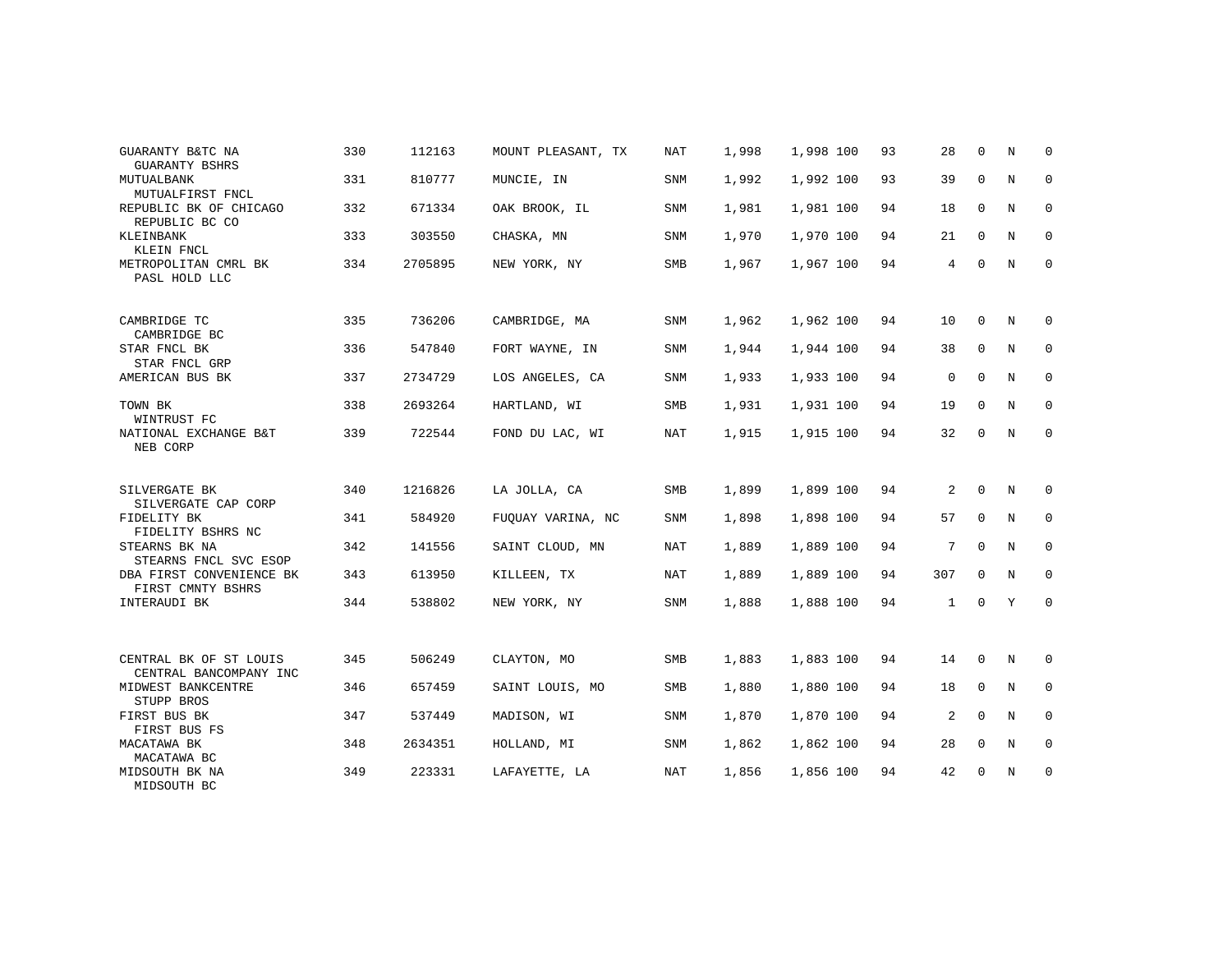| FIRST NB<br>FIRST BC                                      | 350 | 439404  | DAMARISCOTTA, ME   | NAT        | 1,840 | 1,840 100 | 94 | 16 | $\mathbf 0$  | N              | $\Omega$    |
|-----------------------------------------------------------|-----|---------|--------------------|------------|-------|-----------|----|----|--------------|----------------|-------------|
| SOUTHERN BK<br>SOUTHERN MO BC                             | 351 | 272272  | POPLAR BLUFF, MO   | <b>SMB</b> | 1,837 | 1,837 100 | 94 | 42 | $\Omega$     | $\rm N$        | $\Omega$    |
| WOORI AMER BK                                             | 352 | 384018  | NEW YORK, NY       | SNM        | 1,834 | 1,834 100 | 94 | 12 | 0            | N              | 100         |
| <b>BANKWELL BK</b><br>BANKWELL FNCL GRP                   | 353 | 3109043 | NEW CANAAN, CT     | SNM        | 1,827 | 1,827 100 | 94 | 10 | $\Omega$     | $\overline{N}$ | $\Omega$    |
| EMPRISE BK<br>EMPRISE FC                                  | 354 | 65858   | WICHITA, KS        | SNM        | 1,817 | 1,817 100 | 94 | 36 | $\Omega$     | N              | $\Omega$    |
| AMERICAN NB&TC                                            | 355 | 958727  | DANVILLE, VA       | NAT        | 1,808 | 1,808 100 | 94 | 29 | $\Omega$     | N              | $\Omega$    |
| AMERICAN NAT BSHRS<br>FIRST PREMIER BK<br>UNITED NAT CORP | 356 | 374653  | SIOUX FALLS, SD    | SMB        | 1,808 | 1,808 100 | 94 | 16 | $\Omega$     | N              | $\Omega$    |
| CITIZENS NB<br>HENDERSON CITIZENS BSHRS                   | 357 | 56351   | HENDERSON, TX      | NAT        | 1,805 | 1,805 100 | 94 | 29 | $\Omega$     | N              | $\Omega$    |
| KS STATEBANK<br>MANHATTAN BC                              | 358 | 160959  | MANHATTAN, KS      | SNM        | 1,794 | 1,794 100 | 94 | 6  | $\Omega$     | N              | $\Omega$    |
| CENTRAL BK OF THE MW<br>CENTRAL BANCOMPANY INC            | 359 | 704559  | LEE'S SUMMIT, MO   | SMB        | 1,788 | 1,788 100 | 94 | 31 | $\Omega$     | N              | $\Omega$    |
| <b>JEFFERSON BK</b><br><b>JEFFERSON BSHRS</b>             | 360 | 45560   | SAN ANTONIO, TX    | SNM        | 1,784 | 1,784 100 | 94 | 12 | $\Omega$     | N              | $\Omega$    |
| CENTRAL BK OF BOONE CTY<br>CENTRAL BANCOMPANY INC         | 361 | 299046  | COLUMBIA, MO       | SMB        | 1,780 | 1,780 100 | 94 | 14 | $\mathbf{0}$ | N              | $\mathbf 0$ |
| HAMILTON ST BK<br>HAMILTON ST BSHR                        | 362 | 3294583 | HOSCHTON, GA       | <b>SNM</b> | 1,780 | 1,780 100 | 94 | 27 | $\Omega$     | N              | $\Omega$    |
| HABIB AMER BK<br>MAHAM BETEILIGUNGSGESELLSCHAFT           | 363 | 245016  | NEW YORK, NY       | SNM        | 1,774 | 1,739 98  | 94 | 6  | $\mathbf 0$  | Y              | 25          |
| BTH BK NA<br>BT HOLD                                      | 364 | 24668   | OUITMAN, TX        | NAT        | 1,773 | 1,773 100 | 94 | 12 | $\Omega$     | N              | $\Omega$    |
| FIRST B&T<br>FISHBACK FC                                  | 365 | 77851   | BROOKINGS, SD      | SNM        | 1,770 | 1,770 100 | 94 | 16 | $\Omega$     | N              | $\mathbf 0$ |
| BANK OF EDWARDSVILLE<br>BANC ED CORP                      | 366 | 219343  | EDWARDSVILLE, IL   | <b>SNM</b> | 1,767 | 1,767 100 | 94 | 18 | $\mathbf 0$  | $\rm N$        | $\mathbf 0$ |
| RED RIVER BK<br>RED RIVER BSHRS                           | 367 | 2743244 | ALEXANDRIA, LA     | SNM        | 1,762 | 1,762 100 | 94 | 21 | $\Omega$     | N              | $\mathbf 0$ |
| WESTSTAR BK<br>WESTSTAR BHC                               | 368 | 1447639 | EL PASO, TX        | SMB        | 1,758 | 1,758 100 | 94 | 13 | $\mathbf 0$  | N              | $\mathbf 0$ |
| ISABELLA BK<br>ISABELLA BK CORP                           | 369 | 74140   | MOUNT PLEASANT, MI | SMB        | 1,749 | 1,749 100 | 94 | 28 | $\Omega$     | N              | $\mathbf 0$ |
| BANK OF MO<br>RELIABLE CMNTY BSHRS                        | 370 | 330855  | PERRYVILLE, MO     | SNM        | 1,742 | 1,742 100 | 94 | 34 | $\Omega$     | N              | $\Omega$    |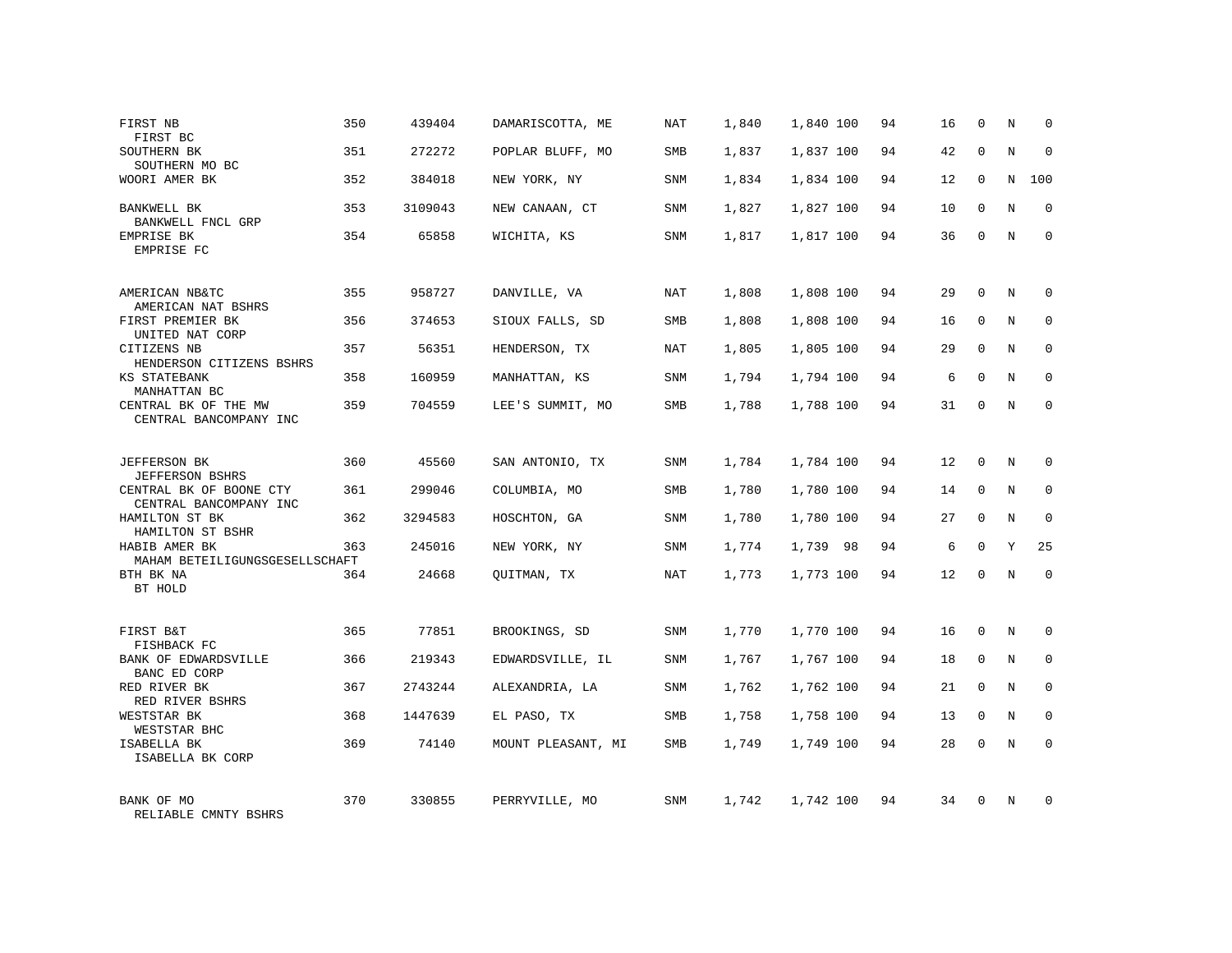| AUSTIN BK TX NA<br>JANE AUSTIN CHAPMAN LP                   | 371 | 548351  | JACKSONVILLE, TX  | NAT        | 1,741 | 1,741 100 | 94 | 62 | $\mathbf 0$  | N | 0           |
|-------------------------------------------------------------|-----|---------|-------------------|------------|-------|-----------|----|----|--------------|---|-------------|
| AUSTIN BK TX NA<br>JSA FAM LP                               | 371 | 548351  | JACKSONVILLE, TX  | NAT        |       |           |    |    |              |   |             |
| FIRST B&TC<br>FIRST BC                                      | 372 | 223322  | LEBANON, VA       | SMB        | 1,740 | 1,740 100 | 94 | 20 | $\mathbf 0$  | N | 0           |
| SOUTHERN FIRST BK<br>SOUTHERN FIRST BSHRS                   | 373 | 2849801 | GREENVILLE, SC    | <b>SNM</b> | 1,730 | 1,730 100 | 94 | 9  | $\Omega$     | N | $\mathbf 0$ |
| SEASIDE NB&TC                                               | 374 | 3487518 | ORLANDO, FL       | NAT        | 1,727 | 1,727 100 | 94 | 13 | $\mathbf 0$  | N | $\Omega$    |
| THREE SHORES BC<br>FIRST GUARANTY BK<br>SMITH & HOOD HC LLC | 375 | 422433  | HAMMOND, LA       | <b>SNM</b> | 1,726 | 1,726 100 | 94 | 26 | $\mathbf{0}$ | N | $\mathbf 0$ |
| PEOPLES BK A CODORUS VALLEY<br>CODORUS VALLEY BC            | 376 | 556815  | YORK, PA          | SNM        | 1,722 | 1,722 100 | 94 | 36 | $\mathbf 0$  | N | $\mathbf 0$ |
| SMARTBANK<br>SMARTFINANCIAL                                 | 377 | 3532641 | PIGEON FORGE, TN  | SMB        | 1,718 | 1,718 100 | 94 | 21 | $\mathbf{0}$ | N | $\mathbf 0$ |
| ROYAL BUS BK<br>RBB BC                                      | 378 | 3835454 | LOS ANGELES, CA   | SNM        | 1,712 | 1,712 100 | 94 | 12 | $\mathbf 0$  | N | $\Omega$    |
| FIRST BK HIGHLAND PARK<br>BANK OF HIGHLAND PK FNCL CORP     | 379 | 804338  | HIGHLAND PARK, IL | SNM        | 1,708 | 1,708 100 | 94 | 1  | $\mathbf 0$  | N | 0           |
| BANK FIRST NAT<br>BANK FIRST NAT CORP                       | 380 | 594947  | MANITOWOC, WI     | NAT        | 1,701 | 1,701 100 | 94 | 18 | $\Omega$     | N | $\Omega$    |
| PEOPLES BK<br>PEOPLES BC                                    | 381 | 455972  | BELLINGHAM, WA    | SNM        | 1,698 | 1,698 100 | 94 | 23 | $\mathbf 0$  | N | $\mathbf 0$ |
| CHEMUNG CANAL TC<br>CHEMUNG FC                              | 382 | 884303  | ELMIRA, NY        | <b>SMB</b> | 1,697 | 1,697 100 | 94 | 33 | $\Omega$     | N | $\Omega$    |
| VIST BK<br>TOMPKINS FNCL CORP                               | 383 | 678717  | WYOMISSING, PA    | SNM        | 1,695 | 1,695 100 | 94 | 21 | $\mathbf 0$  | N | $\mathbf 0$ |
| MINNWEST BK<br>MINNWEST CORP                                | 384 | 302656  | REDWOOD FALLS, MN | SNM        | 1,695 | 1,695 100 | 94 | 23 | 0            | N | $\mathbf 0$ |
| FIRST FARMERS B&TC<br>FIRST FARMERS FC                      | 385 | 139843  | CONVERSE, IN      | <b>SMB</b> | 1,689 | 1,689 100 | 94 | 35 | $\Omega$     | N | $\mathbf 0$ |
| BRIDGEWATER BK<br>BRIDGEWATER BSHRS                         | 386 | 3378773 | BLOOMINGTON, MN   | SNM        | 1,676 | 1,676 100 | 94 | 6  | $\mathbf{0}$ | N | $\mathbf 0$ |
| FINEMARK NB&TC<br>FINEMARK HOLD                             | 387 | 3547131 | FORT MYERS, FL    | NAT        | 1,673 | 1,673 100 | 94 | 11 | $\mathbf 0$  | N | $\mathbf 0$ |
| FRANDSEN B&T<br>FRANDSEN FC                                 | 388 | 751656  | LONSDALE, MN      | SMB        | 1,672 | 1,672 100 | 94 | 37 | $\mathbf 0$  | N | $\mathbf 0$ |
| MERCHANTS BK NA<br>MERCHANTS FNCL GROUP                     | 389 | 779351  | WINONA, MN        | NAT        | 1,672 | 1,672 100 | 94 | 25 | 0            | Ν | 0           |
| UNITED BK & CAP TC<br>FARMERS CAPITAL BK CORP               | 390 | 728742  | FRANKFORT, KY     | <b>SMB</b> | 1,646 | 1,646 100 | 94 | 33 | $\Omega$     | N | $\mathbf 0$ |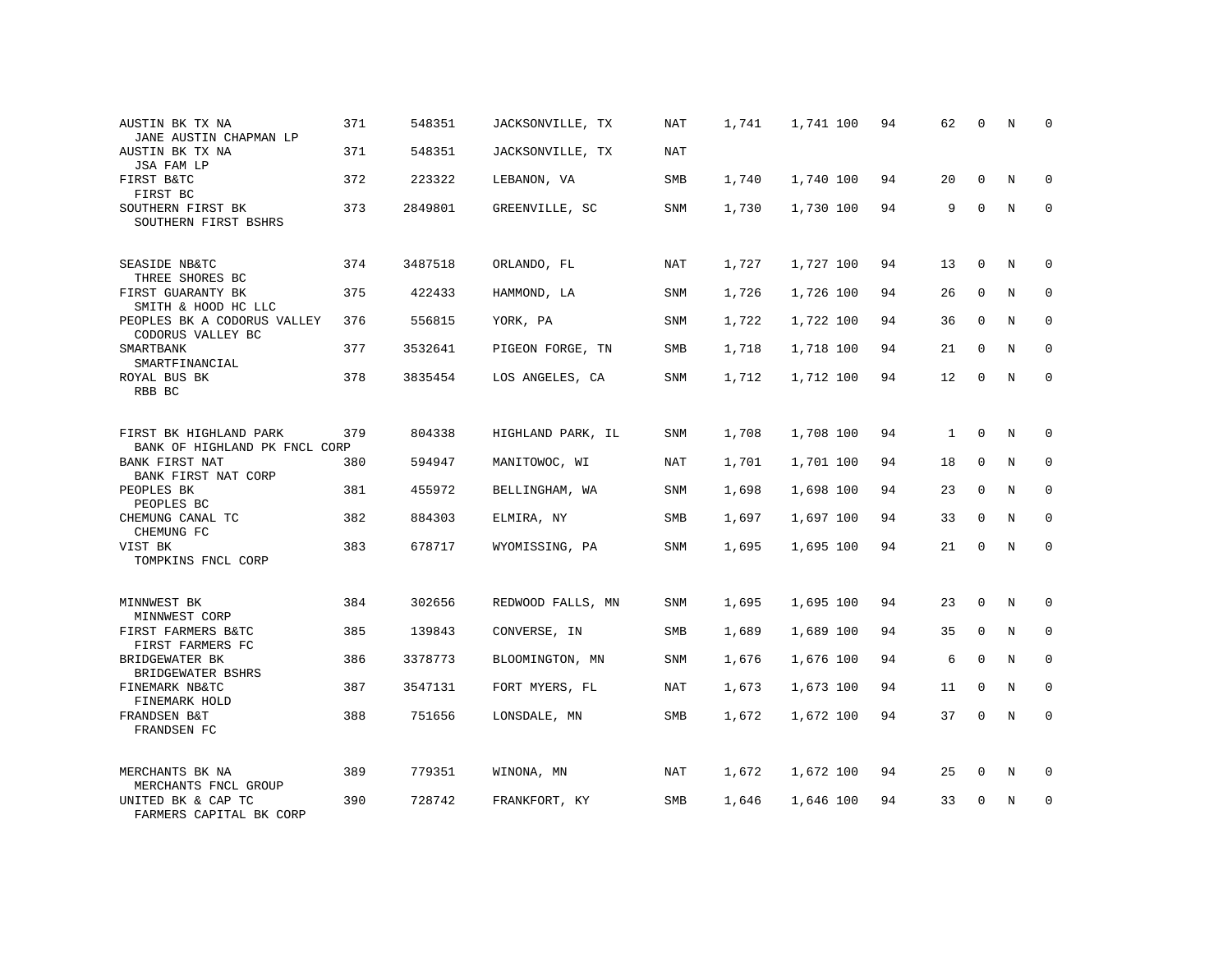| INVESTAR BK<br>INVESTAR HC                              | 391 | 3449066 | BATON ROUGE, LA   | SNM        | 1,642 | 1,642 100 | 94 | 19 | $\mathbf 0$  | N | $\mathbf 0$  |
|---------------------------------------------------------|-----|---------|-------------------|------------|-------|-----------|----|----|--------------|---|--------------|
| CB&S BK<br>CBS BANC CORP                                | 392 | 594433  | RUSSELLVILLE, AL  | SNM        | 1,636 | 1,636 100 | 94 | 54 | $\mathbf 0$  | N | $\mathbf 0$  |
| FIRST CITIZENS NB<br>FIRST CITIZENS BSHRS               | 393 | 133850  | DYERSBURG, TN     | NAT        | 1,636 | 1,636 100 | 94 | 23 | $\mathbf 0$  | N | $\mathbf 0$  |
| ORRSTOWN BK<br>ORRSTOWN FNCL SVC                        | 394 | 342410  | SHIPPENSBURG, PA  | SMB        | 1,634 | 1,634 100 | 94 | 22 | $\mathbf 0$  | N | 0            |
| FIRST ST BK<br>BRISCOE RANCH                            | 395 | 273662  | UVALDE, TX        | SNM        | 1,627 | 1,627 100 | 94 | 7  | $\Omega$     | N | $\mathbf 0$  |
| ENTEGRA BK<br>ENTEGRA FNCL CORP                         | 396 | 239275  | FRANKLIN, NC      | SNM        | 1,625 | 1,625 100 | 94 | 17 | $\mathbf 0$  | N | $\mathbf 0$  |
| CENTRAL VALLEY CMNTY BK<br>CENTRAL VALLEY CMNTY BC      | 397 | 703767  | FRESNO, CA        | SNM        | 1,622 | 1,622 100 | 94 | 23 | $\Omega$     | N | $\mathbf 0$  |
| BANK OF TAMPA<br>TAMPA BAY BKG CO                       | 398 | 273336  | TAMPA, FL         | SNM        | 1,621 | 1,621 100 | 94 | 9  | $\mathbf 0$  | N | $\mathbf 0$  |
| RELIANT BK                                              | 399 | 3415463 | BRENTWOOD, TN     | SMB        | 1,608 | 1,608 100 | 94 | 15 | $\mathbf 0$  | N | $\mathbf 0$  |
| RELIANT BC<br>POPPY BK<br>BIG POPPY HOLDS               | 400 | 3232204 | SANTA ROSA, CA    | SNM        | 1,607 | 1,607 100 | 94 | 9  | $\mathbf 0$  | N | $\mathbf 0$  |
| BANTERRA BK<br>BANTERRA CORP                            | 401 | 502849  | MARION, IL        | SNM        | 1,604 | 1,604 100 | 94 | 35 | $\Omega$     | N | $\Omega$     |
| GULF COAST B&TC                                         | 402 | 1458608 | NEW ORLEANS, LA   | SNM        | 1,602 | 1,602 100 | 94 | 22 | $\mathbf{0}$ | N | $\mathbf 0$  |
| ACNB BK<br>ACNB CORP                                    | 403 | 5210    | GETTYSBURG, PA    | <b>SNM</b> | 1,599 | 1,599 100 | 94 | 28 | $\Omega$     | N | $\Omega$     |
| CIVISTA BK<br>CIVISTA BSHRS                             | 404 | 542528  | SANDUSKY, OH      | <b>SMB</b> | 1,597 | 1,597 100 | 94 | 26 | $\Omega$     | N | $\Omega$     |
| LAKESIDE BK<br>LAKESIDE BC                              | 405 | 201834  | CHICAGO, IL       | SNM        | 1,594 | 1,594 100 | 94 | 6  | $\mathbf{0}$ | N | 0            |
| FIRST DAKOTA NB<br>FIRST DAKOTA FC                      | 406 | 441256  | YANKTON, SD       | NAT        | 1,592 | 1,592 100 | 94 | 18 | $\Omega$     | N | $\mathbf{0}$ |
| <b>BUSINESS FIRST BK</b><br><b>BUSINESS FIRST BSHRS</b> | 407 | 3408728 | BATON ROUGE, LA   | SNM        | 1,590 | 1,590 100 | 94 | 17 | $\mathbf 0$  | N | $\mathbf 0$  |
| FIRST FIDELITY BK<br>FIRST FIDELITY BC                  | 408 | 106359  | OKLAHOMA CITY, OK | SMB        | 1,590 | 1,590 100 | 94 | 28 | $\mathbf{0}$ | N | $\mathbf 0$  |
| CARROLLTON BK<br>CBX CORP                               | 409 | 1001648 | CARROLLTON, IL    | SNM        | 1,587 | 1,587 100 | 94 | 9  | $\mathbf{0}$ | N | $\mathbf 0$  |
| GREEN DOT BK<br>GREEN DOT CORP                          | 410 | 243375  | PROVO, UT         | SMB        | 1,585 | 1,585 100 | 94 | 0  | 0            | N | 0            |
| PACIFIC CITY BK<br>PACIFIC CITY FC                      | 411 | 3212402 | LOS ANGELES, CA   | <b>SNM</b> | 1,579 | 1,579 100 | 94 | 12 | $\Omega$     | N | $\mathbf 0$  |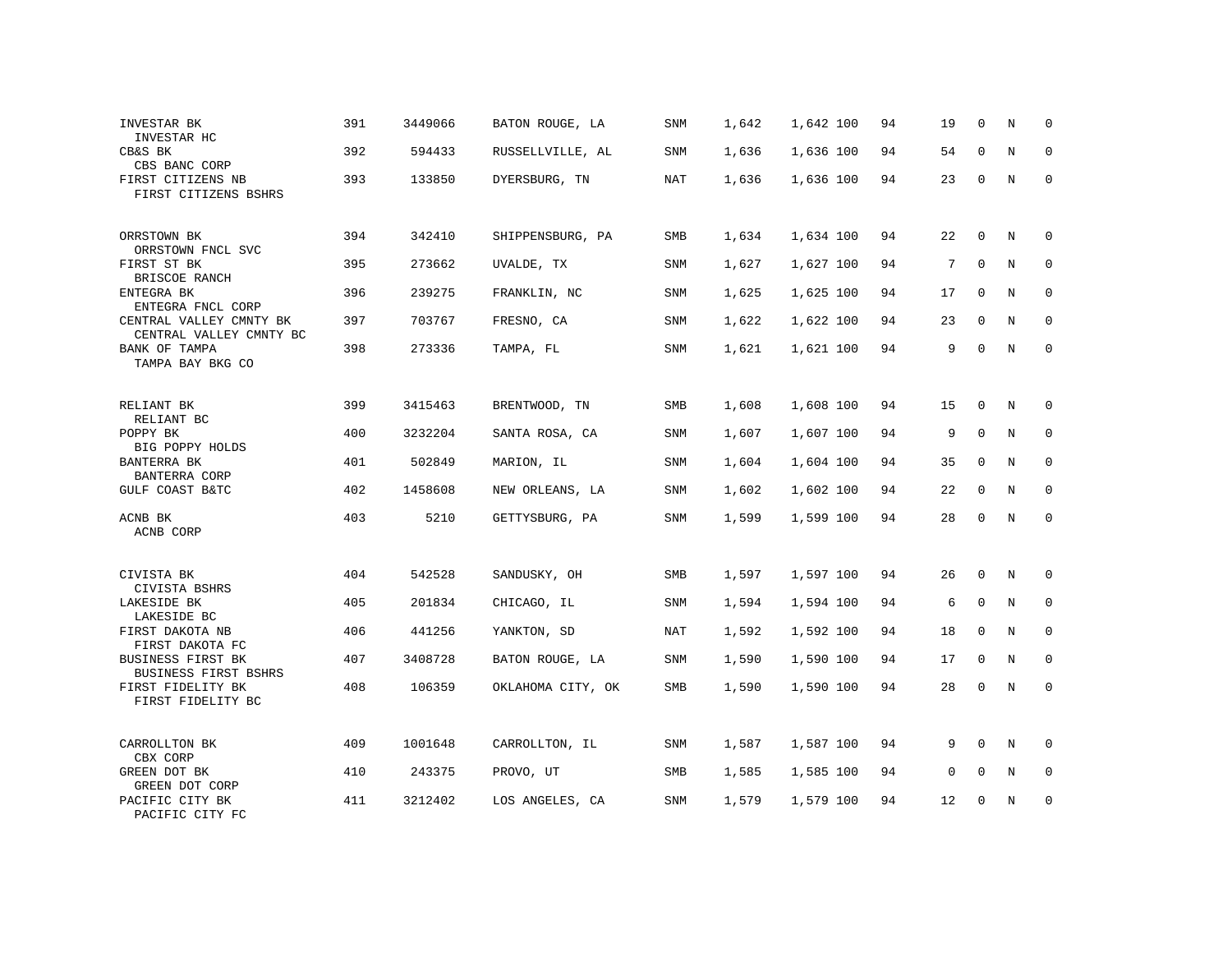| MVB BK INC<br>MVB FC                                 | 412 | 2757205 | FAIRMONT, WV       | SNM        | 1,576 | 1,576 100 | 94 | 13             | $\mathbf 0$  | N | $\mathbf 0$ |
|------------------------------------------------------|-----|---------|--------------------|------------|-------|-----------|----|----------------|--------------|---|-------------|
| BANK ANN ARBOR<br>ARBOR BC                           | 413 | 2390929 | ANN ARBOR, MI      | <b>SNM</b> | 1,575 | 1,575 100 | 94 | 7              | $\Omega$     | N | $\Omega$    |
| COMMUNITY BK OF THE CHESAPEA<br>COMMUNITY FC         | 414 | 697978  | WALDORF, MD        | <b>SNM</b> | 1,574 | 1,574 100 | 94 | 15             | $\mathbf 0$  | N | $\mathbf 0$ |
| INTERNATIONAL BK OF CMRC<br>INTERNATIONAL BSHRS CORP | 415 | 5050028 | OKLAHOMA CITY, OK  | SNM        | 1,563 | 1,563 100 | 94 | 50             | $\Omega$     | N | $\mathbf 0$ |
| BRYANT BK                                            | 416 | 3356191 | TUSCALOOSA, AL     | SNM        | 1,558 | 1,558 100 | 94 | 15             | $\Omega$     | N | $\mathbf 0$ |
| BANKFINANCIAL NA<br>BANKFINANCIAL CORP               | 417 | 454676  | OLYMPIA FIELDS, IL | <b>NAT</b> | 1,558 | 1,558 100 | 94 | 18             | $\Omega$     | N | $\mathbf 0$ |
| MAROUETTE BK<br>MAROUETTE NAT CORP                   | 418 | 716833  | CHICAGO, IL        | SMB        | 1,552 | 1,552 100 | 94 | 20             | $\Omega$     | N | $\Omega$    |
| LAFAYETTE AMBASSADOR BK<br>FULTON FNCL CORP          | 419 | 140018  | BETHLEHEM, PA      | SMB        | 1,544 | 1,544 100 | 94 | 20             | $\mathbf 0$  | N | $\mathbf 0$ |
| QUAD CITY B&TC<br>QCR HOLDS                          | 420 | 2142155 | BETTENDORF, IA     | SMB        | 1,544 | 1,544 100 | 94 | 4              | $\mathbf 0$  | N | $\mathbf 0$ |
| CORNERSTONE BK<br>FIRST YORK BC                      | 421 | 403151  | YORK, NE           | SMB        | 1,542 | 1,542 100 | 94 | 39             | $\mathbf{0}$ | N | $\mathbf 0$ |
| NORTHWEST BK<br>NORTHWEST FC                         | 422 | 1387605 | SPENCER, IA        | SNM        | 1,538 | 1,538 100 | 94 | 18             | $\Omega$     | N | $\Omega$    |
| WHEATON B&TC<br>WINTRUST FC                          | 423 | 2044811 | WHEATON, IL        | SMB        | 1,528 | 1,528 100 | 95 | 6              | $\Omega$     | N | $\Omega$    |
| CITIZENS & FARMERS BK<br>C&F FC                      | 424 | 928421  | WEST POINT, VA     | SNM        | 1,527 | 1,527 100 | 95 | 25             | $\mathbf{0}$ | N | $\mathbf 0$ |
| UNITED BK IA<br>IDA GROVE BSHRS                      | 425 | 738040  | IDA GROVE, IA      | <b>SNM</b> | 1,526 | 1,526 100 | 95 | 27             | $\Omega$     | N | $\Omega$    |
| CASHMERE VALLEY BK                                   | 426 | 574976  | CASHMERE, WA       | SNM        | 1,518 | 1,518 100 | 95 | 10             | $\mathbf{0}$ | N | $\mathbf 0$ |
| NORTHRIM BK<br>NORTHRIM BC                           | 427 | 1718188 | ANCHORAGE, AK      | SNM        | 1,514 | 1,514 100 | 95 | 13             | $\Omega$     | N | $\mathbf 0$ |
| BANK INDEP<br><b>BANCINDEPENDENT</b>                 | 428 | 539032  | SHEFFIELD, AL      | SMB        | 1,503 | 1,503 100 | 95 | 26             | $\mathbf 0$  | N | $\mathbf 0$ |
| LIBERTYVILLE B&TC<br>WINTRUST FC                     | 429 | 2339795 | LIBERTYVILLE, IL   | SMB        | 1,493 | 1,493 100 | 95 | 7              | $\mathbf{0}$ | N | $\mathbf 0$ |
| <b>DUBUOUE B&amp;TC</b><br>HEARTLAND FNCL USA        | 430 | 642549  | DUBUQUE, IA        | <b>SNM</b> | 1,490 | 1,490 100 | 95 | 11             | $\Omega$     | N | $\mathbf 0$ |
| FIRST BK                                             | 431 | 3401970 | HAMILTON, NJ       | <b>SNM</b> | 1,483 | 1,483 100 | 95 | 14             | $\mathbf 0$  | N | 0           |
| FIRST NB AMER<br>FIRST NAT BSHRS                     | 432 | 413141  | EAST LANSING, MI   | <b>NAT</b> | 1,482 | 1,482 100 | 95 | $\overline{2}$ | $\Omega$     | N | $\mathbf 0$ |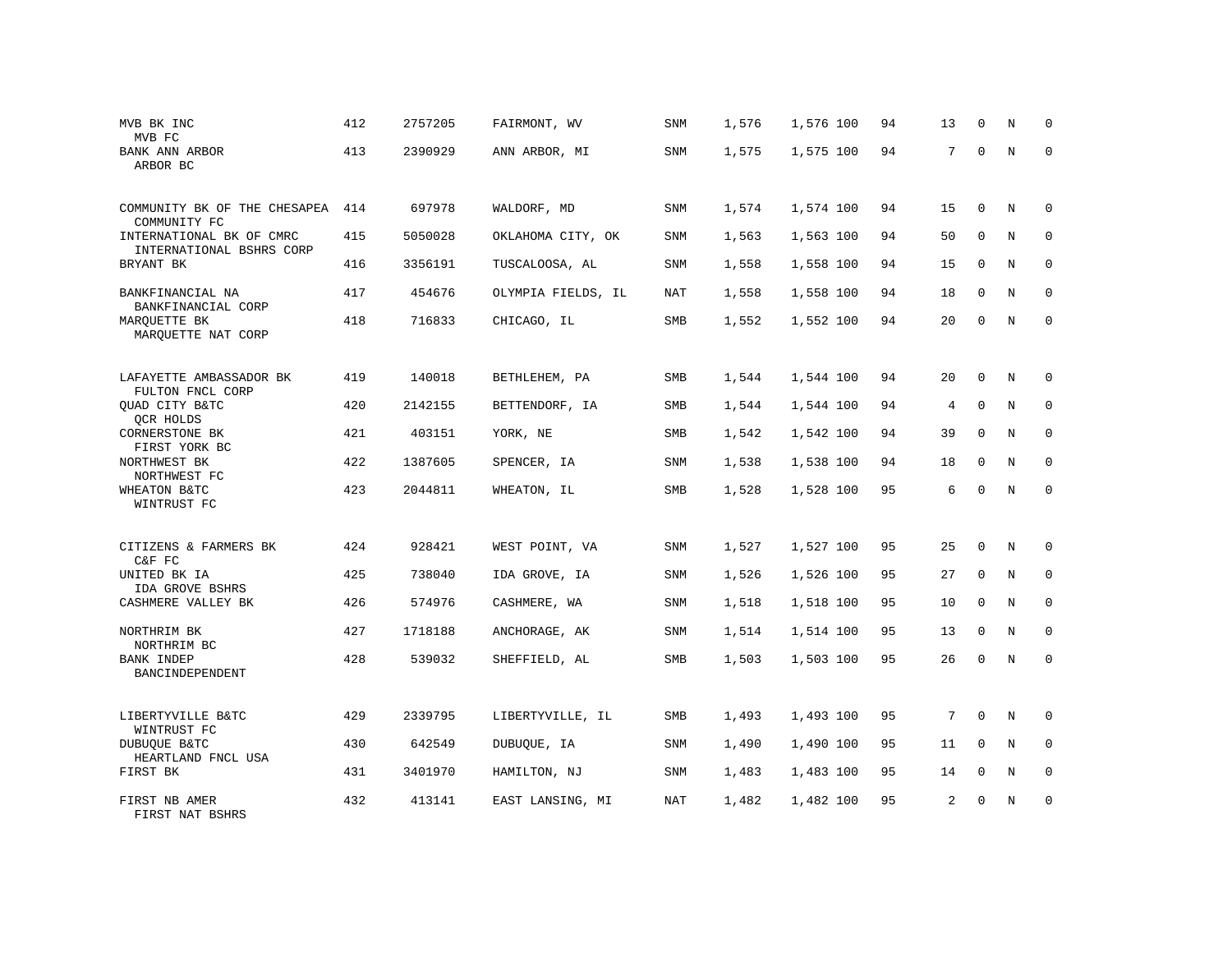| SOUTHEAST BK<br>EDUCATIONAL SVC OF AMER    | 433 | 3110197 | FARRAGUT, TN          | <b>SNM</b> | 1,469 | 1,469 100 | 95 | 12 | $\mathbf 0$ | N              | $\mathbf 0$ |
|--------------------------------------------|-----|---------|-----------------------|------------|-------|-----------|----|----|-------------|----------------|-------------|
| AMERICAN FNB<br>AFNB HOLD                  | 434 | 2694681 | HOUSTON, TX           | NAT        | 1,468 | 1,468 100 | 95 | 16 | $\Omega$    | N              | $\mathbf 0$ |
| TRADITIONAL BK<br>TRADITIONAL BC           | 435 | 786210  | MOUNT STERLING, KY    | SNM        | 1,464 | 1,464 100 | 95 | 12 | $\mathbf 0$ | N              | 0           |
| FARMERS B&TC<br>MAGNOLIA BKG CORP          | 436 | 12946   | MAGNOLIA, AR          | <b>SMB</b> | 1,463 | 1,463 100 | 95 | 22 | $\Omega$    | N              | $\mathbf 0$ |
| OLD PLANK TRAIL CMNTY BK NA<br>WINTRUST FC | 437 | 3404207 | NEW LENOX, IL         | NAT        | 1,462 | 1,462 100 | 95 | 13 | $\Omega$    | $\overline{N}$ | $\mathbf 0$ |
| BANK OF CASTILE<br>TOMPKINS FNCL CORP      | 438 | 165806  | CASTILE, NY           | <b>SNM</b> | 1,459 | 1,459 100 | 95 | 17 | 0           | N              | $\mathbf 0$ |
| INVESTORS CMNTY BK<br>COUNTY BC            | 439 | 2524797 | MANITOWOC, WI         | <b>SNM</b> | 1,453 | 1,453 100 | 95 | 3  | $\mathbf 0$ | N              | 0           |
| DL EVANS BK<br>DL EVANS BC                 | 440 | 543262  | BURLEY, ID            | SNM        | 1,445 | 1,445 100 | 95 | 30 | $\mathbf 0$ | N              | 0           |
| HAWTHORN BK<br>HAWTHORN BSHRS              | 441 | 508346  | JEFFERSON CITY, MO    | <b>SNM</b> | 1,445 | 1,445 100 | 95 | 21 | $\Omega$    | N              | $\mathbf 0$ |
| UNITY BK<br>UNITY BC                       | 442 | 1890525 | CLINTON, NJ           | SNM        | 1,435 | 1,435 100 | 95 | 17 | $\mathbf 0$ | N              | 0           |
| RELIANCE BK<br>RELIANCE BSHRS              | 443 | 2769589 | DES PERES, MO         | <b>SNM</b> | 1,431 | 1,431 100 | 95 | 22 | $\mathbf 0$ | N              | $\mathbf 0$ |
| POST OAK BK NA                             | 444 | 3274772 | HOUSTON, TX           | NAT        | 1,431 | 1,431 100 | 95 | 12 | 0           | N              | 0           |
| POST OAK BSHRS<br>NORTH DALLAS B&TC        | 445 | 490450  | DALLAS, TX            | <b>SNM</b> | 1,429 | 1,429 100 | 95 | 5  | $\mathbf 0$ | N              | 0           |
| FCB BKS<br>FIRST CO BANCORP                | 446 | 1459717 | COLLINSVILLE, IL      | <b>SNM</b> | 1,428 | 1,428 100 | 95 | 15 | $\Omega$    | N              | $\mathbf 0$ |
| FIRST FL INTEGRITY BK<br>TGR FNCL          | 447 | 3591282 | NAPLES, FL            | SMB        | 1,424 | 1,424 100 | 95 | 7  | $\mathbf 0$ | N              | 0           |
| NEW MEXICO B&TC<br>HEARTLAND FNCL USA      | 448 | 2649122 | ALBUQUERQUE, NM       | <b>SNM</b> | 1,417 | 1,417 100 | 95 | 16 | $\Omega$    | N              | $\mathbf 0$ |
| VILLAGE B&TC<br>WINTRUST FC                | 449 | 2298995 | ARLINGTON HEIGHTS, IL | SMB        | 1,417 | 1,417 100 | 95 | 9  | $\mathbf 0$ | N              | $\mathbf 0$ |
| COUNTRY CLUB BK<br>CCB FNCL CORP           | 450 | 625654  | KANSAS CITY, MO       | <b>SMB</b> | 1,406 | 1,406 100 | 95 | 23 | $\mathbf 0$ | N              | $\mathbf 0$ |
| SHORE UNITED BK<br>SHORE BSHRS             | 451 | 933023  | EASTON, MD            | SMB        | 1,406 | 1,406 100 | 95 | 20 | $\mathbf 0$ | $\mathbf N$    | $\mathbf 0$ |
| SHINHAN BK AMER                            | 452 | 1494914 | NEW YORK, NY          | <b>SNM</b> | 1,403 | 1,403 100 | 95 | 15 | $\mathbf 0$ | N              | 100         |
| MONTECITO B&T<br>MONTECITO BC              | 453 | 514066  | SANTA BARBARA, CA     | <b>SNM</b> | 1,400 | 1,400 100 | 95 | 10 | $\Omega$    | N              | $\mathbf 0$ |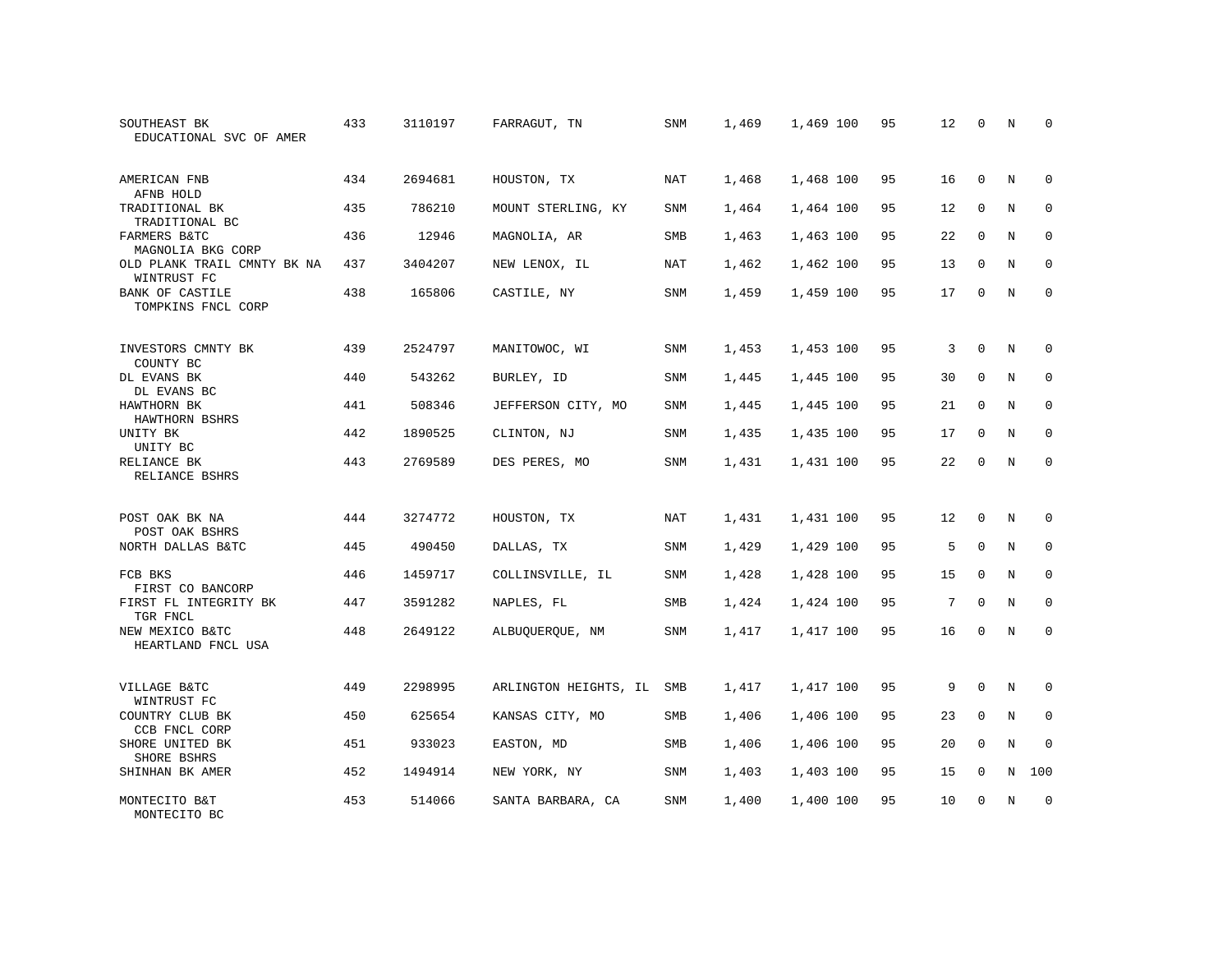| TRI CITY NB<br>TRI CITY BSHRS CORP                                             | 454 | 242444  | OAK CREEK, WI      | <b>NAT</b> | 1,396 | 1,396 100 | 95 | 36 | 0           | N | $\mathbf 0$  |
|--------------------------------------------------------------------------------|-----|---------|--------------------|------------|-------|-----------|----|----|-------------|---|--------------|
| MID PENN BK<br>MID PENN BC                                                     | 455 | 786612  | MILLERSBURG, PA    | <b>SNM</b> | 1,391 | 1,391 100 | 95 | 30 | 0           | N | 0            |
| EXTRACO BKS NA<br>EXTRACO CORP                                                 | 456 | 537560  | TEMPLE, TX         | NAT        | 1,389 | 1,389 100 | 95 | 15 | $\mathbf 0$ | N | $\mathbf 0$  |
| AMERICAN BK CTR<br>AMERICAN BC                                                 | 457 | 971959  | DICKINSON, ND      | SNM        | 1,387 | 1,387 100 | 95 | 17 | 0           | N | $\mathbf 0$  |
| CAPSTAR BK<br>CAPSTAR FNCL HOLDS                                               | 458 | 3715444 | NASHVILLE, TN      | SMB        | 1,383 | 1,383 100 | 95 | 4  | $\Omega$    | N | $\mathbf{0}$ |
| FIRST CITIZENS CMNTY BK<br>CITIZENS FNCL SVC                                   | 459 | 978118  | MANSFIELD, PA      | SMB        | 1,382 | 1,382 100 | 95 | 27 | 0           | N | $\mathbf 0$  |
| AMERICAN BK NA<br>AMERICAN BK HOLDING CORP                                     | 460 | 807955  | CORPUS CHRISTI, TX | NAT        | 1,381 | 1,381 100 | 95 | 11 | 0           | N | 0            |
| TEXAS CMNTY BK<br>VISION BSHRS                                                 | 461 | 528960  | LAREDO, TX         | SMB        | 1,379 | 1,379 100 | 95 | 7  | $\Omega$    | N | 0            |
| INTER NB                                                                       | 462 | 894553  | MCALLEN, TX        | NAT        | 1,379 | 1,379 100 | 95 | 19 | 0           | N | 0            |
| SUSSEX BK<br>SUSSEX BC                                                         | 463 | 403106  | ROCKAWAY, NJ       | SNM        | 1,375 | 1,375 100 | 95 | 14 | $\Omega$    | N | $\mathbf 0$  |
| FIRST FARMERS & MRCH B                                                         | 464 | 150035  | COLUMBIA, TN       | SMB        | 1,372 | 1,372 100 | 95 | 21 | $\mathbf 0$ | N | 0            |
| FIRST FARMERS & MRCH CORP<br>CITIZENS NB OF MERIDIAN<br>CITIZENS NAT BANC CORP | 465 | 69333   | MERIDIAN, MS       | NAT        | 1,371 | 1,371 100 | 95 | 25 | $\mathbf 0$ | N | $\mathbf 0$  |
| FIRST CMNTY BK<br>FIRST COMMUNITY BSHRS                                        | 466 | 2596646 | BATESVILLE, AR     | SNM        | 1,358 | 1,358 100 | 95 | 20 | 0           | N | 0            |
| MAHOPAC BK<br>TOMPKINS FNCL CORP                                               | 467 | 521804  | MAHOPAC, NY        | SNM        | 1,354 | 1,354 100 | 95 | 13 | $\Omega$    | N | $\mathbf 0$  |
| ESSEX BK<br>COMMUNITY BKR TR CORP                                              | 468 | 781028  | RICHMOND, VA       | SMB        | 1,353 | 1,353 100 | 95 | 25 | 0           | N | 0            |
| UNITED BK                                                                      | 469 | 37435   | ZEBULON, GA        | SNM        | 1,347 | 1,347 100 | 95 | 17 | 0           | N | 0            |
| UNITED BC<br>EVANS BK NA<br>EVANS BC                                           | 470 | 292908  | ANGOLA, NY         | NAT        | 1,341 | 1,341 100 | 95 | 13 | $\mathbf 0$ | N | $\mathbf 0$  |
| ALPINE B&TC<br>MIDLAND STATES BANCORP                                          | 471 | 813947  | ROCKFORD, IL       | SMB        | 1,341 | 1,341 100 | 95 | 18 | 0           | N | 0            |
| CEDAR RAPIDS B&TC<br>OCR HOLDS                                                 | 472 | 3029589 | CEDAR RAPIDS, IA   | SMB        | 1,333 | 1,333 100 | 95 | 8  | $\mathbf 0$ | N | $\mathbf 0$  |
| CENTRAL BK OF THE OZARKS<br>CENTRAL BANCOMPANY INC                             | 473 | 290052  | SPRINGFIELD, MO    | SMB        | 1,327 | 1,327 100 | 95 | 20 | 0           | N | $\mathbf 0$  |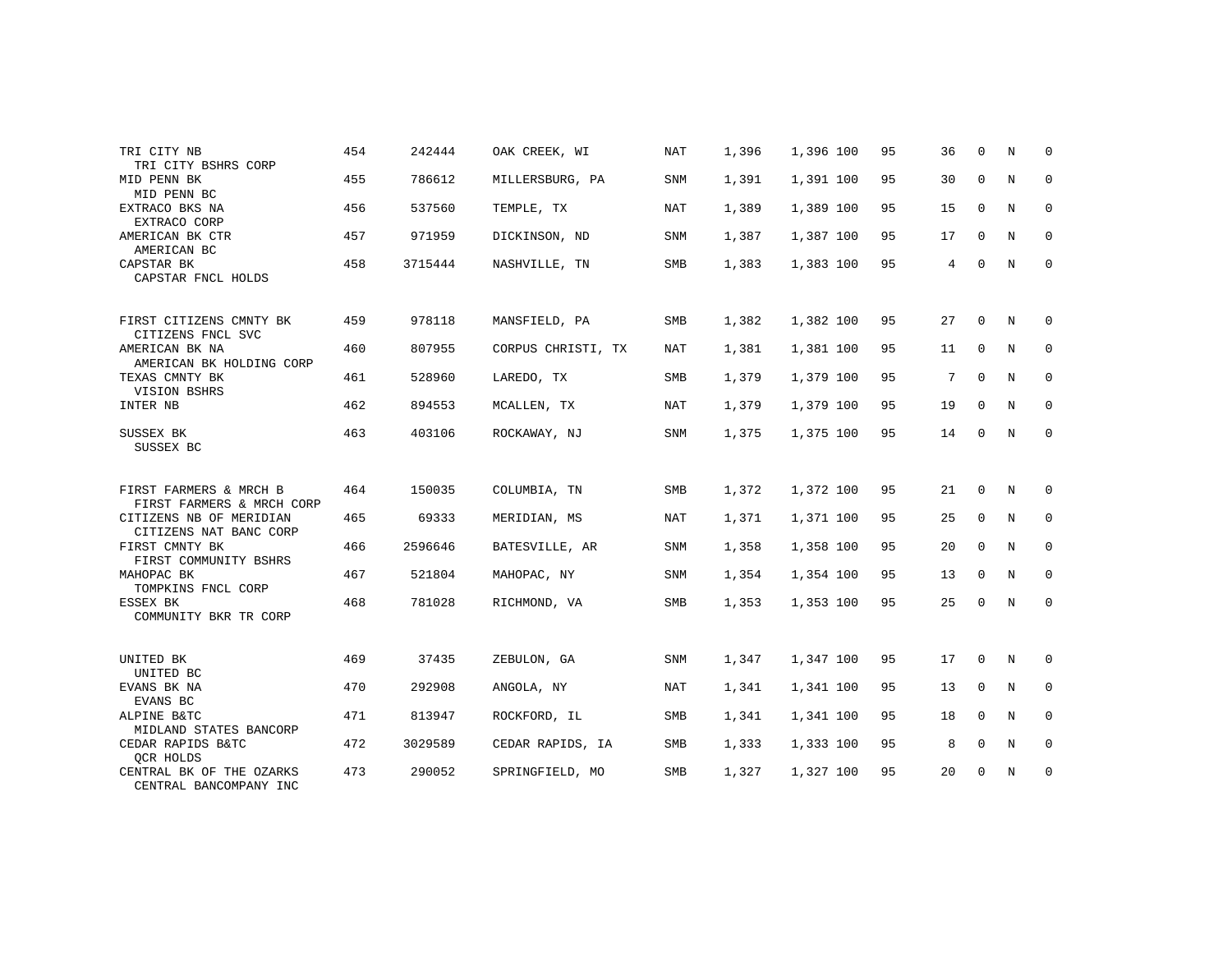| MONROE BK & TR<br>MBT FC                        | 474 | 364449  | MONROE, MI           | <b>SNM</b> | 1,326 | 1,326 100 | 95 | 19       | $\mathbf 0$ | N           | $\Omega$    |
|-------------------------------------------------|-----|---------|----------------------|------------|-------|-----------|----|----------|-------------|-------------|-------------|
| FIRST NB OF FORT SMITH<br>FIRST BK CORP         | 475 | 397540  | FORT SMITH, AR       | <b>NAT</b> | 1,323 | 1,323 100 | 95 | 20       | $\mathbf 0$ | N           | $\mathbf 0$ |
| WELLS FARGO BK NW NA<br>WELLS FARGO & CO        | 476 | 688079  | OGDEN, UT            | NAT        | 1,319 | 1,319 100 | 95 | $\Omega$ | $\Omega$    | N           | $\Omega$    |
| FIRST NB<br>FIRST PARAGOULD BSHRS               | 477 | 42448   | PARAGOULD, AR        | NAT        | 1,315 | 1,315 100 | 95 | 13       | $\Omega$    | N           | $\mathbf 0$ |
| BANK OF UT<br>BOU BC                            | 478 | 933975  | OGDEN, UT            | <b>SMB</b> | 1,312 | 1,312 100 | 95 | 13       | $\Omega$    | N           | $\Omega$    |
| PINNACLE BK                                     | 479 | 867650  | KEENE, TX            | <b>SNM</b> | 1,310 | 1,310 100 | 95 | 20       | $\mathbf 0$ | N           | $\mathbf 0$ |
| PINNACLE BC<br>ACADEMY BK NA<br>DICKINSON FC II | 480 | 535753  | KANSAS CITY, MO      | NAT        | 1,306 | 1,306 100 | 95 | 73       | $\Omega$    | N           | $\mathbf 0$ |
| BANK IA<br><b>BANK IA CORP</b>                  | 481 | 187947  | WEST DES MOINES, IA  | SMB        | 1,306 | 1,306 100 | 95 | 25       | $\mathbf 0$ | N           | $\mathbf 0$ |
| METRO CITY BK<br>METROCITY BSHRS                | 482 | 3437456 | DORAVILLE, GA        | SNM        | 1,302 | 1,302 100 | 95 | 14       | $\Omega$    | N           | $\mathbf 0$ |
| FIRST UNITED B&TR<br>FIRST UNITED CORP          | 483 | 61122   | OAKLAND, MD          | SNM        | 1,301 | 1,301 100 | 95 | 23       | $\mathbf 0$ | N           | $\mathbf 0$ |
| LEVEL ONE BK<br>LEVEL ONE BC                    | 484 | 3612525 | FARMINGTON HILLS, MI | <b>SNM</b> | 1,299 | 1,299 100 | 95 | 12       | $\Omega$    | N           | $\Omega$    |
| WHITAKER BK<br>WHITAKER BC                      | 485 | 1445943 | LEXINGTON, KY        | <b>SMB</b> | 1,296 | 1,296 100 | 95 | 34       | $\mathbf 0$ | N           | $\mathbf 0$ |
| PACIFIC MERC BK<br>CARPENTER BK PTNRS           | 486 | 2717012 | COSTA MESA, CA       | <b>SMB</b> | 1,296 | 1,296 100 | 95 | 4        | $\Omega$    | N           | $\mathbf 0$ |
| COMMUNITY NB<br>MIDLAND BSHRS                   | 487 | 293053  | MIDLAND, TX          | NAT        | 1,292 | 1,292 100 | 95 | 9        | $\mathbf 0$ | N           | 0           |
| WEST TX NB<br>FIRST-WEST TX BSHRS               | 488 | 237066  | MIDLAND, TX          | NAT        | 1,291 | 1,291 100 | 95 | 9        | $\Omega$    | N           | $\mathbf 0$ |
| RIVER VALLEY BK<br>RIVER VALLEY BC              | 489 | 163549  | WAUSAU, WI           | <b>SNM</b> | 1,288 | 1,288 100 | 95 | 14       | 0           | N           | $\mathbf 0$ |
| LEADER BK NA<br>LEADER BC                       | 490 | 3109146 | ARLINGTON, MA        | NAT        | 1,287 | 1,287 100 | 95 | 7        | $\mathbf 0$ | N           | $\mathbf 0$ |
| LCNB NB<br>LCNB CORP                            | 491 | 785923  | LEBANON, OH          | NAT        | 1,287 | 1,287 100 | 95 | 33       | 0           | N           | 0           |
| CHOICE FNCL GRP<br>CHOICE FNCL HOLD             | 492 | 826956  | FARGO, ND            | SNM        | 1,282 | 1,282 100 | 95 | 18       | $\mathbf 0$ | N           | $\mathbf 0$ |
| <b>GLENVIEW ST BK</b><br>CUMMINS-AMER CORP      | 493 | 750239  | GLENVIEW, IL         | SNM        | 1,281 | 1,281 100 | 95 | 8        | $\Omega$    | $\mathbf N$ | $\mathbf 0$ |
| LOS ALAMOS NB<br>TRINITY CAP CORP               | 494 | 205654  | LOS ALAMOS, NM       | NAT        | 1,279 | 1,279 100 | 95 | 6        | $\Omega$    | N           | $\mathbf 0$ |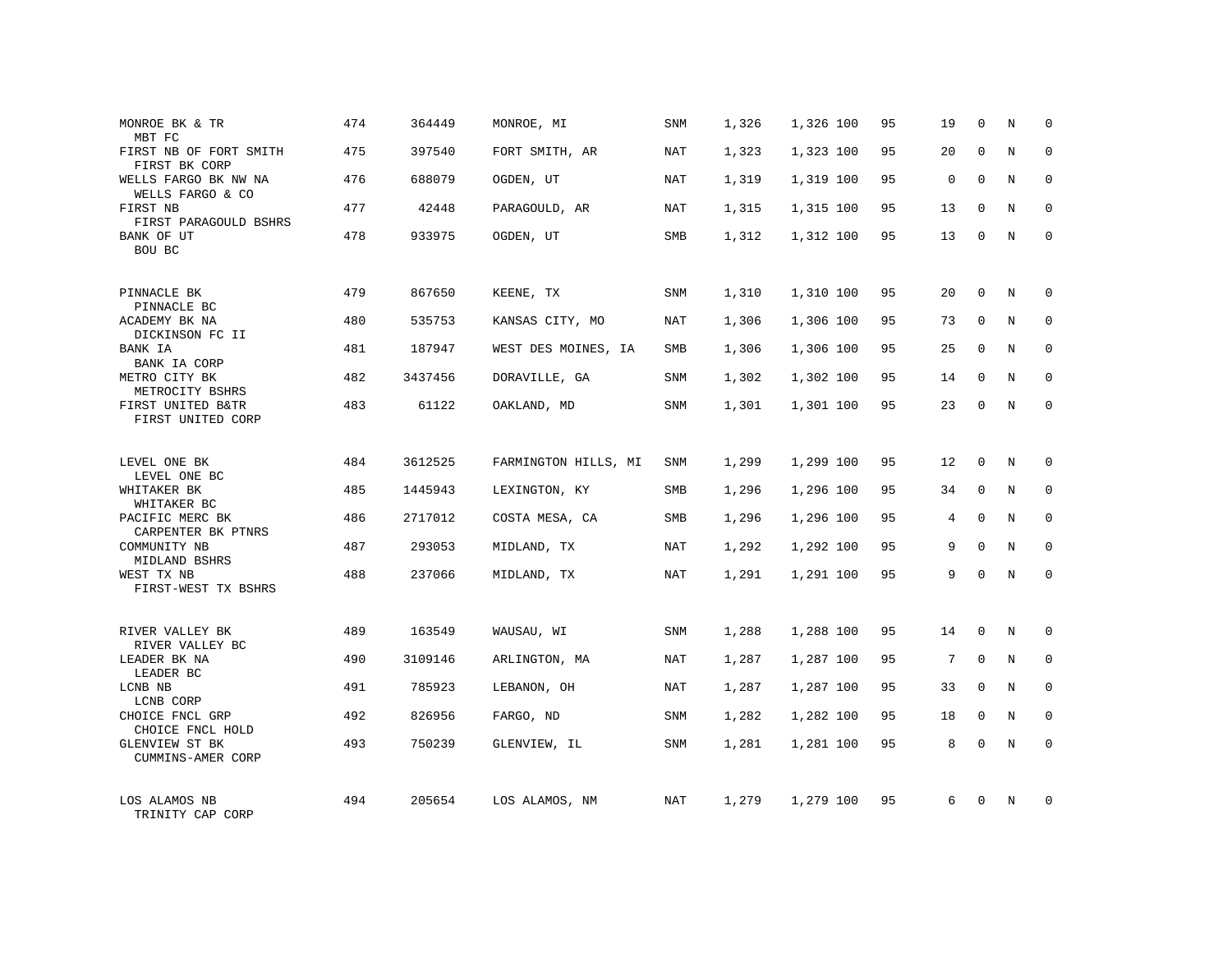| BLACKHAWK B&T<br>BLACKHAWK BC                      | 495 | 890742  | MILAN, IL                  | SNM        | 1,276 | 1,276 100 | 95 | 16          | $\mathbf 0$  | N | $\Omega$    |
|----------------------------------------------------|-----|---------|----------------------------|------------|-------|-----------|----|-------------|--------------|---|-------------|
| NATIONAL BK OF BLACKSBURG<br>NATIONAL BSHRS        | 496 | 754929  | BLACKSBURG, VA             | <b>NAT</b> | 1,268 | 1,268 100 | 95 | 24          | $\mathbf 0$  | N | $\mathbf 0$ |
| FIRST CITIZENS BK<br>FIRST CITIZENS FNCL CORP      | 497 | 186744  | MASON CITY, IA             | SMB        | 1,262 | 1,262 100 | 95 | 8           | $\Omega$     | N | $\Omega$    |
| FIRST NB OF NORTHERN CA<br>FNB BC                  | 498 | 167060  | SOUTH SAN FRANCISCO, CANAT |            | 1,260 | 1,260 100 | 95 | 11          | $\Omega$     | N | $\Omega$    |
| NEXTIER BK NA<br>NEXTIER                           | 499 | 18827   | KITTANNING, PA             | NAT        | 1,256 | 1,256 100 | 95 | 27          | $\mathbf 0$  | N | $\mathbf 0$ |
| FIRST UNITED BK<br>PLAINS BC                       | 500 | 578255  | DIMMITT, TX                | <b>SNM</b> | 1,255 | 1,255 100 | 95 | 15          | 0            | N | $\mathbf 0$ |
| STARION BK<br>STARION BC                           | 501 | 2009605 | BISMARCK, ND               | SNM        | 1,253 | 1,253 100 | 95 | 14          | $\Omega$     | N | $\mathbf 0$ |
| STERLING BK<br>STERLING BSHRS                      | 502 | 3284490 | POPLAR BLUFF, MO           | SNM        | 1,252 | 1,252 100 | 95 | 10          | $\mathbf 0$  | N | $\mathbf 0$ |
| BEVERLY B&TC NA<br>WINTRUST FC                     | 503 | 3216017 | CHICAGO, IL                | <b>NAT</b> | 1,246 | 1,246 100 | 95 | 6           | $\Omega$     | N | $\Omega$    |
| REDDING BK OF CMRC<br>BANK OF CMRC HOLD            | 504 | 933863  | REDDING, CA                | <b>SNM</b> | 1,245 | 1,245 100 | 95 | 8           | $\mathbf{0}$ | N | $\mathbf 0$ |
| CITIZENS & NORTHERN BK<br>CITIZENS & NORTHERN CORP | 505 | 895710  | WELLSBORO, PA              | SNM        | 1,244 | 1,244 100 | 95 | 25          | $\Omega$     | N | $\Omega$    |
| BANK OF TN<br>BANCTENN CORP                        | 506 | 340135  | KINGSPORT, TN              | <b>SNM</b> | 1,242 | 1,242 100 | 95 | 19          | $\mathbf 0$  | N | $\mathbf 0$ |
| UNITED BUS BK<br>BAYCOM CORP                       | 507 | 3281510 | WALNUT CREEK, CA           | SMB        | 1,241 | 1,241 100 | 95 | 16          | $\Omega$     | N | $\mathbf 0$ |
| SUNWEST BK<br>H BC LLC                             | 508 | 140362  | IRVINE, CA                 | SNM        | 1,236 | 1,236 100 | 95 | 7           | $\mathbf{0}$ | N | $\mathbf 0$ |
| JOHN MARSHALL BK<br>JOHN MARSHALL BC               | 509 | 3419416 | RESTON, VA                 | <b>SMB</b> | 1,232 | 1,232 100 | 95 | 5           | $\mathbf{0}$ | N | $\mathbf 0$ |
| SOUTHERN BANCORP BK<br>SOUTHERN BC                 | 510 | 852544  | ARKADELPHIA, AR            | SMB        | 1,231 | 1,231 100 | 95 | 42          | $\mathbf 0$  | N | 0           |
| FIRST FNCL NW BK<br>FIRST FNCL NW                  | 511 | 768074  | RENTON, WA                 | <b>SNM</b> | 1,224 | 1,224 100 | 95 | 8           | $\mathbf{0}$ | N | $\mathbf 0$ |
| SELECT B&TC<br>SELECT BC                           | 512 | 2913887 | DUNN, NC                   | SNM        | 1,222 | 1,222 100 | 95 | 17          | 0            | N | 0           |
| COLONY BK<br>COLONY BC                             | 513 | 491934  | FITZGERALD, GA             | SNM        | 1,216 | 1,216 100 | 95 | 26          | $\mathbf{0}$ | N | $\mathbf 0$ |
| ADIRONDACK TC<br>ADIRONDACK TC ESOT                | 514 | 645317  | SARATOGA SPRINGS, NY       | SMB        | 1,213 | 1,213 100 | 95 | 12          | 0            | N | 0           |
| CRESTMARK BK<br>CRESTMARK BC                       | 515 | 2382308 | TROY, MI                   | <b>SNM</b> | 1,212 | 1,212 100 | 95 | $\mathbf 0$ | $\Omega$     | N | $\mathbf 0$ |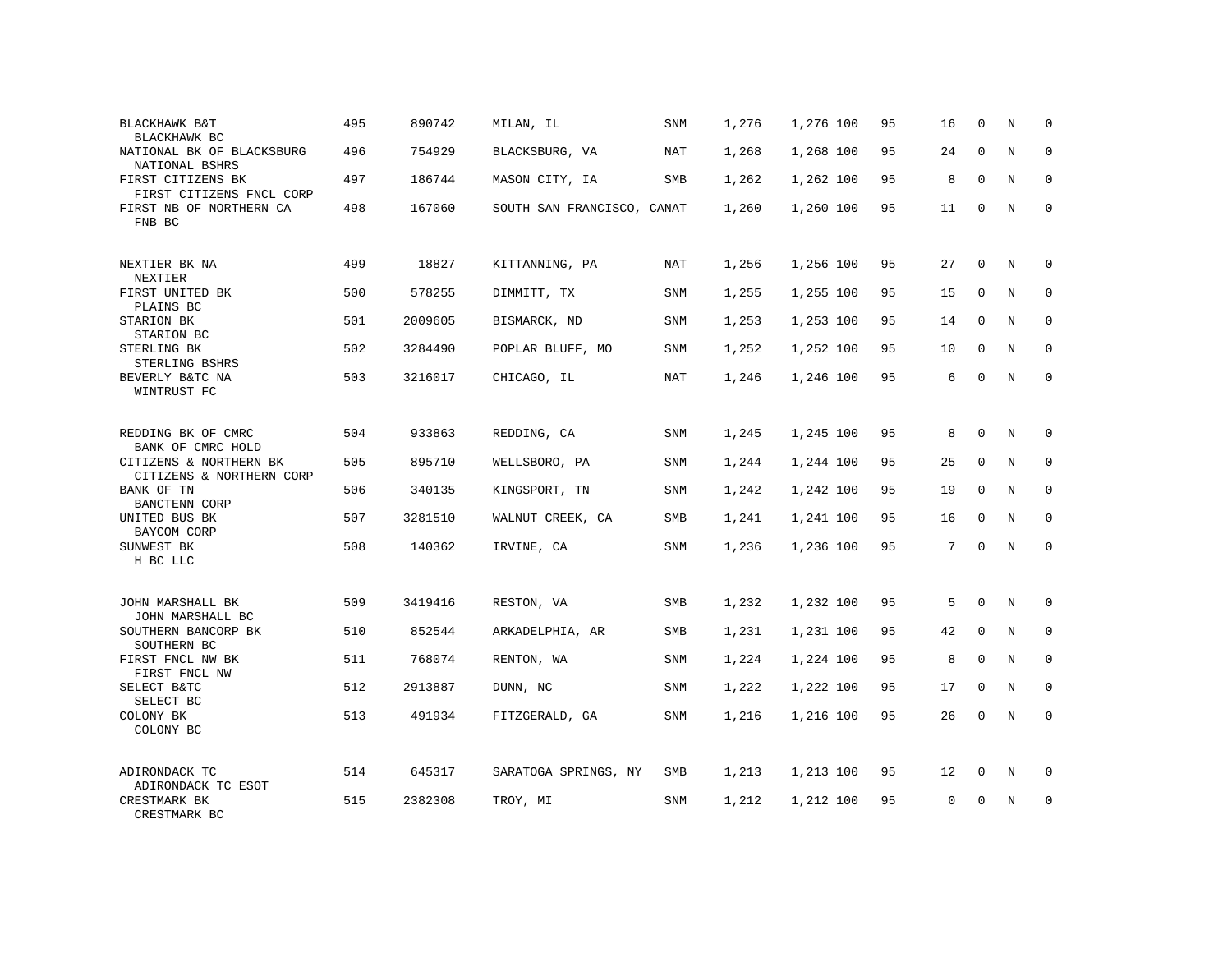| COMMERCIAL BK<br>UNIFIED SHARES LLC                    | 516 | 497039  | HARROGATE, TN    | <b>SMB</b> | 1,210 | 1,210 100 | 95 | 52 | 0           | N           | 0                   |
|--------------------------------------------------------|-----|---------|------------------|------------|-------|-----------|----|----|-------------|-------------|---------------------|
| COMMERCIAL BK<br>ROBERTSON HC LP                       | 516 | 497039  | HARROGATE, TN    | SMB        |       |           |    |    |             |             |                     |
| BRIDGEVIEW BK GRP<br>BRIDGEVIEW BC                     | 517 | 312730  | BRIDGEVIEW, IL   | <b>SNM</b> | 1,207 | 1,207 100 | 95 | 13 | $\mathbf 0$ | N           | $\mathbf 0$         |
| FIRST NORTHERN BK<br>FIRST NORTHERN CMNTY BC           | 518 | 783161  | DIXON, CA        | SNM        | 1,204 | 1,204 100 | 95 | 9  | $\Omega$    | N           | $\Omega$            |
| PEDESTAL BK<br>LOUISIANA CMNTY BC                      | 519 | 2760102 | HOUMA, LA        | SNM        | 1,191 | 1,191 100 | 95 | 24 | $\mathbf 0$ | N           | $\mathbf 0$         |
| CROSS RIVER BK<br>CRB GRP                              | 520 | 3783313 | TEANECK, NJ      | SNM        | 1,188 | 1,188 100 | 95 | 0  | $\mathbf 0$ | N           | $\mathbf 0$         |
| FNCB BK<br>FNCB BC                                     | 521 | 239613  | DUNMORE, PA      | SNM        | 1,187 | 1,187 100 | 95 | 18 | 0           | N           | 0                   |
| BANK OF PRINCETON                                      | 522 | 3595271 | PRINCETON, NJ    | SNM        | 1,184 | 1,184 100 | 95 | 12 | 0           | N           | $\mathbf 0$         |
|                                                        |     |         |                  |            |       |           |    |    |             |             |                     |
| SOUTH CENT BK<br>SOUTH CENTRAL BSHRS OF KY             | 523 | 473042  | GLASGOW, KY      | <b>SNM</b> | 1,183 | 1,183 100 | 95 | 22 | $\mathbf 0$ | N           | 0                   |
| RIVERVIEW BK<br>RIVERVIEW FC                           | 524 | 757612  | MARYSVILLE, PA   | <b>SNM</b> | 1,171 | 1,171 100 | 95 | 30 | $\mathbf 0$ | N           | $\mathsf{O}\xspace$ |
| FARMERS & MERCHANTS TR CO OF<br>FRANKLIN FNCL SVC CORP | 525 | 289515  | CHAMBERSBURG, PA | SNM        | 1,169 | 1,169 100 | 95 | 21 | $\Omega$    | N           | $\mathbf 0$         |
| PARKE BK<br>PARKE BC                                   | 526 | 2764212 | SEWELL, NJ       | <b>SNM</b> | 1,168 | 1,168 100 | 95 | 6  | $\mathbf 0$ | $\mathbf N$ | 0                   |
| SOMERSET TC<br>SOMERSET TR HC                          | 527 | 212522  | SOMERSET, PA     | SNM        | 1,166 | 1,166 100 | 95 | 30 | $\mathbf 0$ | N           | $\mathbf 0$         |
|                                                        |     |         |                  |            |       |           |    |    |             |             |                     |
| NORTHEAST BK<br>NORTHEAST BC                           | 528 | 468806  | LEWISTON, ME     | SNM        | 1,165 | 1,165 100 | 95 | 9  | 0           | N           | 0                   |
| FIRST BK FNCL CENTRE<br>OCONOMOWOC BSHRS               | 529 | 806846  | OCONOMOWOC, WI   | SNM        | 1,164 | 1,164 100 | 95 | 15 | $\mathbf 0$ | N           | 0                   |
| CACHE VALLEY BK<br>CACHE VALLEY BKG CO                 | 530 | 995076  | LOGAN, UT        | SNM        | 1,163 | 1,163 100 | 95 | 13 | $\mathbf 0$ | N           | $\mathbf 0$         |
| QNB BK<br>QNB CORP                                     | 531 | 852713  | QUAKERTOWN, PA   | <b>SNM</b> | 1,162 | 1,162 100 | 95 | 10 | $\Omega$    | N           | $\mathbf 0$         |
| AMERICAN T&SB<br>ATBANCORP                             | 532 | 596848  | DUBUQUE, IA      | SMB        | 1,160 | 1,160 100 | 95 | 12 | $\mathbf 0$ | N           | $\mathbf 0$         |
|                                                        |     |         |                  |            |       |           |    |    |             |             |                     |
| CONWAY NB<br>CNB CORP                                  | 533 | 631422  | CONWAY, SC       | NAT        | 1,154 | 1,154 100 | 95 | 15 | 0           | N           | 0                   |
| FALCON INTL BK<br>FALCON BSHRS                         | 534 | 564557  | LAREDO, TX       | SNM        | 1,154 | 1,154 100 | 95 | 16 | 0           | N           | 0                   |
| KITSAP BK<br>OLYMPIC BC                                | 535 | 584377  | PORT ORCHARD, WA | SNM        | 1,148 | 1,148 100 | 95 | 19 | $\Omega$    | N           | $\mathbf 0$         |
|                                                        |     |         |                  |            |       |           |    |    |             |             |                     |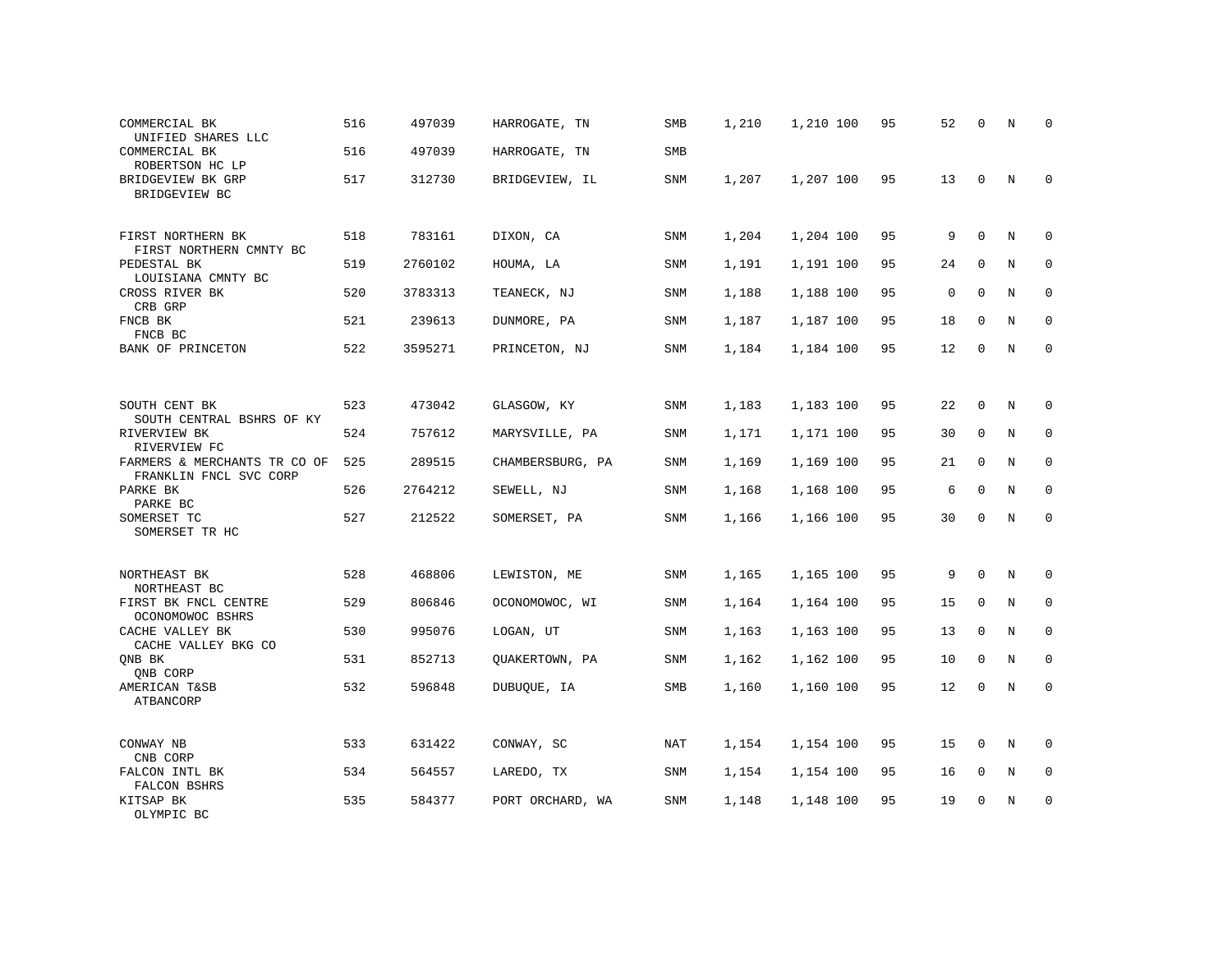| PEOPLES NB<br>MARKET STREET BSHRS                       | 536 | 375043  | MOUNT VERNON, IL  | NAT        | 1,147 | 1,147 100 | 95 | 23 | $\mathbf 0$ | N | $\mathbf 0$ |
|---------------------------------------------------------|-----|---------|-------------------|------------|-------|-----------|----|----|-------------|---|-------------|
| FIRST B&TC<br>FIRST EVANSTON BC                         | 537 | 2333298 | EVANSTON, IL      | SMB        | 1,146 | 1,146 100 | 95 | 9  | $\Omega$    | N | $\Omega$    |
| FIRST NB IN SIOUX FALLS<br>MINNEHAHA BSHRS              | 538 | 326858  | SIOUX FALLS, SD   | NAT        | 1,144 | 1,144 100 | 95 | 17 | $\mathbf 0$ | N | $\mathbf 0$ |
| JERSEY SHORE ST BK<br>PENNS WOODS BC                    | 539 | 732918  | WILLIAMSPORT, PA  | SNM        | 1,142 | 1,142 100 | 95 | 17 | $\Omega$    | N | $\mathbf 0$ |
| AMERISERV FNCL BK<br>AMERISERV FNCL                     | 540 | 928618  | JOHNSTOWN, PA     | SMB        | 1,136 | 1,136 100 | 95 | 16 | $\Omega$    | N | $\Omega$    |
| FIVE STAR BK<br>FIVE STAR BC                            | 541 | 2867337 | ROCKLIN, CA       | SNM        | 1,135 | 1,135 100 | 95 | 5  | $\mathbf 0$ | N | $\mathbf 0$ |
| LINCOLN SVGS BK<br>LINCOLN BC                           | 542 | 589943  | CEDAR FALLS, IA   | SNM        | 1,135 | 1,135 100 | 95 | 15 | $\mathbf 0$ | N | $\Omega$    |
| STATE B&TC<br>STATE BK & TR CO ESOP                     | 543 | 736448  | GREENWOOD, MS     | SNM        | 1,134 | 1,134 100 | 96 | 34 | $\mathbf 0$ | N | $\mathbf 0$ |
| BANK OF CMRC                                            | 544 | 324863  | IDAHO FALLS, ID   | SNM        | 1,131 | 1,131 100 | 96 | 16 | $\mathbf 0$ | N | $\mathbf 0$ |
| SAVINGS BK OF MENDOCINO CTY                             | 545 | 146663  | UKIAH, CA         | SNM        | 1,129 | 1,129 100 | 96 | 9  | $\Omega$    | N | $\Omega$    |
| WAYNE BK                                                | 546 | 59316   | HONESDALE, PA     | SNM        | 1,128 | 1,128 100 | 96 | 25 | $\Omega$    | N | $\mathbf 0$ |
| NORWOOD FNCL<br>QUEENSBOROUGH NB&TC<br>QUEENSBOROUGH CO | 547 | 960935  | LOUISVILLE, GA    | NAT        | 1,126 | 1,126 100 | 96 | 23 | $\mathbf 0$ | N | $\mathbf 0$ |
| FIRST NAT B&TC                                          | 548 | 207845  | BELOIT, WI        | <b>NAT</b> | 1,120 | 1,120 100 | 96 | 16 | $\mathbf 0$ | N | $\Omega$    |
| CENTRE 1 BC<br>AIMBANK<br>AIM BSHRS                     | 549 | 1006951 | LITTLEFIELD, TX   | SNM        | 1,118 | 1,118 100 | 96 | 17 | $\mathbf 0$ | N | $\mathbf 0$ |
| FIRSTCAPITAL BK OF TX NA<br>FIRST BSHRS OF TX           | 550 | 2746263 | MIDLAND, TX       | NAT        | 1,118 | 1,118 100 | 96 | 9  | $\Omega$    | N | $\mathbf 0$ |
| AMERICAN HERITAGE BK<br>AMERICAN BC                     | 551 | 311050  | SAPULPA, OK       | <b>SMB</b> | 1,117 | 1,117 100 | 96 | 21 | $\Omega$    | N | $\Omega$    |
| ST CHARLES B&TC<br>WINTRUST FC                          | 552 | 428547  | SAINT CHARLES, IL | SMB        | 1,109 | 1,109 100 | 96 | 5  | $\mathbf 0$ | N | $\mathbf 0$ |
| SUNRISE BKS NA<br>DBA SUNRISE BKS                       | 553 | 860053  | SAINT PAUL, MN    | <b>NAT</b> | 1,109 | 1,109 100 | 96 | 5  | $\Omega$    | N | $\mathbf 0$ |
| STATE BK OF THE LAKES<br>WINTRUST FC                    | 554 | 595430  | ANTIOCH, IL       | SMB        | 1,107 | 1,107 100 | 96 | 8  | $\mathbf 0$ | N | $\mathbf 0$ |
| MIDDLEFIELD BKG CO<br>MIDDLEFIELD BC                    | 555 | 177920  | MIDDLEFIELD, OH   | SNM        | 1,106 | 1,106 100 | 96 | 13 | $\mathbf 0$ | N | $\mathbf 0$ |
| FIRST ST BK<br>RED RIVER BC                             | 556 | 435750  | GAINESVILLE, TX   | SMB        | 1,106 | 1,106 100 | 96 | 11 | $\Omega$    | N | $\Omega$    |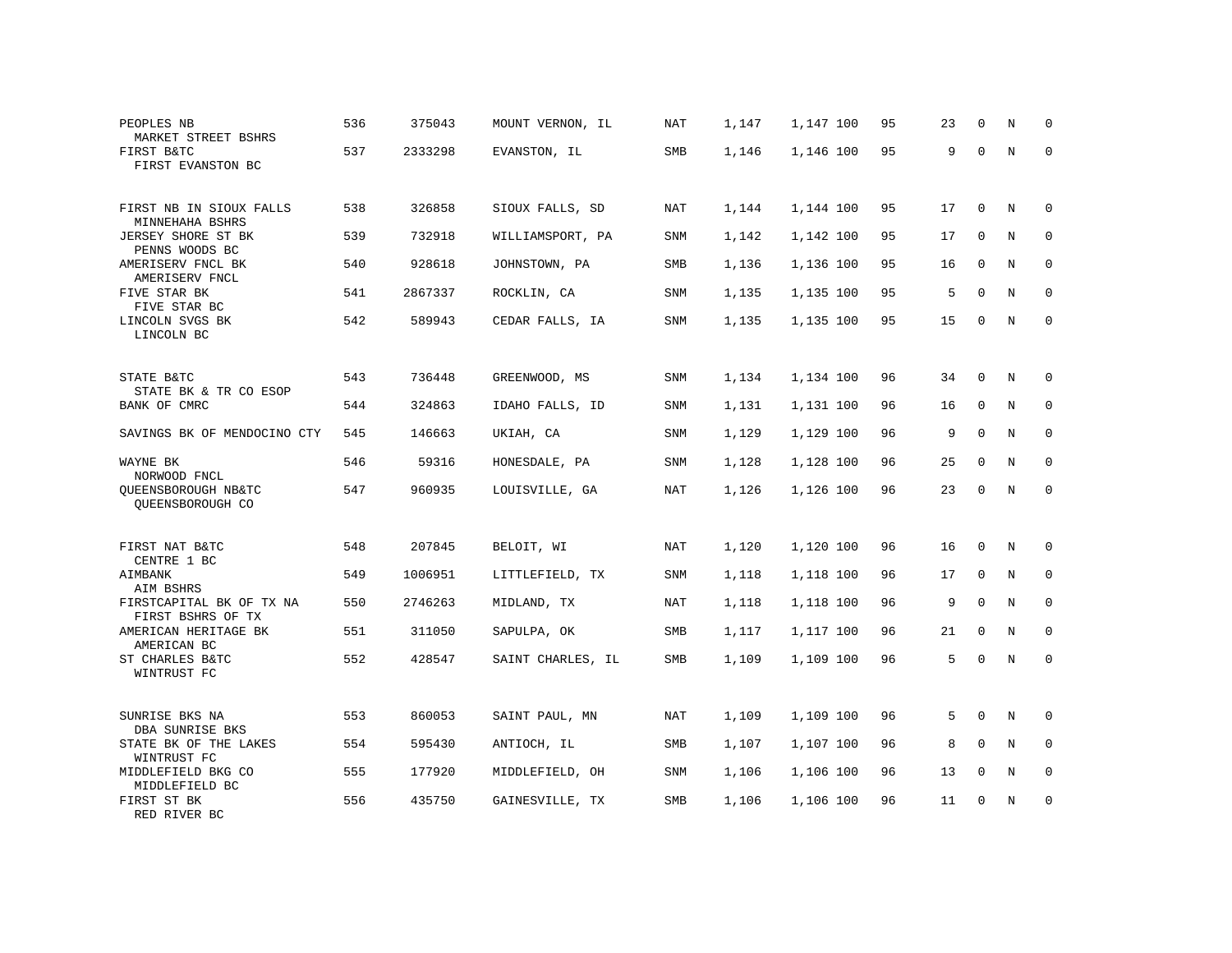| US CENTURY BK                                    | 557 | 3146150 | MIAMI, FL            | SNM        | 1,101 | 1,101 100 | 96 | 23 | $\mathbf 0$  | Υ           | $\mathbf 0$  |
|--------------------------------------------------|-----|---------|----------------------|------------|-------|-----------|----|----|--------------|-------------|--------------|
|                                                  |     |         |                      |            |       |           |    |    |              |             |              |
| DNB FIRST NA<br>DNB FNCL CORP                    | 558 | 71318   | DOWNINGTOWN, PA      | <b>NAT</b> | 1,100 | 1,100 100 | 96 | 14 | $\mathbf 0$  | N           | $\mathbf 0$  |
| FARMERS & MRCH ST BK<br>FARMERS & MRCH BC        | 559 | 214414  | ARCHBOLD, OH         | SNM        | 1,099 | 1,099 100 | 96 | 24 | 0            | Ν           | 0            |
| ARMED FORCES BK NA<br>DICKINSON FC II            | 560 | 983457  | FORT LEAVENWORTH, KS | NAT        | 1,095 | 1,095 100 | 96 | 35 | 0            | N           | $\mathbf 0$  |
| FIRST AMER BK<br>FIRST ARTESIA BSHRS             | 561 | 771458  | ARTESIA, NM          | SNM        | 1,092 | 1,092 100 | 96 | 18 | $\mathbf 0$  | N           | $\mathbf 0$  |
| PREMIER BK<br>PREMIER FNCL BC                    | 562 | 2692753 | HUNTINGTON, WV       | SNM        | 1,092 | 1,092 100 | 96 | 31 | $\mathbf{0}$ | N           | $\mathbf 0$  |
| PEOPLES BK<br>PEOPLES BC OF NC                   | 563 | 220527  | NEWTON, NC           | SNM        | 1,092 | 1,092 100 | 96 | 19 | 0            | N           | $\mathbf 0$  |
| OHIO VALLEY BK CO<br>OHIO VALLEY BC              | 564 | 498317  | GALLIPOLIS, OH       | SMB        | 1,083 | 1,083 100 | 96 | 16 | $\mathbf 0$  | $\rm N$     | $\mathbf 0$  |
| MALVERN BK NA<br>MALVERN BC                      | 565 | 676478  | PAOLI, PA            | NAT        | 1,082 | 1,082 100 | 96 | 9  | $\mathbf{0}$ | N           | $\mathbf 0$  |
| PROGRESS B&T<br>PROGRESS FC                      | 566 | 3690596 | HUNTSVILLE, AL       | SNM        | 1,082 | 1,082 100 | 96 | 8  | $\mathbf{0}$ | N           | $\mathbf 0$  |
| SCHAUMBURG B&TC NA<br>WINTRUST FC                | 567 | 2970657 | SCHAUMBURG, IL       | <b>NAT</b> | 1,078 | 1,078 100 | 96 | 6  | $\Omega$     | $\mathbf N$ | $\mathbf 0$  |
| FIRST VA CMNTY BK<br><b>FVCBANKCORP</b>          | 568 | 3614976 | FAIRFAX, VA          | SMB        | 1,078 | 1,078 100 | 96 | 5  | $\mathbf 0$  | N           | $\mathbf 0$  |
| ALMA BK                                          | 569 | 3633173 | ASTORIA, NY          | <b>SNM</b> | 1,076 | 1,076 100 | 96 | 9  | $\mathbf{0}$ | N           | $\mathbf 0$  |
| COMMUNITY FNCL SVC BK<br>COMMUNITY FNCL SVC ESOP | 570 | 698144  | BENTON, KY           | SMB        | 1,076 | 1,076 100 | 96 | 5  | $\mathbf 0$  | N           | 0            |
| BANESCO USA                                      | 571 | 3402913 | CORAL GABLES, FL     | SNM        | 1,071 | 979 91    | 96 | 5  | $\mathbf{0}$ | N           | $\mathbf 0$  |
| COMMONWEALTH BUS BK<br>CBB BC                    | 572 | 3337097 | LOS ANGELES, CA      | SMB        | 1,070 | 1,070 100 | 96 | 7  | $\Omega$     | $_{\rm N}$  | $\mathbf{0}$ |
| FIRST CMNTY BK<br>FIRST CMNTY CORP               | 573 | 2328137 | LEXINGTON, SC        | SNM        | 1,070 | 1,070 100 | 96 | 18 | 0            | N           | $\mathbf 0$  |
| INLAND B&TC<br>INLAND BC                         | 574 | 189745  | OAK BROOK, IL        | <b>SNM</b> | 1,069 | 1,069 100 | 96 | 10 | $\mathbf 0$  | N           | $\mathbf 0$  |
| BANK OF UTICA                                    | 575 | 254317  | UTICA, NY            | SNM        | 1,068 | 1,068 100 | 96 | 0  | $\mathbf 0$  | N           | 0            |
| TEXAS FIRST BK<br>TEXAS INDEPENDENT BSHRS        | 576 | 473266  | TEXAS CITY, TX       | SMB        | 1,064 | 1,064 100 | 96 | 21 | $\mathbf 0$  | N           | 0            |
| FIRST ST BK<br>TRI-COUNTY FNCL GRP               | 577 | 887340  | MENDOTA, IL          | <b>SNM</b> | 1,061 | 1,061 100 | 96 | 18 | $\Omega$     | N           | $\mathbf 0$  |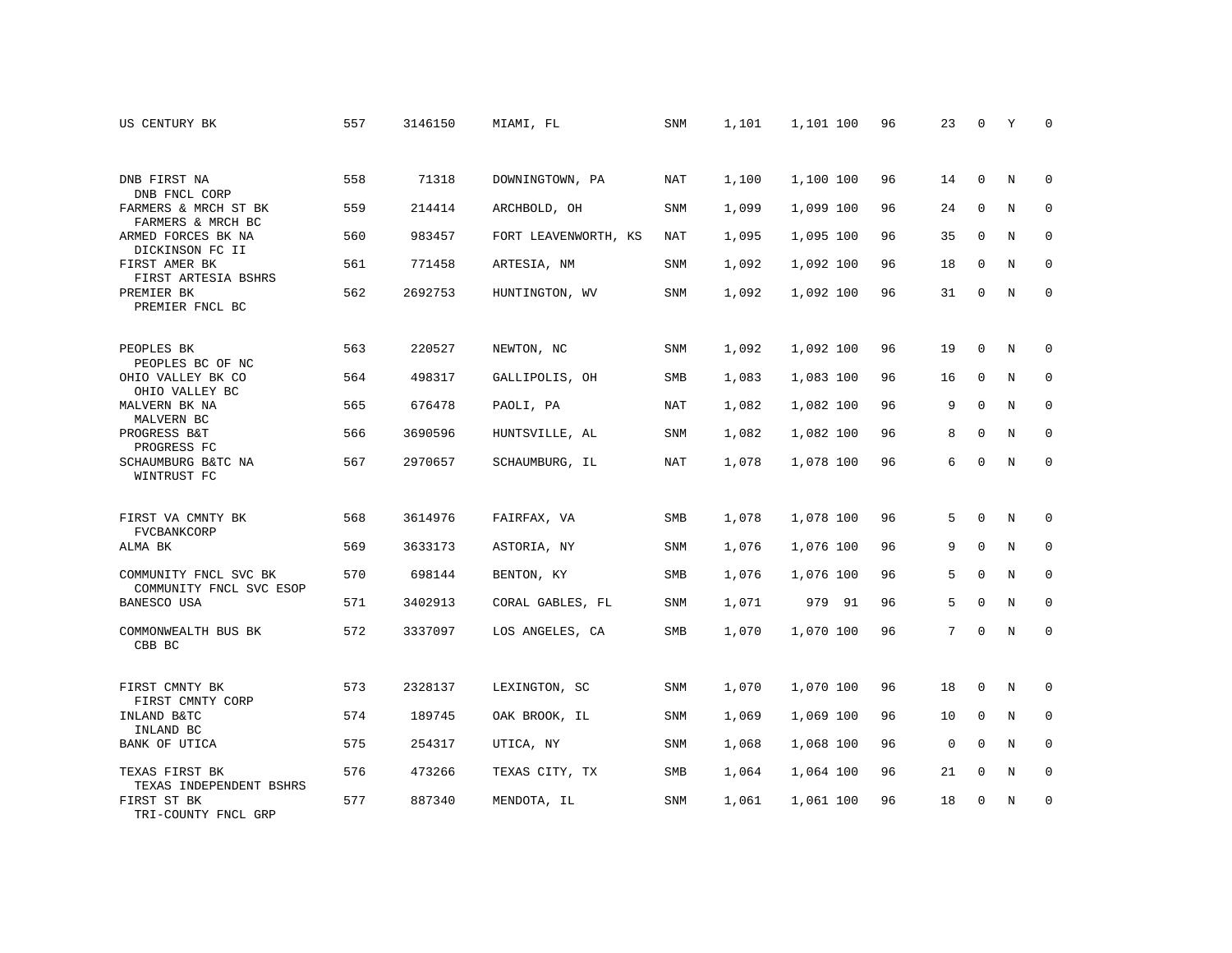| FIRST WESTERN B&TC<br>WESTBRAND                       | 578 | 687951  | MINOT, ND           | SMB        | 1,061 | 1,061 100 | 96 | 4           | $\Omega$    | N              | $\Omega$    |
|-------------------------------------------------------|-----|---------|---------------------|------------|-------|-----------|----|-------------|-------------|----------------|-------------|
| 1ST CONSTITUTION BK<br>1ST CONSTITUTION BC            | 579 | 1412619 | CRANBURY, NJ        | SNM        | 1,060 | 1,060 100 | 96 | 17          | $\mathbf 0$ | N              | $\mathbf 0$ |
| AMERICAN MOMENTUM BK<br>ADAM BK GRP                   | 580 | 3447576 | COLLEGE STATION, TX | <b>SNM</b> | 1,060 | 1,060 100 | 96 | 13          | $\Omega$    | $\overline{N}$ | $\Omega$    |
| <b>BANKWEST</b><br>SOUTH DAKOTA BSHRS                 | 581 | 540551  | PIERRE, SD          | SNM        | 1,057 | 1,057 100 | 96 | 16          | $\mathbf 0$ | N              | $\mathbf 0$ |
| LUBBOCK NB<br>COMMERCE NAT FNCL SVC                   | 582 | 766258  | LUBBOCK, TX         | <b>NAT</b> | 1,057 | 1,057 100 | 96 | 10          | $\mathbf 0$ | N              | $\mathbf 0$ |
|                                                       |     |         |                     |            |       |           |    |             |             |                |             |
| CENTRAL BK<br>CENTRAL BC                              | 583 | 622774  | PROVO, UT           | <b>SNM</b> | 1,053 | 1,053 100 | 96 | 10          | $\mathbf 0$ | N              | $\mathbf 0$ |
| OAK VALLEY CMNTY BK<br>OAK VALLEY BC                  | 584 | 1864197 | OAKDALE, CA         | SMB        | 1,053 | 1,053 100 | 96 | 15          | $\mathbf 0$ | N              | $\mathbf 0$ |
| FORCHT BK NA<br>FORCHT BC INC                         | 585 | 3141726 | LEXINGTON, KY       | <b>NAT</b> | 1,051 | 1,051 100 | 96 | 25          | $\Omega$    | N              | $\mathbf 0$ |
| PLANTERS B&TC<br>PLANTERS HOLDING COMPANY             | 586 | 972648  | INDIANOLA, MS       | SNM        | 1,050 | 1,050 100 | 96 | 18          | $\mathbf 0$ | N              | $\mathbf 0$ |
| F&M BK<br>F&M FC                                      | 587 | 741330  | CLARKSVILLE, TN     | <b>SNM</b> | 1,049 | 1,049 100 | 96 | 15          | $\mathbf 0$ | N              | $\mathbf 0$ |
|                                                       |     |         |                     |            |       |           |    |             |             |                |             |
| TWO RIVER CMNTY BK<br>TWO RIVER BC                    | 588 | 2888789 | TINTON FALLS, NJ    | SNM        | 1,042 | 1,042 100 | 96 | 14          | $\Omega$    | N              | $\Omega$    |
| FIVE POINTS BK<br>HOMETOWN BC                         | 589 | 554857  | GRAND ISLAND, NE    | SMB        | 1,041 | 1,041 100 | 96 | 10          | $\mathbf 0$ | N              | $\mathbf 0$ |
| KENTUCKY BK<br>KENTUCKY BSHRS INC                     | 590 | 373115  | PARIS, KY           | SNM        | 1,039 | 1,039 100 | 96 | 16          | $\mathbf 0$ | N              | $\mathbf 0$ |
| MARLIN BUS BK<br>MARLIN BUS SVC CORP                  | 591 | 3716852 | SALT LAKE CITY, UT  | SMB        | 1,037 | 1,037 100 | 96 | $\mathbf 0$ | $\Omega$    | N              | $\mathbf 0$ |
| 1ST SUMMIT BK<br>1ST SUMMIT BC OF JOHNSTOWN           | 592 | 526519  | JOHNSTOWN, PA       | <b>SNM</b> | 1,030 | 1,030 100 | 96 | 15          | $\mathbf 0$ | N              | $\mathbf 0$ |
|                                                       |     |         |                     |            |       |           |    |             |             |                |             |
| EPHRATA NB<br>HIBSHMAN TR FOR EPHRATA NB STK          | 593 | 425911  | EPHRATA, PA         | NAT        | 1,030 | 1,030 100 | 96 | 12          | $\mathbf 0$ | N              | $\mathbf 0$ |
| MOODY NB<br>MOODY BSHRS                               | 594 | 253356  | GALVESTON, TX       | <b>NAT</b> | 1,030 | 1,030 100 | 96 | 14          | $\mathbf 0$ | N              | $\mathbf 0$ |
| LYONS NB<br>LYONS BC                                  | 595 | 323204  | LYONS, NY           | NAT        | 1,026 | 1,026 100 | 96 | 14          | $\Omega$    | N              | $\mathbf 0$ |
| SECURITY NB OF SIOUX CITY IA 596<br>SECURITY NAT CORP |     | 418249  | SIOUX CITY, IA      | NAT        | 1,025 | 1,025 100 | 96 | 8           | $\mathbf 0$ | N              | $\mathbf 0$ |
| EMBASSY BK FOR THE LEHIGH VA<br>EMBASSY BC            | 597 | 3068579 | BETHLEHEM, PA       | <b>SNM</b> | 1,022 | 1,022 100 | 96 | 7           | $\mathbf 0$ | N              | $\mathbf 0$ |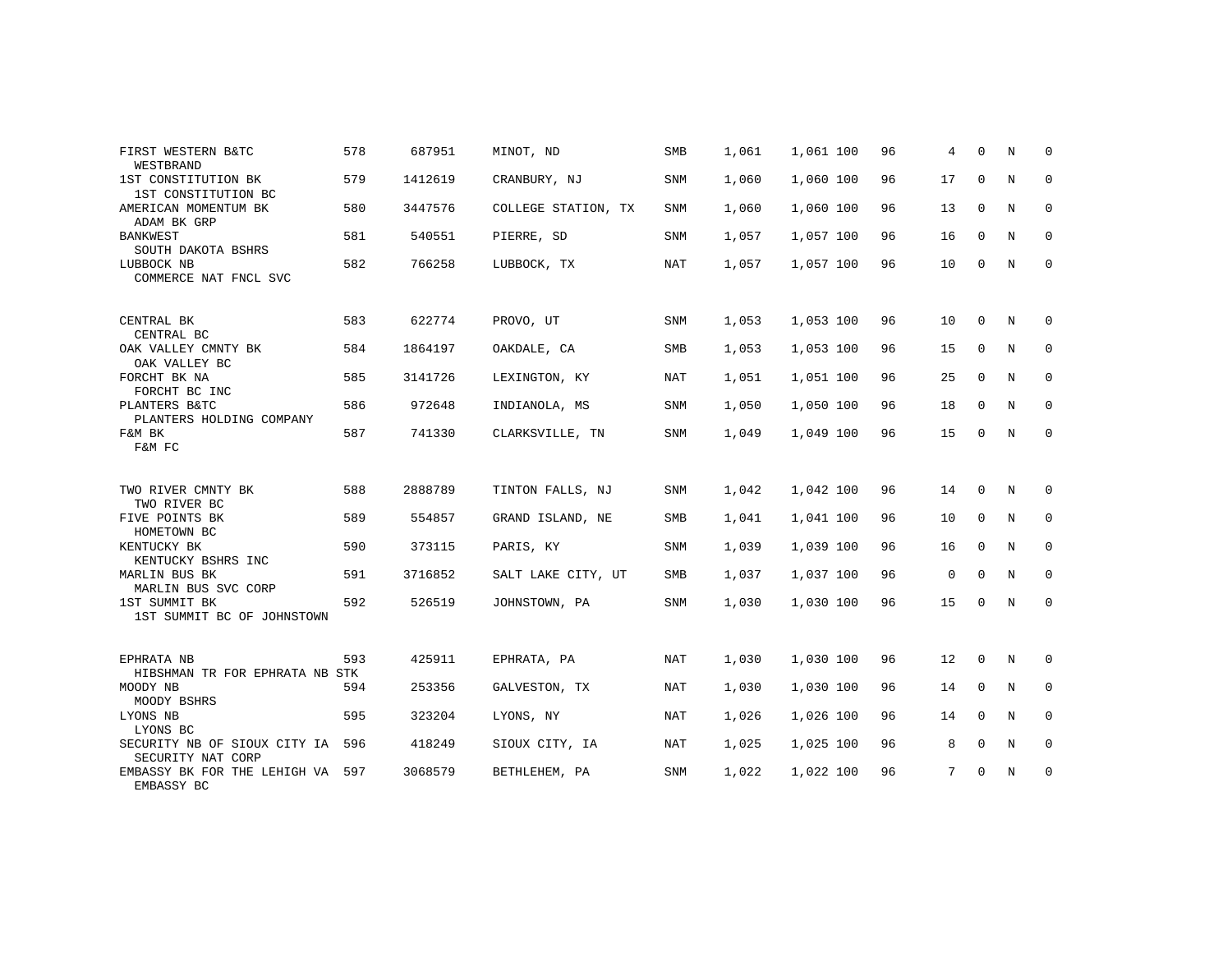| STATE BK OF SOUTHERN UT<br>SOUTHERN UT BC           | 598 | 656470  | CEDAR CITY, UT   | <b>SNM</b> | 1,018 | 1,018 100 | 96 | 11 | $\mathbf 0$  | Ν          | $\mathbf 0$ |
|-----------------------------------------------------|-----|---------|------------------|------------|-------|-----------|----|----|--------------|------------|-------------|
| WISCONSIN B&TC<br>HEARTLAND FNCL USA                | 599 | 463342  | MADISON, WI      | SNM        | 1,017 | 1,017 100 | 96 | 16 | $\Omega$     | N          | $\Omega$    |
| FIRST CMRC BK                                       | 600 | 3404373 | LAKEWOOD, NJ     | SNM        | 1,016 | 1,016 100 | 96 | 6  | $\Omega$     | N          | $\mathbf 0$ |
| FARMERS & MERCHANTS BK<br>FARMERS & MERCHANTS BSHRS | 601 | 677644  | STUTTGART, AR    | <b>SMB</b> | 1,016 | 1,016 100 | 96 | 18 | $\Omega$     | N          | $\Omega$    |
| LUANA SVG BK<br>LUANA BC                            | 602 | 674849  | LUANA, IA        | SNM        | 1,015 | 1,015 100 | 96 | 4  | $\Omega$     | N          | $\Omega$    |
| SALISBURY B&TC                                      | 603 | 821906  | LAKEVILLE, CT    | SNM        | 1,015 | 1,015 100 | 96 | 13 | $\mathbf{0}$ | N          | $\Omega$    |
| SALISBURY BC<br>CITIZENS NB<br>CNB BSHRS            | 604 | 717737  | SEVIERVILLE, TN  | NAT        | 1,013 | 1,013 100 | 96 | 20 | $\mathbf{0}$ | N          | $\Omega$    |
| CAPITAL BANK NA<br>CAPITAL BC                       | 605 | 2808602 | ROCKVILLE, MD    | <b>NAT</b> | 1,010 | 1,010 100 | 96 | 4  | $\Omega$     | N          | $\mathbf 0$ |
| CRESCENT B&TC<br>CB&T HC                            | 606 | 1885932 | NEW ORLEANS, LA  | SNM        | 1,010 | 1,010 100 | 96 | 2  | $\Omega$     | N          | $\Omega$    |
| FIRSTBANK SW<br>FIRSTPERRYTON BC                    | 607 | 840363  | AMARILLO, TX     | SNM        | 1,006 | 1,006 100 | 96 | 9  | $\Omega$     | N          | $\Omega$    |
| FIRST SAVINGS BK<br>FIRST SVG FNCL GR               | 608 | 785473  | CLARKSVILLE, IN  | SMB        | 1,005 | 1,005 100 | 96 | 15 | $\Omega$     | N          | $\Omega$    |
| ORANGE B&TC<br>ORANGE COUNTY BC                     | 609 | 176101  | MIDDLETOWN, NY   | SMB        | 1,005 | 1,005 100 | 96 | 12 | $\mathbf{0}$ | N          | $\mathbf 0$ |
| WESTERN ST BK<br>WESTERN ST AGY INC ESOP & TR       | 610 | 233554  | DEVILS LAKE, ND  | <b>SNM</b> | 1,004 | 1,004 100 | 96 | 7  | $\Omega$     | N          | $\Omega$    |
| FIRST KEYSTONE CMNTY BK<br>FIRST KEYSTONE CORP      | 611 | 790918  | BERWICK, PA      | <b>SNM</b> | 1,000 | 1,000 100 | 96 | 17 | $\mathbf{0}$ | N          | $\mathbf 0$ |
| LIMESTONE BK<br>PORTER BANCORP                      | 612 | 522847  | LOUISVILLE, KY   | <b>SNM</b> | 996   | 996 100   | 96 | 14 | $\Omega$     | N          | $\Omega$    |
| BNC NB<br><b>BNCCORP</b>                            | 613 | 2358769 | GLENDALE, AZ     | NAT        | 995   | 995 100   | 96 | 13 | $\Omega$     | N          | $\mathbf 0$ |
| CRYSTAL LAKE B&TC NA<br>WINTRUST FC                 | 614 | 2624400 | CRYSTAL LAKE, IL | NAT        | 995   | 995 100   | 96 | 6  | $\mathbf{0}$ | N          | $\mathbf 0$ |
| VIRGINIA COMMONWEALTH BK<br>BAY BK OF VA            | 615 | 34425   | RICHMOND, VA     | <b>SMB</b> | 993   | 993 100   | 96 | 18 | $\Omega$     | N          | $\mathbf 0$ |
| PLANTERS BK<br>PLANTERS FNCL GRP                    | 616 | 2497181 | HOPKINSVILLE, KY | <b>SNM</b> | 993   | 993 100   | 96 | 12 | $\mathbf{0}$ | N          | $\mathbf 0$ |
| MABREY BK<br>MABREY BC                              | 617 | 139553  | BIXBY, OK        | <b>SMB</b> | 990   | 990 100   | 96 | 13 | $\Omega$     | $_{\rm N}$ | $\mathbf 0$ |
| OLD POINT NB OF PHOEBUS<br>OLD POINT FC             | 618 | 186221  | HAMPTON, VA      | NAT        | 988   | 988 100   | 96 | 17 | $\Omega$     | N          | $\Omega$    |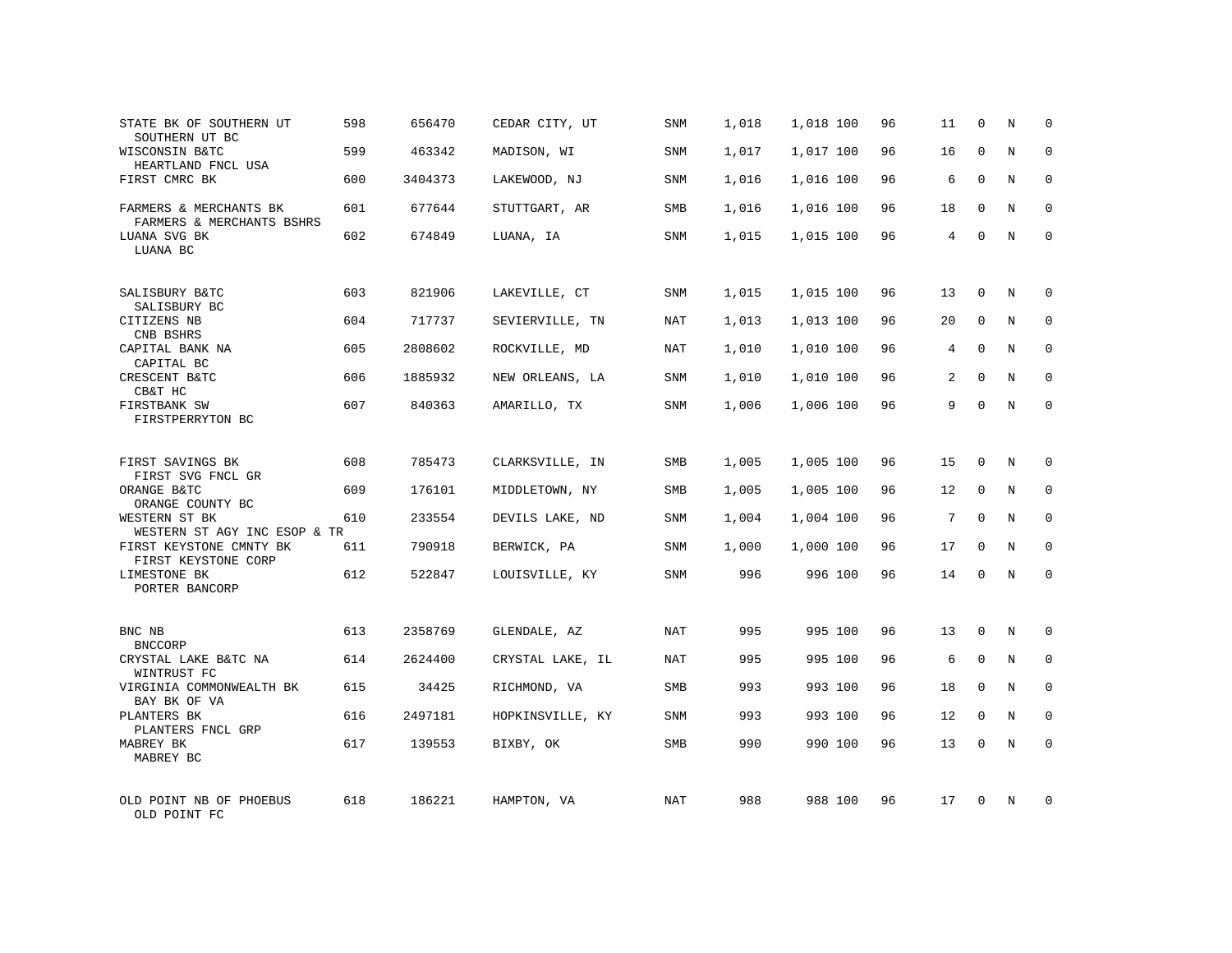| FIRST VOLUNTEER BK<br>FIRST VOLUNTEER CORP                  | 619 | 234739  | CHATTANOOGA, TN    | <b>SNM</b> | 985 | 985 100 | 96 | 24 | $\mathbf 0$  | N | $\mathbf 0$ |
|-------------------------------------------------------------|-----|---------|--------------------|------------|-----|---------|----|----|--------------|---|-------------|
| COMMUNITY NB&TC<br>COMMUNITY BC                             | 620 | 923752  | CHANUTE, KS        | NAT        | 983 | 983 100 | 96 | 28 | $\mathbf 0$  | N | $\mathbf 0$ |
| MBANK<br>MACKINAC FC                                        | 621 | 132554  | MANISTIQUE, MI     | SNM        | 982 | 982 100 | 96 | 23 | 0            | N | $\mathbf 0$ |
| COMMONWEALTH B&TC<br>COMMONWEALTH BSHRS                     | 622 | 189044  | LOUISVILLE, KY     | <b>SNM</b> | 981 | 981 100 | 96 | 16 | $\Omega$     | N | $\Omega$    |
| SEACOAST CMRC BK                                            | 623 | 3194638 | SAN DIEGO, CA      | <b>SMB</b> | 980 | 980 100 | 96 | 4  | $\Omega$     | N | $\Omega$    |
| SEACOAST CMRC BANC HOLDS<br>SECURITY ST B&TC<br>SECURITY HC | 624 | 247355  | FREDERICKSBURG, TX | SNM        | 977 | 977 100 | 96 | 19 | $\mathbf 0$  | N | $\mathbf 0$ |
| CITIZENS BK<br>CITIZENS HC                                  | 625 | 29636   | PHILADELPHIA, MS   | SNM        | 976 | 976 100 | 96 | 22 | $\Omega$     | N | $\mathbf 0$ |
| CITIZENS NB<br>FIRST CITIZENS BSHRS                         | 626 | 552161  | WAXAHACHIE, TX     | NAT        | 974 | 974 100 | 96 | 11 | $\Omega$     | N | $\Omega$    |
| FIRST WESTERN TR BK<br>FIRST WESTERN FNCL                   | 627 | 3158546 | DENVER, CO         | SNM        | 974 | 974 100 | 96 | 8  | $\Omega$     | N | $\Omega$    |
| FIRST B&T<br>FIRST BK LUBBOCK BSHRS                         | 628 | 294564  | LUBBOCK, TX        | SNM        | 971 | 971 100 | 96 | 7  | $\Omega$     | N | $\Omega$    |
| FARMERS ST BK<br>FSB FS                                     | 629 | 840747  | WATERLOO, IA       | SNM        | 971 | 971 100 | 96 | 9  | $\Omega$     | N | $\mathbf 0$ |
| INTERNATIONAL BK OF CMRC<br>INTERNATIONAL BSHRS CORP        | 630 | 230759  | BROWNSVILLE, TX    | SNM        | 970 | 970 100 | 96 | 11 | $\mathbf 0$  | N | $\mathbf 0$ |
| FIRST NAT BKRS BK<br>FIRST NAT BKR BSHRS                    | 631 | 734538  | BATON ROUGE, LA    | NAT        | 970 | 970 100 | 96 | 4  | $\Omega$     | N | $\Omega$    |
| WAUKESHA ST BK<br>BANK ST CAP CORP                          | 632 | 290249  | WAUKESHA, WI       | SNM        | 968 | 968 100 | 96 | 12 | $\mathbf 0$  | N | $\mathbf 0$ |
| SECURITY FIRST BK                                           | 633 | 276850  | LINCOLN, NE        | SNM        | 965 | 965 100 | 96 | 31 | $\mathbf 0$  | N | 0           |
| STOCKMENS LP<br>CONGRESSIONAL BK<br>CONGRESSIONAL BSHRS     | 634 | 3187630 | POTOMAC, MD        | <b>SNM</b> | 964 | 964 100 | 96 | 4  | $\Omega$     | N | $\mathbf 0$ |
| ARMSTRONG BK<br>IRONHORSE FNCL GRP                          | 635 | 470452  | MUSKOGEE, OK       | SNM        | 964 | 964 100 | 96 | 21 | $\mathbf{0}$ | N | $\mathbf 0$ |
| COMMUNITY BK<br>CB FNCL SERV INC                            | 636 | 371924  | CARMICHAELS, PA    | <b>SNM</b> | 964 | 964 100 | 96 | 15 | $\Omega$     | N | $\mathbf 0$ |
| BANK OF SPRINGFIELD<br>SPRING BC                            | 637 | 248240  | SPRINGFIELD, IL    | SNM        | 963 | 963 100 | 96 | 12 | $\mathbf 0$  | N | $\mathbf 0$ |
| BANKFIRST FINANCIAL SVC<br>BANKFIRST CAP CORP               | 638 | 914648  | MACON, MS          | SMB        | 963 | 963 100 | 96 | 16 | 0            | Ν | 0           |
| FIRST NB<br>CAPITOL BC                                      | 639 | 355858  | FORT PIERRE, SD    | NAT        | 962 | 962 100 | 96 | 13 | $\Omega$     | N | $\mathbf 0$ |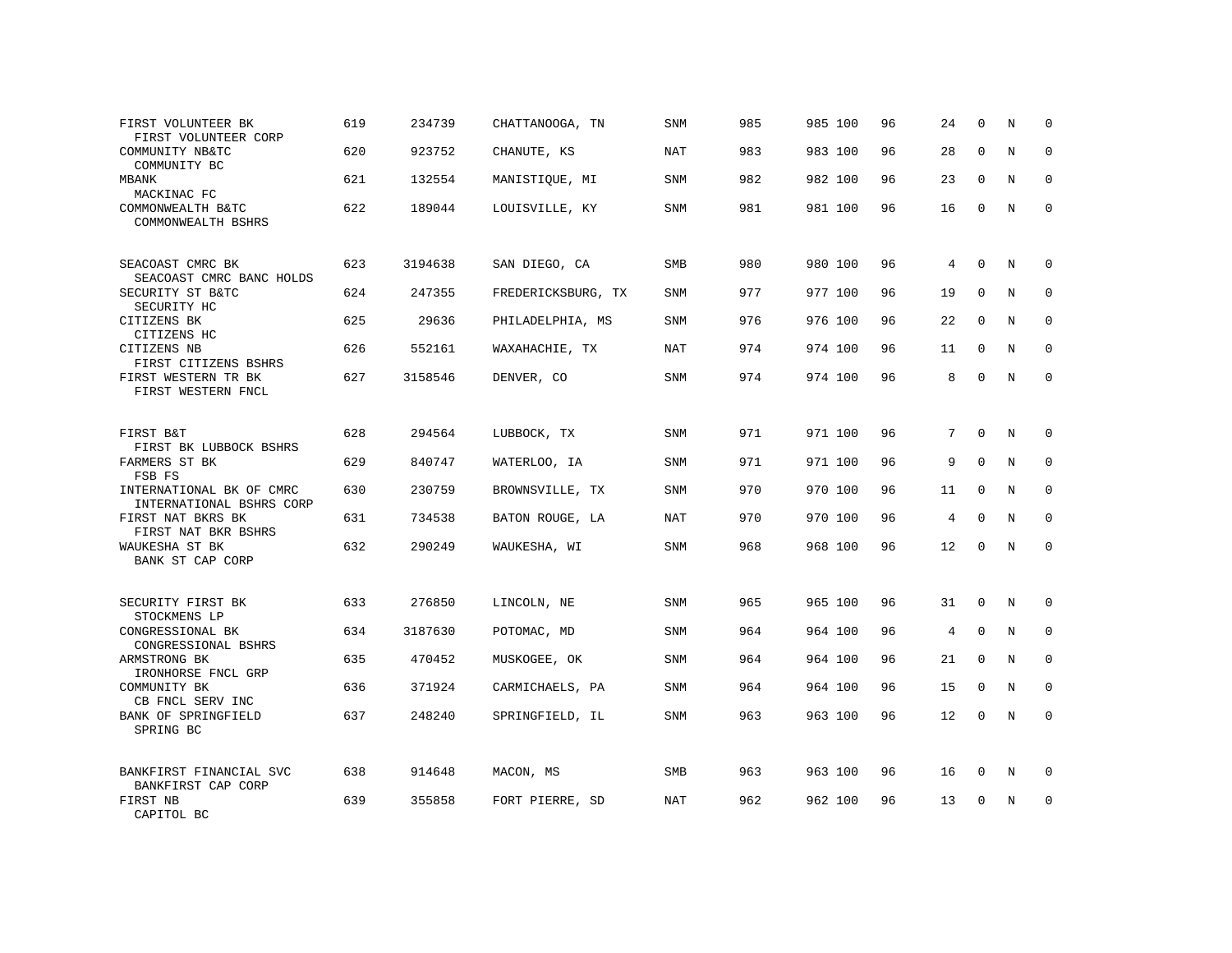| INDEPENDENT BK<br>INDEPENDENT HOLDINGS          | 640 | 2666400 | MEMPHIS, TN       | SNM        | 958 | 958 100 | 96 | 8               | $\mathbf 0$  | N | $\mathbf 0$  |
|-------------------------------------------------|-----|---------|-------------------|------------|-----|---------|----|-----------------|--------------|---|--------------|
| BENEFICIAL ST BK<br>BENEFICIAL ST FOUND         | 641 | 3608751 | OAKLAND, CA       | SNM        | 958 | 958 100 | 96 | 16              | 0            | N | 0            |
| PROVIDENCE BK<br>LINCO BSHRS                    | 642 | 704755  | COLUMBIA, MO      | <b>SMB</b> | 957 | 957 100 | 96 | 12              | $\mathbf 0$  | N | $\mathbf 0$  |
| OPEN BK<br>OP BC                                | 643 | 3357219 | LOS ANGELES, CA   | SNM        | 957 | 957 100 | 96 | 6               | $\mathbf{0}$ | N | 0            |
| FIRST CHOICE BK<br>FIRST CHOICE BC              | 644 | 3374878 | CERRITOS, CA      | SNM        | 947 | 947 100 | 96 | 5               | $\mathbf 0$  | N | 0            |
| EMPIRE NAT BK<br>EMPIRE BC                      | 645 | 3706013 | ISLANDIA, NY      | NAT        | 947 | 947 100 | 96 | 4               | $\Omega$     | N | 0            |
| CNB B&T NA<br>CNB BK SHARES                     | 646 | 613343  | CARLINVILLE, IL   | NAT        | 946 | 946 100 | 96 | 12 <sup>°</sup> | 0            | N | $\mathbf 0$  |
| FIRST FINANCIAL BK<br>FIRST FINANCIAL BANC CORP | 647 | 48374   | EL DORADO, AR     | <b>SMB</b> | 942 | 942 100 | 96 | 8               | $\mathbf 0$  | N | $\mathbf{0}$ |
| ILLINOIS NB<br>ILLINOIS NAT BC                  | 648 | 925037  | SPRINGFIELD, IL   | NAT        | 941 | 941 100 | 96 | 11              | $\mathbf{0}$ | N | $\mathbf 0$  |
| CITIZENS CMNTY FED NA<br>CITIZENS CMNTY BC      | 649 | 962890  | ALTOONA, WI       | NAT        | 940 | 940 100 | 96 | 20              | 0            | N | 0            |
| FIRST NB&TC NEWTOWN<br>FNB BC                   | 650 | 1007417 | NEWTOWN, PA       | NAT        | 939 | 939 100 | 96 | 16              | $\mathbf 0$  | N | 0            |
| HEARTLAND BK<br>HEARTLAND BC                    | 651 | 853112  | WHITEHALL, OH     | <b>SMB</b> | 937 | 937 100 | 96 | 17              | $\mathbf 0$  | N | $\mathbf 0$  |
| LANDMARK NB<br>LANDMARK BC INC                  | 652 | 481177  | MANHATTAN, KS     | <b>NAT</b> | 937 | 937 100 | 96 | 29              | $\mathbf 0$  | N | $\mathbf 0$  |
| LANDMARK CMNTY BK                               | 653 | 2758024 | COLLIERVILLE, TN  | SNM        | 935 | 935 100 | 96 | 4               | $\Omega$     | N | $\Omega$     |
| FIRST B&TC<br>FIRST TR CORP                     | 654 | 1862719 | NEW ORLEANS, LA   | <b>SNM</b> | 934 | 934 100 | 96 | 13              | $\mathbf 0$  | N | $\mathbf 0$  |
| STATE BK OF CROSS PLAINS<br>SBCP BC             | 655 | 525549  | CROSS PLAINS, WI  | SNM        | 932 | 932 100 | 96 | 8               | $\Omega$     | N | $\mathbf 0$  |
| CENTRAL NB<br>CENTRAL OF KS                     | 656 | 234355  | JUNCTION CITY, KS | <b>NAT</b> | 932 | 932 100 | 96 | 30              | $\Omega$     | N | $\mathbf 0$  |
| CITIZENS NB NA<br>CITIZENS NAT BSHRS OF BOSSIER | 657 | 594853  | BOSSIER CITY, LA  | NAT        | 931 | 931 100 | 96 | 11              | $\Omega$     | N | $\mathbf 0$  |
| ATLANTIC COAST BK<br>ATLANTIC COAST FC          | 658 | 543570  | JACKSONVILLE, FL  | SNM        | 930 | 930 100 | 96 | 10              | $\mathbf 0$  | N | 0            |
| FIRST AMER BK<br>STARK BK GRP                   | 659 | 653648  | FORT DODGE, IA    | <b>SMB</b> | 927 | 927 100 | 96 | 12              | 0            | N | $\mathbf 0$  |
| PARK BK<br>PARK BC                              | 660 | 403946  | MADISON, WI       | SNM        | 926 | 926 100 | 96 | 11              | 0            | N | $\mathbf 0$  |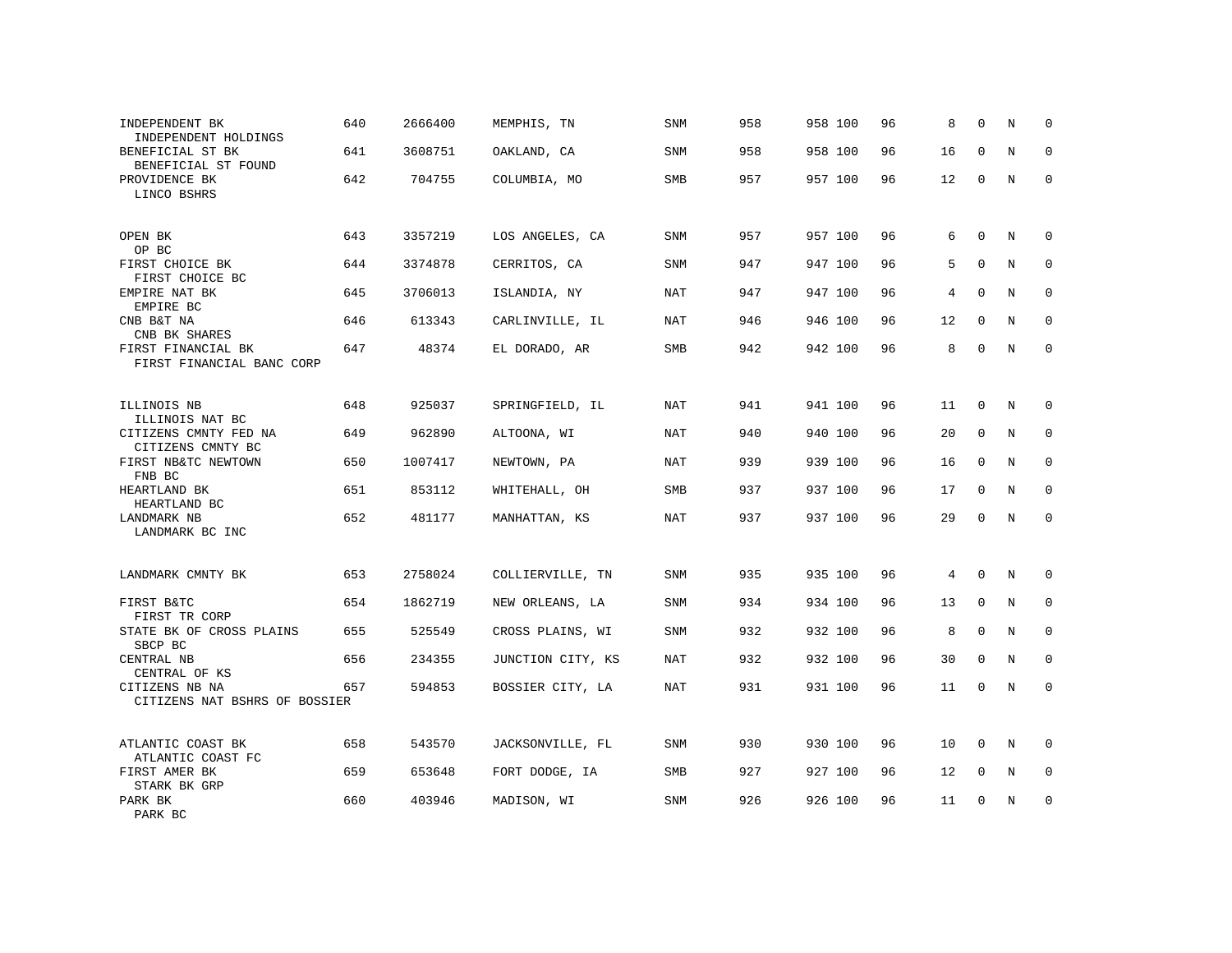| VINTON CTY NB<br>COMMUNITY BSHRS                       | 661 | 754826  | MC ARTHUR, OH       | NAT        | 925 | 925 100 | 96 | 16          | 0           | N           | 0           |
|--------------------------------------------------------|-----|---------|---------------------|------------|-----|---------|----|-------------|-------------|-------------|-------------|
| BISCAYNE BK<br>BISCAYNE BSHRS                          | 662 | 3363975 | COCONUT GROVE, FL   | SNM        | 925 | 925 100 | 96 | 3           | $\mathbf 0$ | $\mathbf N$ | $\mathbf 0$ |
| STATE B&TC<br>SB FNCL GRP                              | 663 | 614313  | DEFIANCE, OH        | <b>SMB</b> | 924 | 924 100 | 96 | 19          | $\mathbf 0$ | N           | $\Omega$    |
| SKAGIT BK<br>SKAGIT BC                                 | 664 | 227179  | BURLINGTON, WA      | SNM        | 924 | 924 100 | 96 | 10          | $\Omega$    | N           | $\mathbf 0$ |
| CITIZENS ST BK<br>INDUSTRY BSHRS                       | 665 | 54656   | BUFFALO, TX         | SNM        | 923 | 923 100 | 96 | 8           | $\mathbf 0$ | N           | 0           |
| CITIZENS BK<br>CITIZENS BC INV                         | 666 | 63733   | LAFAYETTE, TN       | SNM        | 918 | 918 100 | 96 | 18          | $\mathbf 0$ | N           | $\mathbf 0$ |
| ATLANTIC STEWARDSHIP BK<br>STEWARDSHIP FNCL CORP       | 667 | 527507  | MIDLAND PARK, NJ    | <b>SNM</b> | 918 | 918 100 | 96 | 11          | $\Omega$    | N           | $\mathbf 0$ |
| FIRST ST BK OF THE FL<br>FIRST ST BK OF THE FL KEYS HC | 668 | 191935  | KEY WEST, FL        | SNM        | 917 | 917 100 | 96 | 10          | 0           | N           | 0           |
| COREFIRST B&TC<br>COMMERCE B&T HC ESOP                 | 669 | 361055  | TOPEKA, KS          | SNM        | 914 | 914 100 | 96 | 15          | $\mathbf 0$ | N           | 0           |
| FIELDPOINT PRIV B&TC<br>FIELDPOINT PRIV HOLDS          | 670 | 3664588 | GREENWICH, CT       | SMB        | 914 | 914 100 | 96 | $\mathsf 0$ | $\mathbf 0$ | N           | 0           |
| NORTHWAY BK<br>NORTHWAY FNCL                           | 671 | 30502   | BERLIN, NH          | <b>SNM</b> | 913 | 913 100 | 96 | 15          | $\Omega$    | N           | $\mathbf 0$ |
| HERITAGE BK USA<br>HOPFED BC                           | 672 | 986672  | HOPKINSVILLE, KY    | SNM        | 911 | 911 100 | 96 | 17          | $\mathbf 0$ | N           | $\mathbf 0$ |
| HOMEBANC<br>HOMEBANCORP                                | 673 | 3577389 | TAMPA, FL           | SMB        | 910 | 910 100 | 96 | 12          | 0           | Ν           | 0           |
| FIRST BK & TR<br>FISHBACK FC                           | 674 | 550756  | SIOUX FALLS, SD     | <b>SNM</b> | 909 | 909 100 | 96 | 7           | $\mathbf 0$ | N           | $\mathbf 0$ |
| CALIFORNIA BK OF CMRC<br>CALIFORNIA BC                 | 675 | 3614958 | LAFAYETTE, CA       | SNM        | 909 | 909 100 | 96 | 2           | $\mathbf 0$ | N           | $\mathbf 0$ |
| FIRST GEN BK                                           | 676 | 3386264 | ROWLAND HEIGHTS, CA | SNM        | 907 | 907 100 | 96 | 4           | $\mathbf 0$ | N           | $\mathbf 0$ |
| FIRST BKR TC NA<br>FIRST BKR TRUSTSHARES               | 677 | 344647  | QUINCY, IL          | <b>NAT</b> | 906 | 906 100 | 96 | 9           | $\mathbf 0$ | N           | $\mathbf 0$ |
| BANK OF NEW ENGLAND                                    | 678 | 113601  | SALEM, NH           | SNM        | 905 | 905 100 | 96 | 8           | $\mathbf 0$ | N           | 0           |
| SALIN B&TC<br>SALIN BSHRS                              | 679 | 123646  | INDIANAPOLIS, IN    | <b>SMB</b> | 905 | 905 100 | 96 | 19          | $\Omega$    | N           | $\mathbf 0$ |
| BANK OF THE PACIFIC<br>PACIFIC FC                      | 680 | 307679  | ABERDEEN, WA        | SNM        | 900 | 900 100 | 96 | 17          | $\mathbf 0$ | N           | $\mathbf 0$ |
| BESSEMER TC<br>BESSEMER GRP                            | 681 | 7009    | WOODBRIDGE, NJ      | SNM        | 898 | 898 100 | 96 | 0           | 0           | N           | $\mathbf 0$ |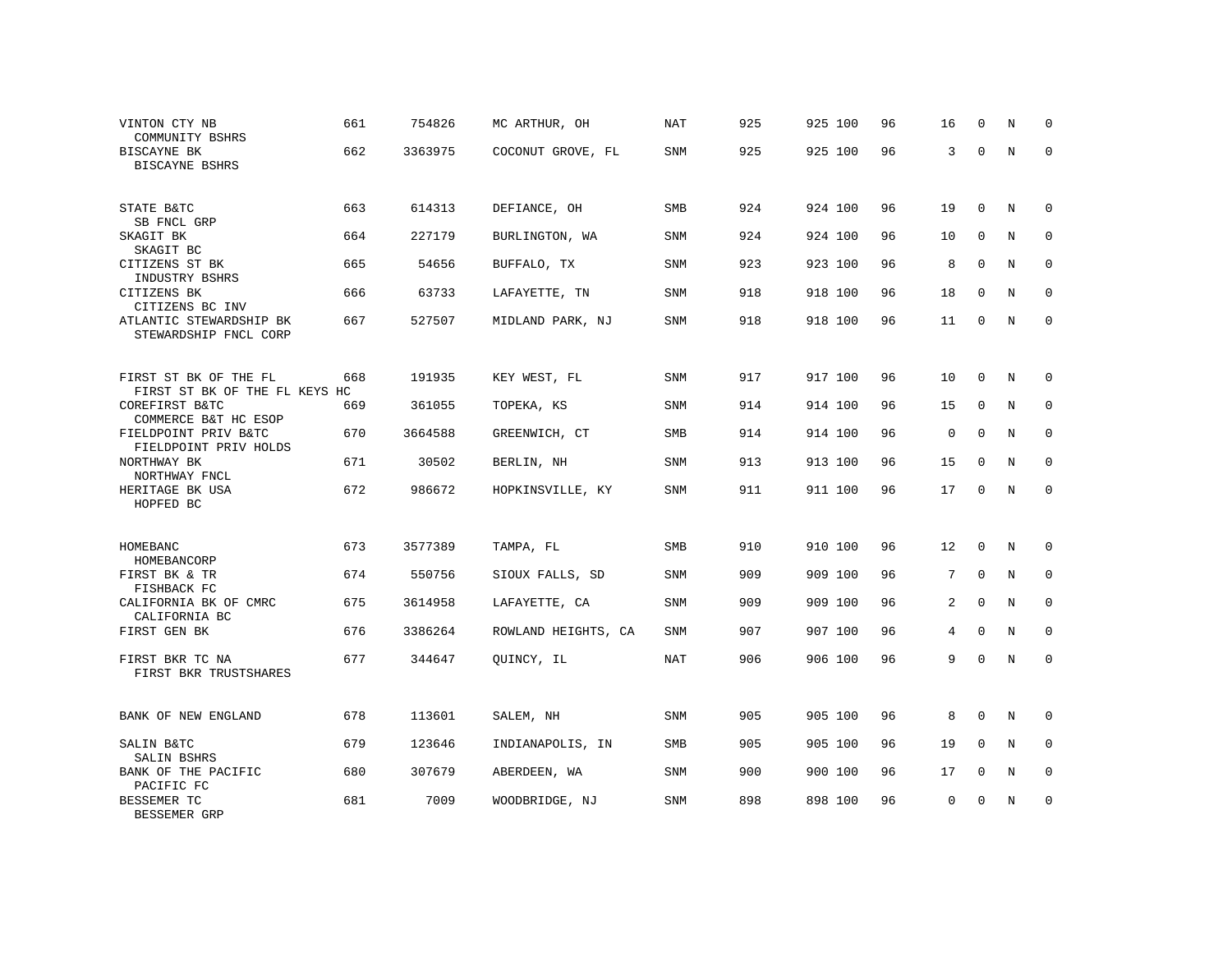| FIDELITY DEPOSIT & DISCOUNT<br>FIDELITY D&D BC INC | 682 | 1007819 | DUNMORE, PA      | SNM        | 897 | 897 100 | 96 | 9               | $\mathbf 0$ | N | $\mathbf 0$ |
|----------------------------------------------------|-----|---------|------------------|------------|-----|---------|----|-----------------|-------------|---|-------------|
| AMERICAN BK CMRC<br>AMERICO BSHRS                  | 683 | 215662  | WOLFFORTH, TX    | SNM        | 897 | 897 100 | 96 | 17              | $\mathbf 0$ | N | $\mathbf 0$ |
| AMERICAN ST BK<br>AMBANK CO                        | 684 | 735441  | SIOUX CENTER, IA | SNM        | 894 | 894 100 | 96 | 8               | $\mathbf 0$ | N | $\mathbf 0$ |
| TROY B&TC<br>TRUST NO 3 UNDER THE WILL OF          | 685 | 134437  | TROY, AL         | <b>SNM</b> | 894 | 894 100 | 96 | 10              | $\Omega$    | N | $\mathbf 0$ |
| PATHFINDER BK<br>PATHFINDER BC                     | 686 | 729310  | OSWEGO, NY       | SNM        | 890 | 890 100 | 96 | 8               | $\Omega$    | N | $\mathbf 0$ |
| FIRST AMER INTL BK<br>FIRST AMER INTL CORP         | 687 | 2857794 | BROOKLYN, NY     | <b>SNM</b> | 889 | 889 100 | 96 | 7               | $\mathbf 0$ | N | $\mathbf 0$ |
| PINNACLE BK                                        | 688 | 366238  | ELBERTON, GA     | SNM        | 889 | 889 100 | 96 | 15              | $\mathbf 0$ | N | 0           |
| PINNACLE FC<br>SOLVAY BK<br>SOLVAY BC              | 689 | 722816  | SOLVAY, NY       | <b>SMB</b> | 888 | 888 100 | 96 | 8               | $\mathbf 0$ | N | $\mathbf 0$ |
| MONTGOMERY BK NA<br>MONTGOMERY BC                  | 690 | 613558  | SIKESTON, MO     | <b>NAT</b> | 887 | 887 100 | 96 | 9               | $\Omega$    | N | $\mathbf 0$ |
| LONE STAR ST BK OF WEST TX<br>LONE STAR ST BSHRS   | 691 | 3607062 | LUBBOCK, TX      | <b>SMB</b> | 887 | 887 100 | 96 | 4               | 0           | N | 0           |
| NODAWAY VALLEY BK<br>NODAWAY VALLEY BSHRS          | 692 | 770657  | MARYVILLE, MO    | SNM        | 886 | 886 100 | 96 | $7\overline{ }$ | $\Omega$    | N | $\mathbf 0$ |
| SABINE ST B&TC<br>SABINE BSHRS                     | 693 | 125855  | MANY, LA         | SNM        | 884 | 884 100 | 96 | 51              | 0           | N | 0           |
| MERIDIAN BK                                        | 694 | 3271799 | MALVERN, PA      | <b>SNM</b> | 884 | 884 100 | 96 | 3               | $\mathbf 0$ | N | 0           |
| FIRST AMER B&TC<br>ONE AMER CORP                   | 695 | 101037  | VACHERIE, LA     | SNM        | 882 | 882 100 | 96 | 23              | $\Omega$    | N | $\mathbf 0$ |
| JEFF DAVIS B&TC<br>JEFF DAVIS BSHRS                | 696 | 980531  | JENNINGS, LA     | SNM        | 879 | 879 100 | 96 | 22              | 0           | N | 0           |
| CECILIAN BK<br>FIRST CECILIAN BANCORP              | 697 | 982142  | CECILIA, KY      | <b>SNM</b> | 879 | 879 100 | 96 | 14              | 0           | N | $\mathbf 0$ |
| NORTH ST BK<br>NORTH STATE BC                      | 698 | 2915461 | RALEIGH, NC      | <b>SMB</b> | 876 | 876 100 | 96 | 6               | 0           | N | 0           |
| SECURITY NB OF OMAHA<br>SECURITY NAT CORP          | 699 | 844053  | OMAHA, NE        | NAT        | 876 | 876 100 | 96 | 14              | $\mathbf 0$ | N | $\mathbf 0$ |
| SECURITY FED BK<br>SECURITY FED CORP               | 700 | 763677  | AIKEN, SC        | SNM        | 872 | 872 100 | 96 | 16              | $\mathbf 0$ | N | $\mathbf 0$ |
| PATRIOT BK NA<br>PNBK SPONSOR LLC                  | 701 | 2236821 | STAMFORD, CT     | NAT        | 871 | 871 100 | 96 | 8               | 0           | N | 0           |
| FIRST SOUTHERN NB<br>FIRST SOUTHERN BC             | 702 | 702612  | LANCASTER, KY    | NAT        | 870 | 870 100 | 97 | 14              | $\Omega$    | N | $\mathbf 0$ |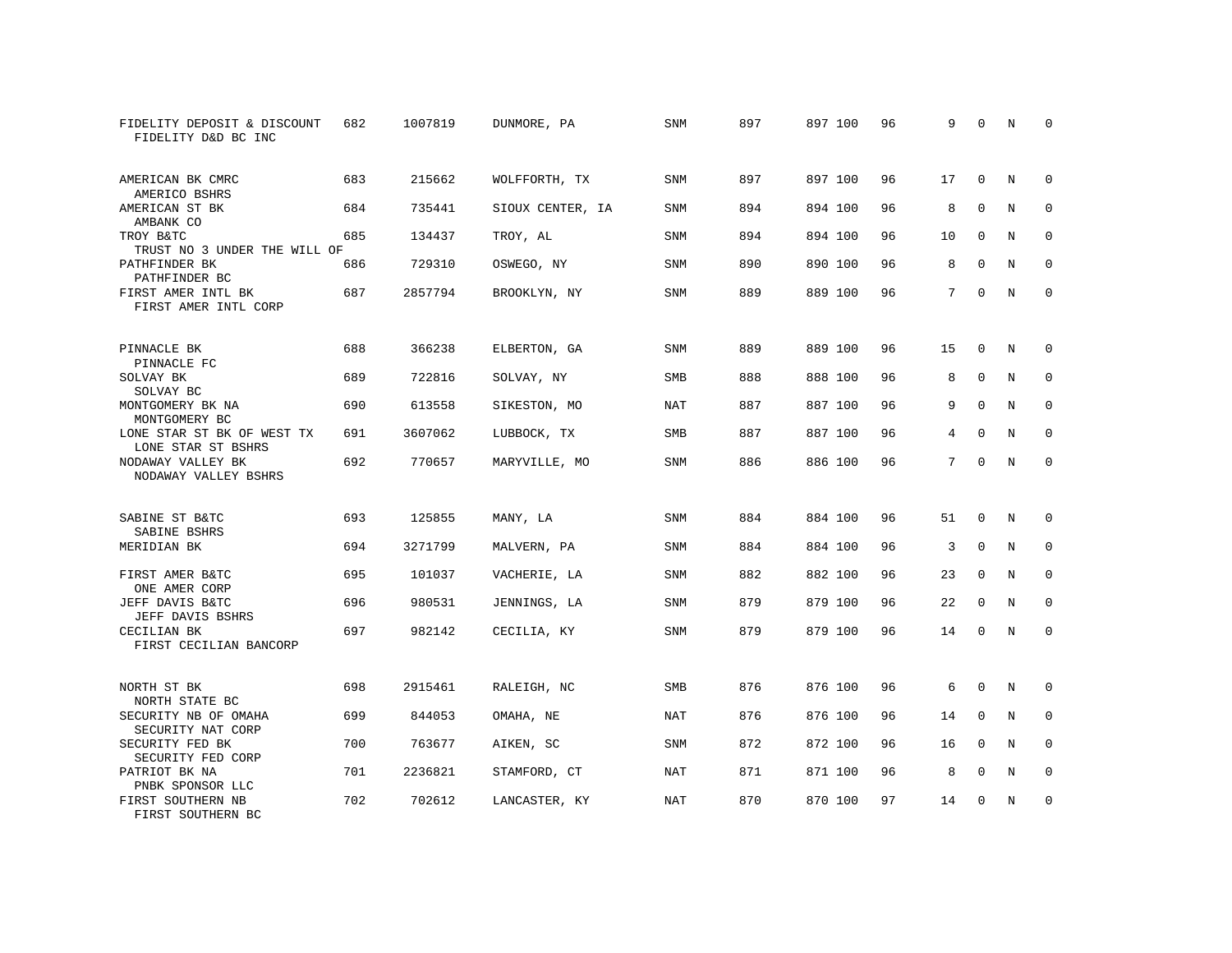| EXCHANGE BK<br>EXCHANGE CO                           | 703 | 492650  | GIBBON, NE        | SNM        | 870 | 870 100 | 97 | 6              | $\Omega$     | N | $\Omega$     |
|------------------------------------------------------|-----|---------|-------------------|------------|-----|---------|----|----------------|--------------|---|--------------|
| PARK BK<br>BANKMANAGERS CORP                         | 704 | 200640  | MILWAUKEE, WI     | <b>SNM</b> | 870 | 870 100 | 97 | 4              | $\mathbf{0}$ | N | $\mathbf 0$  |
| CITIZENS B&TC<br>YOUNG CORP                          | 705 | 381343  | KANSAS CITY, MO   | <b>SNM</b> | 868 | 868 100 | 97 | 20             | $\mathbf{0}$ | N | $\mathbf 0$  |
| MONONA BK<br>MONONA BSHRS                            | 706 | 1872996 | MONONA, WI        | SNM        | 866 | 866 100 | 97 | 8              | $\Omega$     | N | $\mathbf 0$  |
| CHARTER BK<br>CHARTER BSHRS                          | 707 | 160650  | EAU CLAIRE, WI    | SMB        | 866 | 866 100 | 97 | 2              | $\mathbf 0$  | N | $\mathbf 0$  |
| CORNERSTONE BK<br>CORNERSTONE HC                     | 708 | 879457  | FARGO, ND         | SNM        | 864 | 864 100 | 97 | 11             | 0            | N | 0            |
| NORTHPOINTE BK<br>NORTHPOINTE BSHRS                  | 709 | 2737980 | GRAND RAPIDS, MI  | <b>SNM</b> | 861 | 861 100 | 97 | 0              | $\mathbf{0}$ | N | $\mathbf 0$  |
| COMMUNITY WEST BK NA<br>COMMUNITY WEST BSHRS         | 710 | 1412712 | GOLETA, CA        | <b>NAT</b> | 860 | 860 100 | 97 | 6              | $\mathbf{0}$ | N | $\mathbf 0$  |
| CASS CMRL BK<br>CASS INFO SYS                        | 711 | 177751  | DES PERES, MO     | <b>SMB</b> | 858 | 858 100 | 97 | 3              | $\mathbf 0$  | N | $\mathbf{0}$ |
| EVERGREEN BK GRP<br>BANCORP FNCL                     | 712 | 2834759 | OAK BROOK, IL     | SNM        | 858 | 858 100 | 97 | $\overline{a}$ | $\Omega$     | N | $\mathbf 0$  |
| BANK OF NJ<br>BANCORP OF NJ                          | 713 | 3443345 | FORT LEE, NJ      | SNM        | 857 | 857 100 | 97 | 8              | $\Omega$     | N | 0            |
| FIRST NB CENTRAL TX<br>2013 MONTE HULSE FAM IRR TR I | 714 | 369659  | WACO, TX          | NAT        | 856 | 856 100 | 97 | 4              | $\mathbf 0$  | N | 0            |
| <b>BANK MIDWEST</b><br>GOODENOW BC                   | 715 | 45551   | SPIRIT LAKE, IA   | SMB        | 856 | 856 100 | 97 | 10             | $\mathbf 0$  | N | $\mathbf 0$  |
| UNITED SCTY BK<br>UNITED SCTY BSHRS                  | 716 | 1162017 | FRESNO, CA        | SMB        | 855 | 855 100 | 97 | 11             | $\mathbf 0$  | N | 0            |
| CITIZENS TRI-CTY BK<br>SEOUATCHIE VALLEY BSHRS       | 717 | 162337  | DUNLAP, TN        | SNM        | 854 | 854 100 | 97 | 25             | $\Omega$     | N | $\mathbf{0}$ |
| PIEDMONT BK<br>PIEDMONT BC                           | 718 | 3489035 | NORCROSS, GA      | SNM        | 852 | 852 100 | 97 | $7^{\circ}$    | $\mathbf 0$  | N | $\mathbf 0$  |
| PRESIDIO BK                                          | 719 | 3398100 | SAN FRANCISCO, CA | SMB        | 850 | 850 100 | 97 | 4              | $\Omega$     | N | $\mathbf 0$  |
| TRUST CO OF AMER                                     | 720 | 1977248 | CENTENNIAL, CO    | SNM        | 847 | 847 100 | 97 | 0              | $\Omega$     | N | $\mathbf 0$  |
| PEOPLES ST BK<br>PSB HOLDS                           | 721 | 340144  | WAUSAU, WI        | <b>SNM</b> | 844 | 844 100 | 97 | 8              | $\mathbf 0$  | N | $\mathbf 0$  |
| MAINSTREET BK<br>MAINSTREET BSHRS                    | 722 | 3248849 | FAIRFAX, VA       | <b>SMB</b> | 843 | 843 100 | 97 | 4              | $\mathbf 0$  | N | $\mathbf 0$  |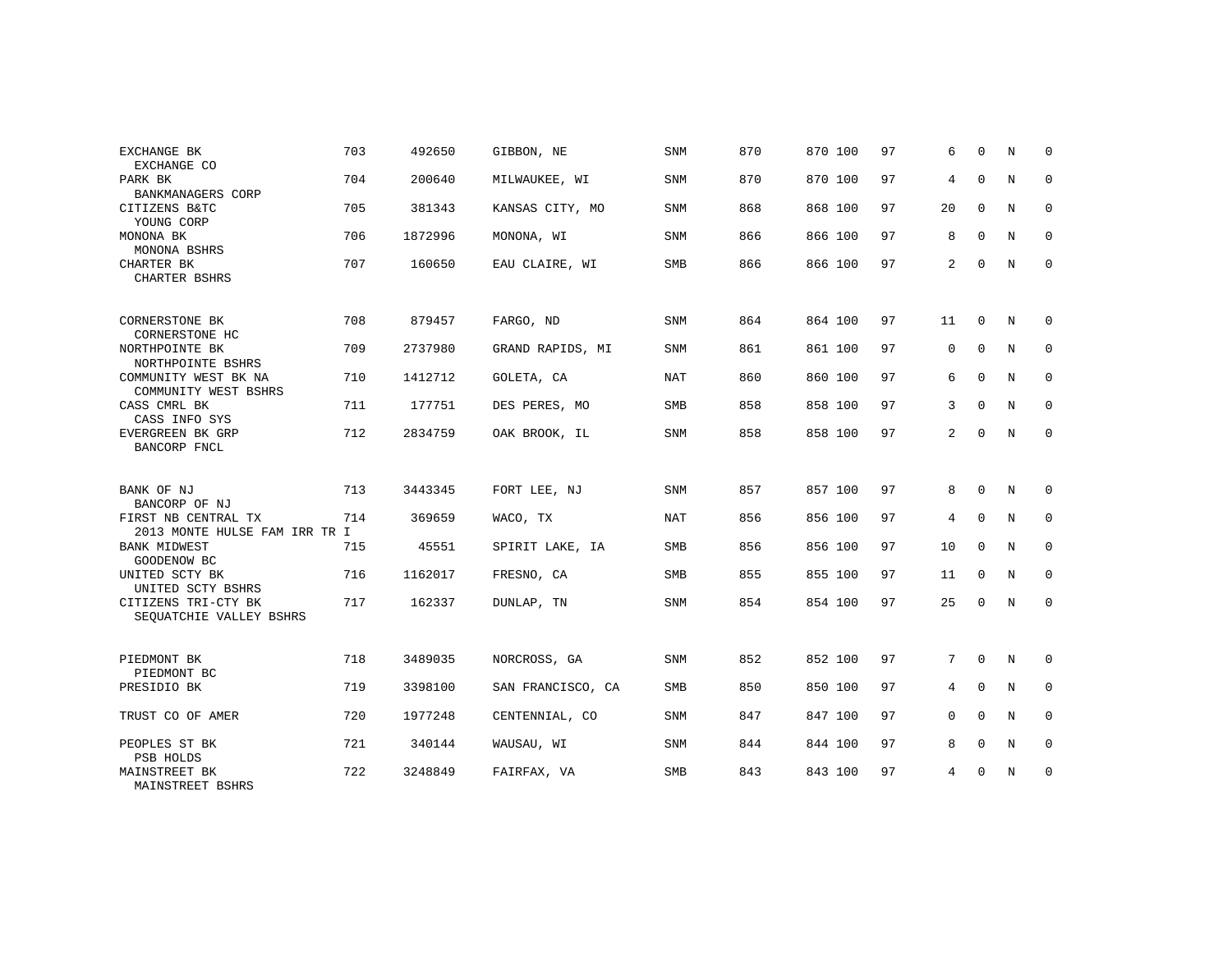| CENTRAL BK IL<br>CENTRAL BANC                                   | 723 | 931038  | GENESEO, IL      | SNM        | 839 | 839 100 | 97 | 9            | $\mathbf 0$ | N | $\Omega$     |
|-----------------------------------------------------------------|-----|---------|------------------|------------|-----|---------|----|--------------|-------------|---|--------------|
| CITIZENS BK<br>CITCO CMNTY BSHRS                                | 724 | 778738  | ELIZABETHTON, TN | <b>SNM</b> | 838 | 838 100 | 97 | 13           | $\Omega$    | N | $\mathbf 0$  |
| FIRST ST BK<br>FIRST ST CORP                                    | 725 | 924236  | WAYNESBORO, MS   | <b>SNM</b> | 838 | 838 100 | 97 | 13           | $\Omega$    | N | $\Omega$     |
| ATLANTIC CMNTY BKR BK<br>ATLANTIC CMNTY BSHRS                   | 726 | 959715  | CAMP HILL, PA    | <b>SMB</b> | 837 | 837 100 | 97 | 2            | $\Omega$    | N | $\Omega$     |
| MODERN BK NA<br>MODERN BK MGMT LLC                              | 727 | 2398701 | NEW YORK, NY     | NAT        | 836 | 836 100 | 97 | $\mathbf{1}$ | $\Omega$    | Y | $\Omega$     |
| TEXAS RGNL BK                                                   | 728 | 380458  | HARLINGEN, TX    | <b>SMB</b> | 835 | 835 100 | 97 | 15           | $\mathbf 0$ | N | $\mathbf 0$  |
| TEXAS ST BSHRS<br>FIRST NB OF PULASKI<br>FIRST PULASKI NAT CORP | 729 | 972732  | PULASKI, TN      | NAT        | 835 | 835 100 | 97 | 10           | $\Omega$    | N | $\mathbf 0$  |
| THOMASVILLE NB<br>THOMASVILLE BSHRS                             | 730 | 2344753 | THOMASVILLE, GA  | NAT        | 834 | 834 100 | 97 | 2            | $\Omega$    | N | $\mathbf 0$  |
| EVERTRUST BK<br>IBT HC                                          | 731 | 2297998 | PASADENA, CA     | <b>SNM</b> | 832 | 832 100 | 97 | 6            | $\Omega$    | N | 91           |
| AUBURNBANK<br>AUBURN NBC                                        | 732 | 749635  | AUBURN, AL       | <b>SMB</b> | 831 | 831 100 | 97 | 7            | $\Omega$    | N | $\mathbf 0$  |
| HERITAGE BK OF NV<br>HERITAGE BC                                | 733 | 2349301 | RENO, NV         | <b>SNM</b> | 831 | 831 100 | 97 | 6            | $\Omega$    | N | $\Omega$     |
| COASTAL CMNTY BK<br>COASTAL FNCL CORP                           | 734 | 2562164 | EVERETT, WA      | <b>SMB</b> | 831 | 831 100 | 97 | 12           | $\mathbf 0$ | N | $\mathbf 0$  |
| FIRST NB OF TN                                                  | 735 | 283737  | LIVINGSTON, TN   | NAT        | 830 | 830 100 | 97 | 6            | $\Omega$    | N | $\mathbf{0}$ |
| CENTRAL NB<br>CENTRABANC CORP                                   | 736 | 428060  | WACO, TX         | NAT        | 830 | 830 100 | 97 | 3            | $\mathbf 0$ | N | 0            |
| WESTCHESTER BK<br>WESTCHESTER BHC                               | 737 | 3716320 | WHITE PLAINS, NY | <b>SNM</b> | 829 | 829 100 | 97 | 6            | $\Omega$    | N | $\mathbf 0$  |
| INLAND NW BK<br>NORTHWEST BC                                    | 738 | 1411032 | SPOKANE, WA      | <b>SNM</b> | 826 | 826 100 | 97 | 19           | $\mathbf 0$ | N | $\mathbf 0$  |
| CROGHAN COLONIAL BK<br>CROGHAN BSHRS                            | 739 | 362717  | FREMONT, OH      | <b>SMB</b> | 825 | 825 100 | 97 | 16           | $\mathbf 0$ | N | $\mathbf 0$  |
| HELM BK USA                                                     | 740 | 1414819 | MIAMI, FL        | <b>SNM</b> | 825 | 825 100 | 97 | 0            | 0           | N | $\mathbf 0$  |
| CITIZENS NB<br>CITIZENS BSHRS                                   | 741 | 738013  | BLUFFTON, OH     | NAT        | 824 | 824 100 | 97 | 9            | $\Omega$    | N | $\mathbf 0$  |
| TWO RIVERS B&TC<br>TWO RIVERS FNCL GRP                          | 742 | 3320781 | BURLINGTON, IA   | SNM        | 823 | 823 100 | 97 | 11           | $\Omega$    | N | $\mathbf 0$  |
| RIVER B&T<br>RIVER FC                                           | 743 | 3437157 | PRATTVILLE, AL   | <b>SNM</b> | 821 | 821 100 | 97 | 9            | $\Omega$    | N | $\mathbf 0$  |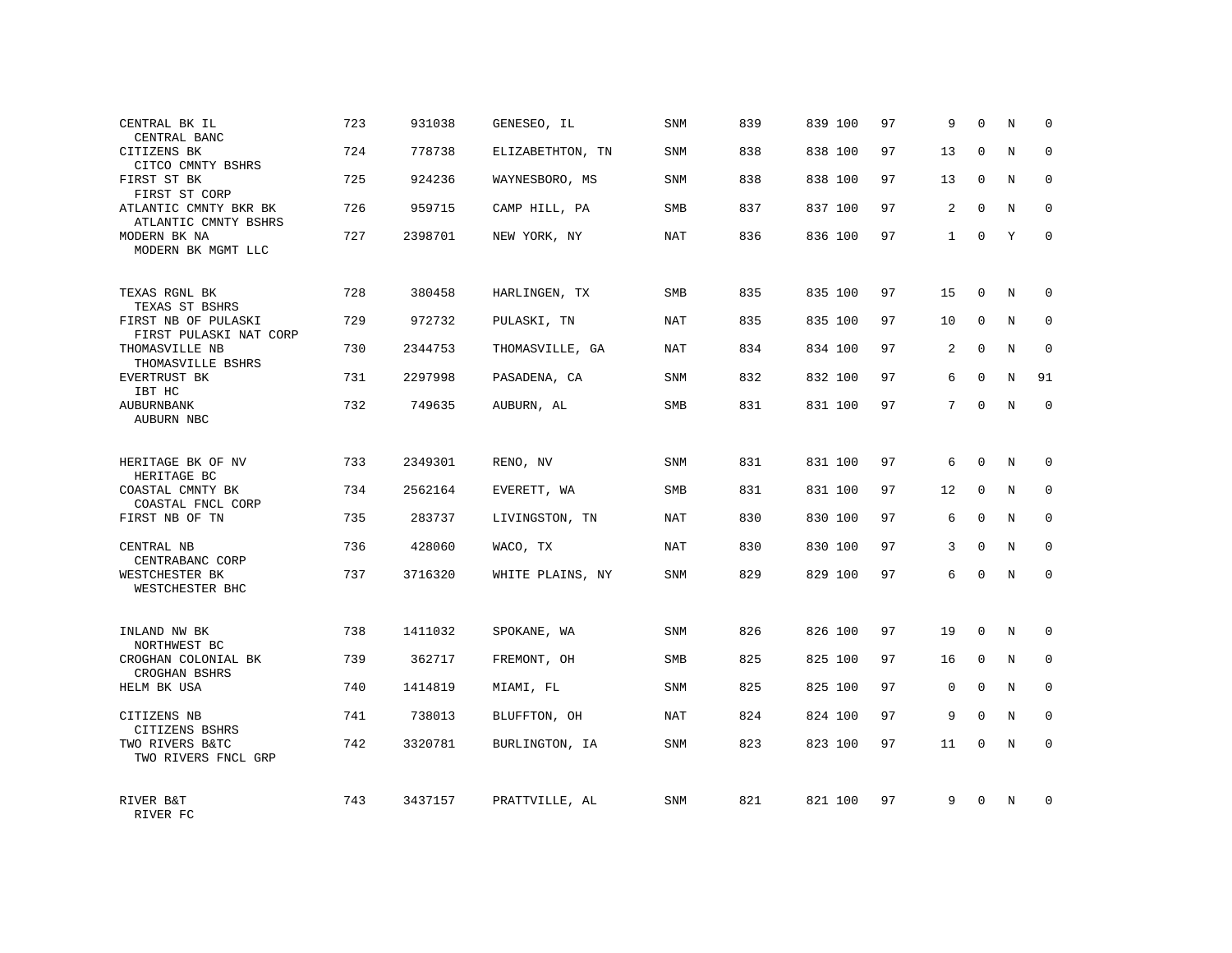| GOLDEN BK NA                                                  | 744 | 536059  | HOUSTON, TX     | NAT        | 821 | 821 100 | 97 | 5            | $\Omega$     | N       | $\mathbf 0$         |
|---------------------------------------------------------------|-----|---------|-----------------|------------|-----|---------|----|--------------|--------------|---------|---------------------|
| AVIDBANK<br>AVIDBANK HOLD                                     | 745 | 3214059 | PALO ALTO, CA   | SNM        | 821 | 821 100 | 97 | $\mathbf 0$  | $\Omega$     | N       | 0                   |
| SECURITY BK<br>SECURITY STAR BSHRS                            | 746 | 641355  | MIDLAND, TX     | <b>SNM</b> | 818 | 818 100 | 97 | 10           | $\Omega$     | N       | $\Omega$            |
| KISH BK<br>KISH BC                                            | 747 | 600419  | BELLEVILLE, PA  | SNM        | 817 | 817 100 | 97 | 12           | $\Omega$     | N       | $\mathbf 0$         |
| COMMERCIAL BK OF CALIFORNIA                                   | 748 | 3189063 | IRVINE, CA      | <b>SNM</b> | 816 | 816 100 | 97 | 5            | $\mathbf 0$  | $\rm N$ | 0                   |
| NCAL BC<br>CENTURY BK<br>CENTURY FS CORP                      | 749 | 83375   | SANTA FE, NM    | <b>SNM</b> | 814 | 814 100 | 97 | 7            | $\Omega$     | N       | $\mathbf 0$         |
| PINNACLE BK WY<br>PINNACLE BC                                 | 750 | 561659  | TORRINGTON, WY  | SNM        | 813 | 813 100 | 97 | 12           | $\Omega$     | N       | 0                   |
| SIGNATURE BK NA<br>SIGNATURE BC                               | 751 | 3076604 | TOLEDO, OH      | NAT        | 812 | 812 100 | 97 | $\mathbf{1}$ | $\mathbf 0$  | N       | 0                   |
| CENTRAL BK<br>COMMERCIAL FNCL CORP                            | 752 | 546544  | STORM LAKE, IA  | SMB        | 811 | 811 100 | 97 | 14           | $\mathbf{0}$ | N       | $\mathsf{O}\xspace$ |
| UNITED BKR BK<br>UNITED BKR BC                                | 753 | 930358  | BLOOMINGTON, MN | <b>SMB</b> | 809 | 809 100 | 97 | $\mathbf{1}$ | $\mathbf 0$  | N       | 0                   |
| DALLAS CAP BK NA<br>PARK CITIES FNCL GRP                      | 754 | 384652  | DALLAS, TX      | NAT        | 807 | 807 100 | 97 | $\mathbf 0$  | $\Omega$     | N       | 0                   |
| CORTRUST BK NA<br>HOPKINS FC                                  | 755 | 61355   | MITCHELL, SD    | NAT        | 807 | 807 100 | 97 | 24           | $\mathbf 0$  | N       | 0                   |
| <b>GUARANTY BK</b><br><b>GUARANTY FED BSHRS</b>               | 756 | 131173  | SPRINGFIELD, MO | <b>SNM</b> | 806 | 806 100 | 97 | 10           | $\mathbf 0$  | N       | $\mathbf 0$         |
| PREMIER VALLEY BK<br>HEARTLAND FNCL USA                       | 757 | 3028902 | FRESNO, CA      | <b>SNM</b> | 805 | 805 100 | 97 | 7            | $\mathbf 0$  | N       | $\mathbf 0$         |
| <b>GUARANTY B&amp;TC</b>                                      | 758 | 84541   | BELZONI, MS     | <b>SNM</b> | 804 | 804 100 | 97 | 15           | $\mathbf 0$  | N       | 0                   |
| GUARANTY CAPITAL CORP<br>RELYANCE BK NA                       | 759 | 49241   | PINE BLUFF, AR  | <b>NAT</b> | 804 | 804 100 | 97 | 17           | $\mathbf 0$  | N       | $\mathbf 0$         |
| <b>JEFFERSON BSHRS</b><br>OPPORTUNITY BK OF MT<br>EAGLE BC MT | 760 | 685676  | HELENA, MT      | <b>SMB</b> | 802 | 802 100 | 97 | 16           | $\mathbf 0$  | N       | $\mathbf 0$         |
| ADIRONDACK BK<br>ADIRONDACK BC                                | 761 | 101671  | UTICA, NY       | <b>SMB</b> | 800 | 800 100 | 97 | 17           | $\mathbf 0$  | N       | $\mathbf 0$         |
| FIDELITY B&T<br>FIDELITY CO                                   | 762 | 939249  | DUBUQUE, IA     | <b>SNM</b> | 800 | 800 100 | 97 | 19           | $\mathbf{0}$ | N       | $\mathsf{O}\xspace$ |
| STATE BK OF TX<br>SBT BSHRS                                   | 763 | 1157415 | DALLAS, TX      | <b>SNM</b> | 799 | 799 100 | 97 | 5            | $\Omega$     | N       | 0                   |
| BANK OF PUTNAM CTY<br>BPC CORP                                | 764 | 99536   | COOKEVILLE, TN  | <b>SNM</b> | 797 | 797 100 | 97 | 13           | 0            | N       | $\mathbf 0$         |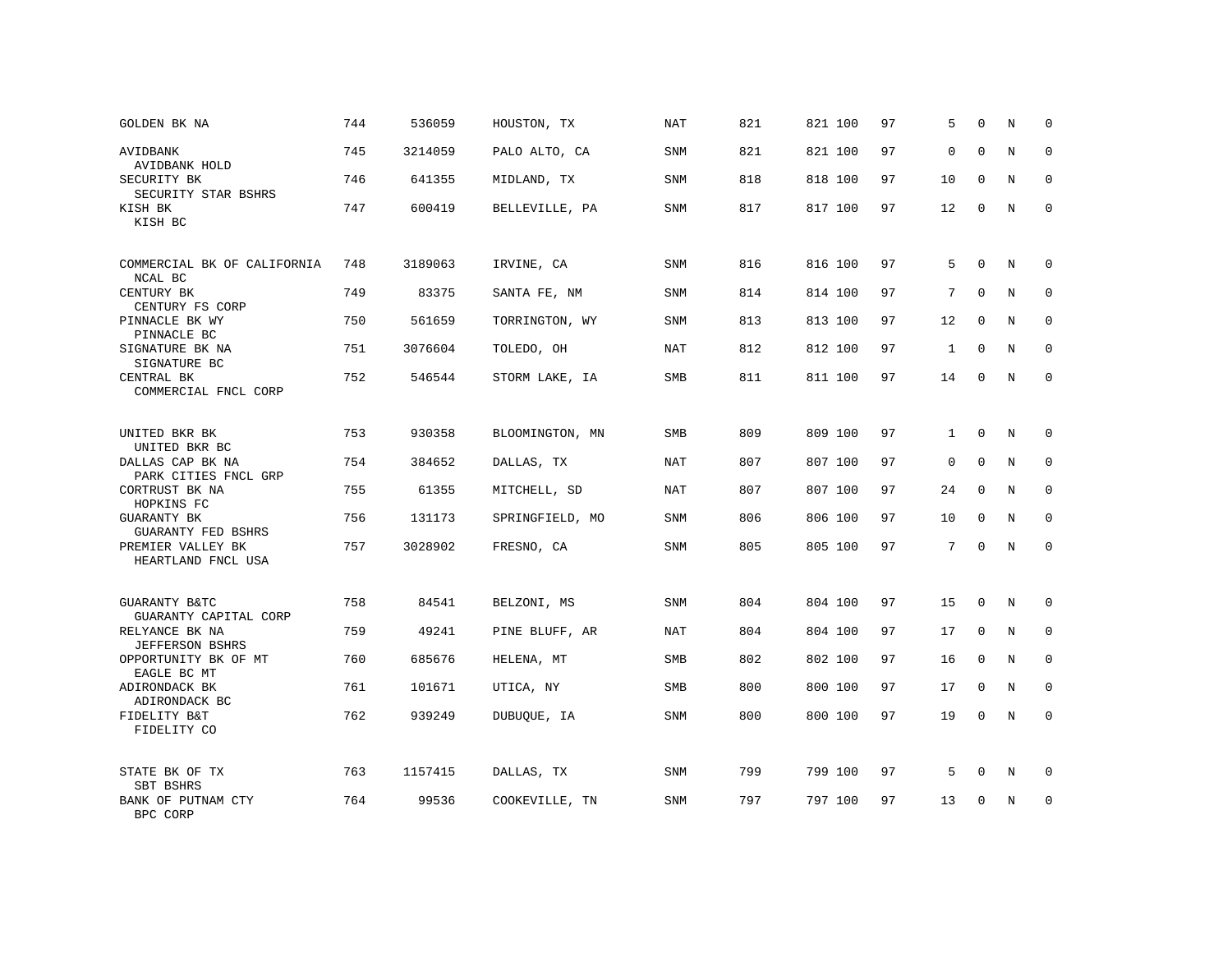| MEADOWS BK                                      | 765 | 3719648 | LAS VEGAS, NV        | SNM        | 795 | 795 100 | 97 | 3            | $\Omega$     | N | $\Omega$     |
|-------------------------------------------------|-----|---------|----------------------|------------|-----|---------|----|--------------|--------------|---|--------------|
| ICON BK TX NA<br>ICON CAP CORP                  | 766 | 3559938 | HOUSTON, TX          | <b>NAT</b> | 794 | 794 100 | 97 | 6            | $\mathbf 0$  | N | $\mathbf 0$  |
| CHESAPEAKE BK<br>CHESAPEAKE FNCL SHARES         | 767 | 214722  | KILMARNOCK, VA       | <b>SMB</b> | 793 | 793 100 | 97 | 14           | $\Omega$     | N | $\Omega$     |
| KATAHDIN TC<br>KATAHDIN BSHRS CORP              | 768 | 327305  | PATTEN, ME           | <b>SNM</b> | 793 | 793 100 | 97 | 15           | 0            | N | $\mathbf 0$  |
| STATE BK<br>FENTURA FNCL                        | 769 | 602048  | FENTON, MI           | SNM        | 790 | 790 100 | 97 | 14           | $\mathbf{0}$ | N | $\mathbf 0$  |
| BANK OF THE ORIENT<br>ORIENT BC                 | 770 | 777366  | SAN FRANCISCO, CA    | <b>SMB</b> | 787 | 752 95  | 97 | 6            | $\mathbf{1}$ | N | $\mathbf 0$  |
| PACIFIC COAST BKR BK<br>PACIFIC COAST BKR BSHRS | 771 | 2451240 | WALNUT CREEK, CA     | <b>SMB</b> | 787 | 787 100 | 97 | 0            | $\mathbf{0}$ | N | $\mathbf 0$  |
| FARMERS B&TC<br>FARMERS ENT                     | 772 | 482156  | GREAT BEND, KS       | SNM        | 787 | 787 100 | 97 | 8            | $\mathbf 0$  | N | $\mathbf 0$  |
| UNION BK CO<br>UNITED BSHRS                     | 773 | 780218  | COLUMBUS GROVE, OH   | <b>SNM</b> | 784 | 784 100 | 97 | 18           | $\Omega$     | N | $\mathbf 0$  |
| PEOPLES ST BK<br>PEOPLES BC                     | 774 | 262844  | PRAIRIE DU CHIEN, WI | <b>SNM</b> | 784 | 784 100 | 97 | 18           | 0            | N | 0            |
| FOCUS BK<br>SECURITY STATE BSHRS                | 775 | 498148  | CHARLESTON, MO       | <b>SNM</b> | 783 | 783 100 | 97 | 10           | $\mathbf 0$  | N | $\mathbf 0$  |
| MOUNTAIN CMRC BK<br>MOUNTAIN CMRC BC            | 776 | 1016231 | KNOXVILLE, TN        | <b>SNM</b> | 783 | 783 100 | 97 | 4            | $\mathbf 0$  | N | $\mathbf 0$  |
| <b>CHAMBERS BK</b><br>CHAMBERS BSHRS            | 777 | 517049  | DANVILLE, AR         | <b>SNM</b> | 782 | 782 100 | 97 | 17           | $\mathbf 0$  | N | $\mathbf{0}$ |
| ELKHORN VALLEY B&TC<br>FEO INV                  | 778 | 439356  | NORFOLK, NE          | SNM        | 782 | 782 100 | 97 | 8            | $\mathbf 0$  | N | 0            |
| FRONTIER BK<br>FRONTIER MGMT LLC                | 779 | 33857   | OMAHA, NE            | SNM        | 779 | 779 100 | 97 | 7            | $\mathbf 0$  | N | $\mathbf 0$  |
| FIRST BK RICHMOND<br>FIRST MUT OF RICHMOND      | 780 | 419675  | RICHMOND, IN         | <b>SNM</b> | 778 | 778 100 | 97 | 12           | $\Omega$     | N | $\Omega$     |
| AMALGAMATED BK CHICAGO<br>AMALGAMATED INV CO    | 781 | 397531  | CHICAGO, IL          | <b>SNM</b> | 778 | 778 100 | 97 | $\mathbf{1}$ | $\mathbf 0$  | N | $\mathbf 0$  |
| KIRKPATRICK BK<br>AMERICAN BC OF OK             | 782 | 67151   | EDMOND, OK           | SNM        | 774 | 774 100 | 97 | 6            | $\mathbf 0$  | N | $\Omega$     |
| CITIZENS BK<br>CITIZENS BSHRS                   | 783 | 856748  | BATESVILLE, AR       | SMB        | 773 | 773 100 | 97 | 17           | $\mathbf 0$  | N | $\Omega$     |
| CITIZENS BK<br>CITIZENS BC                      | 784 | 98463   | CORVALLIS, OR        | SNM        | 772 | 772 100 | 97 | 15           | $\mathbf 0$  | N | $\mathbf 0$  |
| BANK OF CLARKE CTY<br>EAGLE FNCL SVC            | 785 | 753324  | BERRYVILLE, VA       | SMB        | 769 | 769 100 | 97 | 12           | $\mathbf 0$  | N | $\mathbf 0$  |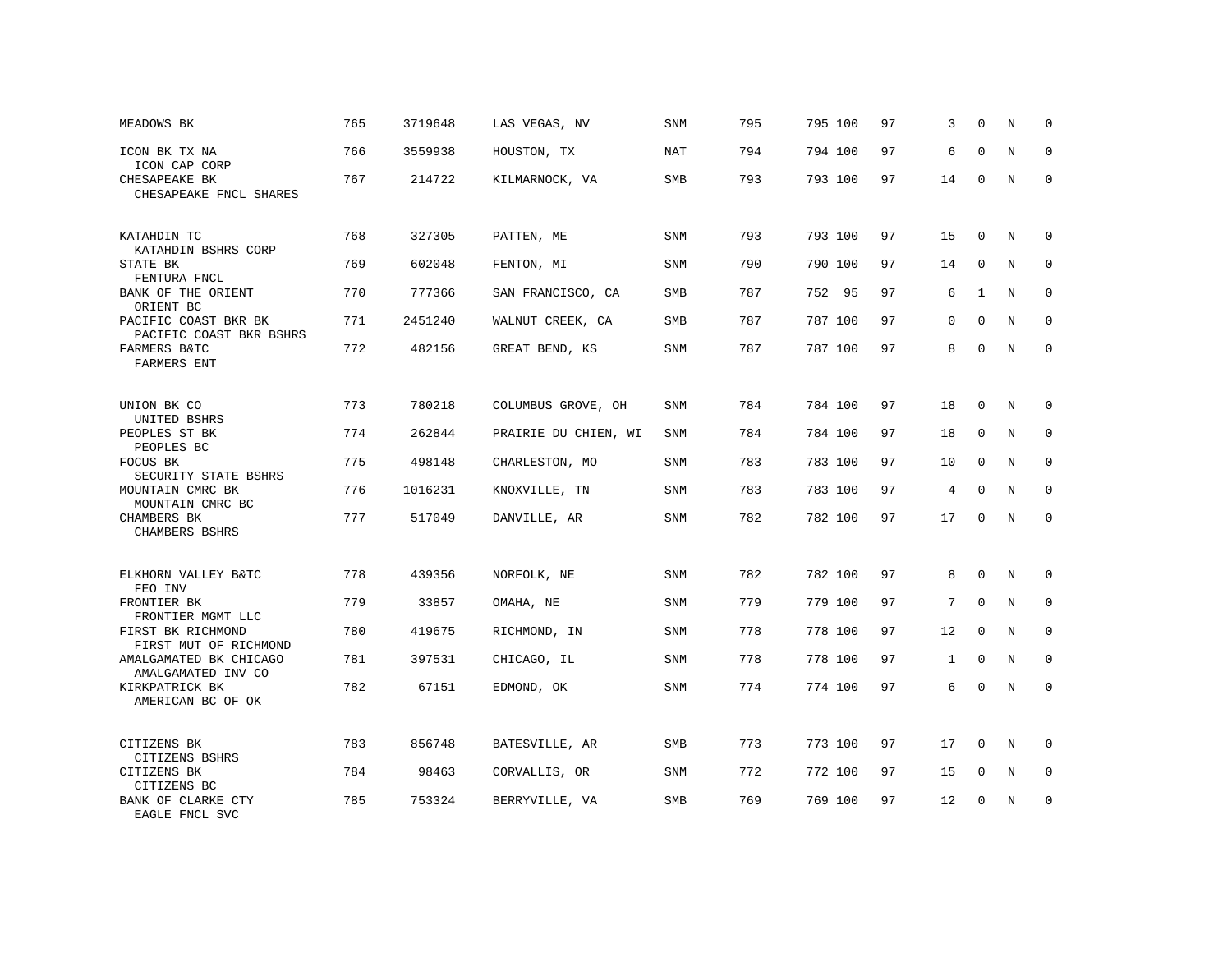| FIRST BK<br>FIRST NAT CORP                         | 786 | 899428  | STRASBURG, VA       | SMB        | 768 | 768 100 | 97 | 14          | 0            | N | 0           |
|----------------------------------------------------|-----|---------|---------------------|------------|-----|---------|----|-------------|--------------|---|-------------|
| INDUSTRY ST BK<br>INDUSTRY BSHRS                   | 787 | 733054  | INDUSTRY, TX        | SNM        | 767 | 767 100 | 97 | 3           | $\Omega$     | N | $\Omega$    |
| FARMERS ST BK<br>NEIGHBOR INS AGY                  | 788 | 1006148 | MARION, IA          | SNM        | 764 | 764 100 | 97 | 6           | $\Omega$     | N | $\mathbf 0$ |
| HERITAGE BK INC<br>COMMONWEALTH HOLDINGS LLC       | 789 | 1469677 | ERLANGER, KY        | SNM        | 762 | 762 100 | 97 | 17          | $\Omega$     | N | $\mathbf 0$ |
| CENTENNIAL BK<br>COMMERCE BSHRS                    | 790 | 973364  | LUBBOCK, TX         | SMB        | 761 | 761 100 | 97 | 12          | $\Omega$     | N | $\mathbf 0$ |
| FIRST ARKANSAS B&T<br>FIRST ARKANSAS BSHRS         | 791 | 466240  | JACKSONVILLE, AR    | SNM        | 760 | 760 100 | 97 | 21          | $\mathbf{0}$ | N | $\mathbf 0$ |
| FIRST NB AMES IA<br>AMES NAT CORP                  | 792 | 820048  | AMES, IA            | <b>NAT</b> | 760 | 760 100 | 97 | 9           | $\Omega$     | N | $\Omega$    |
| NBC OKLAHOMA<br>NBC CORP OF OKLAHOMA               | 793 | 39756   | OKLAHOMA CITY, OK   | SNM        | 760 | 760 100 | 97 | 7           | $\mathbf 0$  | N | $\Omega$    |
| OAKSTAR BK<br>OAKSTAR BSHRS                        | 794 | 3374412 | SPRINGFIELD, MO     | SMB        | 759 | 759 100 | 97 | 8           | $\Omega$     | N | $\mathbf 0$ |
| DAKOTA CMNTY B&TC NA<br>DAKOTA CMNTY BSHRS         | 795 | 815156  | HEBRON, ND          | NAT        | 758 | 758 100 | 97 | 11          | $\mathbf 0$  | N | $\mathbf 0$ |
| FARMERS NB<br>EMCLAIRE FNCL CORP                   | 796 | 119528  | EMLENTON, PA        | NAT        | 755 | 755 100 | 97 | 18          | $\Omega$     | N | $\Omega$    |
| BANK OF JACKSON HOLE<br>BANCSHARES OF JACKSON HOLE | 797 | 898458  | JACKSON, WY         | SMB        | 753 | 753 100 | 97 | 9           | $\Omega$     | N | $\mathbf 0$ |
| TOWN & CNTRY BK<br>TOWN & CNTRY FC                 | 798 | 590248  | SPRINGFIELD, IL     | SMB        | 752 | 752 100 | 97 | 10          | $\mathbf{0}$ | N | $\mathbf 0$ |
| ILLINOIS B&TC<br>HEARTLAND FNCL USA                | 799 | 2339900 | ROCKFORD, IL        | <b>SNM</b> | 751 | 751 100 | 97 | 9           | $\Omega$     | N | $\Omega$    |
| BANK OF SAN ANTONIO<br>SOUTHWEST BSHRS             | 800 | 3548567 | SAN ANTONIO, TX     | SNM        | 747 | 747 100 | 97 | 4           | $\mathbf{0}$ | N | $\mathbf 0$ |
| COMMERCIAL B&TC<br>COMMERCIAL HC                   | 801 | 467658  | PARIS, TN           | <b>SNM</b> | 744 | 744 100 | 97 | 9           | $\Omega$     | N | $\mathbf 0$ |
| PEOPLESSOUTH BK<br>PEOPLESSOUTH BSHRS              | 802 | 518037  | COLQUITT, GA        | SNM        | 742 | 742 100 | 97 | 28          | $\mathbf 0$  | N | $\mathbf 0$ |
| CITIZENS UNION BK<br>CITIZENS UNION BANCORP        | 803 | 65746   | SHELBYVILLE, KY     | SNM        | 740 | 740 100 | 97 | 15          | $\mathbf 0$  | N | $\mathbf 0$ |
| DBA TAB BANK<br>TAB BK HOLDS                       | 804 | 2736219 | OGDEN, UT           | <b>SNM</b> | 740 | 740 100 | 97 | $\mathbf 0$ | $\Omega$     | N | $\mathbf 0$ |
| BLACKHAWK BK<br>BLACKHAWK BC                       | 805 | 27548   | BELOIT, WI          | SNM        | 740 | 740 100 | 97 | 7           | $\mathbf 0$  | N | 0           |
| ALLIANCE BK<br>ALLIANCE BSHRS                      | 806 | 176464  | SULPHUR SPRINGS, TX | SNM        | 738 | 738 100 | 97 | 9           | $\Omega$     | N | $\mathbf 0$ |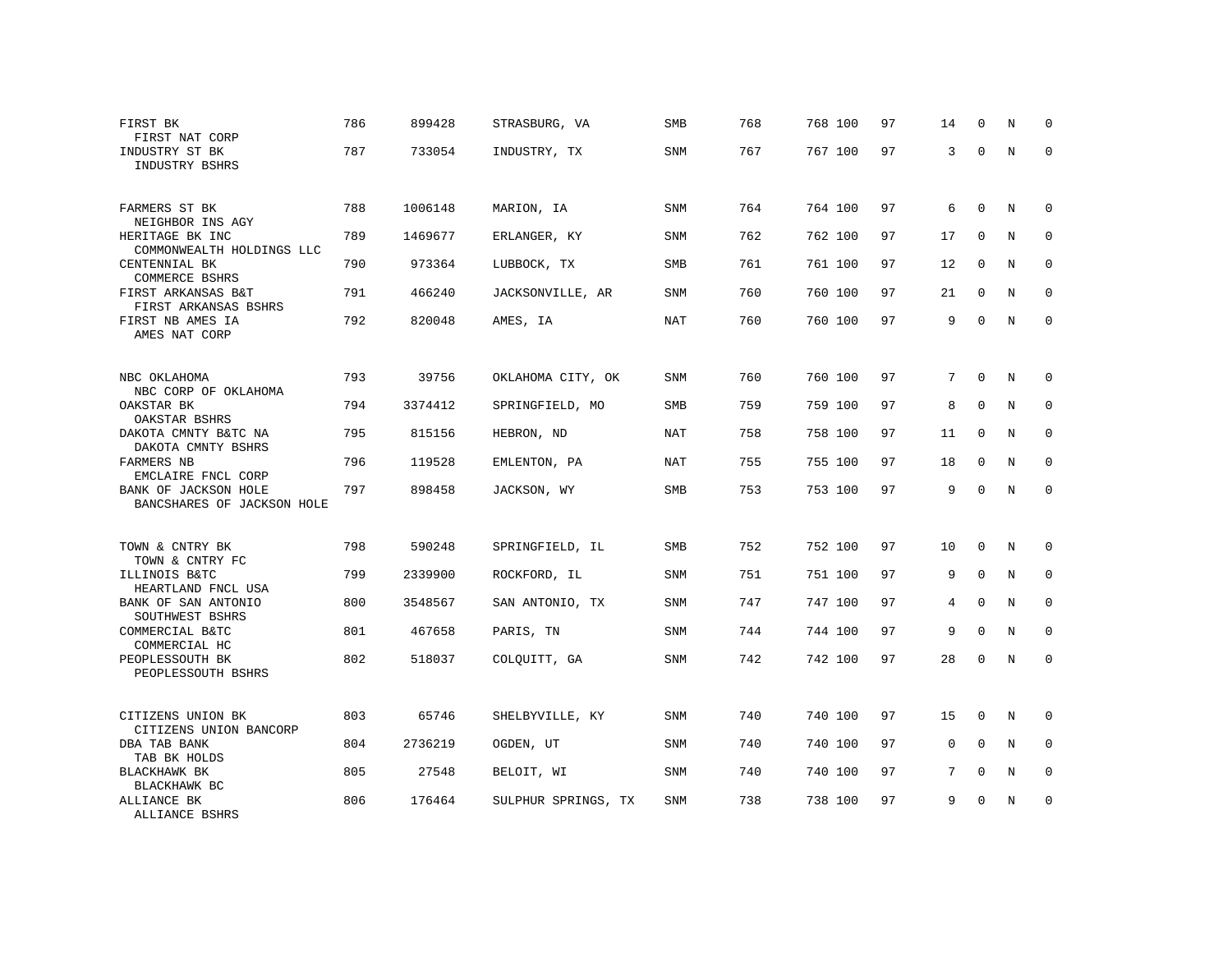| YELLOWSTONE BK<br>YELLOWSTONE HC            | 807 | 680457  | LAUREL, MT      | SMB        | 737 | 737 100 | 97 | 8  | $\Omega$     | N | $\Omega$    |
|---------------------------------------------|-----|---------|-----------------|------------|-----|---------|----|----|--------------|---|-------------|
| PLUMAS BK<br>PLUMAS BC                      | 808 | 670467  | QUINCY, CA      | SNM        | 736 | 736 100 | 97 | 12 | $\mathbf 0$  | N | $\mathbf 0$ |
| SOUTHERN ST BK<br>SOUTHERN ST BSHRS         | 809 | 3629420 | ANNISTON, AL    | SNM        | 735 | 735 100 | 97 | 8  | $\mathbf 0$  | N | $\mathbf 0$ |
| BANK OF DELMARVA<br>DELMAR BC               | 810 | 885225  | SEAFORD, DE     | <b>SNM</b> | 732 | 732 100 | 97 | 13 | $\Omega$     | N | $\Omega$    |
| ADAMS B&TC<br>ADAGE LLC                     | 811 | 463650  | OGALLALA, NE    | SMB        | 731 | 731 100 | 97 | 18 | $\mathbf 0$  | N | $\mathbf 0$ |
| CITIZENS BK<br>CITIZENS BK HOLD             | 812 | 783844  | MUKWONAGO, WI   | <b>SNM</b> | 731 | 731 100 | 97 | 12 | $\Omega$     | N | $\Omega$    |
| FIRST GREEN BK<br>FIRST GREEN BC            | 813 | 3900950 | ORLANDO, FL     | <b>SNM</b> | 731 | 731 100 | 97 | 6  | $\Omega$     | N | $\Omega$    |
| PEOPLES BK OF AL                            | 814 | 60330   | CULLMAN, AL     | SNM        | 729 | 729 100 | 97 | 24 | $\mathbf 0$  | N | $\mathbf 0$ |
| ALTRUST FS<br>PREMIER BK                    | 815 | 33259   | MAPLEWOOD, MN   | <b>SNM</b> | 729 | 729 100 | 97 | 7  | $\Omega$     | N | $\mathbf 0$ |
| FARMERS & MERCHANTS BK<br>F&M BK CORP       | 816 | 713926  | TIMBERVILLE, VA | SMB        | 728 | 728 100 | 97 | 12 | $\mathbf{0}$ | N | $\mathbf 0$ |
| VENTURE BK<br>VENTURE BSHRS                 | 817 | 3049699 | BLOOMINGTON, MN | SNM        | 728 | 728 100 | 97 | 3  | $\Omega$     | N | $\Omega$    |
| SOUTHWEST MO BK<br>SOUTHWEST MO BC          | 818 | 760854  | CARTHAGE, MO    | <b>SNM</b> | 728 | 728 100 | 97 | 10 | 0            | N | $\mathbf 0$ |
| METRO BK                                    | 819 | 1394621 | PELL CITY, AL   | <b>SNM</b> | 728 | 728 100 | 97 | 8  | $\mathbf{0}$ | N | $\mathbf 0$ |
| FIRST NB OF S MIAMI<br>FIRST MIAMI BC       | 820 | 794336  | MIAMI, FL       | NAT        | 728 | 728 100 | 97 | 4  | $\Omega$     | N | $\mathbf 0$ |
| UNION BK<br>UNION BSHRS                     | 821 | 333203  | MORRISVILLE, VT | <b>SNM</b> | 722 | 722 100 | 97 | 16 | $\mathbf{0}$ | N | $\mathbf 0$ |
| CITIZENS 1ST BK                             | 822 | 869663  | TYLER, TX       | SMB        | 721 | 721 100 | 97 | 3  | $\mathbf{0}$ | N | $\mathbf 0$ |
| MERCHANTS NB<br>MERCHANTS BC                | 823 | 701222  | HILLSBORO, OH   | <b>NAT</b> | 721 | 721 100 | 97 | 12 | $\mathbf 0$  | N | $\Omega$    |
| STATE BK OF INDIA CA                        | 824 | 779968  | LOS ANGELES, CA | <b>SNM</b> | 720 | 720 100 | 97 | 7  | $\mathbf{0}$ | N | 100         |
| CITIZENS BK<br>EMPLOYEE STOCK BONUS TR EMPL | 825 | 961259  | FARMINGTON, NM  | <b>SNM</b> | 719 | 719 100 | 97 | 5  | $\Omega$     | N | $\mathbf 0$ |
| SIGNATURE BK<br>SIGNATURE BC                | 826 | 3437483 | ROSEMONT, IL    | SNM        | 719 | 719 100 | 97 | 2  | $\mathbf 0$  | N | 0           |
| FIRST NB OF HUTCHINSON<br>FIRST KS BSHRS    | 827 | 754853  | HUTCHINSON, KS  | NAT        | 719 | 719 100 | 97 | 7  | $\Omega$     | N | $\mathbf 0$ |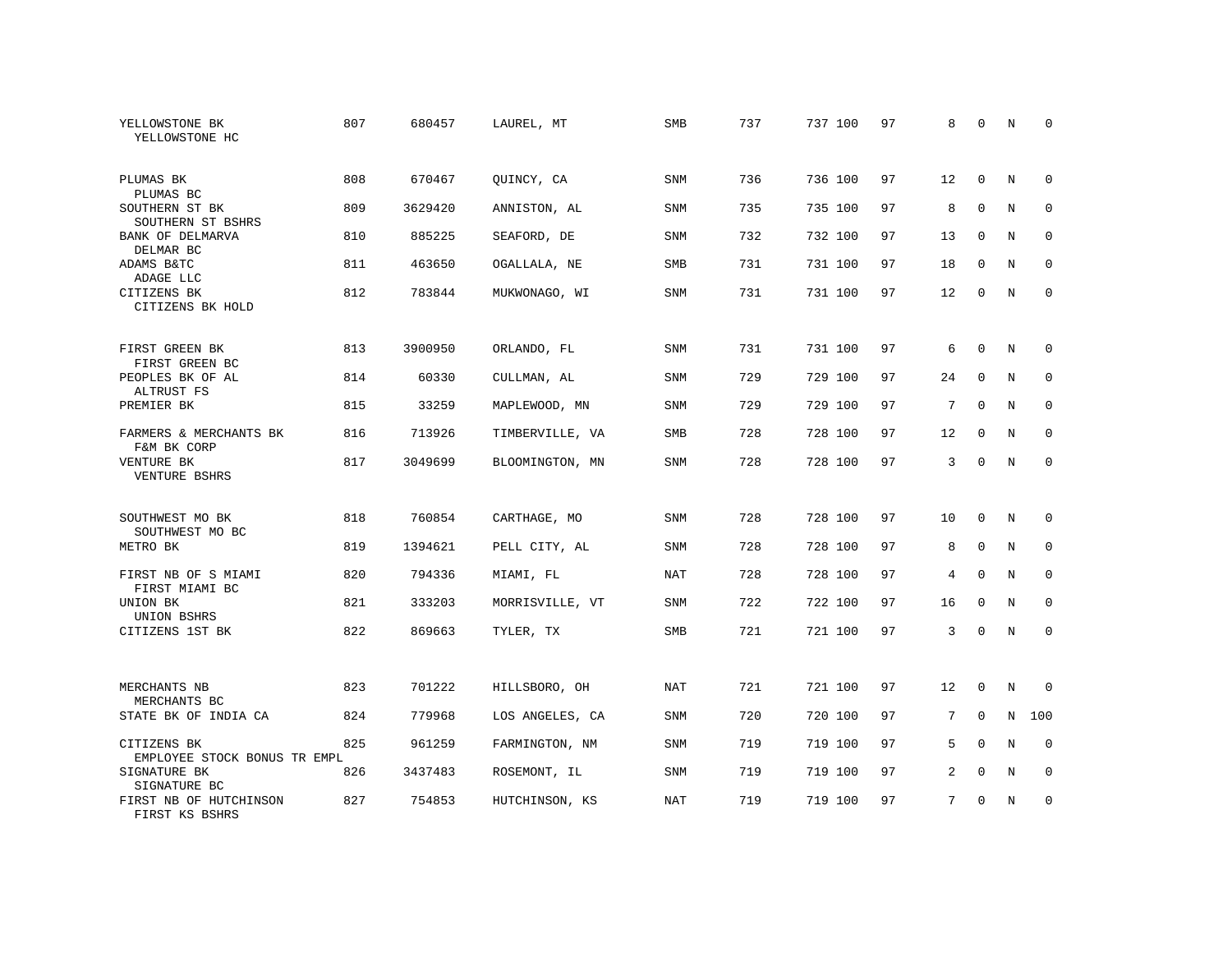| BANK OF TRAVELERS REST                                                         | 828 | 589523  | TRAVELERS REST, SC         | <b>SNM</b> | 717 | 717 100 | 97 | 9  | $\Omega$    | N | $\Omega$     |
|--------------------------------------------------------------------------------|-----|---------|----------------------------|------------|-----|---------|----|----|-------------|---|--------------|
| TRAVELERS REST BSHRS<br>CENTRAL BK OF LK OF THE OZAR<br>CENTRAL BANCOMPANY INC | 829 | 1015243 | OSAGE BEACH, MO            | SMB        | 717 | 717 100 | 97 | 7  | $\mathbf 0$ | N | $\mathbf 0$  |
| SOUTHERN MI B&TC<br>SOUTHERN MI BC                                             | 830 | 822042  | COLDWATER, MI              | <b>SNM</b> | 717 | 717 100 | 97 | 16 | $\mathbf 0$ | N | $\mathbf 0$  |
| COMMUNITY NAT B&T TX<br>COMMUNITY BK HOLD TX                                   | 831 | 738769  | CORSICANA, TX              | NAT        | 716 | 716 100 | 97 | 13 | $\Omega$    | N | $\mathbf 0$  |
| FIRST COLUMBIA B&TC<br>CCFNB BC                                                | 832 | 881012  | BLOOMSBURG, PA             | <b>SNM</b> | 713 | 713 100 | 97 | 13 | $\mathbf 0$ | N | $\mathbf 0$  |
| WELLS FARGO BK<br>WELLS FARGO & CO                                             | 833 | 167565  | LOS ANGELES, CA            | SNM        | 713 | 699 98  | 97 | 0  | $\mathbf 0$ | N | 0            |
| MORRIS BK<br>MORRIS ST BSHRS                                                   | 834 | 423739  | DUBLIN, GA                 | <b>SNM</b> | 712 | 712 100 | 97 | 4  | $\Omega$    | N | $\mathbf 0$  |
| HILLTOP NB<br>MIDLAND FC                                                       | 835 | 1454    | CASPER, WY                 | NAT        | 709 | 709 100 | 97 | 5  | $\Omega$    | N | $\mathbf 0$  |
| BANK OF BLUE VALLEY<br>BLUE VALLEY BC                                          | 836 | 1421161 | OVERLAND PARK, KS          | <b>SMB</b> | 708 | 708 100 | 97 | 4  | $\mathbf 0$ | N | $\mathbf{0}$ |
| UNION BK                                                                       | 837 | 2744782 | GREENVILLE, NC             | SNM        | 707 | 707 100 | 97 | 14 | $\Omega$    | N | $\mathbf 0$  |
| FARMERS ST BK                                                                  | 838 | 113441  | LAGRANGE, IN               | SNM        | 706 | 706 100 | 97 | 10 | $\mathbf 0$ | N | 0            |
| FS BC<br>BANK 7                                                                | 839 | 18854   | OKLAHOMA CITY, OK          | SMB        | 706 | 706 100 | 97 | 7  | $\mathbf 0$ | N | 0            |
| HAINES FC                                                                      |     |         |                            |            |     |         |    |    |             |   |              |
| CITIZENS ALLI BK<br>FORSTROM BC                                                | 840 | 279954  | CLARA CITY, MN             | SNM        | 705 | 705 100 | 97 | 9  | $\Omega$    | N | $\mathbf 0$  |
| PRAIRIE ST B&TC<br>AMERICAN CENT BC                                            | 841 | 1222948 | SPRINGFIELD, IL            | SNM        | 705 | 705 100 | 97 | 19 | $\mathbf 0$ | N | 0            |
| FIRST SENTRY BK<br>FIRST SENTRY BSHRS                                          | 842 | 2506757 | HUNTINGTON, WV             | SNM        | 705 | 705 100 | 97 | 4  | $\Omega$    | N | $\mathbf{0}$ |
|                                                                                |     |         |                            |            |     |         |    |    |             |   |              |
| GRANDSOUTH BK<br>GRANDSOUTH BC                                                 | 843 | 2728661 | GREENVILLE, SC             | SNM        | 703 | 703 100 | 97 | 5  | $\mathbf 0$ | N | $\mathbf 0$  |
| AMERICAN B&T<br>LEACKCO BHC                                                    | 844 | 275358  | WESSINGTON SPRINGS, SD SNM |            | 703 | 703 100 | 97 | 10 | $\Omega$    | N | $\mathbf 0$  |
| RESOURCE BK<br>RESOURCE BSHRS                                                  | 845 | 2716088 | COVINGTON, LA              | SNM        | 702 | 702 100 | 97 | 10 | $\Omega$    | N | $\mathbf 0$  |
| COMMUNITY B&TC OF FL<br>FLORIDA CMTY BSHRS                                     | 846 | 2655495 | OCALA, FL                  | SNM        | 702 | 702 100 | 97 | 10 | $\mathbf 0$ | N | $\mathbf 0$  |
| FIRST NB<br>INDUSTRY BSHRS                                                     | 847 | 342362  | SHINER, TX                 | <b>NAT</b> | 700 | 700 100 | 97 | 4  | $\mathbf 0$ | N | $\mathbf 0$  |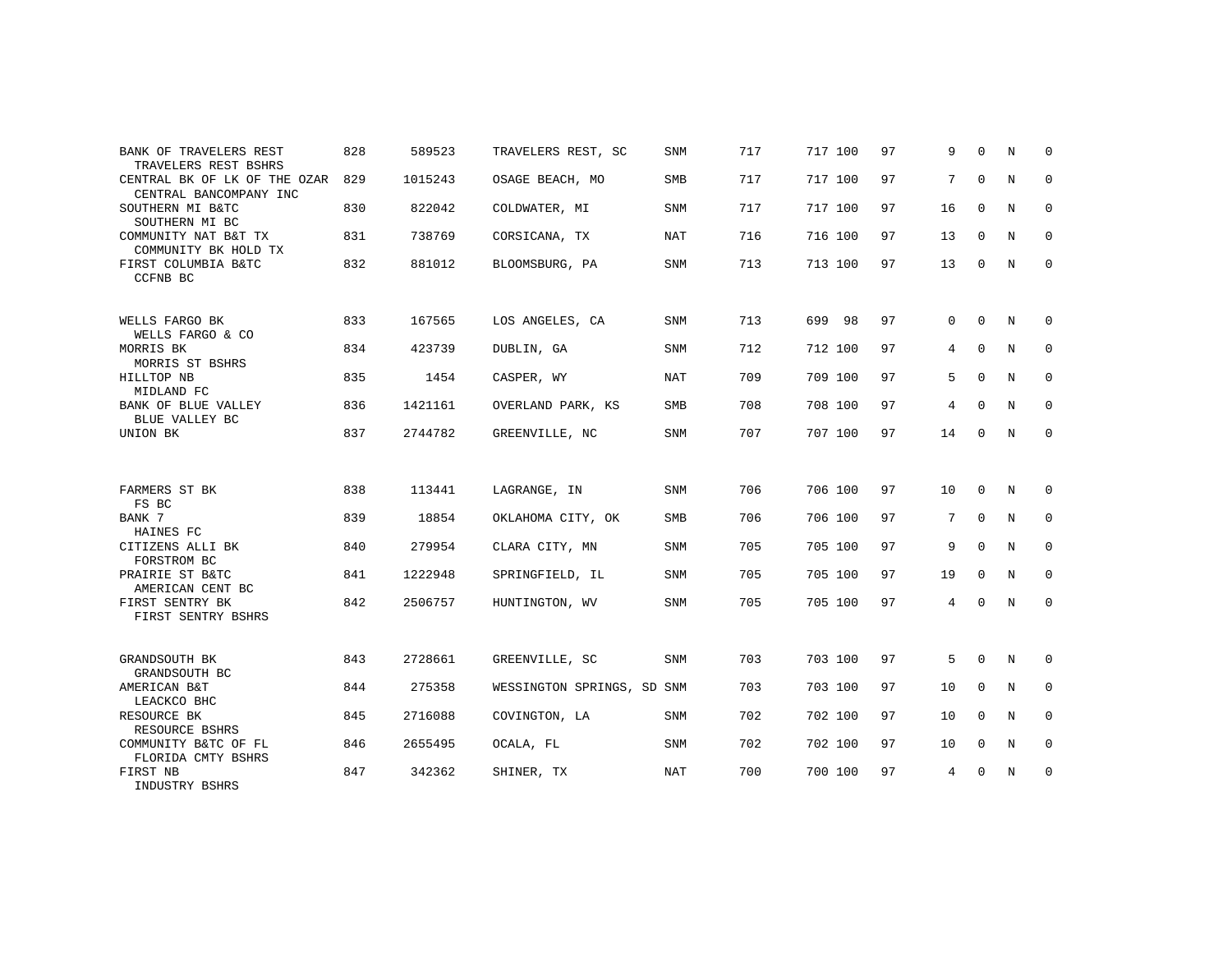| COMMERCIAL & SVG BK<br>CSB BC             | 848 | 189129  | MILLERSBURG, OH     | SMB        | 700 | 700 100 | 97 | 14             | $\mathbf 0$  | N              | $\mathbf 0$ |
|-------------------------------------------|-----|---------|---------------------|------------|-----|---------|----|----------------|--------------|----------------|-------------|
| CAROLINA ALLI BK<br>CAB FC                | 849 | 3486623 | SPARTANBURG, SC     | <b>SNM</b> | 699 | 699 100 | 97 | 6              | $\Omega$     | N              | $\mathbf 0$ |
| IDAHO INDEP BK                            | 850 | 2110640 | COEUR D'ALENE, ID   | SNM        | 699 | 699 100 | 97 | 11             | $\Omega$     | N              | $\mathbf 0$ |
| NEWFIRST NB<br>NEWFIRST FNCL GROUP        | 851 | 938859  | EL CAMPO, TX        | <b>NAT</b> | 699 | 699 100 | 97 | 8              | $\Omega$     | $\overline{N}$ | $\mathbf 0$ |
| FIRST NORTHERN B&TC<br>PALM BC            | 852 | 186717  | PALMERTON, PA       | SMB        | 698 | 698 100 | 97 | 10             | $\Omega$     | N              | $\mathbf 0$ |
| COMMUNITY ST BK<br>OCR HOLDS              | 853 | 790543  | ANKENY, IA          | SMB        | 697 | 697 100 | 97 | 10             | $\mathbf 0$  | N              | $\Omega$    |
| CFG CMNTY BK<br>CAPITAL FUND BC           | 854 | 2471239 | LUTHERVILLE, MD     | <b>SMB</b> | 697 | 697 100 | 97 | $\overline{a}$ | $\Omega$     | N              | $\Omega$    |
| ROYAL BKS OF MO<br>ROYAL BSHRS            | 855 | 501459  | SAINT LOUIS, MO     | SNM        | 697 | 697 100 | 97 | 10             | $\Omega$     | N              | $\mathbf 0$ |
| TRIUMPH BK<br>TRIUMPH BSHRS               | 856 | 3395293 | MEMPHIS, TN         | <b>SMB</b> | 696 | 696 100 | 97 | 3              | $\Omega$     | N              | $\Omega$    |
| ANDERSON BROS BK<br>ANDERSON BSHRS        | 857 | 6329    | MULLINS, SC         | <b>SNM</b> | 696 | 696 100 | 97 | 21             | $\Omega$     | N              | $\Omega$    |
| AMERICAN RIVER BK<br>AMERICAN RIVER BSHRS | 858 | 735768  | SACRAMENTO, CA      | SNM        | 695 | 695 100 | 97 | 10             | $\mathbf 0$  | N              | $\Omega$    |
| HORICON BK<br>SWORD FC                    | 859 | 528849  | HORICON, WI         | <b>SNM</b> | 694 | 694 100 | 97 | 14             | $\mathbf{0}$ | N              | $\mathbf 0$ |
| NEBRASKALAND NB<br>NEBRASKALAND FS        | 860 | 2667957 | NORTH PLATTE, NE    | NAT        | 693 | 693 100 | 97 | 6              | $\Omega$     | N              | $\Omega$    |
| BENNINGTON ST BK<br><b>BERCO</b>          | 861 | 1016259 | SALINA, KS          | <b>SNM</b> | 690 | 690 100 | 97 | 6              | $\mathbf 0$  | N              | $\mathbf 0$ |
| MONTICELLO BKG CO<br>MONTICELLO BSHRS     | 862 | 266945  | MONTICELLO, KY      | <b>SMB</b> | 687 | 687 100 | 97 | 15             | $\Omega$     | N              | $\Omega$    |
| MIDWEST BANK NA<br>MIDWEST BANC HC        | 863 | 669555  | PIERCE, NE          | NAT        | 687 | 687 100 | 97 | 9              | $\Omega$     | N              | $\mathbf 0$ |
| COUNTRY BK<br>COUNTRY BHC                 | 864 | 1191482 | NEW YORK, NY        | <b>SNM</b> | 687 | 687 100 | 97 | 5              | $\mathbf 0$  | $\rm N$        | $\mathbf 0$ |
| CHAIN BRIDGE BK NA<br>CHAIN BRIDGE BC     | 865 | 3597211 | MC LEAN, VA         | NAT        | 687 | 687 100 | 97 | $\mathbf 0$    | $\Omega$     | N              | $\mathbf 0$ |
| VISTA BK<br>VISTA BSHRS                   | 866 | 645465  | RALLS, TX           | <b>SMB</b> | 686 | 686 100 | 97 | 13             | $\mathbf 0$  | N              | $\mathbf 0$ |
| <b>BANK OF HEMET</b><br>HEMET BC          | 867 | 183668  | RIVERSIDE, CA       | <b>SNM</b> | 684 | 684 100 | 97 | 5              | $\Omega$     | N              | $\mathbf 0$ |
| CITY NB<br>SULPHUR SPRINGS BSHRS          | 868 | 596062  | SULPHUR SPRINGS, TX | <b>NAT</b> | 683 | 683 100 | 97 | 12             | $\Omega$     | N              | $\Omega$    |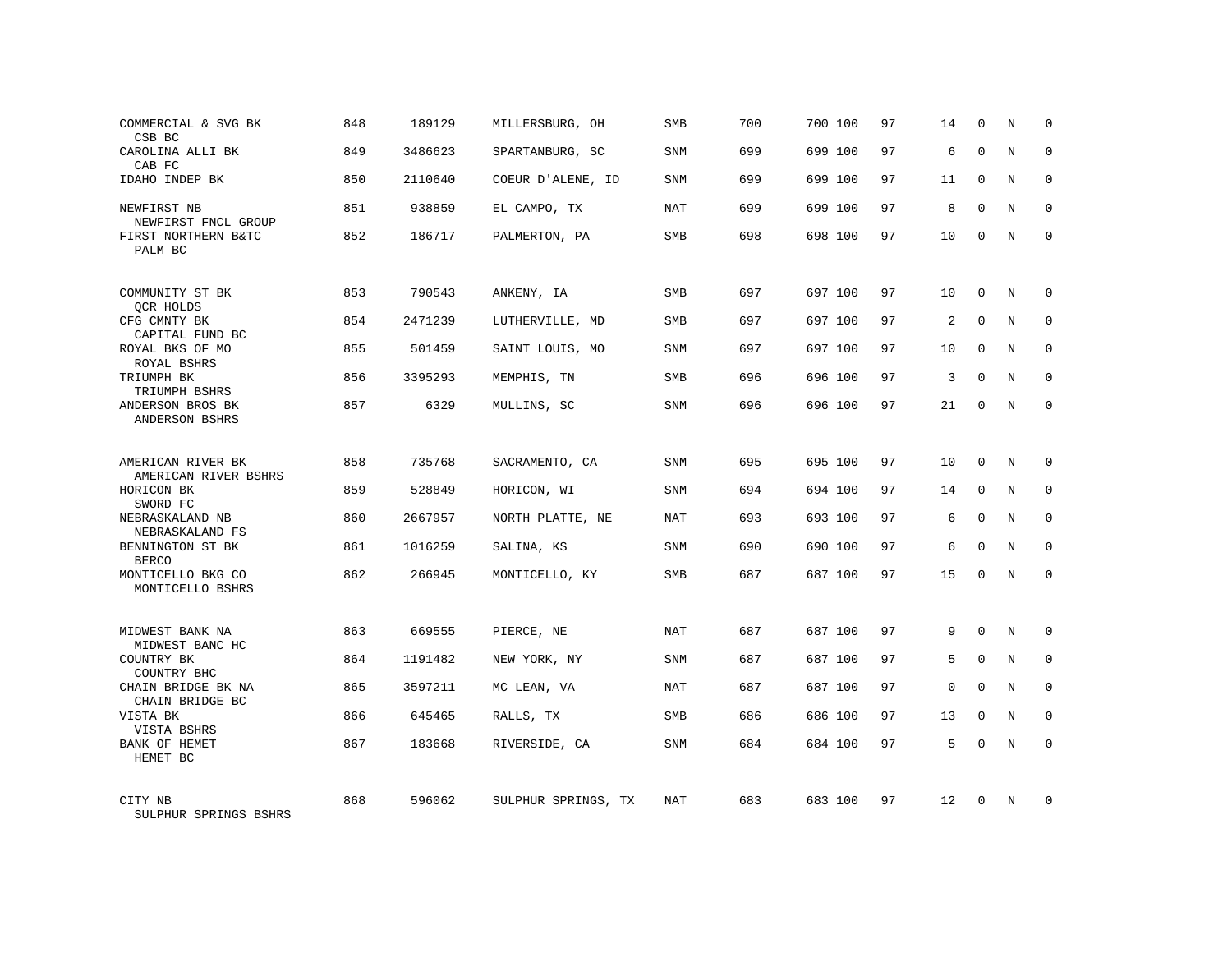| SCOTT VALLEY BK<br>LEARNER FC                           | 869 | 852263  | YREKA, CA       | SNM        | 683 | 683 100 | 97 | 10           | $\mathbf 0$  | N           | $\mathbf 0$ |
|---------------------------------------------------------|-----|---------|-----------------|------------|-----|---------|----|--------------|--------------|-------------|-------------|
| TRADITION CAP BK<br>TRADITION BSHRS                     | 870 | 3344321 | EDINA, MN       | <b>SNM</b> | 682 | 682 100 | 97 | 0            | $\Omega$     | N           | $\Omega$    |
| WATERFORD BK NA<br>WATERFORD BC                         | 871 | 3588424 | TOLEDO, OH      | <b>NAT</b> | 682 | 682 100 | 97 | $\mathbf{1}$ | $\mathbf{0}$ | N           | $\mathbf 0$ |
| CENTRAL BK OF OK<br>CENTRAL BANCOMPANY INC              | 872 | 2826316 | TULSA, OK       | SMB        | 681 | 681 100 | 97 | 8            | $\Omega$     | N           | $\Omega$    |
| VALLEY REPUBLIC BK                                      | 873 | 3885123 | BAKERSFIELD, CA | SNM        | 681 | 681 100 | 97 | 3            | $\mathbf 0$  | N           | $\mathbf 0$ |
| VALLEY REPUBLIC BC<br>COMMERCIAL BK OF TX NA            | 874 | 885869  | NACOGDOCHES, TX | <b>NAT</b> | 681 | 681 100 | 97 | 18           | $\Omega$     | N           | $\Omega$    |
| NACOGDOCHES CMRL BSHRS<br>FAUQUIER BK<br>FAUQUIER BSHRS | 875 | 976226  | WARRENTON, VA   | SMB        | 681 | 681 100 | 97 | 10           | $\mathbf 0$  | N           | $\mathbf 0$ |
| FIRST SOUTHERN BK<br>MIDWEST COMMUNITY BSHRS            | 876 | 382649  | MARION, IL      | <b>SNM</b> | 680 | 680 100 | 97 | 15           | $\Omega$     | N           | $\Omega$    |
| LAUREL RD BK<br>ALCAR                                   | 877 | 3428258 | DARIEN, CT      | SNM        | 679 | 679 100 | 97 | 2            | $\mathbf 0$  | N           | $\mathbf 0$ |
| FIRST ST BK<br>FIRST ST FC                              | 878 | 113740  | EASTPOINTE, MI  | <b>SNM</b> | 678 | 678 100 | 97 | 10           | $\mathbf 0$  | N           | $\mathsf 0$ |
| WOOD & HUSTON BK<br>WOOD & HUSTON BC                    | 879 | 671558  | MARSHALL, MO    | SNM        | 677 | 677 100 | 97 | 10           | $\Omega$     | N           | $\mathbf 0$ |
| INDEPENDENCE BK<br>MONTANA SECURITY                     | 880 | 606653  | HAVRE, MT       | SNM        | 676 | 676 100 | 97 | 5            | $\Omega$     | N           | $\mathbf 0$ |
| NEWFIELD NB<br>NEWFIELD BC                              | 881 | 632410  | NEWFIELD, NJ    | NAT        | 674 | 674 100 | 97 | 10           | $\mathbf 0$  | N           | $\mathbf 0$ |
| BERKSHIRE BK<br>BERKSHIRE BC                            | 882 | 1396764 | NEW YORK, NY    | SNM        | 673 | 673 100 | 97 | 11           | $\Omega$     | N           | $\mathbf 0$ |
| VOLUNTEER ST BK<br>VOLUNTEER ST BSHRS                   | 883 | 774132  | PORTLAND, TN    | SNM        | 671 | 671 100 | 97 | 9            | $\mathbf 0$  | N           | $\mathbf 0$ |
| AFFILIATED BK NA<br>BANCAFFILIATED                      | 884 | 965789  | BEDFORD, TX     | <b>NAT</b> | 671 | 671 100 | 97 | 3            | $\mathbf 0$  | $\mathbf N$ | $\mathbf 0$ |
| NEW PEOPLES BK<br>NEW PEOPLES BSHRS                     | 885 | 2736451 | HONAKER, VA     | <b>SMB</b> | 671 | 671 100 | 97 | 18           | $\mathbf 0$  | N           | $\mathbf 0$ |
| FIRST BK OF BERNE<br>FIRST BERNE FC                     | 886 | 312244  | BERNE, IN       | SMB        | 669 | 669 100 | 97 | 8            | $\Omega$     | N           | $\mathbf 0$ |
| CENTRAL BK<br>CENTRAL BSHRS                             | 887 | 31255   | HOUSTON, TX     | <b>SMB</b> | 668 | 668 100 | 97 | 3            | $\mathbf{0}$ | N           | $\mathbf 0$ |
| <b>BANKERS BK</b><br>BANKERS BC                         | 888 | 408642  | MADISON, WI     | SMB        | 668 | 668 100 | 97 | 0            | 0            | N           | 0           |
| FIRST PALMETTO BK<br>FIRST PALMETTO FC                  | 889 | 586072  | CAMDEN, SC      | SNM        | 667 | 667 100 | 97 | 21           | $\Omega$     | N           | $\mathbf 0$ |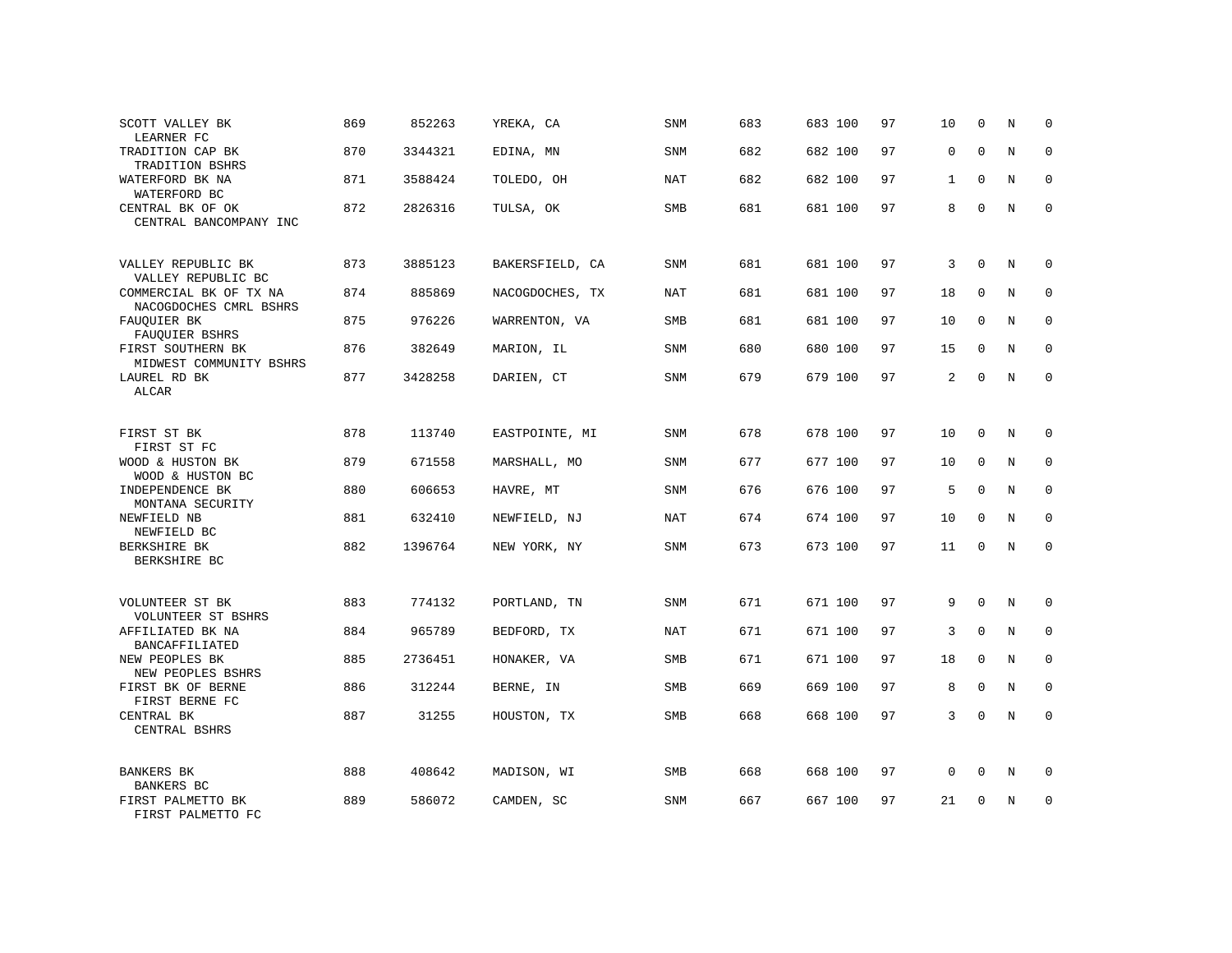| FIRST NB<br>INDUSTRY BSHRS                        | 890 | 91754   | BELLVILLE, TX     | <b>NAT</b> | 667 | 667 100 | 97 | 2              | $\Omega$     | N       | $\mathbf 0$ |
|---------------------------------------------------|-----|---------|-------------------|------------|-----|---------|----|----------------|--------------|---------|-------------|
| AVAILA BK<br>CARROLL CTY BSHRS                    | 891 | 859141  | CARROLL, IA       | <b>SNM</b> | 666 | 666 100 | 97 | 10             | $\mathbf 0$  | N       | $\mathbf 0$ |
| COMMUNITY NB<br>COMMUNITY BC                      | 892 | 270504  | DERBY, VT         | NAT        | 666 | 666 100 | 97 | 11             | $\mathbf 0$  | N       | $\mathbf 0$ |
| 1ST FNCL BK USA                                   | 893 | 526452  | DAKOTA DUNES, SD  | SNM        | 664 | 664 100 | 97 | $\mathbf{1}$   | $\mathbf 0$  | N       | $\mathbf 0$ |
| VALLEY NB<br>TULSA VALLEY BSHRS CORP              | 894 | 347956  | TULSA, OK         | <b>NAT</b> | 664 | 664 100 | 97 | 9              | $\mathbf 0$  | N       | 0           |
| WAUCHULA ST BK<br>CREWS BKG CORP                  | 895 | 200435  | WAUCHULA, FL      | SNM        | 664 | 664 100 | 97 | 6              | $\mathbf 0$  | N       | 0           |
| LEGEND BK NA<br>LEGEND BC                         | 896 | 100357  | BOWIE, TX         | <b>NAT</b> | 664 | 664 100 | 97 | 9              | $\Omega$     | $\rm N$ | $\mathbf 0$ |
| VISION BK NA<br>VISION BSHRS                      | 897 | 241157  | ADA, OK           | <b>NAT</b> | 663 | 663 100 | 97 | 8              | $\mathbf{0}$ | N       | $\mathbf 0$ |
| ONEUNITED BK                                      | 898 | 935308  | BOSTON, MA        | SNM        | 661 | 661 100 | 97 | 8              | 0            | N       | 0           |
| CORTLAND SVG & BKG CO                             | 899 | 846619  | CORTLAND, OH      | SMB        | 660 | 660 100 | 97 | 12             | $\mathbf 0$  | N       | $\mathbf 0$ |
| CORTLAND BC<br>NORTHSTAR BK                       | 900 | 2958972 | BAD AXE, MI       | <b>SNM</b> | 659 | 659 100 | 97 | 10             | 0            | N       | 0           |
| NORTHSTAR FNCL GRP<br>SOUND CMNTY BK              | 901 | 429487  | SEATTLE, WA       | SNM        | 659 | 659 100 | 97 | 7              | $\mathbf 0$  | N       | 0           |
| SOUND FNCL BC<br>AMERICAN NB&TC                   | 902 | 498362  | WICHITA FALLS, TX | <b>NAT</b> | 658 | 658 100 | 97 | 8              | $\mathbf 0$  | N       | $\mathbf 0$ |
| AMERIBANCSHARES                                   |     |         |                   |            |     |         |    |                |              |         |             |
| CIBM BK<br>CIB MARINE BSHRS                       | 903 | 340742  | CHAMPAIGN, IL     | SNM        | 658 | 658 100 | 97 | 10             | 0            | N       | 0           |
| DIME BK<br>DIMECO                                 | 904 | 56717   | HONESDALE, PA     | SNM        | 656 | 656 100 | 97 | 6              | $\mathbf 0$  | N       | 0           |
| FARMERS NB<br>PROPHETSTOWN BKG CO                 | 905 | 933041  | PROPHETSTOWN, IL  | <b>NAT</b> | 655 | 655 100 | 97 | $\overline{a}$ | $\mathbf 0$  | N       | $\mathbf 0$ |
| BANK OF THE JAMES<br>BANK OF THE JAMES FNCL GROUP | 906 | 2787770 | LYNCHBURG, VA     | SMB        | 654 | 654 100 | 97 | 15             | $\mathbf 0$  | N       | 0           |
| BANKIOWA<br>FIDELITY BAN CORP                     | 907 | 737548  | CEDAR RAPIDS, IA  | SNM        | 653 | 653 100 | 97 | 10             | $\mathbf 0$  | $\rm N$ | 0           |
| FIRST NB OF BEMIDJI<br>FIRST NB BEMIDJI ESOP & TR | 908 | 363657  | BEMIDJI, MN       | NAT        | 651 | 651 100 | 97 | 3              | $\mathbf 0$  | N       | $\mathbf 0$ |
| MORRILL & JANES B&TC<br>HEARTLAND FNCL USA        | 909 | 680354  | MERRIAM, KS       | SNM        | 649 | 649 100 | 97 | 8              | $\Omega$     | N       | $\mathbf 0$ |
| PLAINS CMRC BK                                    | 910 | 593052  | HOVEN, SD         | SNM        | 647 | 647 100 | 97 | 7              | $\mathbf 0$  | N       | $\mathbf 0$ |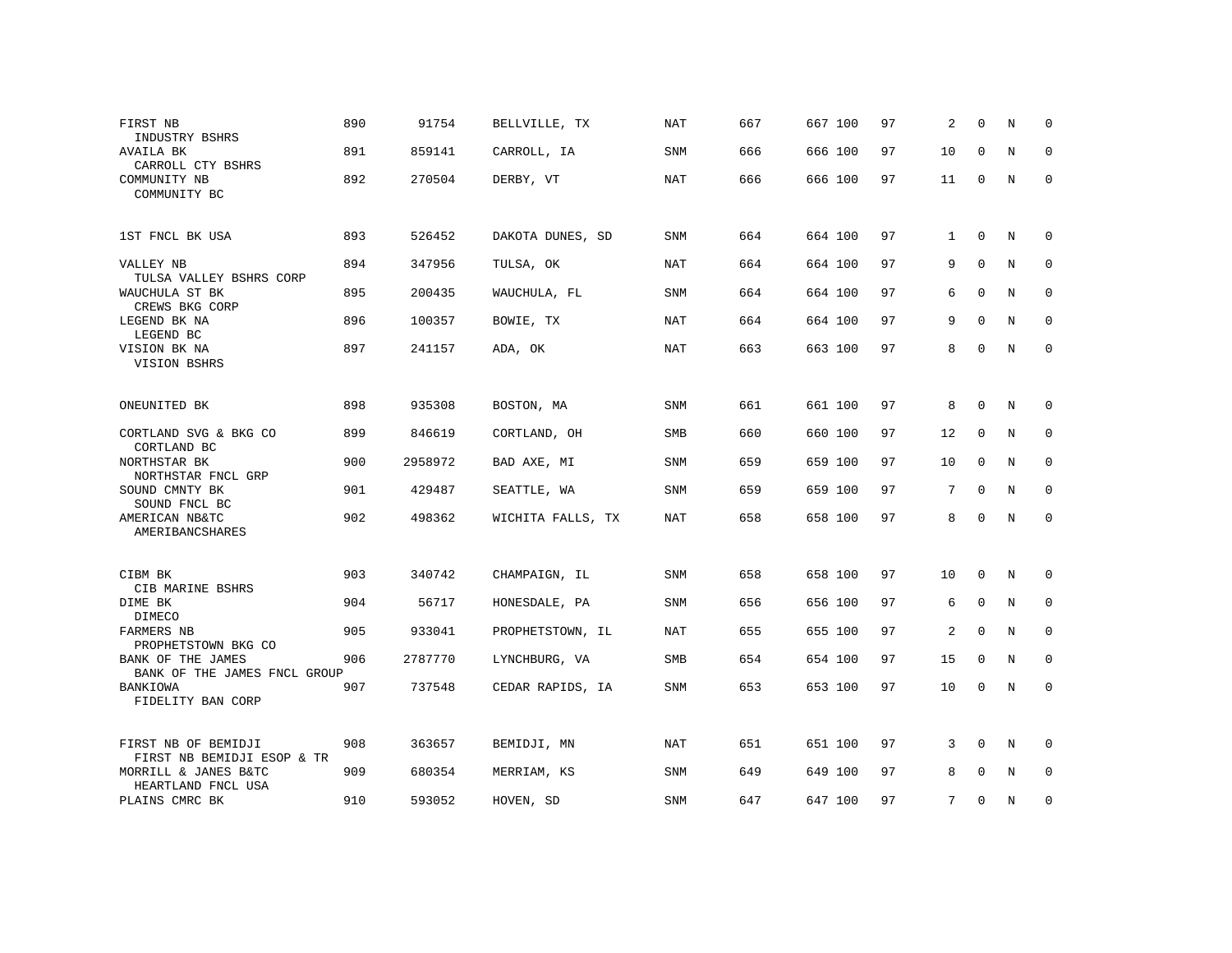| FIRST TX BK<br>FIRST TX BC               | 911 | 444350  | GEORGETOWN, TX    | SNM        | 647 | 647 100 | 98 | 7  | $\Omega$     | N           | 0           |
|------------------------------------------|-----|---------|-------------------|------------|-----|---------|----|----|--------------|-------------|-------------|
| FARMERS BK<br>FIRST FARMERS BSHRS        | 912 | 901938  | PORTLAND, TN      | <b>SNM</b> | 646 | 646 100 | 98 | 9  | $\Omega$     | $\mathbf N$ | $\mathbf 0$ |
| MARINE BK<br>MARINE BC                   | 913 | 258445  | SPRINGFIELD, IL   | SNM        | 646 | 646 100 | 98 | 11 | $\mathbf 0$  | N           | $\Omega$    |
| CALPRIVATE BK<br>PRIVATE BC OF AMER      | 914 | 3545258 | LA JOLLA, CA      | SNM        | 646 | 646 100 | 98 | 4  | $\Omega$     | N           | $\mathbf 0$ |
| SANTA CRUZ CTY BK                        | 915 | 3235410 | SANTA CRUZ, CA    | SNM        | 645 | 645 100 | 98 | 4  | $\mathbf{0}$ | N           | 0           |
| CROCKETT NB<br>CROCKETT CTY NAT BSHRS    | 916 | 1015467 | SAN ANTONIO, TX   | <b>NAT</b> | 644 | 644 100 | 98 | 3  | $\mathbf{0}$ | N           | $\mathbf 0$ |
| GROVE B&TC<br>COCONUT GROVE BSHRS        | 917 | 648130  | MIAMI, FL         | <b>SMB</b> | 644 | 644 100 | 98 | 4  | $\Omega$     | N           | $\mathbf 0$ |
| PEOPLES BK<br>PEOPLES FC                 | 918 | 870539  | BILOXI, MS        | SNM        | 644 | 644 100 | 98 | 17 | 0            | N           | 0           |
| HICKORY POINT B&TC<br>FIRST IL CORP      | 919 | 550635  | DECATUR, IL       | SNM        | 643 | 643 100 | 98 | 8  | $\mathbf 0$  | N           | 0           |
| PIONEER B&TC<br>BELLE FOURCHE BSHRS      | 920 | 65559   | BELLE FOURCHE, SD | SNM        | 643 | 643 100 | 98 | 5  | $\mathbf 0$  | N           | $\mathbf 0$ |
| TENNESSEE ST BK<br>TENNESSEE ST BSHRS    | 921 | 479839  | PIGEON FORGE, TN  | <b>SMB</b> | 641 | 641 100 | 98 | 16 | $\Omega$     | N           | $\mathbf 0$ |
| GIRARD NB<br><b>GN BSHRS</b>             | 922 | 928056  | GIRARD, KS        | <b>NAT</b> | 641 | 641 100 | 98 | 14 | $\mathbf 0$  | N           | $\mathbf 0$ |
| PREMIER BUS BK<br>PBB BC                 | 923 | 3459346 | LOS ANGELES, CA   | SNM        | 639 | 639 100 | 98 | 5  | 0            | N           | 0           |
| MID-MISSOURI BK<br>MID-MO BSHRS          | 924 | 950141  | SPRINGFIELD, MO   | SNM        | 639 | 639 100 | 98 | 14 | $\mathbf 0$  | N           | $\mathbf 0$ |
| PRIORITYONE BK<br>PRIORITYONE CAP CORP   | 925 | 956938  | MAGEE, MS         | SNM        | 638 | 638 100 | 98 | 14 | $\mathbf{0}$ | N           | $\mathbf 0$ |
| BAKER BOYER NB<br>BAKER BOYER BC         | 926 | 69678   | WALLA WALLA, WA   | <b>NAT</b> | 638 | 638 100 | 98 | 6  | $\mathbf 0$  | N           | $\mathbf 0$ |
| NATIONAL UNITED<br>NATIONAL UNITED BSHRS | 927 | 322056  | GATESVILLE, TX    | <b>NAT</b> | 637 | 637 100 | 98 | 5  | $\mathbf 0$  | N           | $\mathbf 0$ |
| BANK OF WA<br>DIAMOND BANCORP            | 928 | 565750  | WASHINGTON, MO    | SNM        | 636 | 636 100 | 98 | 5  | $\mathbf 0$  | N           | 0           |
| HAWAII NB<br>HAWAII NAT BSHRS            | 929 | 915065  | HONOLULU, HI      | NAT        | 636 | 636 100 | 98 | 13 | $\mathbf{0}$ | N           | $\Omega$    |
| CENTRAL NB&TC<br>CENTRAL SVC CORP        | 930 | 278555  | ENID, OK          | <b>NAT</b> | 635 | 635 100 | 98 | 9  | $\mathbf 0$  | N           | $\mathbf 0$ |
| WALLIS ST BK<br>WALLIS BSHRS             | 931 | 283867  | WALLIS, TX        | <b>SNM</b> | 635 | 635 100 | 98 | 10 | $\mathbf 0$  | N           | $\mathbf 0$ |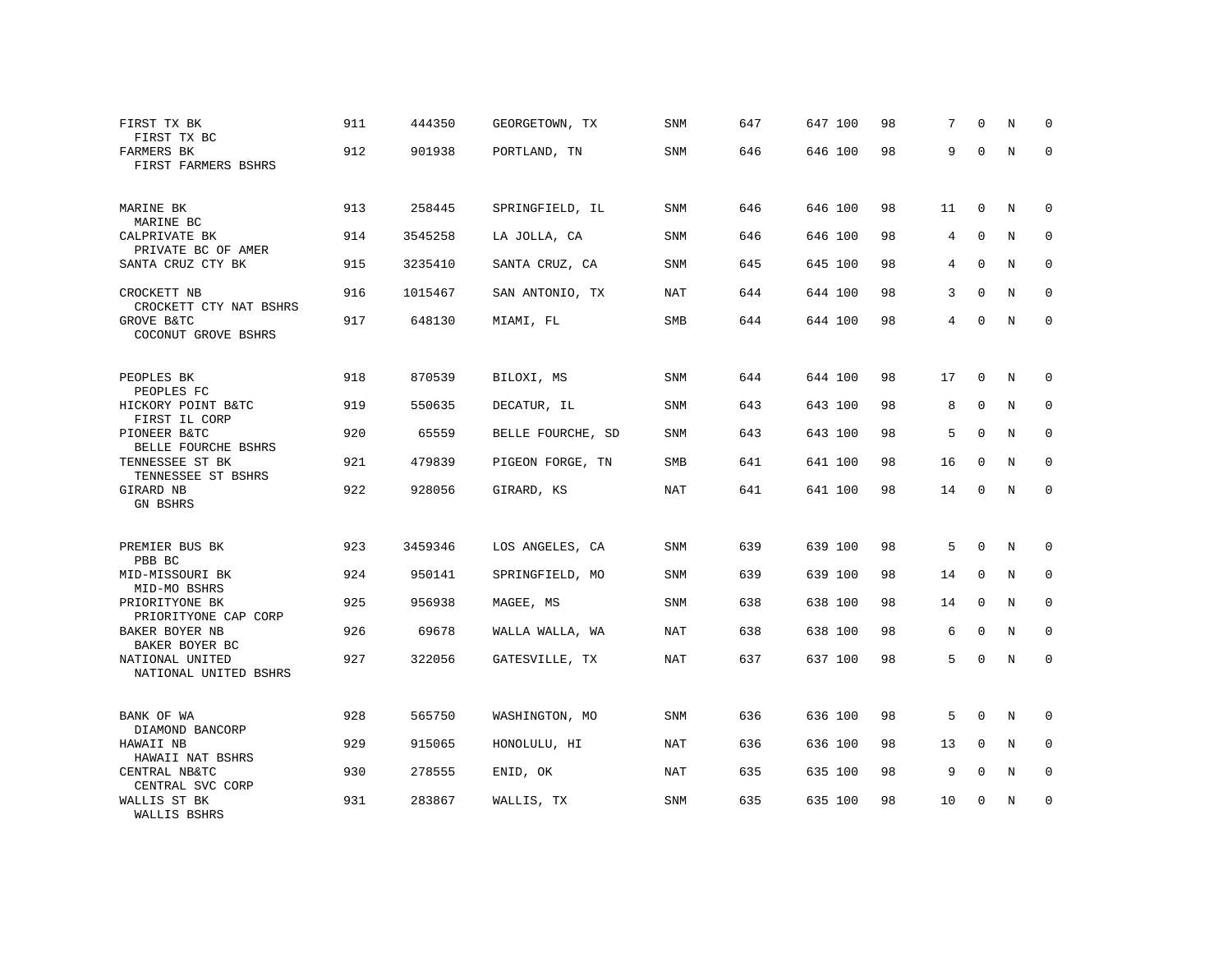| ARIZONA BK & TR<br>HEARTLAND FNCL USA       | 932 | 3187612 | PHOENIX, AZ          | SNM        | 633 | 633 100 | 98 | 7               | $\mathbf 0$  | N | $\Omega$     |
|---------------------------------------------|-----|---------|----------------------|------------|-----|---------|----|-----------------|--------------|---|--------------|
| DIETERICH BK NA<br>PRIME BANC CORP          | 933 | 771140  | DIETERICH, IL        | NAT        | 633 | 633 100 | 98 | $7\phantom{.0}$ | $\Omega$     | N | $\Omega$     |
| UNITED BK MI<br>UNITED BK FC                | 934 | 150044  | GRAND RAPIDS, MI     | SNM        | 633 | 633 100 | 98 | 13              | $\mathbf 0$  | N | $\mathbf 0$  |
| HILLSDALE CTY NB<br>CNB CMNTY BC            | 935 | 682143  | HILLSDALE, MI        | NAT        | 632 | 632 100 | 98 | 12              | $\Omega$     | N | $\Omega$     |
| PADUCAH B&TC<br>PADUCAH BSHRS               | 936 | 285740  | PADUCAH, KY          | <b>SMB</b> | 632 | 632 100 | 98 | 5               | $\mathbf 0$  | N | $\mathbf 0$  |
| MINNESOTA B&T<br>HEARTLAND FNCL USA         | 937 | 3686928 | EDINA, MN            | SNM        | 632 | 632 100 | 98 | $\mathbf{1}$    | $\mathbf{0}$ | N | $\mathbf{0}$ |
| ANSTAFF BK<br>FIRST NATIONAL BANCORP        | 938 | 261940  | GREEN FOREST, AR     | <b>SNM</b> | 631 | 631 100 | 98 | 11              | 0            | N | 0            |
| APOLLO BK<br>APOLLO BSHRS                   | 939 | 3057818 | MIAMI, FL            | SNM        | 630 | 630 100 | 98 | 4               | $\mathbf{0}$ | N | $\mathbf 0$  |
| MOHAVE ST BK<br>STATE BK CORP               | 940 | 1897270 | LAKE HAVASU CITY, AZ | <b>SNM</b> | 630 | 630 100 | 98 | 8               | $\mathbf 0$  | N | $\mathbf 0$  |
| HONESDALE NB<br>HONAT BC                    | 941 | 465618  | HONESDALE, PA        | NAT        | 630 | 630 100 | 98 | 11              | $\mathbf{0}$ | N | $\mathbf 0$  |
| BANCO DO BRASIL AMERS                       | 942 | 110936  | MIAMI, FL            | SNM        | 627 | 627 100 | 98 | 4               | $\Omega$     | N | 100          |
| FIRST US BK<br>FIRST US BSHRS               | 943 | 259330  | BIRMINGHAM, AL       | SNM        | 627 | 627 100 | 98 | 15              | $\mathbf 0$  | N | $\mathbf 0$  |
| MISSION BK<br>MISSION BC                    | 944 | 2736714 | BAKERSFIELD, CA      | SMB        | 626 | 626 100 | 98 | 6               | $\mathbf{0}$ | N | 0            |
| BAC CMNTY BK<br>BAC FNCL                    | 945 | 5461    | STOCKTON, CA         | SNM        | 626 | 626 100 | 98 | 10              | $\Omega$     | N | $\mathbf 0$  |
| VIRGINIA NB<br>VIRGINIA NAT BSHRS CORP      | 946 | 2708122 | CHARLOTTESVILLE, VA  | <b>NAT</b> | 625 | 625 100 | 98 | 5               | $\Omega$     | N | $\mathbf 0$  |
| GREAT PLAINS NB<br>GREAT PLAINS BSHRS       | 947 | 2482824 | ELK CITY, OK         | <b>NAT</b> | 624 | 624 100 | 98 | 15              | 0            | N | $\mathbf 0$  |
| FARMERS & MRCHS BK<br>COUNTRY BSHRS         | 948 | 455552  | MILFORD, NE          | SNM        | 622 | 622 100 | 98 | 10              | 0            | N | 0            |
| SIGNATURE BK<br>WHITE RIVER BSHRS CO        | 949 | 3350724 | FAYETTEVILLE, AR     | SNM        | 621 | 621 100 | 98 | 4               | $\mathbf{0}$ | N | $\mathbf 0$  |
| FIRST METRO BK<br>FIRST METRO BC            | 950 | 1222519 | MUSCLE SHOALS, AL    | SNM        | 621 | 621 100 | 98 | 8               | $\Omega$     | N | $\mathbf{0}$ |
| <b>BUSINESS BK</b><br><b>BUSINESS BSHRS</b> | 951 | 3076220 | CLAYTON, MO          | <b>SNM</b> | 619 | 619 100 | 98 | $\mathbf 0$     | $\mathbf 0$  | N | 0            |
| NATIONAL UNION BK<br>KINDERHOOK BK CORP     | 952 | 313401  | KINDERHOOK, NY       | NAT        | 619 | 619 100 | 98 | 10              | $\Omega$     | N | $\mathbf 0$  |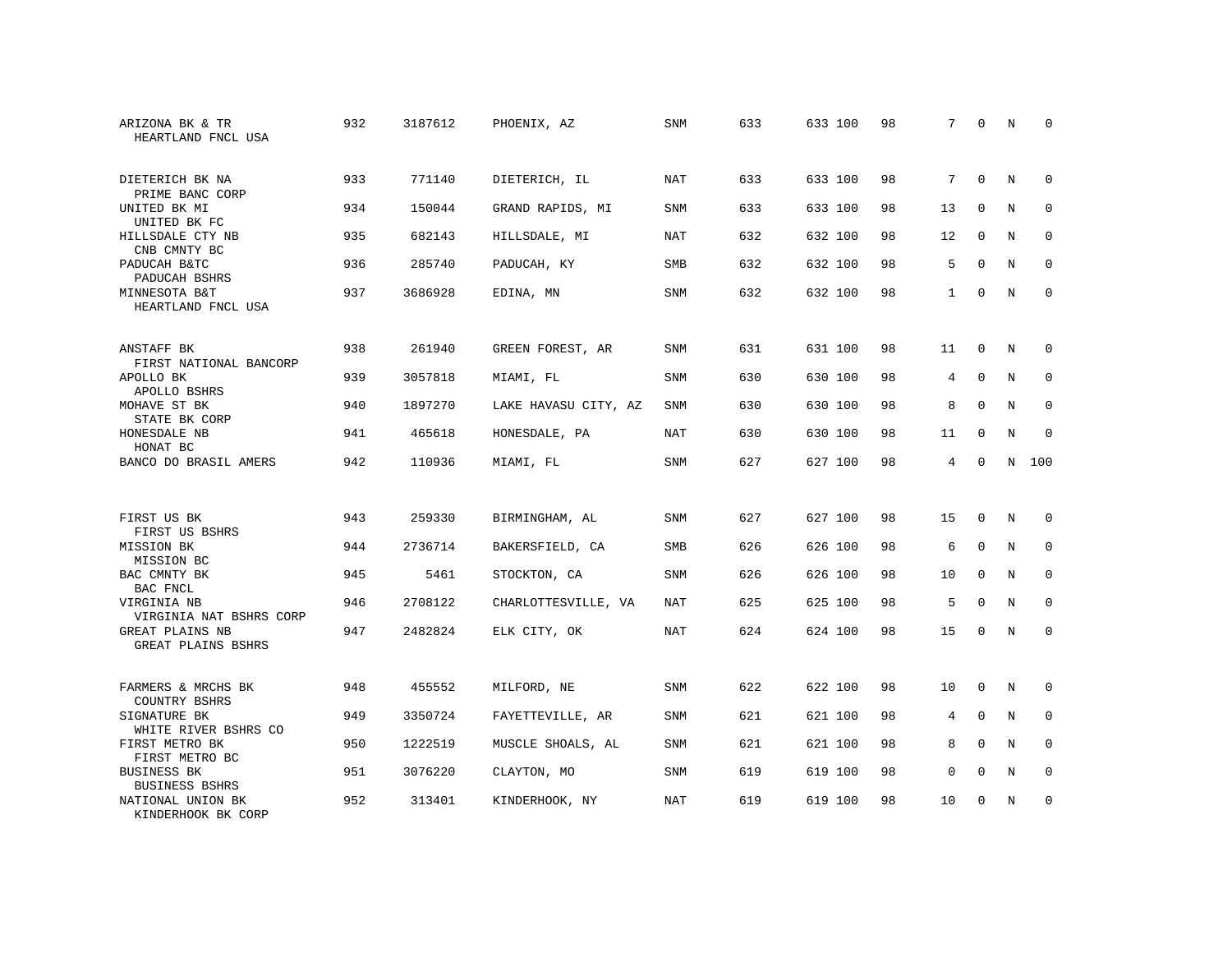| NATIONAL BK OF CMRC<br>NATCOM BSHRS                  | 953 | 775456  | SUPERIOR, WI       | <b>NAT</b> | 619 | 619 100 | 98 | 5            | $\Omega$    | N              | $\Omega$    |
|------------------------------------------------------|-----|---------|--------------------|------------|-----|---------|----|--------------|-------------|----------------|-------------|
| NBKC BK<br>AMERI-NATIONAL CORP                       | 954 | 2747587 | OVERLAND PARK, KS  | <b>SNM</b> | 619 | 619 100 | 98 | 3            | $\mathbf 0$ | N              | $\mathbf 0$ |
| CHOICEONE BK<br>CHOICEONE FS                         | 955 | 324340  | SPARTA, MI         | SMB        | 619 | 619 100 | 98 | 11           | $\Omega$    | $\overline{N}$ | $\mathbf 0$ |
| <b>OUAIL CREEK BK NA</b><br><b>QUAIL CREEK BSHRS</b> | 956 | 507152  | OKLAHOMA CITY, OK  | NAT        | 617 | 617 100 | 98 | 0            | $\Omega$    | N              | $\mathbf 0$ |
| PUTNAM CTY BK<br>PUTNAM BSHRS                        | 957 | 417626  | HURRICANE, WV      | <b>SMB</b> | 615 | 615 100 | 98 | 2            | $\mathbf 0$ | N              | $\mathbf 0$ |
| LAKESTONE B&T<br>COUNTY BK CORP                      | 958 | 184142  | LAPEER, MI         | <b>SMB</b> | 615 | 615 100 | 98 | 12           | $\mathbf 0$ | N              | $\mathbf 0$ |
| NORTHWEST BK<br>GWY LLC                              | 959 | 3678857 | BOISE, ID          | SNM        | 615 | 615 100 | 98 | 4            | $\mathbf 0$ | N              | $\mathbf 0$ |
| FIRST PRIORITY BK<br>FIRST PRIORITY FNCL CORP        | 960 | 3355587 | MALVERN, PA        | <b>SNM</b> | 614 | 614 100 | 98 | $7^{\circ}$  | $\Omega$    | N              | $\mathbf 0$ |
| <b>JEFFERSON B&amp;TC</b><br>DELTA BSHRS CO          | 961 | 598954  | SAINT LOUIS, MO    | SNM        | 613 | 613 100 | 98 | 4            | $\mathbf 0$ | N              | $\mathbf 0$ |
| NORTH SIDE B&TC                                      | 962 | 615217  | CINCINNATI, OH     | <b>SMB</b> | 613 | 613 100 | 98 | 8            | $\mathbf 0$ | N              | $\mathbf 0$ |
|                                                      |     |         |                    |            |     |         |    |              |             |                |             |
| AMERICAN ST B&TC OF WILLISTO<br>AMERICAN ST BHC      | 963 | 244251  | WILLISTON, ND      | <b>SNM</b> | 612 | 612 100 | 98 | $\mathbf{1}$ | $\Omega$    | N              | $\mathbf 0$ |
| PILGRIM BK<br>PILGRIM BC                             | 964 | 911160  | PITTSBURG, TX      | <b>SNM</b> | 611 | 611 100 | 98 | 15           | $\mathbf 0$ | N              | $\mathbf 0$ |
| CENTRIC BK<br>CENTRIC FNCL CORP                      | 965 | 411512  | HARRISBURG, PA     | <b>SNM</b> | 610 | 610 100 | 98 | 3            | 0           | N              | $\mathbf 0$ |
| UNITED BK<br>UNITED BC OF AL                         | 966 | 994435  | ATMORE, AL         | SNM        | 609 | 609 100 | 98 | 19           | $\mathbf 0$ | N              | $\mathbf 0$ |
| BENCHMARK CMNTY BK<br>BENCHMARK BSHRS                | 967 | 94522   | KENBRIDGE, VA      | <b>SMB</b> | 609 | 609 100 | 98 | 13           | 0           | N              | $\mathbf 0$ |
|                                                      |     |         |                    |            |     |         |    |              |             |                |             |
| CITIZENS B&TC<br>CITIZENS BKG CORP                   | 968 | 701839  | FROSTPROOF, FL     | SNM        | 605 | 605 100 | 98 | 13           | 0           | N              | $\mathbf 0$ |
| FARMERS & MRCH BK<br>F&M FC                          | 969 | 348720  | GRANITE QUARRY, NC | <b>SNM</b> | 603 | 603 100 | 98 | 10           | $\mathbf 0$ | N              | $\mathbf 0$ |
| FRONTIER ST BK                                       | 970 | 632858  | OKLAHOMA CITY, OK  | <b>SNM</b> | 603 | 603 100 | 98 | $\mathbf 0$  | $\Omega$    | N              | $\mathbf 0$ |
| LIBERTY B&TC<br>LIBERTY FNCL SVC                     | 971 | 283438  | NEW ORLEANS, LA    | <b>SNM</b> | 603 | 603 100 | 98 | 16           | $\mathbf 0$ | N              | $\mathbf 0$ |
| SECURITY ST BK<br>BRISCOE RANCH                      | 972 | 839068  | PEARSALL, TX       | <b>SNM</b> | 601 | 601 100 | 98 | 6            | $\mathbf 0$ | N              | $\mathbf 0$ |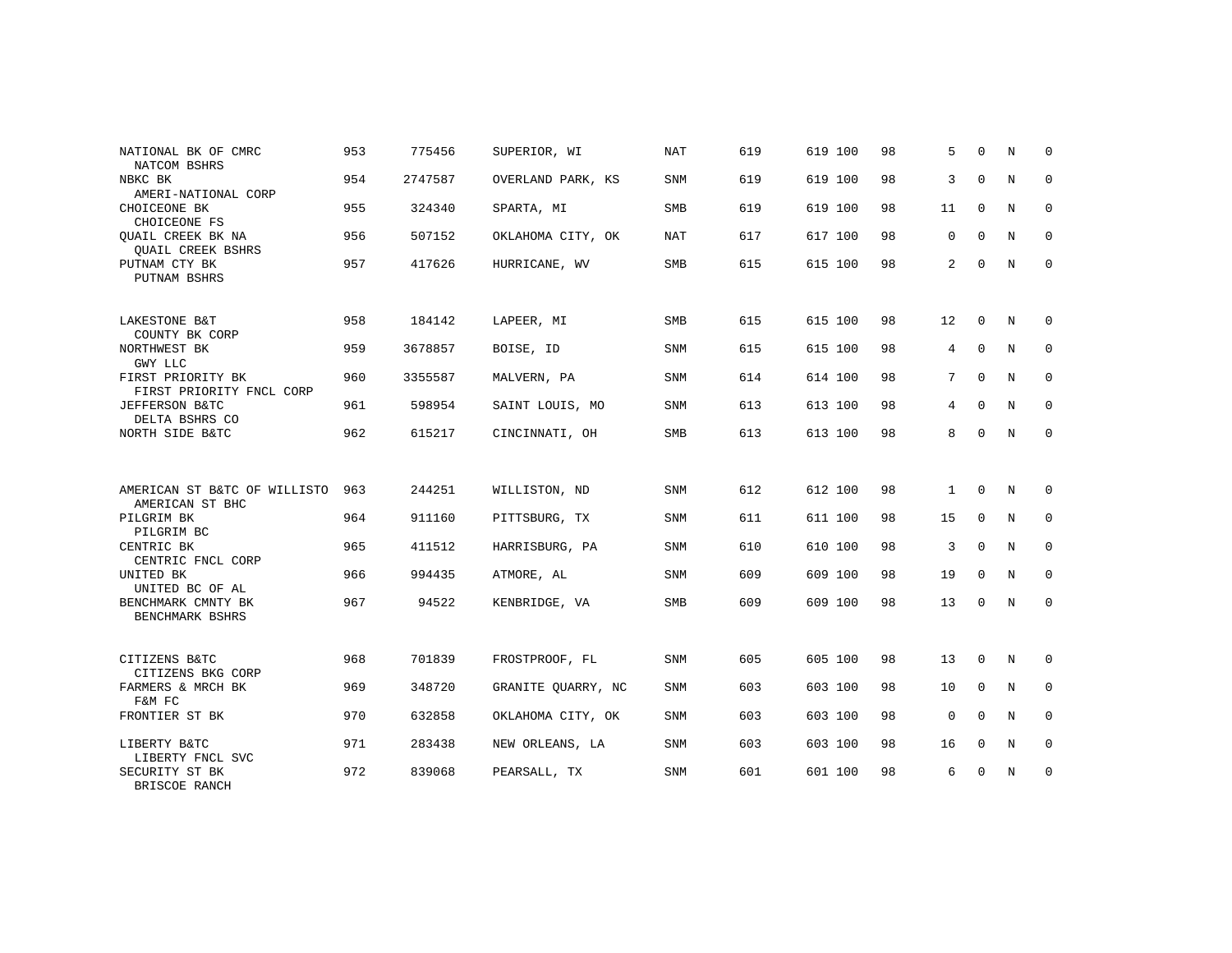| SPIRITBANK                                       | 973 | 142955  | TULSA, OK          | SNM        | 601 | 601 100 | 98 | 6  | $\mathbf 0$  | N | $\mathbf 0$ |
|--------------------------------------------------|-----|---------|--------------------|------------|-----|---------|----|----|--------------|---|-------------|
| SPIRIT BC<br>PILOT GROVE SVG BK                  | 974 | 585749  | PILOT GROVE, IA    | <b>SNM</b> | 600 | 600 100 | 98 | 12 | $\Omega$     | N | $\mathbf 0$ |
| PILOT GROVE SVGS BK ESOP<br>UWHARRIE BK          | 975 | 590220  | ALBEMARLE, NC      | SMB        | 600 | 600 100 | 98 | 9  | $\Omega$     | N | $\mathbf 0$ |
| UWHARRIE CAP CORP<br>AMERICAN BK                 | 976 | 2580243 | ALLENTOWN, PA      | <b>SMB</b> | 599 | 599 100 | 98 | 0  | $\Omega$     | N | $\mathbf 0$ |
| AMERICAN BK INC<br>FIRST NB<br>FIRST GRANBURY BC | 977 | 329952  | GRANBURY, TX       | NAT        | 597 | 597 100 | 98 | 7  | $\Omega$     | N | $\Omega$    |
| CLEAR MNT BK                                     | 978 | 886624  | BRUCETON MILLS, WV | SMB        | 597 | 597 100 | 98 | 12 | $\mathbf 0$  | N | $\Omega$    |
| STATE BC<br>1ST CAP BK                           | 979 | 3594797 | SALINAS, CA        | <b>SNM</b> | 597 | 597 100 | 98 | 4  | $\Omega$     | N | $\mathbf 0$ |
| COMMERCE ST BK<br>COMMERCE FNCL HOLDS            | 980 | 3366239 | WEST BEND, WI      | <b>SNM</b> | 597 | 597 100 | 98 | 3  | $\Omega$     | N | $\mathbf 0$ |
| HOMETOWN BK NA<br>MOODY BSHRS                    | 981 | 393953  | GALVESTON, TX      | <b>NAT</b> | 596 | 596 100 | 98 | 6  | $\Omega$     | N | $\Omega$    |
| HIGHLANDS UNION BK<br>HIGHLANDS BSHRS            | 982 | 969424  | ABINGDON, VA       | SMB        | 596 | 596 100 | 98 | 13 | $\Omega$     | N | $\mathbf 0$ |
| COMMERCIAL ST BK<br>ANDREWS HC                   | 983 | 361653  | ANDREWS, TX        | SMB        | 596 | 596 100 | 98 | 6  | $\Omega$     | N | $\Omega$    |
| FIRST NB&TC<br>FIRST INDEPENDENT BC              | 984 | 154154  | CHICKASHA, OK      | NAT        | 595 | 595 100 | 98 | 10 | $\mathbf{0}$ | N | $\mathbf 0$ |
| WEST AL B&TC<br>WEST AL CAP CORP                 | 985 | 501132  | REFORM, AL         | <b>SNM</b> | 594 | 594 100 | 98 | 13 | $\Omega$     | N | $\Omega$    |
| HOME ST BK NA<br>HOME ST BC                      | 986 | 696430  | CRYSTAL LAKE, IL   | NAT        | 593 | 593 100 | 98 | 7  | $\mathbf{0}$ | N | $\mathbf 0$ |
| ALBANY B&TC NA<br>ALBANK CORP                    | 987 | 2732    | CHICAGO, IL        | NAT        | 592 | 592 100 | 98 | 3  | $\Omega$     | N | $\Omega$    |
| ALLIANCE BK<br>ALLIANCE FS                       | 988 | 166652  | LAKE CITY, MN      | <b>SNM</b> | 591 | 591 100 | 98 | 6  | $\Omega$     | N | $\mathbf 0$ |
| FIRST B&TC                                       | 989 | 1228034 | DUNCAN, OK         | SNM        | 590 | 590 100 | 98 | 10 | $\mathbf{0}$ | N | $\mathbf 0$ |
| CITIZENS BK OF KY<br>CITIZENS NAT CORP           | 990 | 495419  | PAINTSVILLE, KY    | <b>SMB</b> | 590 | 590 100 | 98 | 12 | $\Omega$     | N | $\mathbf 0$ |
| FIRST ADVAN BK<br>FIRST ADVAN BC                 | 991 | 62772   | CLARKSVILLE, TN    | <b>SNM</b> | 590 | 590 100 | 98 | 7  | $\mathbf{0}$ | N | $\mathbf 0$ |
| JUNIATA VALLEY BK<br>JUNIATA VALLEY FNCL CORP    | 992 | 215710  | MIFFLINTOWN, PA    | <b>SNM</b> | 590 | 590 100 | 98 | 14 | $\Omega$     | N | $\mathbf 0$ |
| FIRST SCTY BK<br>FIRST SECURITY                  | 993 | 2586281 | OWENSBORO, KY      | <b>SNM</b> | 586 | 586 100 | 98 | 10 | $\Omega$     | N | $\mathbf 0$ |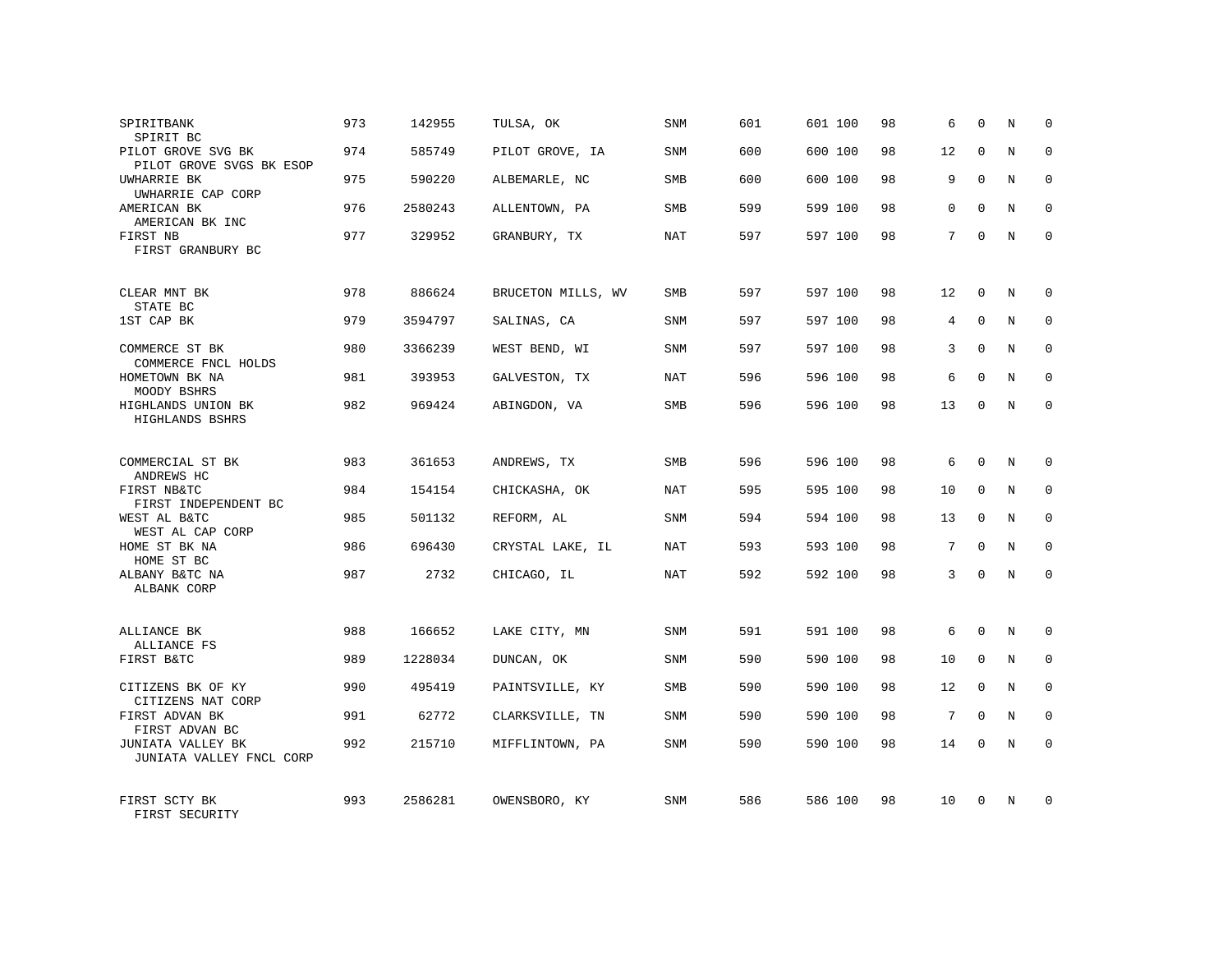| FIRST OKLAHOMA BK<br>FIRST OK HOLD              | 994  | 75259   | JENKS, OK          | SNM        | 586 | 586 100 | 98 | $\overline{a}$  | $\Omega$    | N | $\mathbf 0$  |
|-------------------------------------------------|------|---------|--------------------|------------|-----|---------|----|-----------------|-------------|---|--------------|
| HEBRON SVG BK<br>HSB BANCORP                    | 995  | 780722  | HEBRON, MD         | SNM        | 585 | 585 100 | 98 | 12              | 0           | N | $\mathbf 0$  |
| UNITED B&TC<br>UBT BSHRS                        | 996  | 990352  | MARYSVILLE, KS     | SMB        | 584 | 584 100 | 98 | 14              | 0           | N | $\mathbf 0$  |
| FORTIS PRIV BK<br>FORTIS FNCL                   | 997  | 2515320 | DENVER, CO         | <b>SNM</b> | 584 | 584 100 | 98 | 2               | $\Omega$    | N | $\mathbf 0$  |
| DIAMOND BK<br>BAINUM BANCORP                    | 998  | 27847   | MURFREESBORO, AR   | SMB        | 584 | 584 100 | 98 | 14              | $\Omega$    | N | $\Omega$     |
| PROVIDENCE B&TC<br>PROVIDENCE FC                | 999  | 3280625 | SOUTH HOLLAND, IL  | <b>SNM</b> | 583 | 583 100 | 98 | 10              | 0           | N | $\mathbf 0$  |
| HERITAGE BK<br>HERITAGE GROUP                   | 1000 | 666554  | WOOD RIVER, NE     | <b>SNM</b> | 582 | 582 100 | 98 | 17              | $\mathbf 0$ | N | $\mathbf 0$  |
| CITIZENS BK                                     | 1001 | 126834  | CARTHAGE, TN       | <b>SNM</b> | 582 | 582 100 | 98 | $7\overline{ }$ | $\Omega$    | N | $\mathbf 0$  |
| MARQUIS BK<br>MARQUIS BC                        | 1002 | 3625002 | CORAL GABLES, FL   | <b>SNM</b> | 581 | 581 100 | 98 | $\mathbf{1}$    | $\mathbf 0$ | N | $\mathbf 0$  |
| MERCHANTS & MARINE BK<br>MERCHANTS & MARINE BC  | 1003 | 94139   | PASCAGOULA, MS     | <b>SNM</b> | 581 | 581 100 | 98 | 11              | $\mathbf 0$ | N | $\mathbf 0$  |
| FIRST SECURITY BK<br>SECURITY CAPITAL CORP      | 1004 | 718145  | BATESVILLE, MS     | <b>SNM</b> | 581 | 581 100 | 98 | 16              | $\mathbf 0$ | N | 0            |
| FIRSTAR BK NA<br>FIRSTAR FNCL CORP              | 1005 | 427353  | SALLISAW, OK       | NAT        | 580 | 580 100 | 98 | 6               | 0           | N | 0            |
| AXIOM BK NA<br>AXIOM BSHRS                      | 1006 | 408875  | MAITLAND, FL       | <b>NAT</b> | 579 | 579 100 | 98 | 24              | $\mathbf 0$ | N | $\mathbf 0$  |
| INTERNATIONAL BK OF CHICAGO<br>IBC BC           | 1007 | 2006024 | CHICAGO, IL        | SNM        | 579 | 579 100 | 98 | 6               | $\mathbf 0$ | N | $\mathbf{0}$ |
| IOWA ST BK<br><b>VOGEL BSHRS</b>                | 1008 | 982348  | HULL, IA           | <b>SMB</b> | 579 | 579 100 | 98 | 8               | $\mathbf 0$ | N | 0            |
| BANK OF LABOR<br>INTERNATIONAL BHOOD BOILERMKRS | 1009 | 246657  | KANSAS CITY, KS    | SNM        | 578 | 578 100 | 98 | 6               | $\mathbf 0$ | N | 0            |
| AMERASIA BK                                     | 1010 | 1169650 | FLUSHING, NY       | <b>SNM</b> | 578 | 578 100 | 98 | $\overline{a}$  | $\Omega$    | N | $\Omega$     |
| CORNHUSKER BK<br>CORNHUSKER GROWTH CORP         | 1011 | 544652  | LINCOLN, NE        | SMB        | 577 | 577 100 | 98 | 9               | $\Omega$    | N | $\mathbf 0$  |
| SUMMIT ST BK                                    | 1012 | 561574  | SANTA ROSA, CA     | SNM        | 577 | 577 100 | 98 | 4               | 0           | N | $\mathbf 0$  |
| JEFFERSON BK OF MO<br>CENTRAL BANCOMPANY INC    | 1013 | 854454  | JEFFERSON CITY, MO | <b>SMB</b> | 576 | 576 100 | 98 | 3               | $\Omega$    | N | $\mathbf 0$  |
| JONESTOWN B&TC                                  | 1014 | 653611  | JONESTOWN, PA      | <b>SNM</b> | 575 | 575 100 | 98 | 12              | 0           | N | $\mathbf 0$  |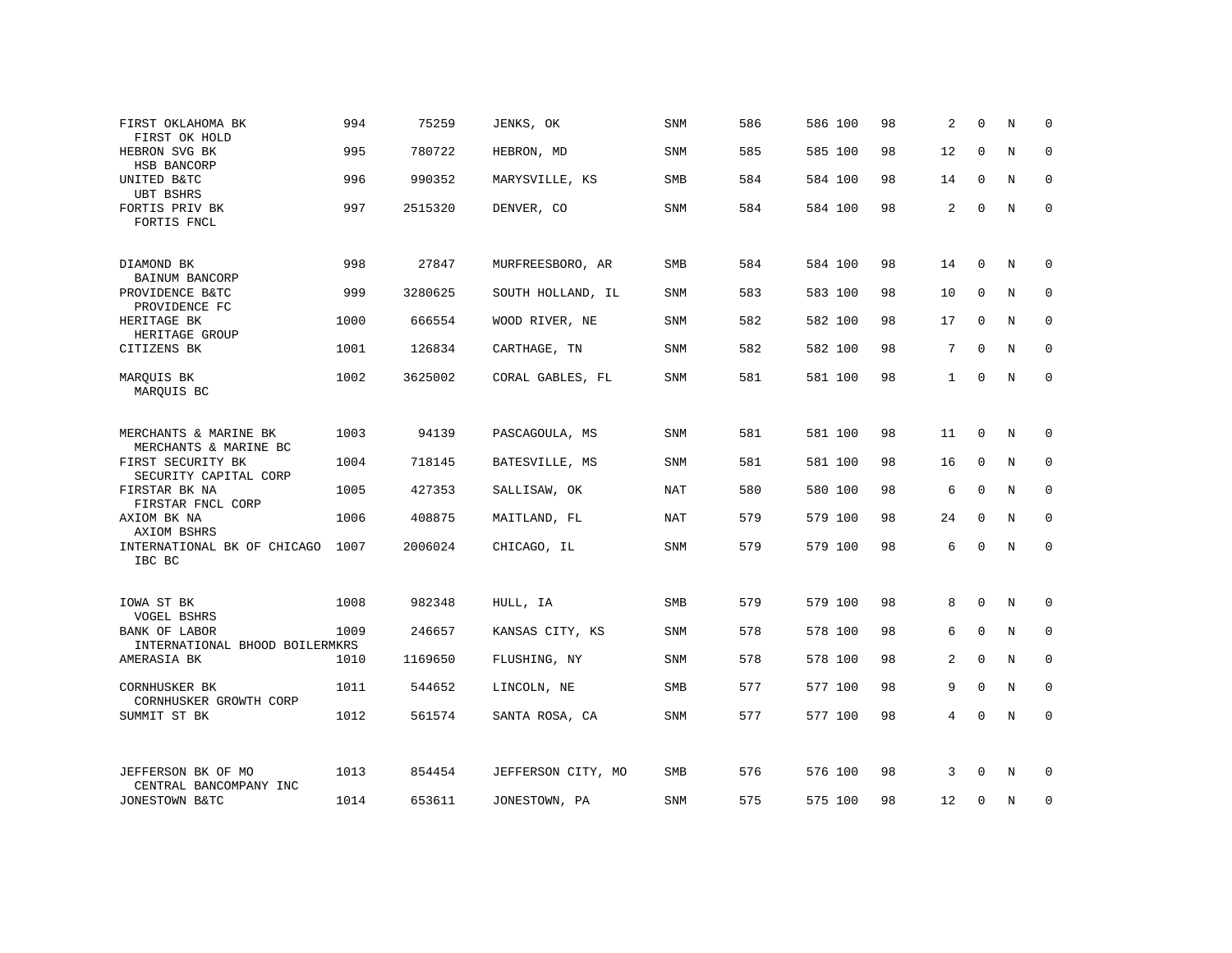| PORT WASHINGTON ST BK<br>PORT BSHRS               | 1015 | 937740  | PORT WASHINGTON, WI  | <b>SNM</b> | 573 | 573 100 | 98 | 6            | $\Omega$    | N | $\mathbf 0$ |
|---------------------------------------------------|------|---------|----------------------|------------|-----|---------|----|--------------|-------------|---|-------------|
| FIRST LANDMARK BK<br>LANDMARK BSHRS               | 1016 | 3718548 | MARIETTA, GA         | <b>SNM</b> | 572 | 572 100 | 98 | 2            | $\Omega$    | N | $\Omega$    |
| COMMERCEWEST BK                                   | 1017 | 3052813 | IRVINE, CA           | SMB        | 572 | 572 100 | 98 | $\mathbf{1}$ | $\Omega$    | N | $\mathbf 0$ |
| PROFESSIONAL BK<br>PROFESSIONAL HOLD CORP         | 1018 | 3816510 | CORAL GABLES, FL     | SMB        | 571 | 571 100 | 98 | 3            | $\Omega$    | N | 0           |
| PROGRESSIVE BK<br>PROGRESSIVE BC                  | 1019 | 1007154 | MONROE, LA           | <b>SNM</b> | 571 | 571 100 | 98 | 6            | $\Omega$    | N | $\Omega$    |
| SUPERIOR NB&TC<br>KEWEENAW FC                     | 1020 | 245557  | HANCOCK, MI          | NAT        | 570 | 570 100 | 98 | 9            | $\Omega$    | N | $\mathbf 0$ |
| BANK OF SOUTHSIDE VA<br>BANK OF SOUTHSIDE VA CORP | 1021 | 610128  | CARSON, VA           | <b>SNM</b> | 569 | 569 100 | 98 | 14           | $\Omega$    | N | $\Omega$    |
| BANK & TR OF BRYAN/COLLEGE S 1022<br>TB&T BSHRS   |      | 3415454 | BRYAN, TX            | SNM        | 568 | 568 100 | 98 | 4            | $\Omega$    | N | $\Omega$    |
| TEXAS GULF BK NA<br>TEXAS GULF BSHRS              | 1023 | 514655  | HOUSTON, TX          | NAT        | 568 | 568 100 | 98 | 8            | $\Omega$    | N | $\Omega$    |
| <b>BANK FORWARD</b><br>BANK FORWARD ESOP & TR     | 1024 | 812557  | HANNAFORD, ND        | <b>SNM</b> | 568 | 568 100 | 98 | 12           | $\Omega$    | N | $\Omega$    |
| FIRST NB<br>BASTROP BSHRS                         | 1025 | 18050   | BASTROP, TX          | NAT        | 567 | 567 100 | 98 | 5            | $\Omega$    | N | $\Omega$    |
| PLATTE VALLEY BK<br>PLATTE VALLEY FS CO           | 1026 | 2465881 | SCOTTSBLUFF, NE      | SMB        | 566 | 566 100 | 98 | 6            | $\mathbf 0$ | N | $\mathbf 0$ |
| HANOVER COMM BK<br>HANOVER BC                     | 1027 | 3793714 | GARDEN CITY PARK, NY | SNM        | 566 | 566 100 | 98 | 2            | $\Omega$    | N | $\Omega$    |
| PACIFIC CMRC BK<br>PACIFIC CMRC BC                | 1028 | 3143805 | LOS ANGELES, CA      | <b>SMB</b> | 565 | 565 100 | 98 | 5            | $\Omega$    | N | $\Omega$    |
| BANK OF FAYETTE CTY<br>MOSCOW BSHRS               | 1029 | 466754  | PIPERTON, TN         | SMB        | 565 | 565 100 | 98 | 10           | $\mathbf 0$ | N | $\mathbf 0$ |
| FARMERS & MRCH SVG BK<br>DUNN INV CO              | 1030 | 863746  | MANCHESTER, IA       | <b>SMB</b> | 565 | 565 100 | 98 | 12           | $\Omega$    | N | $\mathbf 0$ |
| COUNTRYSIDE BK<br><b>SBC</b>                      | 1031 | 225335  | COUNTRYSIDE, IL      | <b>SNM</b> | 564 | 564 100 | 98 | 5            | $\mathbf 0$ | N | $\mathbf 0$ |
| SPRINGFIELD FIRST CMNTY BK<br>SPRINGFIELD BSHRS   | 1032 | 3804535 | SPRINGFIELD, MO      | <b>SNM</b> | 563 | 563 100 | 98 | $\Omega$     | $\Omega$    | N | $\mathbf 0$ |
| FIRST NB OF ALBANY BRECKENRI 1033<br>ALBANY BSHRS |      | 340751  | ALBANY, TX           | NAT        | 563 | 563 100 | 98 | 4            | $\mathbf 0$ | N | $\mathbf 0$ |
| BENCHMARK BK<br><b>QUINLAN BSHRS</b>              | 1034 | 980960  | PLANO, TX            | SNM        | 562 | 562 100 | 98 | 6            | $\mathbf 0$ | N | 0           |
| PRIMESOUTH BK<br><b>JONES BSHRS</b>               | 1035 | 1011638 | BLACKSHEAR, GA       | <b>SNM</b> | 561 | 561 100 | 98 | 6            | $\Omega$    | N | $\mathbf 0$ |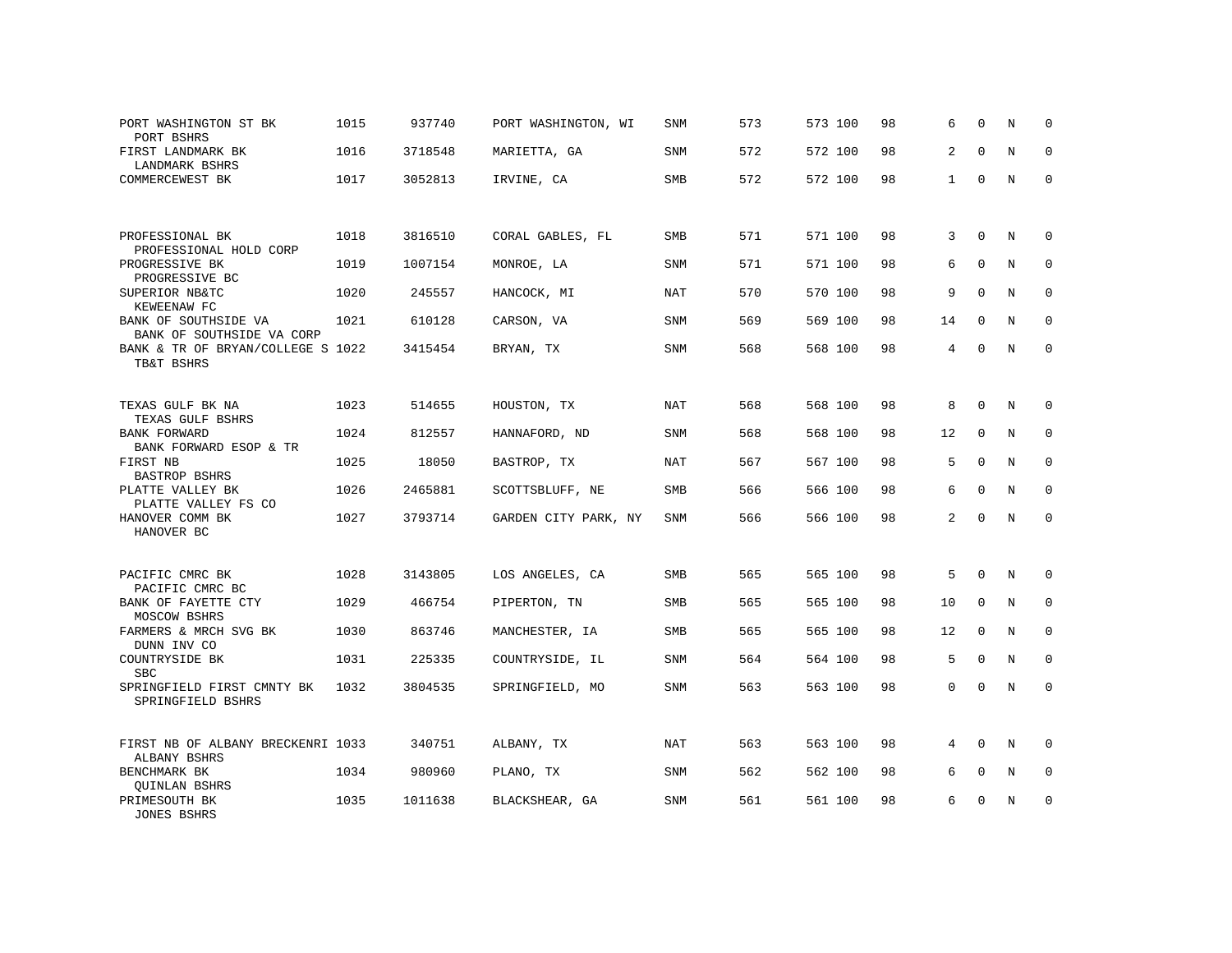| PLATTE VALLEY BK OF MO<br>PLATTE CTY BSHRS                  | 1036 | 701259  | PLATTE CITY, MO   | SNM        | 560 | 560 100 | 98 | 8              | $\Omega$     | N          | $\mathbf 0$ |
|-------------------------------------------------------------|------|---------|-------------------|------------|-----|---------|----|----------------|--------------|------------|-------------|
| PALMETTO ST BK<br>PALMETTO ST BSHRS                         | 1037 | 277820  | HAMPTON, SC       | SNM        | 560 | 560 100 | 98 | 7              | $\mathbf 0$  | N          | $\mathbf 0$ |
| BLUE RIDGE B&TC<br>BLUE RIDGE BSHRS                         | 1038 | 935250  | INDEPENDENCE, MO  | SNM        | 560 | 560 100 | 98 | 8              | $\mathbf{0}$ | N          | $\mathbf 0$ |
| UNITED PRAIRIE BK<br>FARMERS ST CORP                        | 1039 | 712059  | MOUNTAIN LAKE, MN | <b>SNM</b> | 559 | 559 100 | 98 | 11             | $\Omega$     | N          | $\Omega$    |
| GREENFIELD BKG CO<br>GREENFIELD BSHRS                       | 1040 | 592644  | GREENFIELD, IN    | <b>SNM</b> | 558 | 558 100 | 98 | 6              | $\mathbf 0$  | N          | $\mathbf 0$ |
| SOUTHCREST BK NA<br>SOUTHCREST FNCL GRP                     | 1041 | 165039  | ATLANTA, GA       | <b>NAT</b> | 558 | 558 100 | 98 | 8              | $\mathbf{0}$ | N          | $\mathbf 0$ |
| CONVERSE CTY BK<br>CONVERSE CTY CAP CORP                    | 1042 | 72258   | DOUGLAS, WY       | SNM        | 557 | 557 100 | 98 | 2              | $\mathbf{0}$ | N          | $\mathbf 0$ |
| ESQUIRE BK NA                                               | 1043 | 3447820 | JERICHO, NY       | NAT        | 555 | 555 100 | 98 | $\mathbf{1}$   | 0            | N          | 0           |
| ESQUIRE FNCL HOLDS<br>FAIRFIELD NB                          | 1044 | 640246  | FAIRFIELD, IL     | <b>NAT</b> | 554 | 554 100 | 98 | 2              | $\mathbf 0$  | N          | 0           |
| FAIRFIELD BSHRS<br>EVANGELINE B&TC                          | 1045 | 372538  | VILLE PLATTE, LA  | SNM        | 553 | 553 100 | 98 | 8              | $\mathbf 0$  | N          | $\mathbf 0$ |
| EVANGELINE BSHRS<br>HOMETOWN BK                             | 1046 | 3357910 | ROANOKE, VA       | <b>SMB</b> | 551 | 551 100 | 98 | 5              | $\Omega$     | N          | $\mathbf 0$ |
| HOMETOWN BSHRS CORP<br>VANTAGE BK TX<br>VANTAGE BC          | 1047 | 26765   | SAN ANTONIO, TX   | <b>SMB</b> | 550 | 550 100 | 98 | 5              | $\mathbf 0$  | $_{\rm N}$ | $\mathbf 0$ |
| REPUBLIC BK & TR                                            | 1048 | 1198605 | NORMAN, OK        | SNM        | 550 | 550 100 | 98 | 4              | 0            | N          | $\mathbf 0$ |
| IRONHORSE FNCL GRP<br>TOLLESON PRIV BK                      | 1049 | 3166699 | DALLAS, TX        | SNM        | 550 | 550 100 | 98 | 0              | $\mathbf 0$  | N          | $\mathbf 0$ |
| TOLLESON WEALTH MGMT<br>SECURITY BK                         | 1050 | 516855  | TULSA, OK         | SMB        | 548 | 548 100 | 98 | $\mathbf 0$    | $\mathbf 0$  | N          | $\mathbf 0$ |
| PAWNEE HC<br>CITIZENS BK                                    | 1051 | 1016857 | LAS CRUCES, NM    | <b>SNM</b> | 548 | 548 100 | 98 | 5              | $\mathbf 0$  | N          | $\mathbf 0$ |
| AMADOR BSHRS<br>GENESEE REGIONAL BK<br>GREATER ROCHESTER BC | 1052 | 852704  | ROCHESTER, NY     | <b>SNM</b> | 548 | 548 100 | 98 | $\overline{a}$ | $\Omega$     | $_{\rm N}$ | $\Omega$    |
| CROWN BK                                                    | 1053 | 2686211 | ELIZABETH, NJ     | <b>SNM</b> | 547 | 547 100 | 98 | 15             | $\mathbf 0$  | N          | $\mathbf 0$ |
|                                                             |      |         |                   |            |     |         |    |                |              |            |             |
| AMERICAN CMNTY B&T<br>AMERICAN CMNTY FNCL                   | 1054 | 2869162 | WOODSTOCK, IL     | SNM        | 547 | 547 100 | 98 | 3              | $\mathbf 0$  | N          | $\mathbf 0$ |
| APEX BK<br>APEX BC                                          | 1055 | 51253   | CAMDEN, TN        | SNM        | 546 | 546 100 | 98 | 12             | $\mathbf 0$  | N          | $\mathbf 0$ |
| HERITAGE BK<br>HERITAGE BC                                  | 1056 | 507330  | HINESVILLE, GA    | SNM        | 546 | 546 100 | 98 | 15             | 0            | N          | $\mathbf 0$ |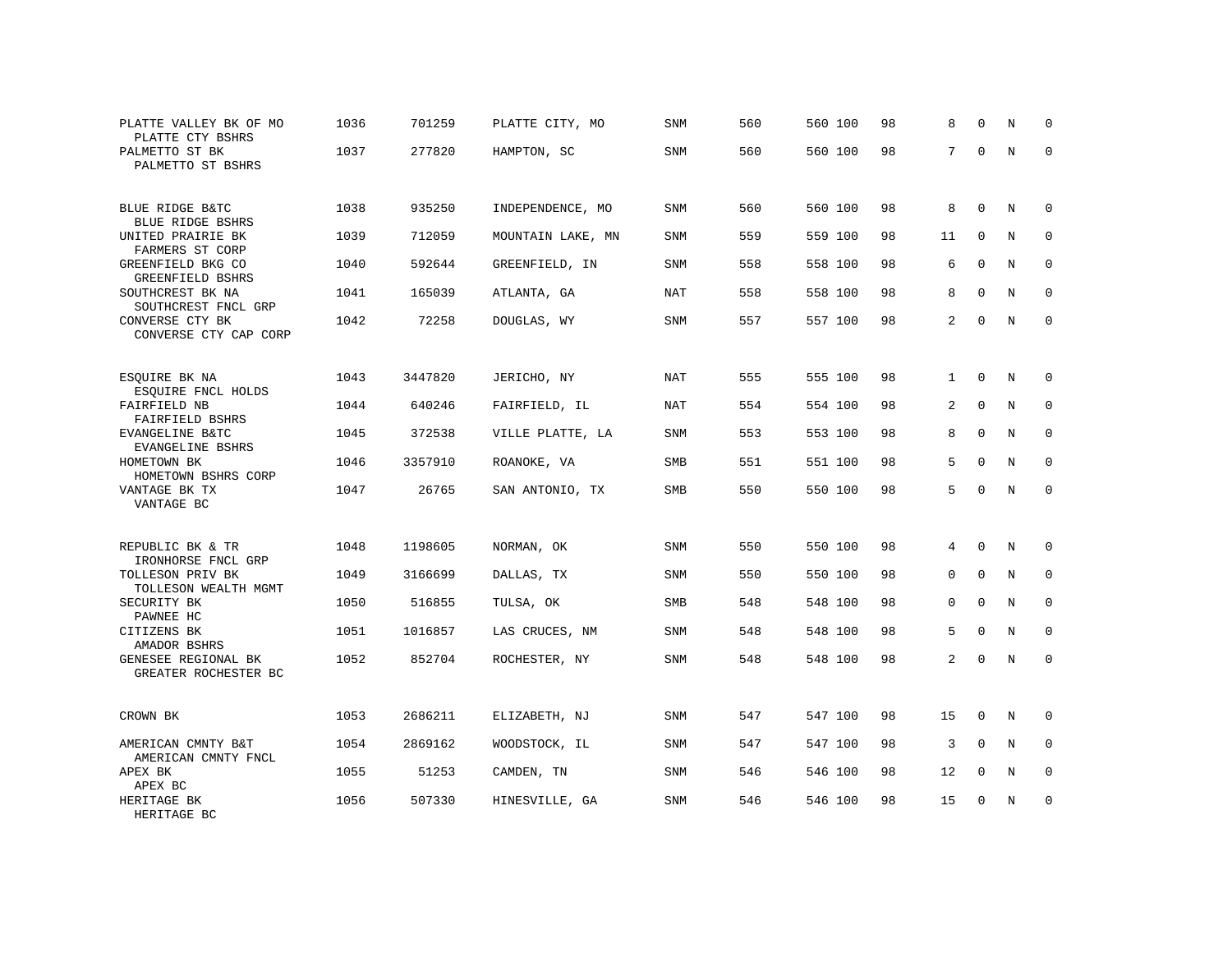| COMMERCE BK<br>INTERNATIONAL BSHRS CORP             | 1057 | 625159  | LAREDO, TX           | SNM        | 546 | 546 100 | 98 | 3              | $\mathbf 0$  | N          | $\Omega$    |
|-----------------------------------------------------|------|---------|----------------------|------------|-----|---------|----|----------------|--------------|------------|-------------|
| SUNCREST BK                                         | 1058 | 3750650 | VISALIA, CA          | SNM        | 546 | 546 100 | 98 | 4              | $\mathbf 0$  | N          | $\mathbf 0$ |
| PEGASUS BK                                          | 1059 | 3465392 | DALLAS, TX           | SNM        | 543 | 543 100 | 98 | 1              | $\mathbf 0$  | N          | $\mathbf 0$ |
| SKYLINE NB<br>PARKWAY ACQ CORP                      | 1060 | 90328   | INDEPENDENCE, VA     | NAT        | 543 | 543 100 | 98 | 16             | $\Omega$     | N          | $\Omega$    |
| CBC NB<br>COASTAL BKG CO                            | 1061 | 2855914 | FERNANDINA BEACH, FL | NAT        | 542 | 542 100 | 98 | 5              | $\mathbf{0}$ | N          | $\mathbf 0$ |
| BANK OF WI DELLS<br>DELLS BSHRS                     | 1062 | 894348  | WISCONSIN DELLS, WI  | <b>SNM</b> | 541 | 541 100 | 98 | $\overline{2}$ | $\Omega$     | N          | $\Omega$    |
| FINANCIAL FED BK<br>FINANCIAL FEDCORP               | 1063 | 590976  | MEMPHIS, TN          | <b>SMB</b> | 541 | 541 100 | 98 | $\Omega$       | $\Omega$     | N          | $\Omega$    |
| AMERICAN BK NORTH<br>MESABA BSHRS                   | 1064 | 716655  | NASHWAUK, MN         | SNM        | 540 | 540 100 | 98 | 11             | $\mathbf 0$  | N          | $\mathbf 0$ |
| CORNERSTONE NB&TC<br>CORNERSTONE BC                 | 1065 | 2929392 | PALATINE, IL         | NAT        | 540 | 540 100 | 98 | 3              | $\Omega$     | N          | $\Omega$    |
| BANK OF PONTIAC<br>PONTIAC BC                       | 1066 | 930442  | PONTIAC, IL          | SMB        | 540 | 540 100 | 98 | 8              | $\mathbf 0$  | N          | $\mathbf 0$ |
| AMERICAN RIVIERA BK                                 | 1067 | 3388482 | SANTA BARBARA, CA    | <b>SNM</b> | 540 | 540 100 | 98 | 3              | $\Omega$     | N          | $\Omega$    |
| OAKWORTH CAP BK<br>OAKWORTH CAP                     | 1068 | 3720608 | BIRMINGHAM, AL       | <b>SNM</b> | 540 | 540 100 | 98 | 2              | $\mathbf{0}$ | N          | $\mathbf 0$ |
| GNB BK<br>GNB BC                                    | 1069 | 724744  | GRUNDY CENTER, IA    | <b>SMB</b> | 540 | 540 100 | 98 | 8              | $\mathbf 0$  | $\rm N$    | $\mathbf 0$ |
| VERMILLION ST BK<br>VERMILLION BSHRS                | 1070 | 208057  | VERMILLION, MN       | <b>SNM</b> | 540 | 540 100 | 98 | 5              | $\Omega$     | N          | $\mathbf 0$ |
| FIRST NB OF GILLETTE<br>FIRST NAT BK OF GILLETTE HC | 1071 | 890050  | GILLETTE, WY         | NAT        | 538 | 538 100 | 98 | 2              | $\mathbf 0$  | N          | $\mathbf 0$ |
| ROUND TOP ST BK<br>ROUND TOP BSHRS                  | 1072 | 665865  | ROUND TOP, TX        | SNM        | 538 | 538 100 | 98 | 5              | $\mathbf 0$  | $\rm N$    | $\mathbf 0$ |
| CIERA BK<br>FIRST GRAHAM BC                         | 1073 | 327855  | GRAHAM, TX           | SMB        | 537 | 537 100 | 98 | 7              | $\Omega$     | $_{\rm N}$ | $\Omega$    |
| UNITED CMNTY BK<br>COMMUNITY BC OF LA               | 1074 | 90337   | RACELAND, LA         | <b>SNM</b> | 537 | 537 100 | 98 | 9              | $\mathbf 0$  | N          | $\mathbf 0$ |
| CBI B&TC<br>CENTRAL BSHRS                           | 1075 | 830542  | MUSCATINE, IA        | <b>SMB</b> | 537 | 537 100 | 98 | 8              | $\Omega$     | N          | $\mathbf 0$ |
| STEUBEN TC<br>STEUBEN TR CORP                       | 1076 | 929802  | HORNELL, NY          | SNM        | 535 | 535 100 | 98 | 13             | $\mathbf 0$  | N          | 0           |
| OLD FT BKG CO<br>OLD FT BKG CO ESOP                 | 1077 | 564324  | OLD FORT, OH         | <b>SNM</b> | 535 | 535 100 | 98 | 8              | $\Omega$     | N          | $\mathbf 0$ |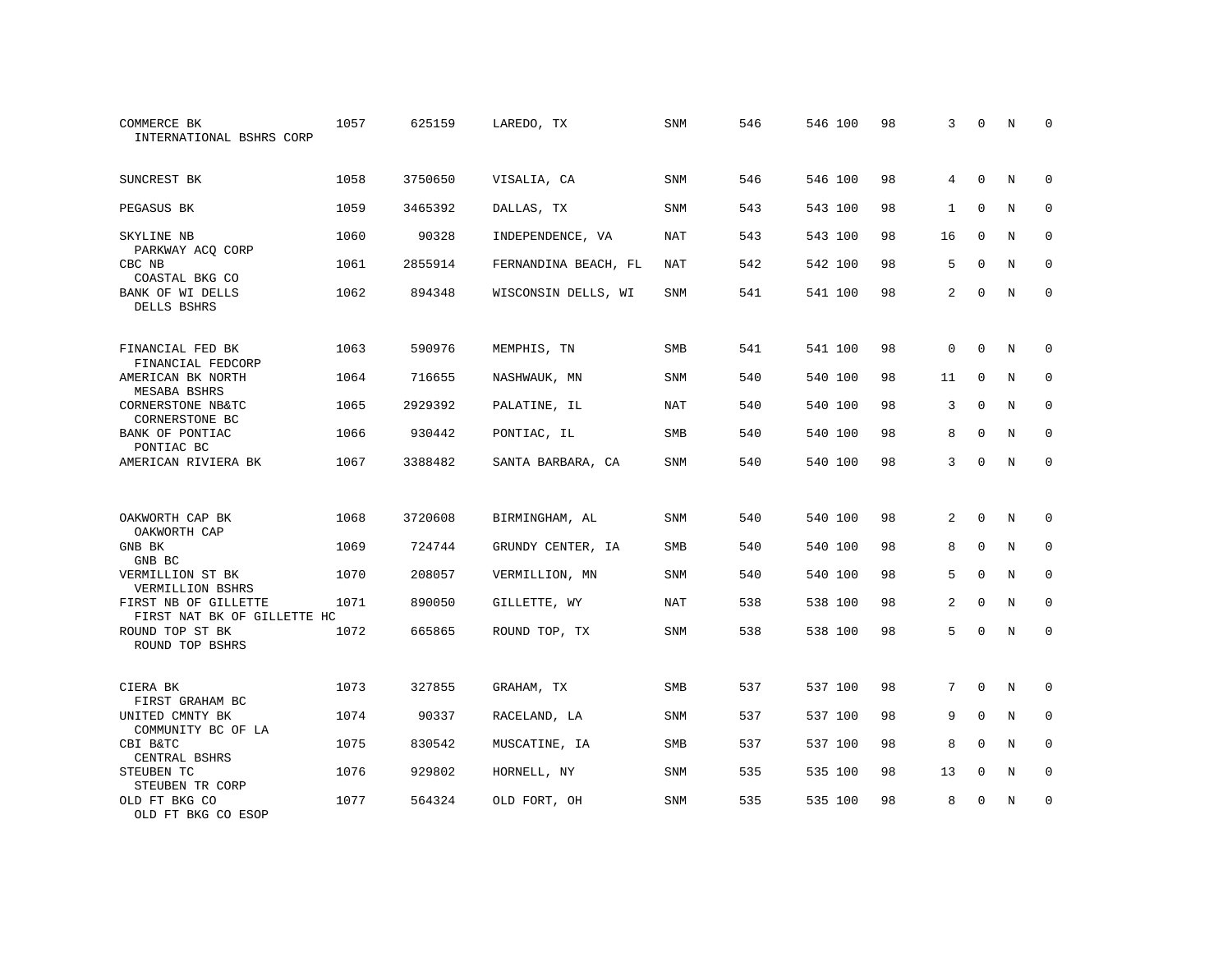| JACKSON COUNTY BK<br>BANCORP OF SOUTHERN IN        | 1078 | 884442  | SEYMOUR, IN      | <b>SNM</b> | 535 | 535 100 | 98 | 9            | $\Omega$     | N | $\mathbf 0$ |
|----------------------------------------------------|------|---------|------------------|------------|-----|---------|----|--------------|--------------|---|-------------|
| UNITED S BK<br>UNISOUTH                            | 1079 | 327435  | UMATILLA, FL     | <b>SNM</b> | 534 | 534 100 | 98 | 12           | $\mathbf 0$  | N | $\mathbf 0$ |
| MIDWEST RGNL BK<br>MIDWEST RGNL BC                 | 1080 | 691958  | FESTUS, MO       | <b>SNM</b> | 534 | 534 100 | 98 | 5            | $\mathbf{0}$ | N | $\mathbf 0$ |
| FIRST BK OF AL<br>FIRSTBANC OF AL                  | 1081 | 257233  | TALLADEGA, AL    | SNM        | 533 | 533 100 | 98 | 5            | $\Omega$     | N | $\mathbf 0$ |
| WEST GATE BK<br>WEST GATE BSHRS                    | 1082 | 207050  | LINCOLN, NE      | <b>SNM</b> | 533 | 533 100 | 98 | 6            | $\Omega$     | N | $\mathbf 0$ |
| OXFORD B&T<br>OXFORD FC                            | 1083 | 647432  | OAK BROOK, IL    | <b>SNM</b> | 531 | 531 100 | 98 | $7^{\circ}$  | $\Omega$     | N | $\mathbf 0$ |
| FIRST BK<br>FIRST BC                               | 1084 | 451068  | KETCHIKAN, AK    | SNM        | 531 | 531 100 | 98 | 7            | $\mathbf 0$  | N | $\mathbf 0$ |
| CITIZENS ST BK<br>CSB BSHRS                        | 1085 | 261360  | SOMERVILLE, TX   | SNM        | 531 | 531 100 | 98 | 5            | $\Omega$     | N | $\mathbf 0$ |
| FIRST RELIANCE BK<br>FIRST RELIANCE BSHRS          | 1086 | 2839790 | FLORENCE, SC     | SNM        | 531 | 531 100 | 98 | 11           | $\mathbf 0$  | N | 0           |
| POINTBANK<br>PILOT POINT BC ESOP                   | 1087 | 844567  | PILOT POINT, TX  | SMB        | 530 | 530 100 | 98 | 8            | $\Omega$     | N | $\mathbf 0$ |
| FARMERS BK FRANKFORT IN<br>FARMERS BC FRANKFORT IN | 1088 | 423449  | FRANKFORT, IN    | SNM        | 530 | 530 100 | 98 | 9            | $\Omega$     | N | 0           |
| FIRST BK<br>FIRST SW CORP                          | 1089 | 875936  | MCCOMB, MS       | <b>SNM</b> | 530 | 530 100 | 98 | 13           | $\mathbf{0}$ | N | $\mathbf 0$ |
| LINDELL B&TC<br>FIRST IL BANCORP                   | 1090 | 185859  | SAINT LOUIS, MO  | SMB        | 530 | 530 100 | 98 | 11           | 0            | N | 0           |
| COMMERCIAL BK<br>COMMERCIAL NAT FC                 | 1091 | 513340  | ALMA, MI         | SNM        | 529 | 529 100 | 98 | 9            | $\Omega$     | N | $\mathbf 0$ |
| CF BK NA<br>CENTRAL FEDERAL CORP                   | 1092 | 767974  | WORTHINGTON, OH  | NAT        | 529 | 529 100 | 98 | 4            | $\Omega$     | N | $\mathbf 0$ |
| SOUTH ATLANTIC BK<br>SOUTH ATLANTIC BSHRS          | 1093 | 3637247 | MYRTLE BEACH, SC | SNM        | 528 | 528 100 | 98 | 6            | $\mathbf 0$  | N | 0           |
| FIRST ST BK MIDDLEBURY<br>CRYSTAL VALLEY FC        | 1094 | 967046  | MIDDLEBURY, IN   | <b>SNM</b> | 528 | 528 100 | 98 | 6            | $\Omega$     | N | $\mathbf 0$ |
| FIRST NB IN STAUNTON<br>FIRST STAUNTON BSHRS       | 1095 | 126740  | STAUNTON, IL     | NAT        | 527 | 527 100 | 98 | 8            | $\mathbf 0$  | N | 0           |
| 1ST COLONIAL CMNTY BK<br>1ST COLONIAL BC           | 1096 | 2920773 | COLLINGSWOOD, NJ | SNM        | 527 | 527 100 | 98 | $\mathbf{1}$ | $\mathbf 0$  | N | $\mathbf 0$ |
| HAMILTON BK<br>HAMILTON BC                         | 1097 | 365576  | TOWSON, MD       | <b>SNM</b> | 526 | 526 100 | 98 | 6            | 0            | N | $\mathbf 0$ |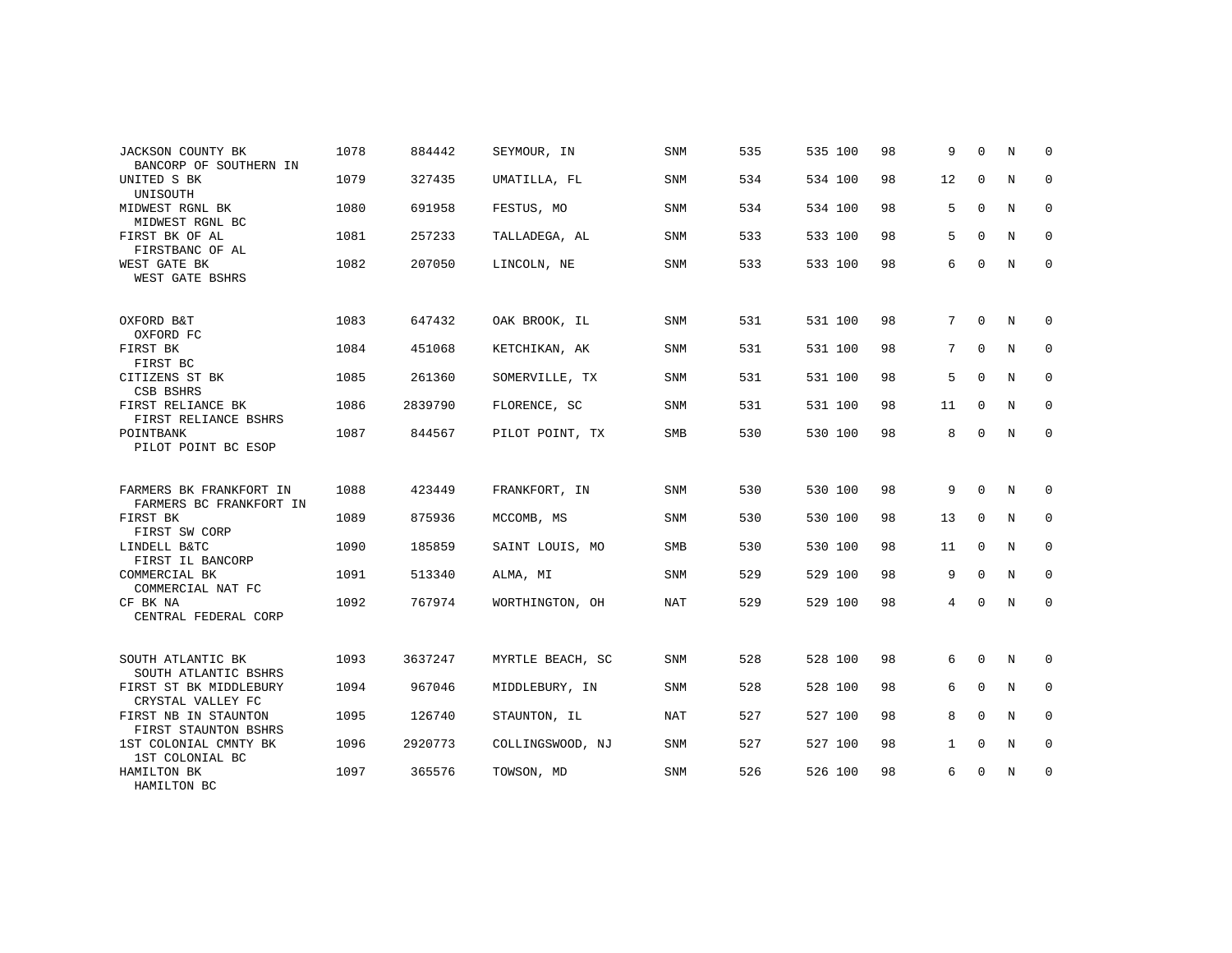| FNB BK<br>FNS BSHRS                          | 1098 | 441434  | SCOTTSBORO, AL     | <b>SNM</b> | 526 | 526 100 | 98 | 11 | $\mathbf 0$ | N | $\mathbf 0$ |
|----------------------------------------------|------|---------|--------------------|------------|-----|---------|----|----|-------------|---|-------------|
| BANK OF CENT FL<br>BANK OF CENT FL HC        | 1099 | 3588312 | LAKELAND, FL       | <b>SNM</b> | 525 | 525 100 | 98 | 1  | $\mathbf 0$ | N | $\mathbf 0$ |
| FIRST CMRL BK USA                            | 1100 | 2332910 | ALHAMBRA, CA       | SNM        | 525 | 525 100 | 98 | 5  | $\Omega$    | N | 7           |
| TEXAS NB<br>TEXAS NAT BC                     | 1101 | 739355  | JACKSONVILLE, TX   | NAT        | 524 | 524 100 | 98 | 6  | $\Omega$    | N | $\mathbf 0$ |
| MALVERN NB<br>MNB BSHRS                      | 1102 | 906241  | MALVERN, AR        | NAT        | 523 | 523 100 | 98 | 13 | $\Omega$    | N | $\mathbf 0$ |
| PREMIER BK                                   | 1103 | 2539960 | ROCK VALLEY, IA    | SNM        | 523 | 523 100 | 98 | 4  | $\Omega$    | N | $\Omega$    |
| PREMIER HOLDS<br>FNBC B&TC<br>FNBC LA GRANGE | 1104 | 608844  | LA GRANGE, IL      | <b>SNM</b> | 523 | 523 100 | 98 | 4  | $\Omega$    | N | $\mathbf 0$ |
| KILLBUCK SVGS BK CO<br>KILLBUCK BSHRS        | 1105 | 1017425 | KILLBUCK, OH       | SMB        | 522 | 522 100 | 98 | 9  | $\Omega$    | N | $\mathbf 0$ |
| BANK OF SOUTHERN CA NA                       | 1106 | 3076453 | SAN DIEGO, CA      | NAT        | 522 | 522 100 | 98 | 6  | $\Omega$    | N | $\Omega$    |
| REGAL BK<br>REGAL BC                         | 1107 | 3650563 | LIVINGSTON, NJ     | SNM        | 522 | 522 100 | 98 | 10 | $\Omega$    | N | $\Omega$    |
| ITASCA B&TC<br>ITASCA BC                     | 1108 | 812436  | ITASCA, IL         | SNM        | 521 | 521 100 | 98 | 1  | $\Omega$    | N | $\Omega$    |
| DRUMMOND CMNTY BK<br>DRUMMOND BKG CO         | 1109 | 1436071 | CHIEFLAND, FL      | SNM        | 520 | 520 100 | 98 | 14 | $\mathbf 0$ | N | $\mathbf 0$ |
| SYNERGY BK<br>SYNERGY BSHRS                  | 1110 | 2748502 | HOUMA, LA          | <b>SNM</b> | 519 | 519 100 | 98 | 5  | $\Omega$    | N | $\mathbf 0$ |
| STATE BK OF LIZTON<br>LIZTON FC              | 1111 | 345747  | LIZTON, IN         | SNM        | 518 | 518 100 | 98 | 10 | $\mathbf 0$ | N | $\mathbf 0$ |
| TRAILWEST BK<br>BITTERROOT HC                | 1112 | 615954  | LOLO, MT           | SNM        | 518 | 518 100 | 98 | 14 | $\Omega$    | N | $\Omega$    |
| KLEBERG BK NA<br>KLEBERG & CO BKR            | 1113 | 556459  | KINGSVILLE, TX     | NAT        | 517 | 517 100 | 98 | 6  | $\Omega$    | N | $\mathbf 0$ |
| JEFF BK<br>JEFFERSONVILLE BC                 | 1114 | 306908  | JEFFERSONVILLE, NY | SNM        | 517 | 517 100 | 98 | 11 | $\mathbf 0$ | N | $\mathbf 0$ |
| FARMERS NB OF DANVILLE<br>BOYLE BANCORP      | 1115 | 785147  | DANVILLE, KY       | NAT        | 517 | 517 100 | 98 | 9  | $\Omega$    | N | $\mathbf 0$ |
| GBC INTL BK<br>GBC HOLD                      | 1116 | 972769  | LOS ANGELES, CA    | SNM        | 517 | 517 100 | 98 | 7  | $\mathbf 0$ | N | $\mathbf 0$ |
| BNA BK<br><b>BNA BSHRS</b>                   | 1117 | 916745  | NEW ALBANY, MS     | <b>SNM</b> | 517 | 517 100 | 98 | 5  | $\Omega$    | N | $\mathbf 0$ |
| CITIZENS ST BK OF NEW CASTLE 1118<br>TOWN FC |      | 1000641 | NEW CASTLE, IN     | <b>SNM</b> | 516 | 516 100 | 98 | 14 | $\Omega$    | N | $\mathbf 0$ |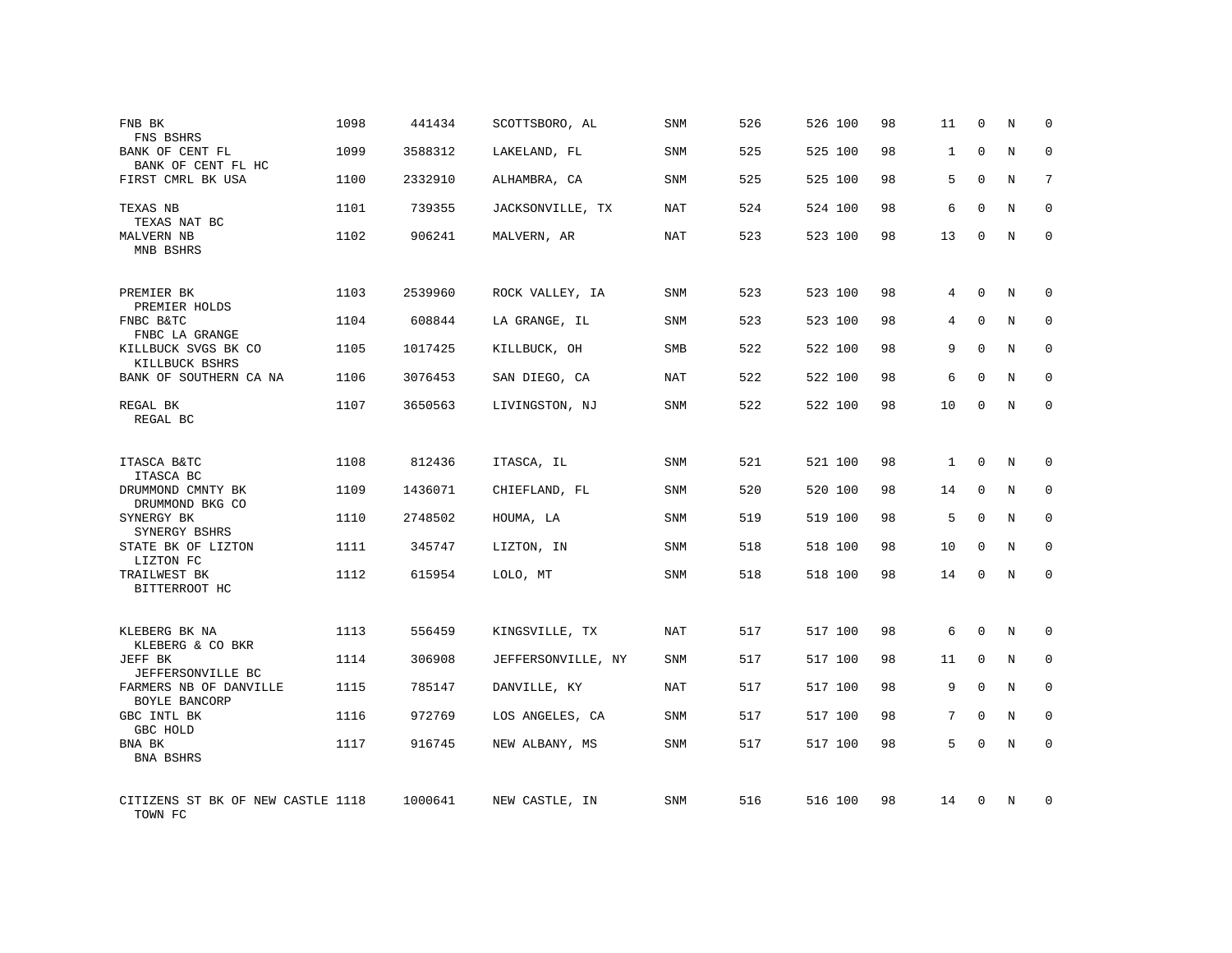| MECHANICS BK<br>MECHANICS FNCL CORP              | 1119 | 943675  | MANSFIELD, OH        | SNM        | 515 | 515 100 | 98 | 9  | $\Omega$     | N       | $\mathbf 0$ |
|--------------------------------------------------|------|---------|----------------------|------------|-----|---------|----|----|--------------|---------|-------------|
| EDMONTON ST BK<br>EDMONTON BSHRS                 | 1120 | 845247  | GLASGOW, KY          | <b>SNM</b> | 515 | 515 100 | 98 | 12 | $\mathbf 0$  | N       | $\mathbf 0$ |
| TOWN & COUNTRY BK<br>TOWN & COUNTRY BSHRS        | 1121 | 487357  | SALEM, MO            | SMB        | 515 | 515 100 | 98 | 9  | $\Omega$     | N       | $\mathbf 0$ |
| LIBERTY NAT BK<br><b>BOE BSHRS</b>               | 1122 | 68756   | LAWTON, OK           | <b>NAT</b> | 514 | 514 100 | 98 | 6  | $\mathbf 0$  | $\rm N$ | $\mathbf 0$ |
| SIMSBURY B&TC                                    | 1123 | 2290887 | SIMSBURY, CT         | SNM        | 514 | 514 100 | 98 | 4  | $\mathbf 0$  | N       | 0           |
| SBT BC<br>NORTHUMBERLAND NB<br>NORTHUMBERLAND BC | 1124 | 70414   | NORTHUMBERLAND, PA   | <b>NAT</b> | 514 | 514 100 | 98 | 6  | $\Omega$     | N       | $\Omega$    |
| BRANNEN BK<br>BRANNEN BK OF FL                   | 1125 | 760331  | INVERNESS, FL        | SNM        | 514 | 514 100 | 98 | 11 | $\mathbf 0$  | N       | $\mathbf 0$ |
| FIRST NB&TC OF ARDMORE<br>FIRST NAT CORP         | 1126 | 984258  | ARDMORE, OK          | <b>NAT</b> | 513 | 513 100 | 98 | 9  | $\Omega$     | N       | $\mathbf 0$ |
| RICHWOOD BKG CO<br>RICHWOOD BSHRS                | 1127 | 150727  | RICHWOOD, OH         | SMB        | 513 | 513 100 | 98 | 5  | $\Omega$     | N       | $\Omega$    |
| DAIRY ST BK<br>DAIRY ST BC                       | 1128 | 57451   | RICE LAKE, WI        | <b>SNM</b> | 512 | 512 100 | 98 | 11 | $\mathbf{0}$ | N       | $\mathbf 0$ |
| FREEDOM BK OF VIRGINIA                           | 1129 | 3019982 | FAIRFAX, VA          | SMB        | 511 | 511 100 | 98 | 2  | $\Omega$     | N       | $\mathbf 0$ |
| HIGHLAND BK<br>HIGHLAND BSHRS                    | 1130 | 764058  | SAINT MICHAEL, MN    | <b>SNM</b> | 511 | 511 100 | 98 | 4  | $\mathbf 0$  | N       | $\mathbf 0$ |
| BORDER ST BK<br>BORDER BSHRS                     | 1131 | 977951  | GREENBUSH, MN        | <b>SNM</b> | 511 | 511 100 | 98 | 8  | $\Omega$     | N       | $\mathbf 0$ |
| FIDELITY BK<br>FB BSHRS                          | 1132 | 3202962 | WICHITA FALLS, TX    | SNM        | 511 | 511 100 | 98 | 6  | $\mathbf 0$  | $\rm N$ | 0           |
| SARATOGA NB&TC<br>ARROW FC                       | 1133 | 1211371 | SARATOGA SPRINGS, NY | NAT        | 511 | 511 100 | 98 | 9  | $\mathbf 0$  | $\rm N$ | 0           |
| FIRST NB NORTH<br>WALKER BAN CO                  | 1134 | 805755  | WALKER, MN           | <b>NAT</b> | 510 | 510 100 | 98 | 9  | $\mathbf{0}$ | N       | $\mathbf 0$ |
| ARTHUR ST BK                                     | 1135 | 591320  | UNION, SC            | SNM        | 510 | 510 100 | 98 | 68 | $\Omega$     | N       | $\mathbf 0$ |
| ARTHUR ST BK<br>FOJ MGMT CO LLC                  | 1135 | 591320  | UNION, SC            | SNM        |     |         |    |    |              |         |             |
| ARTHUR ST BK<br>HAO MGMT CO LLC                  | 1135 | 591320  | UNION, SC            | SNM        |     |         |    |    |              |         |             |
| ARTHUR ST BK<br>JCO VENTURES LLC                 | 1135 | 591320  | UNION, SC            | SNM        |     |         |    |    |              |         |             |
| ACCESS BK<br>3MV BC                              | 1136 | 3614837 | OMAHA, NE            | SNM        | 510 | 510 100 | 98 | 7  | $\Omega$     | N       | $\mathbf 0$ |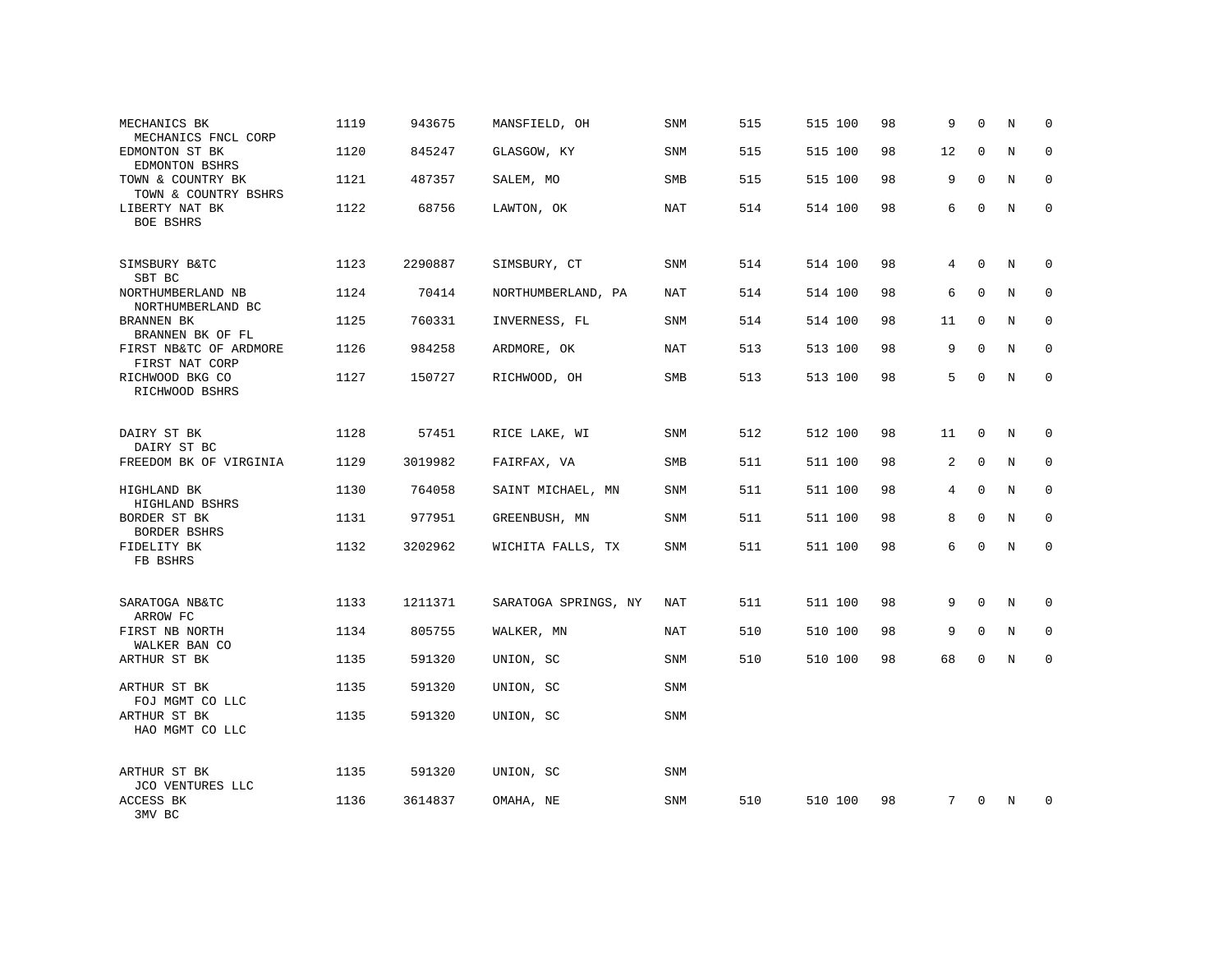| CALVIN B TAYLOR BKG CO BERLI 1137<br>CALVIN B TAYLOR BSHRS |      | 39327   | BERLIN, MD       | SNM        | 509 | 509 100 | 98 | 10       | 0           | N | $\Omega$     |
|------------------------------------------------------------|------|---------|------------------|------------|-----|---------|----|----------|-------------|---|--------------|
| SOUTHWEST GA BK<br>SOUTHWEST GA FC                         | 1138 | 699534  | MOULTRIE, GA     | SNM        | 509 | 509 100 | 98 | 5        | $\mathbf 0$ | N | $\mathbf 0$  |
| <b>GOLD COAST BK</b><br>GOLD COAST BC                      | 1139 | 3614369 | ISLANDIA, NY     | <b>SNM</b> | 509 | 509 100 | 98 | $\Omega$ | $\Omega$    | N | $\Omega$     |
| FIRST ST BK NE<br>FIRST ST HOLD CO                         | 1140 | 499453  | LINCOLN, NE      | <b>SMB</b> | 508 | 508 100 | 98 | 15       | 0           | N | 0            |
| FIRST AMER B&TC<br>FIRST AMER BC                           | 1141 | 921039  | ATHENS, GA       | SNM        | 508 | 508 100 | 98 | 5        | $\mathbf 0$ | N | $\mathbf 0$  |
| FIRST & FARMERS NB<br>ALBANY BANCORP                       | 1142 | 721949  | SOMERSET, KY     | NAT        | 508 | 508 100 | 98 | 11       | $\Omega$    | N | $\mathbf 0$  |
| FIRST NB OF MIDDLE TN<br>FIRST MCMINNVILLE CORP            | 1143 | 87234   | MC MINNVILLE, TN | NAT        | 508 | 508 100 | 98 | 7        | $\Omega$    | N | 0            |
| FARMERS & MRCH BK<br>FMB BSHRS                             | 1144 | 763930  | LAKELAND, GA     | SNM        | 507 | 507 100 | 98 | 5        | $\mathbf 0$ | N | $\mathbf 0$  |
| PENNIAN BK<br>FIRST CMNTY FNCL CORP                        | 1145 | 212018  | MIFFLINTOWN, PA  | <b>SNM</b> | 507 | 507 100 | 98 | 10       | $\Omega$    | N | $\mathbf 0$  |
| SUTTON BK<br><b>SUTTON BSHRS</b>                           | 1146 | 110413  | ATTICA, OH       | <b>SNM</b> | 506 | 506 100 | 98 | 7        | $\mathbf 0$ | N | 0            |
| FIRST HOPE BK A NAT BKG ASSN 1147<br>FIRST HOPE BC         |      | 434203  | HOPE, NJ         | NAT        | 506 | 506 100 | 98 | 5        | $\Omega$    | N | $\mathbf 0$  |
| WILSON & MUIR B&TC<br>WILSON & MUIR BANCORP                | 1148 | 899343  | BARDSTOWN, KY    | SNM        | 506 | 506 100 | 98 | 10       | $\mathbf 0$ | N | 0            |
| PACIFIC ENT BK<br>PACIFIC ENT BC                           | 1149 | 3490871 | IRVINE, CA       | <b>SMB</b> | 506 | 506 100 | 98 | $\Omega$ | $\mathbf 0$ | N | $\mathbf{0}$ |
| CONCORDIA B&TC<br>CONCORDIA CAP CORP                       | 1150 | 819556  | VIDALIA, LA      | <b>SNM</b> | 504 | 504 100 | 98 | 6        | $\mathbf 0$ | N | 0            |
| BALLSTON SPA NB<br>BALLSTON SPA BC                         | 1151 | 505     | BALLSTON SPA, NY | <b>NAT</b> | 504 | 504 100 | 98 | 12       | $\mathbf 0$ | N | $\mathbf 0$  |
| INTERNATIONAL FNC BK                                       | 1152 | 867632  | MIAMI, FL        | <b>SNM</b> | 504 | 503 100 | 98 | 2        | $\Omega$    | Y | $\Omega$     |
| STEPHENSON NB&TC<br>STEPHENSON NAT BC                      | 1153 | 598048  | MARINETTE, WI    | <b>NAT</b> | 503 | 503 100 | 98 | 6        | $\mathbf 0$ | N | $\mathbf 0$  |
| OPTIMA B&TC                                                | 1154 | 3689385 | PORTSMOUTH, NH   | SNM        | 502 | 502 100 | 98 | 4        | $\mathbf 0$ | N | $\Omega$     |
|                                                            | 1155 | 3086256 |                  | <b>SNM</b> | 501 | 501 100 | 98 |          | $\Omega$    | N | $\Omega$     |
| GREATER HUDSON BK                                          |      |         | BARDONIA, NY     |            |     |         |    | 4        |             |   |              |
| BANCCENTRAL NA<br>MYERS BSHRS                              | 1156 | 251352  | ALVA, OK         | <b>NAT</b> | 501 | 501 100 | 98 | 4        | $\mathbf 0$ | N | $\mathbf 0$  |
| WESTERN STS BK<br>WESTERN STS BC                           | 1157 | 3445460 | LARAMIE, WY      | <b>SNM</b> | 500 | 500 100 | 98 | 13       | $\mathbf 0$ | N | $\mathbf 0$  |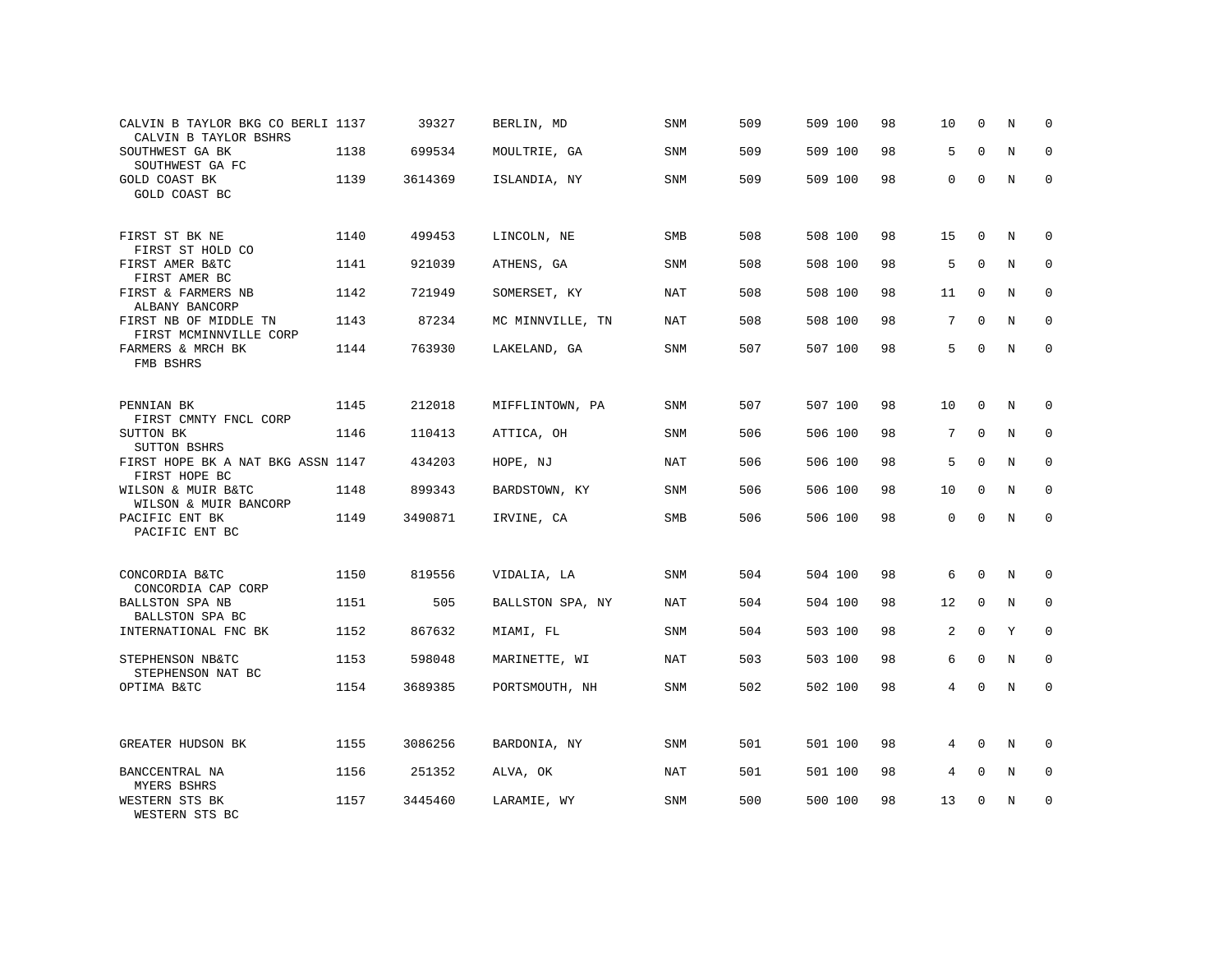| PEOPLES BK<br>PEOPLES BC                                   | 1158 | 998844  | ROCK VALLEY, IA  | SNM        | 500 | 500 100 | 98 | 6              | $\Omega$     | N           | 0           |
|------------------------------------------------------------|------|---------|------------------|------------|-----|---------|----|----------------|--------------|-------------|-------------|
| UNITED TX BK<br>UTB FHC                                    | 1159 | 726953  | DALLAS, TX       | <b>SMB</b> | 499 | 499 100 | 98 | $\mathbf{1}$   | $\mathbf 0$  | N           | $\mathbf 0$ |
| HARDIN CTY BK<br>HARDIN CTY BSHRS                          | 1160 | 526854  | SAVANNAH, TN     | SMB        | 497 | 497 100 | 98 | 4              | 0            | N           | 0           |
| UNION ST BK<br>HENDERSON CITIZENS BSHRS                    | 1161 | 452850  | FLORENCE, TX     | <b>SNM</b> | 497 | 497 100 | 98 | 7              | $\mathbf 0$  | N           | $\mathbf 0$ |
| TEXAS CITIZENS BK NA                                       | 1162 | 3440830 | PASADENA, TX     | NAT        | 496 | 496 100 | 98 | 5              | $\mathbf 0$  | $\mathbf N$ | $\mathbf 0$ |
| TEXAS CITIZENS BC<br>FIRST SCTY B&TC                       | 1163 | 894544  | CHARLES CITY, IA | <b>SNM</b> | 495 | 495 100 | 98 | 13             | $\mathbf 0$  | N           | 0           |
| CEDAR VALLEY BSHRS<br>DEERWOOD BK<br>DEERWOOD BSHRS        | 1164 | 314257  | BAXTER, MN       | SNM        | 495 | 495 100 | 98 | 10             | $\mathbf{0}$ | $\mathbf N$ | $\mathbf 0$ |
| PROSPECT BK                                                | 1165 | 738143  | PARIS, IL        | SNM        | 493 | 493 100 | 98 | 9              | $\mathbf 0$  | N           | 0           |
| EDGAR CTY BANC SHARES<br>MCFARLAND ST BK<br>NORTHERN BSHRS | 1166 | 663647  | MC FARLAND, WI   | SNM        | 493 | 493 100 | 98 | 3              | $\Omega$     | N           | $\mathbf 0$ |
| AMERICAN PLUS BK NA                                        | 1167 | 3623110 | ARCADIA, CA      | NAT        | 493 | 493 100 | 98 | 2              | $\mathbf{0}$ | $\mathbf N$ | $\mathbf 0$ |
| SECURITY B&TC OF GLENCOE<br>SECURITY BSHRS CO              | 1168 | 1001059 | GLENCOE, MN      | SNM        | 493 | 493 100 | 98 | 11             | $\mathbf{0}$ | N           | $\mathbf 0$ |
| FIRST CMNTY BK OF TN<br>FIRST CMNTY BC                     | 1169 | 1188772 | SHELBYVILLE, TN  | SNM        | 492 | 492 100 | 98 | $\overline{4}$ | $\mathbf{0}$ | N           | $\mathbf 0$ |
| CCB CMNTY BK                                               | 1170 | 655839  | ANDALUSIA, AL    | <b>SNM</b> | 492 | 492 100 | 98 | 3              | $\mathbf{0}$ | N           | 0           |
| SOUTHERN NAT CORP<br>PEOPLES BK CO                         | 1171 | 702911  | COLDWATER, OH    | SNM        | 491 | 491 100 | 98 | 6              | $\mathbf 0$  | N           | $\mathbf 0$ |
| PEOPLES HC<br>ROCKY MNT BK                                 | 1172 | 663058  | BILLINGS, MT     | <b>SNM</b> | 491 | 491 100 | 98 | 9              | $\Omega$     | N           | 0           |
| HEARTLAND FNCL USA<br>PIONEER TR BK NA                     | 1173 | 852973  | SALEM, OR        | NAT        | 489 | 489 100 | 98 | $\mathbf{1}$   | $\Omega$     | N           | $\mathbf 0$ |
| PTB CORP<br>NORTH AMER BKG CO<br>N A CORP                  | 1174 | 2631846 | ROSEVILLE, MN    | SMB        | 488 | 488 100 | 98 | 4              | $\mathbf 0$  | N           | $\mathbf 0$ |
| FAYETTEVILLE BK<br>INDUSTRY BSHRS                          | 1175 | 450753  | FAYETTEVILLE, TX | <b>SNM</b> | 487 | 487 100 | 98 | 2              | $\Omega$     | N           | 0           |
| COMMUNITY BK<br>MANSFIELD BSHRS                            | 1176 | 974754  | MANSFIELD, LA    | SNM        | 487 | 487 100 | 98 | 9              | $\mathbf 0$  | N           | 0           |
| CONSUMERS NB<br>CONSUMERS BC                               | 1177 | 477321  | MINERVA, OH      | NAT        | 487 | 487 100 | 98 | 12             | $\mathbf 0$  | N           | 0           |
| VILLAGE BK<br>VILLAGE BK & TR FC                           | 1178 | 2760232 | MIDLOTHIAN, VA   | <b>SNM</b> | 487 | 487 100 | 98 | 9              | $\Omega$     | N           | $\mathbf 0$ |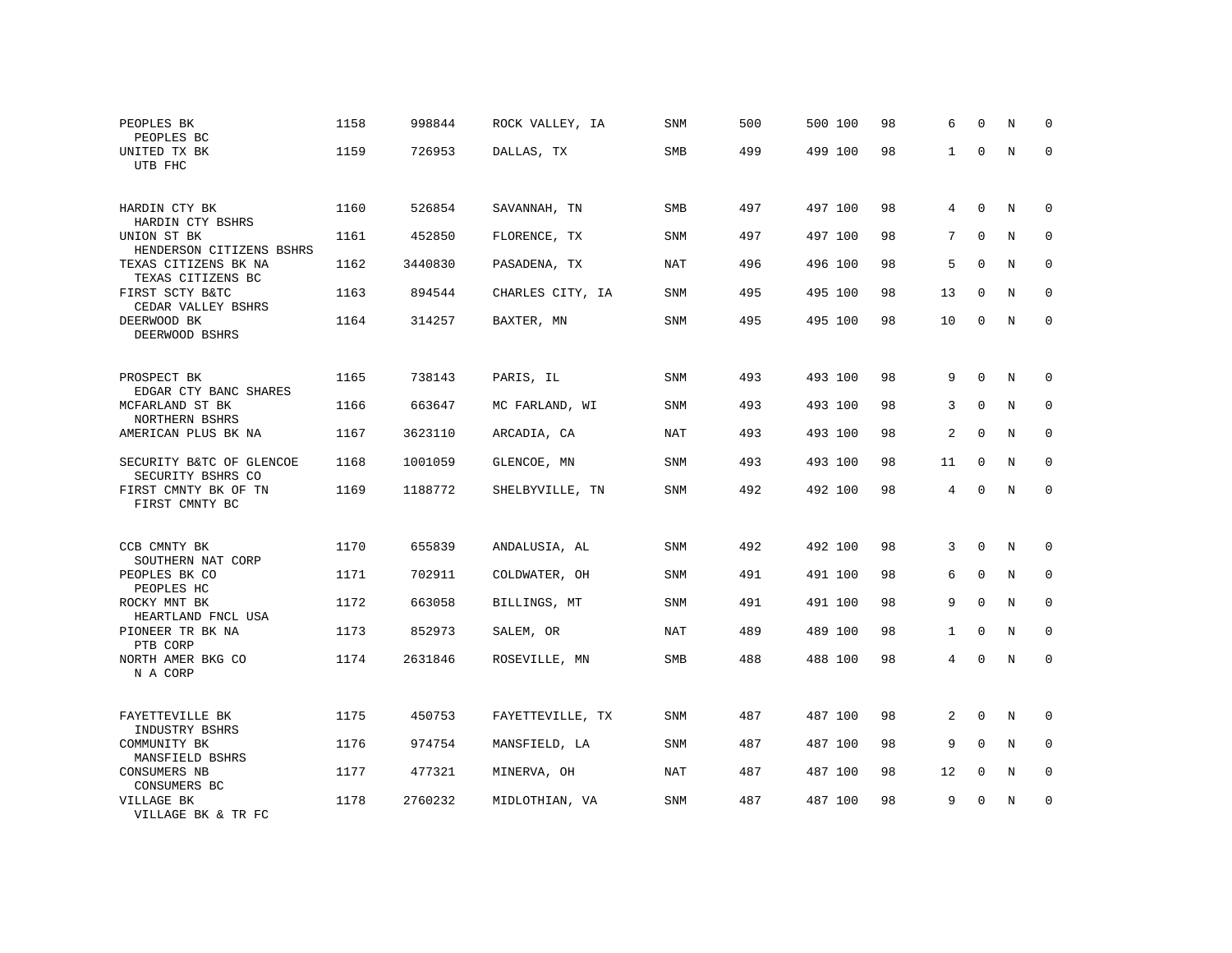| CITIZENS FIRST BK<br>CITIZENS FIRST CORP       | 1179 | 2751007 | BOWLING GREEN, KY | SNM        | 487 | 487 100 | 98 | 7            | $\Omega$    | N          | $\mathbf 0$ |
|------------------------------------------------|------|---------|-------------------|------------|-----|---------|----|--------------|-------------|------------|-------------|
| UNIFIED BK<br>UNITED BC                        | 1180 | 584724  | MARTINS FERRY, OH | SNM        | 487 | 487 100 | 98 | 17           | $\mathbf 0$ | N          | 0           |
| BANK OF BRIDGER NA<br>BRIDGER CO               | 1181 | 17950   | BRIDGER, MT       | <b>NAT</b> | 486 | 486 100 | 98 | 9            | $\Omega$    | N          | $\mathbf 0$ |
| TEXAS BK                                       | 1182 | 232856  | BROWNWOOD, TX     | SNM        | 486 | 486 100 | 98 | 10           | $\Omega$    | N          | $\mathbf 0$ |
| FIRST EAGLE BK<br>FIRST EAGLE BSHRS            | 1183 | 759045  | CHICAGO, IL       | <b>SMB</b> | 486 | 486 100 | 98 | $\mathbf{1}$ | $\Omega$    | N          | $\Omega$    |
| FNB CMNTY BK<br>FIRST MIDWEST ACQUISITION CORP | 1184 | 839255  | MIDWEST CITY, OK  | SMB        | 485 | 485 100 | 98 | 7            | $\Omega$    | N          | $\Omega$    |
| CORE BK<br>DS HC                               | 1185 | 976552  | OMAHA, NE         | SNM        | 485 | 485 100 | 98 | 8            | $\Omega$    | N          | $\Omega$    |
| NORSTATES BK<br>NORTHERN STS FC                | 1186 | 545042  | WAUKEGAN, IL      | SNM        | 485 | 485 100 | 98 | 7            | $\Omega$    | N          | $\Omega$    |
| <b>BANK OF SULLIVAN</b><br>MID-MISSOURI HC     | 1187 | 436953  | SULLIVAN, MO      | SNM        | 485 | 485 100 | 98 | 7            | $\Omega$    | N          | $\mathbf 0$ |
| INTEGRITY FIRST BK NA<br>MOUNTAIN HOME BSHRS   | 1188 | 26242   | MOUNTAIN HOME, AR | NAT        | 484 | 484 100 | 98 | 9            | $\Omega$    | N          | $\Omega$    |
| FIRST NB MI<br>FIRST NAT BC                    | 1189 | 3404467 | KALAMAZOO, MI     | <b>NAT</b> | 484 | 484 100 | 98 | 3            | $\Omega$    | N          | $\Omega$    |
| FIRST NB&TC<br>FIRST OF MCALESTER CORP         | 1190 | 830355  | MCALESTER, OK     | NAT        | 482 | 482 100 | 98 | 5            | $\Omega$    | N          | $\Omega$    |
| ATHENS FED CMNTY BK NA<br>ATHENS BSHRS CORP    | 1191 | 807272  | ATHENS, TN        | NAT        | 482 | 482 100 | 98 | 9            | $\mathbf 0$ | N          | $\mathbf 0$ |
| FNB BK<br>JACKSON FINANCIAL CORP               | 1192 | 400141  | MAYFIELD, KY      | <b>SNM</b> | 482 | 482 100 | 98 | 7            | $\Omega$    | N          | $\Omega$    |
| PEOPLES B&TC<br>PBT BSHRS                      | 1193 | 153353  | MCPHERSON, KS     | <b>SNM</b> | 482 | 482 100 | 99 | 11           | $\mathbf 0$ | N          | $\mathbf 0$ |
| HERITAGE BK<br>CCF HC                          | 1194 | 628178  | JONESBORO, GA     | <b>SNM</b> | 481 | 481 100 | 99 | 5            | $\Omega$    | $_{\rm N}$ | $\Omega$    |
| FARMERS & MRCH BK<br>FMB BKG CORP              | 1195 | 271631  | MONTICELLO, FL    | <b>SNM</b> | 480 | 480 100 | 99 | 5            | $\Omega$    | N          | $\Omega$    |
| BANK OF KIRKSVILLE<br>ROCKHOLD BANCORP         | 1196 | 796451  | KIRKSVILLE, MO    | <b>SNM</b> | 479 | 479 100 | 99 | 7            | $\mathbf 0$ | N          | $\mathbf 0$ |
| QUEENSTOWN BK OF MD<br>QUEENSTOWN BC OF MD     | 1197 | 429021  | OUEENSTOWN, MD    | <b>SNM</b> | 479 | 479 100 | 99 | 7            | $\Omega$    | N          | $\mathbf 0$ |
| FIRST B&T IL<br>FIRST BANCTRUST CORP           | 1198 | 221476  | PARIS, IL         | SNM        | 478 | 478 100 | 99 | 6            | $\mathbf 0$ | N          | 0           |
| FIRST ST BK<br>JANE AUSTIN CHAPMAN LP          | 1199 | 264455  | ATHENS, TX        | <b>SNM</b> | 478 | 478 100 | 99 | 10           | $\Omega$    | N          | $\mathbf 0$ |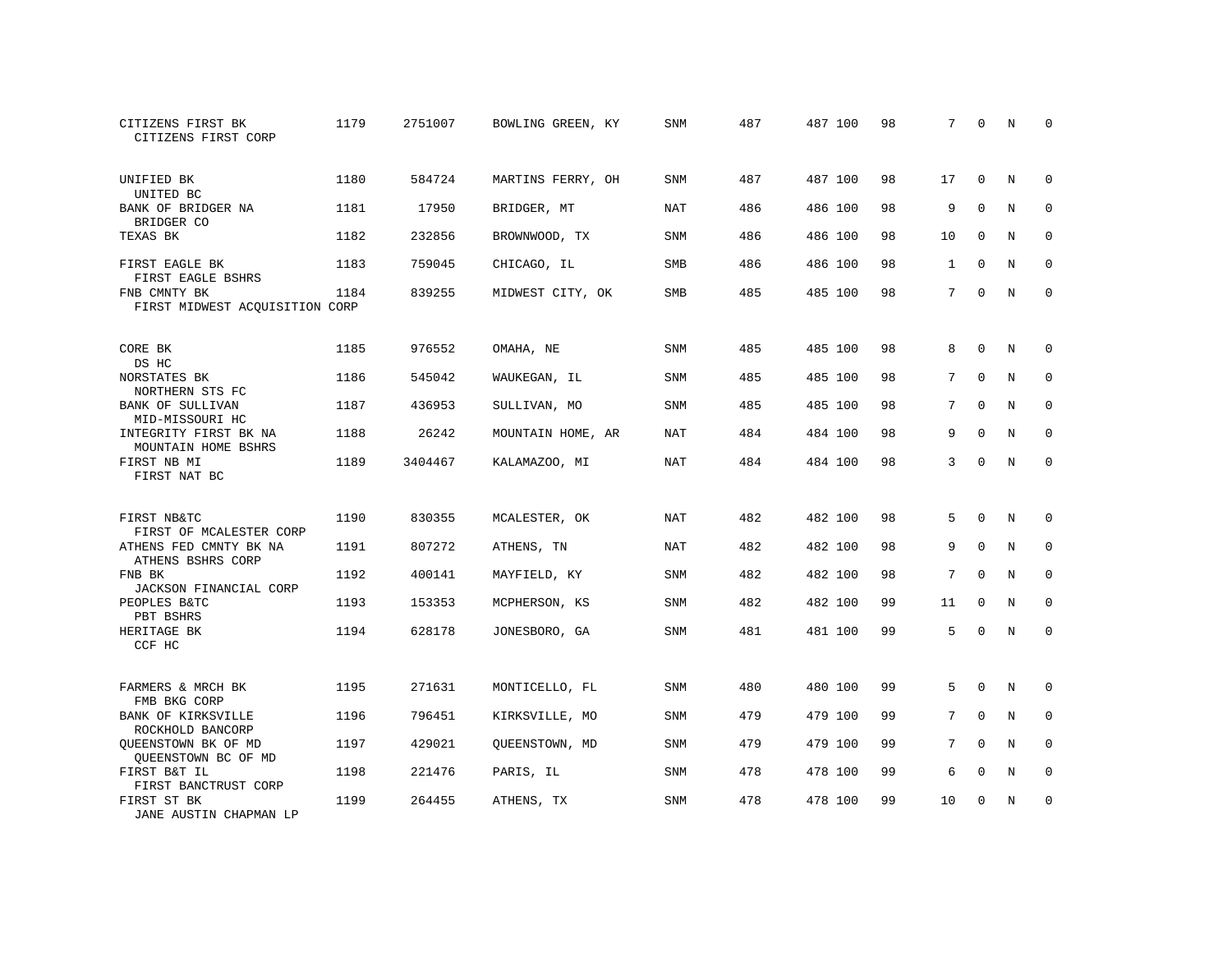| FIRST ST BK<br>JSA FAM LP                            | 1199 | 264455  | ATHENS, TX            | SNM        |     |         |    |              |              |   |              |
|------------------------------------------------------|------|---------|-----------------------|------------|-----|---------|----|--------------|--------------|---|--------------|
| RIVER BK<br>RIVER HC                                 | 1200 | 279842  | STODDARD, WI          | <b>SNM</b> | 478 | 478 100 | 99 | 10           | $\mathbf 0$  | N | $\mathbf 0$  |
| FIRST ST BK<br>NEBRASKA BSHRS                        | 1201 | 151957  | GOTHENBURG, NE        | <b>SNM</b> | 478 | 478 100 | 99 | 6            | $\mathbf 0$  | N | $\mathbf 0$  |
| HNB NB                                               | 1202 | 908553  | HANNIBAL, MO          | NAT        | 478 | 478 100 | 99 | 13           | $\mathbf 0$  | N | $\mathbf 0$  |
| CAPITAL BK OF NJ                                     | 1203 | 3595262 | VINELAND, NJ          | SNM        | 478 | 478 100 | 99 | 3            | $\mathbf 0$  | N | $\mathbf{0}$ |
|                                                      |      |         |                       |            |     |         |    |              |              |   |              |
| GENERATIONS BK<br>HARRELL BSHRS                      | 1204 | 329345  | HAMPTON, AR           | <b>SNM</b> | 477 | 477 100 | 99 | 9            | $\mathbf 0$  | N | 0            |
| MINSTER BK<br>MINSTER FNCL CORP                      | 1205 | 604024  | MINSTER, OH           | SMB        | 477 | 477 100 | 99 | 6            | $\mathbf 0$  | N | $\mathbf 0$  |
| GREENE CTY CMRL BK                                   | 1206 | 3268249 | CATSKILL, NY          | <b>SNM</b> | 477 | 477 100 | 99 | 0            | $\Omega$     | N | $\mathbf 0$  |
| GREEN BELT B&TC<br>GREEN BELT BC                     | 1207 | 803649  | IOWA FALLS, IA        | <b>SNM</b> | 476 | 476 100 | 99 | 7            | $\mathbf 0$  | N | $\mathbf 0$  |
| FRANKLIN B&TC<br>FRANKLIN BANCORP                    | 1208 | 493844  | FRANKLIN, KY          | <b>SNM</b> | 476 | 476 100 | 99 | 4            | $\mathbf 0$  | N | $\mathbf 0$  |
| LEGACY NB                                            | 1209 | 3306280 | SPRINGDALE, AR        | <b>NAT</b> | 476 | 476 100 | 99 | 4            | $\Omega$     | N | $\mathbf 0$  |
| LEGACY BSHRS<br>BEACH CMNTY BK                       | 1210 | 3022076 | FORT WALTON BEACH, FL | SNM        | 476 | 476 100 | 99 | 10           | $\mathbf 0$  | N | 0            |
| BEACH CMNTY BSHRS<br>REGENT BK                       | 1211 | 309655  | TULSA, OK             | <b>SNM</b> | 476 | 476 100 | 99 | 3            | $\mathbf 0$  | N | $\mathbf 0$  |
| REGENT CAP CORP                                      |      |         |                       |            |     |         |    |              |              |   |              |
| COVENANT BK<br>COVENANT FNCL                         | 1212 | 3540310 | DOYLESTOWN, PA        | <b>SNM</b> | 475 | 475 100 | 99 | $\mathbf{1}$ | $\Omega$     | N | $\mathbf 0$  |
| DMB CMNTY BK<br>DMB CORP                             | 1213 | 56548   | DE FOREST, WI         | SNM        | 475 | 475 100 | 99 | 0            | $\mathbf 0$  | N | $\mathbf 0$  |
|                                                      |      |         |                       |            |     |         |    |              |              |   |              |
| TIOGA ST BK<br>TSB SVC                               | 1214 | 910118  | SPENCER, NY           | SMB        | 475 | 475 100 | 99 | 10           | $\mathbf 0$  | N | $\mathbf 0$  |
| TEXAS BK<br>HENDERSON TX BSHRS                       | 1215 | 414764  | HENDERSON, TX         | <b>SNM</b> | 474 | 474 100 | 99 | 8            | $\mathbf 0$  | N | 0            |
| CUMBERLAND VALLEY NB&TC<br>CUMBERLAND VALLEY FNCL CO | 1216 | 647218  | EAST BERNSTADT, KY    | NAT        | 474 | 474 100 | 99 | 13           | $\mathbf 0$  | N | 0            |
| MARIES CTY BK<br>MARIES CTY BC                       | 1217 | 441359  | VIENNA, MO            | <b>SNM</b> | 474 | 474 100 | 99 | 10           | $\mathbf{0}$ | N | $\mathbf 0$  |
| LEGACY BK<br>MIDSTATE BC                             | 1218 | 320052  | HINTON, OK            | SNM        | 473 | 473 100 | 99 | 10           | 0            | N | 0            |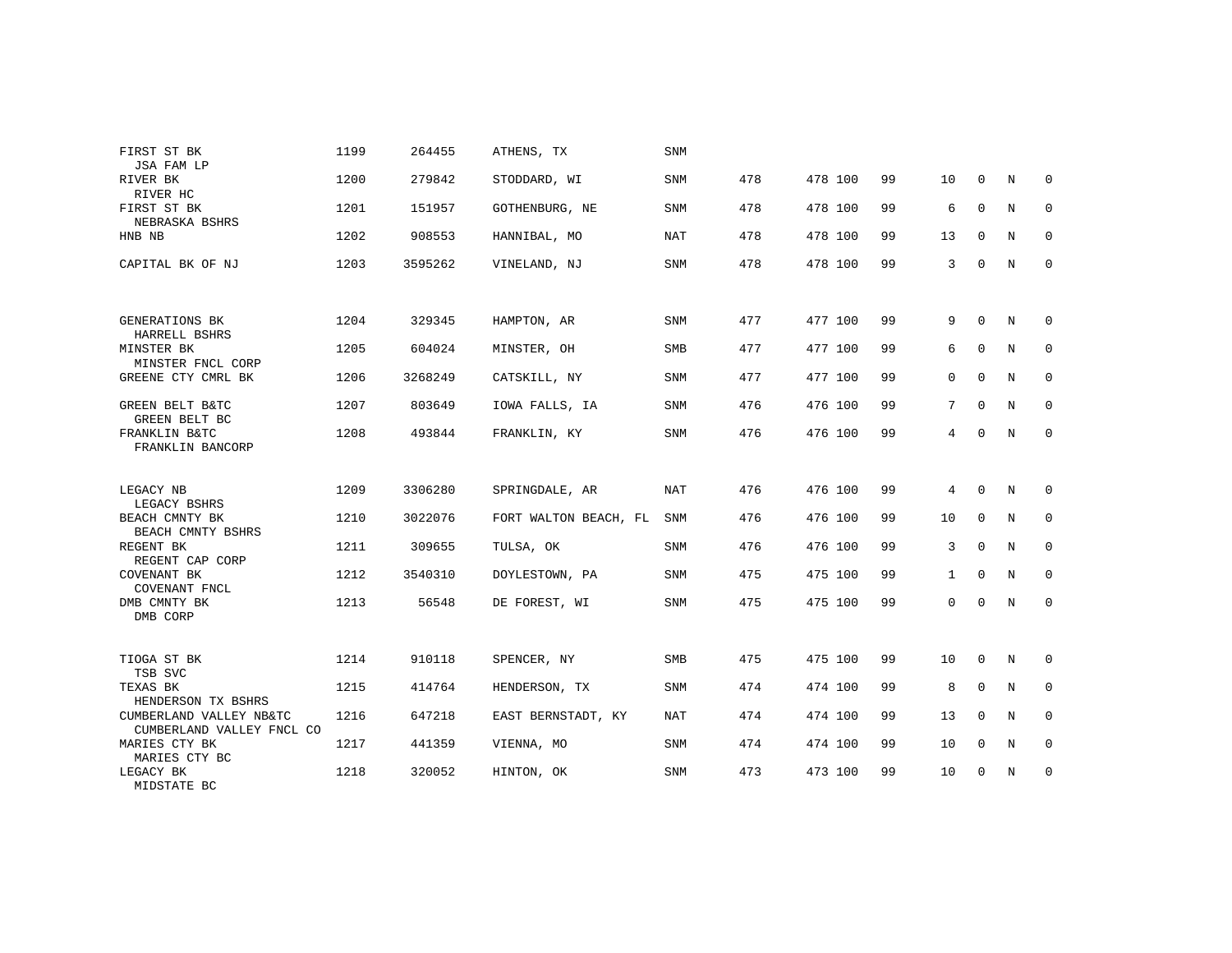| BRICKELL BK                                                                 | 1219 | 729132  | MIAMI, FL            | <b>SNM</b> | 472 | 472 100 | 99 | 0            | $\mathbf 0$  | Υ          | 13          |
|-----------------------------------------------------------------------------|------|---------|----------------------|------------|-----|---------|----|--------------|--------------|------------|-------------|
| ABBYBANK<br>ABBY BC                                                         | 1220 | 198149  | ABBOTSFORD, WI       | <b>SNM</b> | 472 | 472 100 | 99 | 4            | $\Omega$     | N          | $\mathbf 0$ |
| LEDYARD NB<br>LEDYARD FNCL GRP                                              | 1221 | 1863097 | NORWICH, VT          | NAT        | 472 | 472 100 | 99 | 9            | $\Omega$     | N          | $\Omega$    |
| BANK OF THE WEST<br>GREATER SW BSHRS                                        | 1222 | 859552  | GRAPEVINE, TX        | <b>SNM</b> | 472 | 472 100 | 99 | 8            | $\Omega$     | N          | $\mathbf 0$ |
| CUSB BK<br>HOW-WIN DEV CO                                                   | 1223 | 900146  | CRESCO, IA           | <b>SMB</b> | 472 | 472 100 | 99 | 4            | $\Omega$     | N          | $\Omega$    |
| LEGENCE BK                                                                  | 1224 | 635840  | ELDORADO, IL         | <b>SNM</b> | 472 | 472 100 | 99 | 14           | $\mathbf{0}$ | N          | $\mathbf 0$ |
| FIRST ELDORADO BSHRS<br>FIRST ST BK OF BLAKELY<br>FIRST ST BSHRS OF BLAKELY | 1225 | 5135    | BLAKELY, GA          | <b>SNM</b> | 471 | 471 100 | 99 | 6            | $\Omega$     | N          | $\mathbf 0$ |
| BANKLIBERTY<br>LIBERTY BC                                                   | 1226 | 379171  | LIBERTY, MO          | <b>SMB</b> | 469 | 469 100 | 99 | 10           | $\Omega$     | N          | $\mathbf 0$ |
| CONTINENTAL NB<br>CONTINENTAL BC                                            | 1227 | 837037  | MIAMI, FL            | NAT        | 469 | 469 100 | 99 | 4            | $\Omega$     | N          | $\Omega$    |
| FIDELITY BK<br>FIDELITY HC                                                  | 1228 | 9357    | EDINA, MN            | <b>SNM</b> | 469 | 469 100 | 99 | 0            | $\mathbf{0}$ | N          | $\mathbf 0$ |
| FIRST NB OF DURANGO<br>FIRST BC                                             | 1229 | 68859   | DURANGO, CO          | NAT        | 468 | 468 100 | 99 | 4            | $\Omega$     | N          | $\Omega$    |
| NORTHEAST GA BK<br>FIRST SCTY BSHRS                                         | 1230 | 888833  | LAVONIA, GA          | <b>SNM</b> | 468 | 468 100 | 99 | 11           | $\mathbf{0}$ | N          | $\mathbf 0$ |
| ROCKFORD B&TC<br>QCR HOLDS                                                  | 1231 | 3303917 | ROCKFORD, IL         | <b>SMB</b> | 468 | 468 100 | 99 | 1            | $\Omega$     | N          | $\mathbf 0$ |
| PEOPLES BK<br>PEOPLES BC                                                    | 1232 | 819855  | LUBBOCK, TX          | SMB        | 468 | 468 100 | 99 | 7            | $\mathbf{0}$ | N          | 0           |
| PEOPLES CMNTY BK<br>GREENVILLE BSHRS                                        | 1233 | 784159  | GREENVILLE, MO       | <b>SNM</b> | 468 | 468 100 | 99 | 14           | $\Omega$     | N          | $\mathbf 0$ |
| RESOURCE BK NA                                                              | 1234 | 235530  | DEKALB, IL           | <b>NAT</b> | 467 | 467 100 | 99 | 9            | $\mathbf{0}$ | N          | $\mathbf 0$ |
| RESOURCE BSHRS<br>DENMARK ST BK<br>DENMARK BSHRS                            | 1235 | 222446  | DENMARK, WI          | <b>SNM</b> | 467 | 467 100 | 99 | 6            | $\mathbf 0$  | $\rm N$    | $\mathbf 0$ |
| FIRST NB OF SCOTIA<br>GLENVILLE BHC                                         | 1236 | 472616  | SCOTIA, NY           | NAT        | 466 | 466 100 | 99 | 9            | $\Omega$     | N          | $\mathbf 0$ |
| INSBANK<br>INSCORP                                                          | 1237 | 2877345 | NASHVILLE,<br>TN     | <b>SMB</b> | 466 | 466 100 | 99 | $\mathbf{1}$ | $\mathbf{0}$ | N          | $\mathbf 0$ |
| CITIZENS NB OF GREATER STL<br>CARDINAL BC                                   | 1238 | 870650  | MAPLEWOOD, MO        | <b>NAT</b> | 465 | 465 100 | 99 | 5            | $\Omega$     | $_{\rm N}$ | $\Omega$    |
| SAINT LOUIS BK<br>SAINT LOUIS BSHRS                                         | 1239 | 3354599 | TOWN AND COUNTRY, MO | SNM        | 465 | 465 100 | 99 | $\Omega$     | $\Omega$     | N          | $\mathbf 0$ |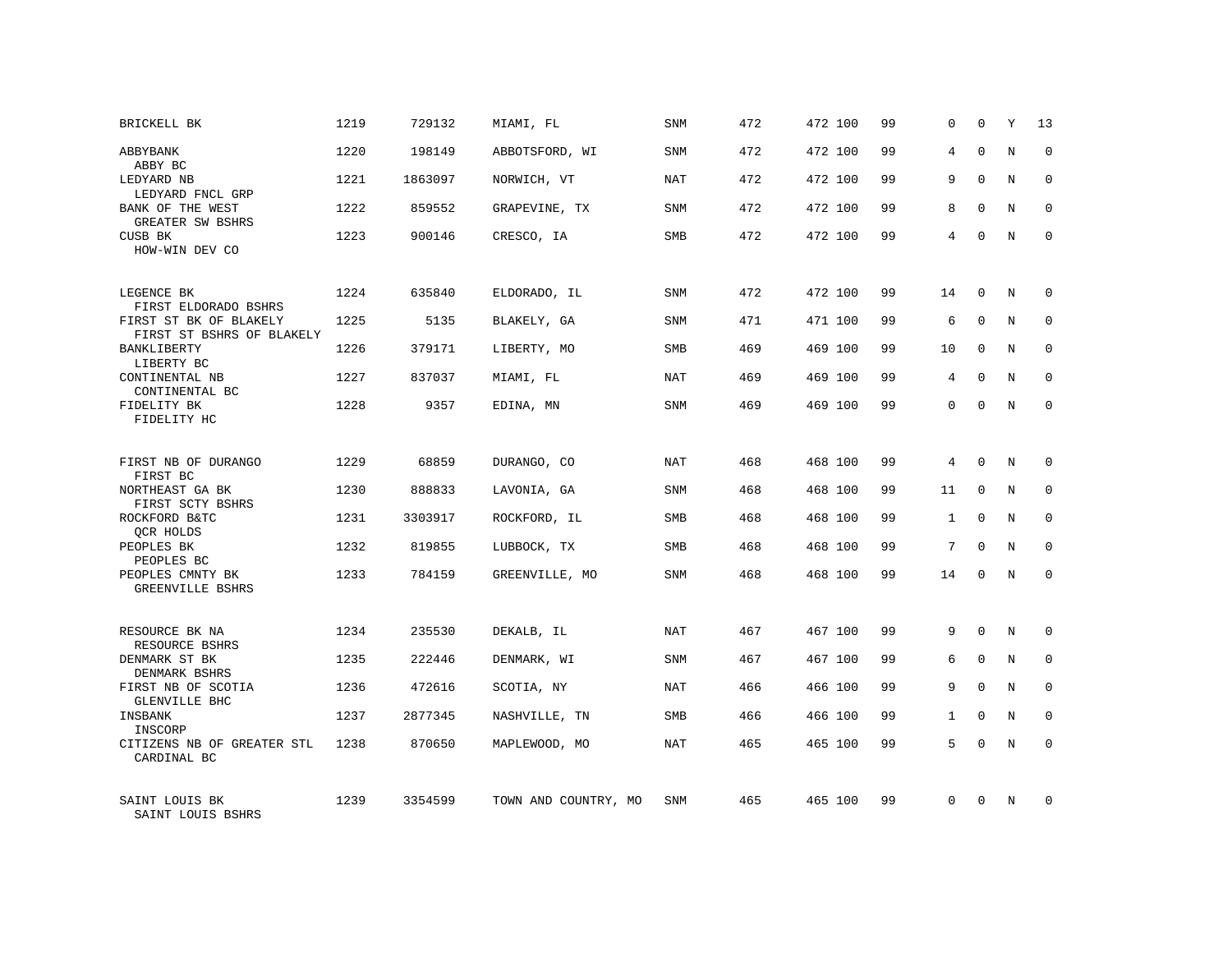| R BK<br>R CORP FNCL                            | 1240 | 3821037 | ROUND ROCK, TX   | <b>SNM</b> | 465 | 465 100 | 99 | 7              | $\Omega$     | N | $\mathbf 0$ |
|------------------------------------------------|------|---------|------------------|------------|-----|---------|----|----------------|--------------|---|-------------|
| LEGENDS BK<br>LEGENDS FNCL HOLD                | 1241 | 2745426 | CLARKSVILLE, TN  | <b>SNM</b> | 464 | 464 100 | 99 | 7              | $\Omega$     | N | $\mathbf 0$ |
| CITIZENS BK<br>CITBA FC                        | 1242 | 44741   | MOORESVILLE, IN  | <b>SNM</b> | 464 | 464 100 | 99 | 8              | $\Omega$     | N | $\Omega$    |
| FIRST NB<br>PINNACLE BSHRS CORP                | 1243 | 979629  | ALTAVISTA, VA    | <b>NAT</b> | 463 | 463 100 | 99 | 8              | $\Omega$     | N | $\Omega$    |
| CAROLINA B&TC                                  | 1244 | 355120  | LAMAR, SC        | SNM        | 461 | 461 100 | 99 | 13             | $\mathbf 0$  | N | $\mathbf 0$ |
| FIRST CAROLINA BSHRS CORP<br>FIRST FREEDOM BK  | 1245 | 3437148 | LEBANON, TN      | <b>SNM</b> | 461 | 461 100 | 99 | 5              | $\mathbf{0}$ | N | $\mathbf 0$ |
| FIRST FREEDOM BSHRS<br>EVOLVE B&TC             | 1246 | 592448  | WEST MEMPHIS, AR | <b>SMB</b> | 460 | 460 100 | 99 | 4              | $\Omega$     | N | $\mathbf 0$ |
| EVOLVE BC<br>HIGHLANDS ST BK<br>HIGHLANDS BC   | 1247 | 3386590 | VERNON, NJ       | <b>SNM</b> | 460 | 460 100 | 99 | 3              | $\Omega$     | N | $\mathbf 0$ |
| QUANTUM NB<br>OUANTUM CAP CORP                 | 1248 | 2354387 | SUWANEE, GA      | <b>NAT</b> | 460 | 460 100 | 99 | $\overline{a}$ | $\Omega$     | N | $\mathbf 0$ |
| FIRST NB OF WATERLOO<br>FIRST WATERLOO BSHRS   | 1249 | 145545  | WATERLOO, IL     | <b>NAT</b> | 460 | 460 100 | 99 | 9              | $\mathbf{0}$ | N | 0           |
| FARMERS BK<br>FARMERS BC                       | 1250 | 307062  | BUHL, ID         | <b>SNM</b> | 459 | 459 100 | 99 | 5              | $\Omega$     | N | $\mathbf 0$ |
| CONNECTICUT CMNTY BK NA<br>ASSOCIATED CMNTY BC | 1251 | 2756909 | WESTPORT, CT     | NAT        | 459 | 459 100 | 99 | 7              | $\Omega$     | N | $\mathbf 0$ |
| BANK OF COMMERCE<br>COMMERCE BC                | 1252 | 99442   | GREENWOOD, MS    | <b>SNM</b> | 459 | 459 100 | 99 | 5              | $\mathbf{0}$ | N | $\mathbf 0$ |
| URBAN PARTSHP BK                               | 1253 | 4184186 | CHICAGO, IL      | <b>SNM</b> | 459 | 459 100 | 99 | 7              | $\mathbf{0}$ | N | $\mathbf 0$ |
|                                                |      |         |                  |            |     |         |    |                |              |   |             |
| SOUTH LA BK<br>SOUTH LA FC                     | 1254 | 616036  | HOUMA, LA        | <b>SNM</b> | 458 | 458 100 | 99 | 5              | $\mathbf{0}$ | N | $\mathbf 0$ |
| FIRST BK UPPER MICHIGAN<br>FIRST BSHRS CORP    | 1255 | 239556  | GLADSTONE, MI    | <b>SNM</b> | 458 | 458 100 | 99 | 9              | $\Omega$     | N | $\mathbf 0$ |
| FIRST ST BK<br>FIRST ST BC                     | 1256 | 294023  | WINCHESTER, OH   | SNM        | 458 | 458 100 | 99 | 10             | $\mathbf 0$  | N | $\mathbf 0$ |
| FIRST NB<br>FIRST NAT BSHRS                    | 1257 | 583352  | HUNTSVILLE, TX   | NAT        | 457 | 457 100 | 99 | 4              | $\mathbf 0$  | N | $\mathbf 0$ |
| VISIONBANK OF IA<br>VISIONBANKSHARES           | 1258 | 269049  | AMES, IA         | SMB        | 457 | 457 100 | 99 | 7              | $\mathbf{0}$ | N | $\mathbf 0$ |
| BTC BK<br>BETHANY BSHRS                        | 1259 | 1009242 | BETHANY, MO      | SNM        | 456 | 456 100 | 99 | 8              | $\mathbf 0$  | N | $\mathbf 0$ |
| FARMERS BK WINDSOR VA<br>FARMERS BSHRS         | 1260 | 619327  | WINDSOR, VA      | SMB        | 455 | 455 100 | 99 | 6              | $\mathbf 0$  | N | $\mathbf 0$ |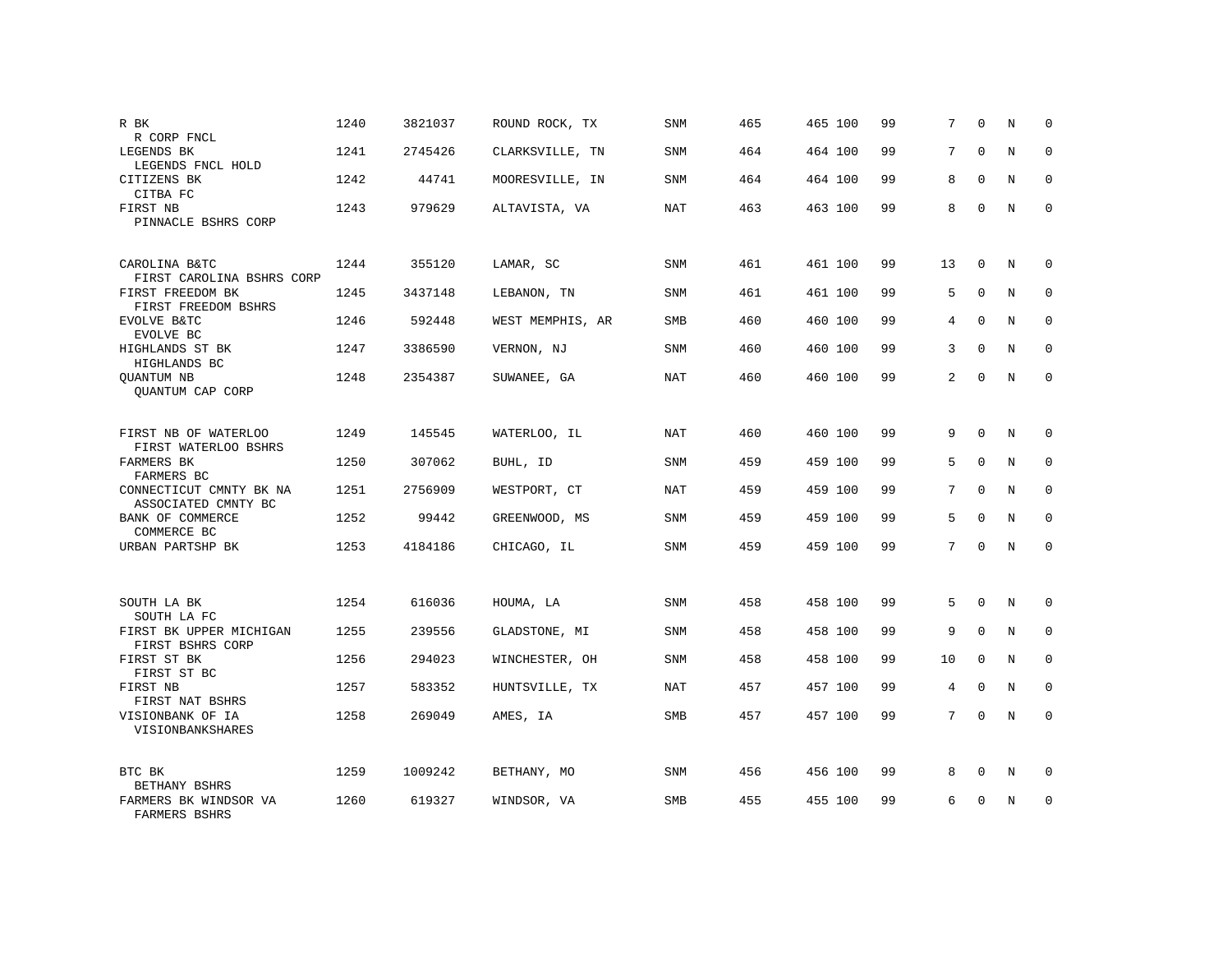| NEW TRIPOLI BK<br>NEW TRIPOLI BC                     | 1261 | 331713  | NEW TRIPOLI, PA    | <b>SMB</b> | 455 | 455 100 | 99 | 1               | 0           | N           | $\mathbf 0$  |
|------------------------------------------------------|------|---------|--------------------|------------|-----|---------|----|-----------------|-------------|-------------|--------------|
| WAYNE SVG CMNTY BK<br>WAYNE SAV BSHR INC             | 1262 | 985479  | WOOSTER, OH        | SNM        | 454 | 454 100 | 99 | 10              | 0           | N           | $\mathbf 0$  |
| WESTERN ST BK<br>WHITCORP FC                         | 1263 | 988153  | GARDEN CITY, KS    | SNM        | 454 | 454 100 | 99 | 8               | $\mathbf 0$ | $\mathbf N$ | $\mathbf 0$  |
| FIRST NB                                             | 1264 | 375566  | WICHITA FALLS, TX  | NAT        | 453 | 453 100 | 99 | 3               | $\Omega$    | N           | $\Omega$     |
| WICHITA FALLS BSHRS<br>CITIZENS B&TC                 | 1265 | 3174920 | GUNTERSVILLE, AL   | <b>SNM</b> | 453 | 453 100 | 99 | 7               | $\Omega$    | N           | $\mathbf 0$  |
| CITIZENS B&T HOLD<br>SECURITY ST BK                  | 1266 | 111979  | CENTRALIA, WA      | <b>SNM</b> | 453 | 453 100 | 99 | 11              | $\mathbf 0$ | N           | $\mathbf 0$  |
| SECURITY ST CORP<br>PACIFIC NB                       | 1267 | 577137  | MIAMI, FL          | NAT        | 453 | 453 100 | 99 | 2               | $\mathbf 0$ | N           | $\mathbf 0$  |
| BANK OF RIVER OAKS                                   | 1268 | 3386554 | HOUSTON, TX        | SNM        | 452 | 452 100 | 99 | 2               | $\mathbf 0$ | $\mathbf N$ | $\mathbf 0$  |
|                                                      |      |         |                    |            |     |         |    |                 |             |             |              |
| INTERNATIONAL BK OF CMRC<br>INTERNATIONAL BSHRS CORP | 1269 | 382069  | ZAPATA, TX         | SNM        | 452 | 452 100 | 99 | 12              | $\mathbf 0$ | N           | $\mathbf 0$  |
| BLACKRIDGEBANK<br>BLACKRIDGE FNCL                    | 1270 | 3580334 | FARGO, ND          | SNM        | 452 | 452 100 | 99 | 9               | $\mathbf 0$ | N           | 0            |
| FIRST NB OK<br>FIRST BC OF OK                        | 1271 | 525053  | OKLAHOMA CITY, OK  | NAT        | 451 | 451 100 | 99 | 3               | $\mathbf 0$ | N           | 0            |
| FIRST ST B&TC<br>MURPHY-PAYNE INV                    | 1272 | 1012251 | CARTHAGE, TX       | SNM        | 451 | 451 100 | 99 | 0               | $\mathbf 0$ | N           | 0            |
| FIRST BK KS<br>OTTAWA BSHRS                          | 1273 | 192558  | SALINA, KS         | SNM        | 450 | 450 100 | 99 | $7\overline{ }$ | $\mathbf 0$ | $\mathbf N$ | $\mathbf{0}$ |
|                                                      |      |         |                    |            |     |         |    |                 |             |             |              |
| BANKFIRST<br>NORTH CENTRAL BC                        | 1274 | 117458  | NORFOLK, NE        | SNM        | 449 | 449 100 | 99 | 8               | $\mathbf 0$ | N           | 0            |
| F&M BK<br>F&M BSHRS                                  | 1275 | 163857  | EDMOND, OK         | SNM        | 449 | 449 100 | 99 | $7\phantom{.}$  | $\mathbf 0$ | N           | 0            |
| PEOPLES B&TC CO<br>LINCOLN CTY BC                    | 1276 | 909055  | TROY, MO           | <b>SMB</b> | 449 | 449 100 | 99 | 6               | $\mathbf 0$ | N           | $\mathbf 0$  |
| FIRST CMNTY BK<br>COASTAL BEND BSHRS                 | 1277 | 339456  | CORPUS CHRISTI, TX | <b>SNM</b> | 448 | 448 100 | 99 | 11              | $\mathbf 0$ | N           | $\mathbf 0$  |
| YORK TRADITIONS BK                                   | 1278 | 3145797 | YORK, PA           | SNM        | 448 | 448 100 | 99 | $\overline{4}$  | $\mathbf 0$ | N           | $\mathbf 0$  |
|                                                      |      |         |                    |            |     |         |    |                 |             |             |              |
| FIRST CR BK                                          | 1279 | 5069    | WEST HOLLYWOOD, CA | <b>SNM</b> | 447 | 447 100 | 99 | 0               | $\mathbf 0$ | N           | $\mathbf 0$  |
| COMMUNITY NB<br>COMMUNITY BSHRS                      | 1280 | 354552  | SENECA, KS         | NAT        | 447 | 447 100 | 99 | 3               | $\mathbf 0$ | N           | $\mathbf 0$  |
| CAROLINA TR BK<br>CAROLINA TR BSHRS                  | 1281 | 2966614 | LINCOLNTON, NC     | SNM        | 447 | 447 100 | 99 | 8               | $\mathbf 0$ | N           | $\mathbf 0$  |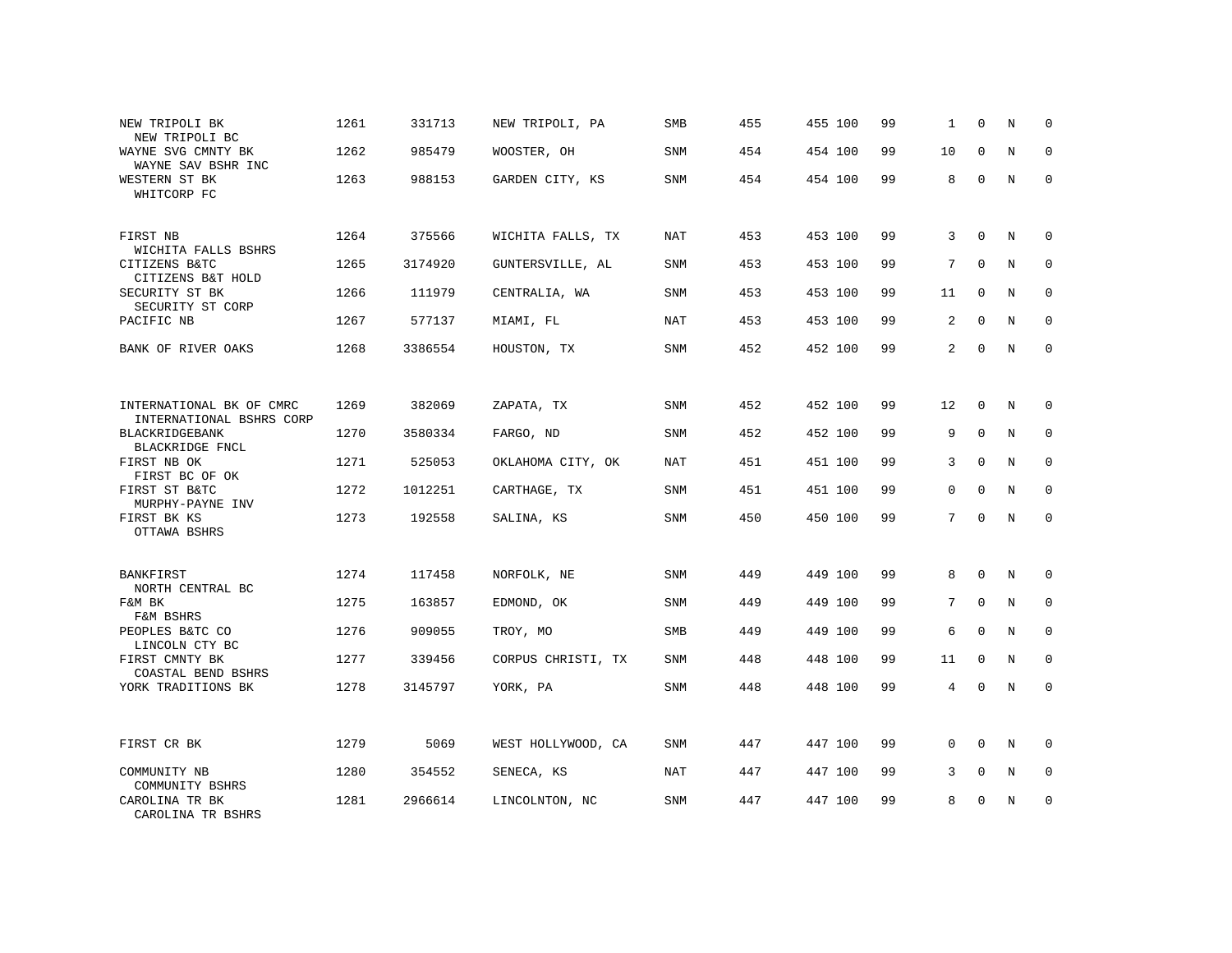| SOUTHWEST NB<br>REPUBLIC FC               | 1282 | 499855  | WICHITA, KS                | NAT        | 445 | 445 100 | 99 | 8            | $\mathbf 0$ | N | $\mathbf 0$ |
|-------------------------------------------|------|---------|----------------------------|------------|-----|---------|----|--------------|-------------|---|-------------|
| GA BKG CO<br>GEORGIA BKG CO               | 1283 | 3016347 | ATLANTA, GA                | <b>SNM</b> | 444 | 444 100 | 99 | $\mathbf{1}$ | $\Omega$    | N | $\Omega$    |
| PARKSIDE FNCL B&TC<br>PARKSIDE FNCL       | 1284 | 3688043 | CLAYTON, MO                | <b>SNM</b> | 444 | 444 100 | 99 | 0            | $\Omega$    | N | $\mathbf 0$ |
| MIDWEST BK<br>WESTERN IL BSHRS            | 1285 | 709143  | MONMOUTH, IL               | SMB        | 444 | 444 100 | 99 | 7            | $\Omega$    | N | $\mathbf 0$ |
| SOUTH GA BKG CO<br>SOUTH GA BHC           | 1286 | 767732  | OMEGA, GA                  | <b>SNM</b> | 444 | 444 100 | 99 | 7            | $\Omega$    | N | $\mathbf 0$ |
| 21ST CENTURY BK<br>DOLPHIN FAMILY MGMT CO | 1287 | 340256  | LORETTO, MN                | <b>SNM</b> | 443 | 443 100 | 99 | 7            | $\Omega$    | N | $\mathbf 0$ |
| DECORAH B&TC<br>SECURITY AGY              | 1288 | 872047  | DECORAH, IA                | SNM        | 443 | 443 100 | 99 | 2            | $\Omega$    | N | $\Omega$    |
| CITIZENS BK<br>CITIZENS BSHRS CORP        | 1289 | 898627  | OLANTA, SC                 | SNM        | 443 | 443 100 | 99 | 16           | $\mathbf 0$ | N | $\mathbf 0$ |
| CITIZENS ST BK<br>GOERING MGMT CO LLC     | 1290 | 273550  | MOUNDRIDGE, KS             | SNM        | 443 | 443 100 | 99 | 12           | $\mathbf 0$ | N | $\mathbf 0$ |
| NORTHEAST BK<br>NORTHEAST SECURITIES CORP | 1291 | 689357  | MINNEAPOLIS, MN            | SNM        | 443 | 443 100 | 99 | 2            | $\mathbf 0$ | N | $\mathbf 0$ |
| MAIN ST BK CORP<br>MAIN ST FS CORP        | 1292 | 3034695 | WHEELING, WV               | SNM        | 443 | 443 100 | 99 | 3            | $\Omega$    | N | $\Omega$    |
| BLUE RIDGE BK NA<br>BLUE RIDGE BSHRS      | 1293 | 233527  | MARTINSVILLE, VA           | NAT        | 442 | 442 100 | 99 | 7            | $\Omega$    | N | $\Omega$    |
| STILLMAN BANCCORP NA<br>STILLMAN BANCCORP | 1294 | 407645  | STILLMAN VALLEY, IL        | NAT        | 441 | 441 100 | 99 | 5            | $\mathbf 0$ | N | $\mathbf 0$ |
| FNBC BK<br>FNBC BC                        | 1295 | 100843  | ASH FLAT, AR               | <b>SMB</b> | 441 | 441 100 | 99 | 12           | $\Omega$    | N | $\Omega$    |
| COASTALSTATES BK<br>COASTALSOUTH BSHRS    | 1296 | 3274709 | HILTON HEAD ISLAND, SC SNM |            | 441 | 441 100 | 99 | 3            | $\mathbf 0$ | N | $\mathbf 0$ |
| <b>EASTERN NB</b>                         | 1297 | 171133  | MIAMI, FL                  | NAT        | 441 | 440 100 | 99 | 4            | $\Omega$    | Y | $\mathbf 0$ |
| GRAND SVG BK<br>GRAND BC                  | 1298 | 732178  | GROVE, OK                  | SNM        | 441 | 441 100 | 99 | 10           | $\mathbf 0$ | N | $\mathbf 0$ |
| SOUTHEASTERN BK<br>SOUTHEASTERN BKG CORP  | 1299 | 210238  | DARIEN, GA                 | SNM        | 441 | 441 100 | 99 | 9            | $\mathbf 0$ | N | $\mathbf 0$ |
| <b>BANKORION</b><br>ORION BC              | 1300 | 855741  | ORION, IL                  | <b>SNM</b> | 441 | 441 100 | 99 | 7            | $\Omega$    | N | $\mathbf 0$ |
| PLAINS ST BK<br>PLAINS ACQ CORP           | 1301 | 972862  | HUMBLE, TX                 | SNM        | 440 | 440 100 | 99 | 3            | $\mathbf 0$ | N | 0           |
| MERCANTILE BK<br>UNITED CMNTY BC          | 1302 | 481542  | QUINCY, IL                 | <b>SNM</b> | 440 | 440 100 | 99 | 6            | $\Omega$    | N | $\mathbf 0$ |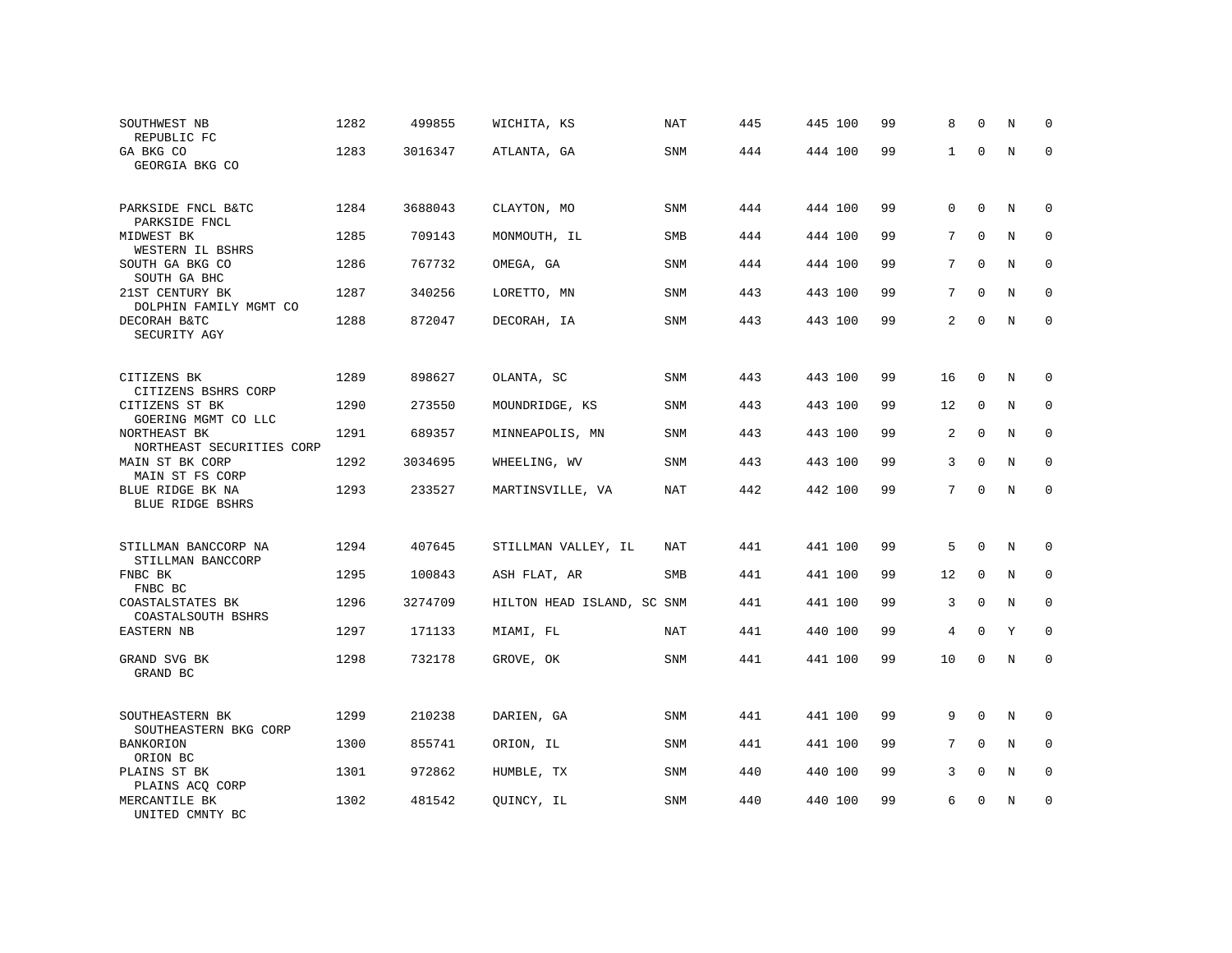| WESTERN CMRC BK<br>WESTERN CMRC BSHRS CARLSBAD     | 1303 | 169756  | CARLSBAD, NM     | SNM        | 440 | 440 100 | 99 | 11             | $\mathbf 0$  | N | $\Omega$    |
|----------------------------------------------------|------|---------|------------------|------------|-----|---------|----|----------------|--------------|---|-------------|
| FCN BK NA<br>FCN BANC CORP                         | 1304 | 321947  | BROOKVILLE, IN   | NAT        | 440 | 440 100 | 99 | 4              | $\Omega$     | N | $\Omega$    |
| WEST MI CMNTY BK                                   | 1305 | 715340  | HUDSONVILLE, MI  | SNM        | 440 | 440 100 | 99 | 6              | $\mathbf 0$  | N | $\mathbf 0$ |
| AMERICAN BK NA<br>AMERICAN NAT BSHRS               | 1306 | 307361  | WACO, TX         | NAT        | 439 | 439 100 | 99 | 2              | $\Omega$     | N | $\Omega$    |
| CAPITAL CITY BK<br>CAPITAL CITY BSHRS              | 1307 | 348551  | TOPEKA, KS       | SNM        | 438 | 438 100 | 99 | 10             | $\mathbf 0$  | N | $\mathbf 0$ |
| SOY CAP B&TC<br>SCB BC                             | 1308 | 899736  | DECATUR, IL      | <b>SNM</b> | 438 | 438 100 | 99 | 9              | $\mathbf 0$  | N | $\mathbf 0$ |
| TRUXTON TC<br>TRUXTON CORP                         | 1309 | 3290240 | NASHVILLE, TN    | <b>SMB</b> | 437 | 437 100 | 99 | 0              | $\mathbf 0$  | N | $\mathbf 0$ |
| FIRST ST BK<br>VAN DIEST INV CO                    | 1310 | 561145  | WEBSTER CITY, IA | <b>SNM</b> | 437 | 437 100 | 99 | 6              | $\Omega$     | N | $\mathbf 0$ |
| FIRST NB&TC OF WILLISTON<br>JORGENSON WILLISTON HC | 1311 | 248455  | WILLISTON, ND    | NAT        | 436 | 436 100 | 99 | 3              | $\Omega$     | N | $\mathbf 0$ |
| CITIZENS BK<br>CITIZENS CORP                       | 1312 | 514132  | COLUMBIA, MS     | <b>SNM</b> | 436 | 436 100 | 99 | 7              | $\Omega$     | N | $\mathbf 0$ |
| TEXAS SCTY BK<br>TEXAS SCTY BSHRS                  | 1313 | 3619216 | DALLAS, TX       | <b>SNM</b> | 435 | 435 100 | 99 | 3              | $\Omega$     | N | $\Omega$    |
| CATSKILL HUDSON BK<br>CATSKILL HUDSON BC           | 1314 | 2132594 | MONTICELLO, NY   | <b>SNM</b> | 435 | 435 100 | 99 | 12             | $\mathbf 0$  | N | $\mathbf 0$ |
| WEST SHORE BK<br>WEST SHORE BK CORP                | 1315 | 832546  | LUDINGTON, MI    | SNM        | 435 | 435 100 | 99 | 8              | $\mathbf 0$  | N | 0           |
| BANK OF SC<br>BANK OF SC CORP                      | 1316 | 246022  | CHARLESTON, SC   | <b>SNM</b> | 434 | 434 100 | 99 | 3              | $\Omega$     | N | $\mathbf 0$ |
| FIRST NB&TC<br>CRACO                               | 1317 | 288358  | VINITA, OK       | NAT        | 434 | 434 100 | 99 | 3              | $\Omega$     | N | $\mathbf 0$ |
| COMMUNITY B&T<br>COMMUNITY CO                      | 1318 | 549862  | WACO, TX         | SNM        | 433 | 433 100 | 99 | $\overline{a}$ | $\Omega$     | N | $\mathbf 0$ |
| NATIONAL CAPITAL BK OF WA                          | 1319 | 791821  | WASHINGTON, DC   | NAT        | 432 | 432 100 | 99 | $\mathbf{1}$   | 0            | N | 0           |
| BANK OF CHARLES TOWN<br>POTOMAC BSHRS              | 1320 | 1014125 | CHARLES TOWN, WV | <b>SNM</b> | 432 | 432 100 | 99 | 6              | $\mathbf{0}$ | N | $\mathbf 0$ |
| GREENVILLE NB<br>GREENVILLE NAT BC                 | 1321 | 295011  | GREENVILLE, OH   | NAT        | 432 | 432 100 | 99 | 9              | $\Omega$     | N | $\mathbf 0$ |
| NEW OMNI BK NA<br>CKH CAP                          | 1322 | 300063  | ALHAMBRA, CA     | <b>NAT</b> | 431 | 431 100 | 99 | $\mathbf{1}$   | $\mathbf 0$  | N | 0           |
| COMMUNITY SVGS BK<br>COMMUNITY FC                  | 1323 | 646743  | EDGEWOOD, IA     | <b>SNM</b> | 431 | 431 100 | 99 | 10             | $\Omega$     | N | $\mathbf 0$ |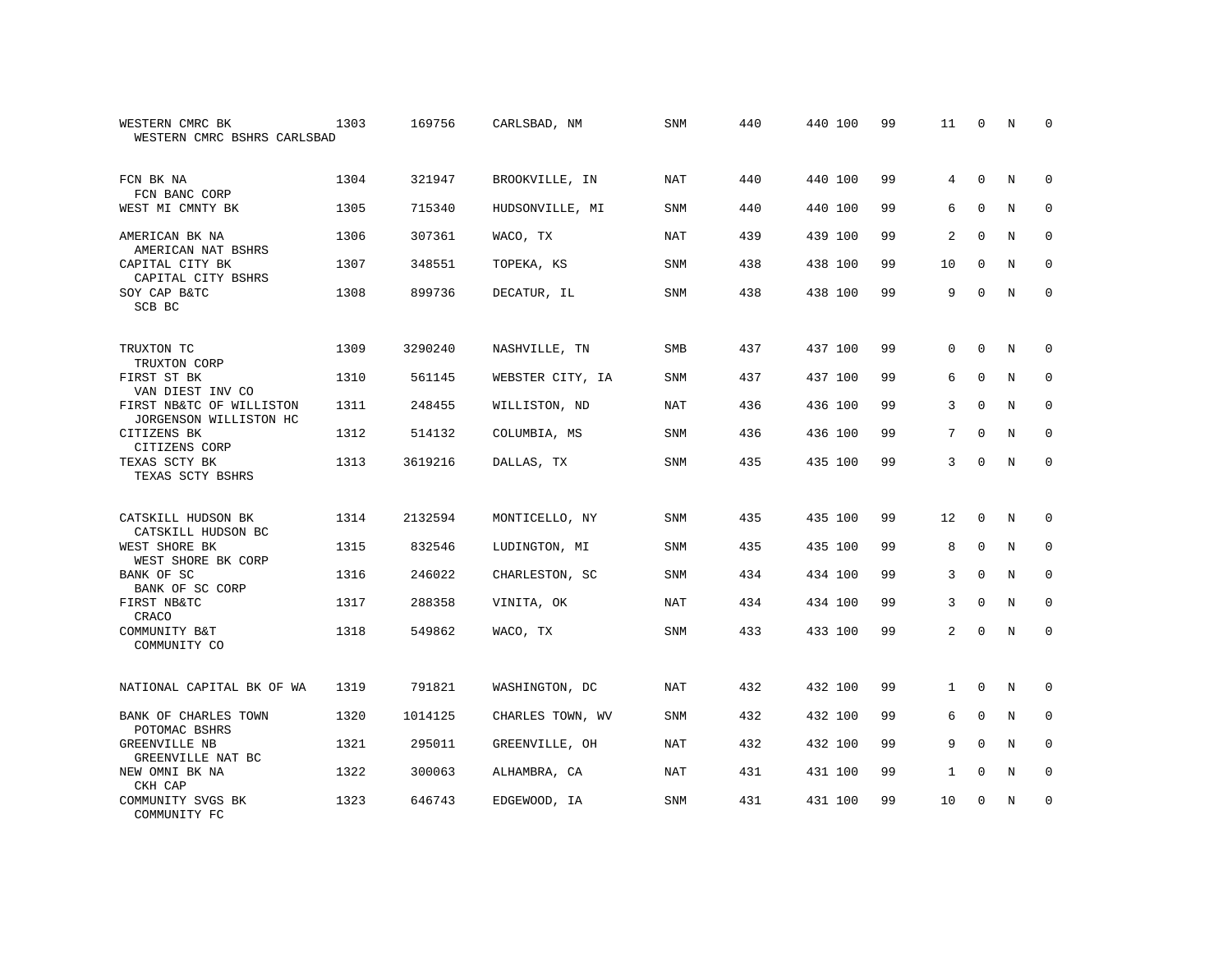| TOUCHSTONE BK                            | 1324 | 746429  | MC KENNEY, VA      | SMB        | 431 | 431 100 | 99 | 13           | $\Omega$     | N              | $\Omega$    |
|------------------------------------------|------|---------|--------------------|------------|-----|---------|----|--------------|--------------|----------------|-------------|
| MUNCY B&TC<br>MUNCY BK FNCL              | 1325 | 141211  | MUNCY, PA          | <b>SNM</b> | 429 | 429 100 | 99 | 6            | $\mathbf{0}$ | N              | $\mathbf 0$ |
| SUMMIT BK NA<br>SUMMIT FNCL ENT          | 1326 | 3696936 | PANAMA CITY, FL    | <b>NAT</b> | 429 | 429 100 | 99 | 3            | $\Omega$     | $\overline{N}$ | $\Omega$    |
| MIFFLINBURG B&TC<br>MIFFLINBURG BC       | 1327 | 779016  | MIFFLINBURG, PA    | <b>SNM</b> | 429 | 429 100 | 99 | 5            | $\Omega$     | N              | $\mathbf 0$ |
| NORTHWESTERN BK<br>NW BSHRS              | 1328 | 153054  | CHIPPEWA FALLS, WI | SMB        | 428 | 428 100 | 99 | 6            | $\mathbf 0$  | N              | $\mathbf 0$ |
| COMMUNITY BK<br>COMMUNITYBANC            | 1329 | 729011  | ZANESVILLE, OH     | <b>SNM</b> | 428 | 428 100 | 99 | 10           | $\mathbf 0$  | N              | $\mathbf 0$ |
| FIRST KENTUCKY BK INC<br>EXCHANGE BSHRS  | 1330 | 263243  | MAYFIELD, KY       | SNM        | 427 | 427 100 | 99 | 10           | $\mathbf 0$  | N              | 0           |
| CITIZENS DEPOSIT B&TC<br>PREMIER FNCL BC | 1331 | 344816  | VANCEBURG, KY      | <b>SNM</b> | 427 | 427 100 | 99 | 12           | $\Omega$     | N              | $\mathbf 0$ |
| TRUPOINT BK<br>MINERS & MRCH BC          | 1332 | 274829  | GRUNDY, VA         | SMB        | 426 | 426 100 | 99 | 12           | $\mathbf 0$  | N              | $\mathbf 0$ |
| BANK OF OAK RIDGE<br>OAK RIDGE FS        | 1333 | 2903123 | OAK RIDGE, NC      | <b>SNM</b> | 425 | 425 100 | 99 | 3            | $\mathbf 0$  | N              | $\mathbf 0$ |
| FIRST ST BK<br>NORTON BSHRS              | 1334 | 394259  | NORTON, KS         | SNM        | 425 | 425 100 | 99 | 4            | $\Omega$     | N              | $\mathbf 0$ |
| <b>FARMERS T&amp;SB</b><br>EASTER ENT    | 1335 | 543945  | SPENCER, IA        | SNM        | 423 | 423 100 | 99 | 0            | $\mathbf 0$  | N              | $\mathbf 0$ |
| HAMLIN B&TC                              | 1336 | 291611  | SMETHPORT, PA      | <b>SNM</b> | 422 | 422 100 | 99 | 6            | $\mathbf 0$  | N              | $\mathbf 0$ |
| PIONEER BK<br>CITIZENS BK GROUP          | 1337 | 920854  | MAPLETON, MN       | SMB        | 422 | 422 100 | 99 | 5            | $\Omega$     | N              | $\mathbf 0$ |
| AOUESTA BK<br>AQUESTA FNCL HOLDS         | 1338 | 3446636 | CORNELIUS, NC      | <b>SNM</b> | 422 | 422 100 | 99 | 6            | $\mathbf 0$  | N              | $\mathbf 0$ |
| PROVIDENT ST BK<br>PSB HOLDING CORP      | 1339 | 169327  | PRESTON, MD        | <b>SNM</b> | 422 | 422 100 | 99 | 7            | $\mathbf 0$  | N              | $\mathbf 0$ |
| AMG NAT TR BK<br>AMG NAT CORP            | 1340 | 3015939 | BOULDER, CO        | <b>NAT</b> | 422 | 422 100 | 99 | $\mathbf{1}$ | $\Omega$     | N              | $\mathbf 0$ |
| PRIMEBANK<br>PRIMEBANK                   | 1341 | 671147  | LE MARS, IA        | <b>SMB</b> | 421 | 421 100 | 99 | 2            | $\Omega$     | N              | $\mathbf 0$ |
| BANK OF PRAIRIE DU SAC<br>PLOETZ INV LP  | 1342 | 997847  | PRAIRIE DU SAC, WI | <b>SNM</b> | 421 | 421 100 | 99 | $\mathbf{1}$ | $\mathbf 0$  | N              | $\mathbf 0$ |
| CAPITAL BK<br>JANE AUSTIN CHAPMAN LP     | 1343 | 596156  | HOUSTON, TX        | <b>SNM</b> | 420 | 420 100 | 99 | 14           | $\mathbf 0$  | N              | $\mathbf 0$ |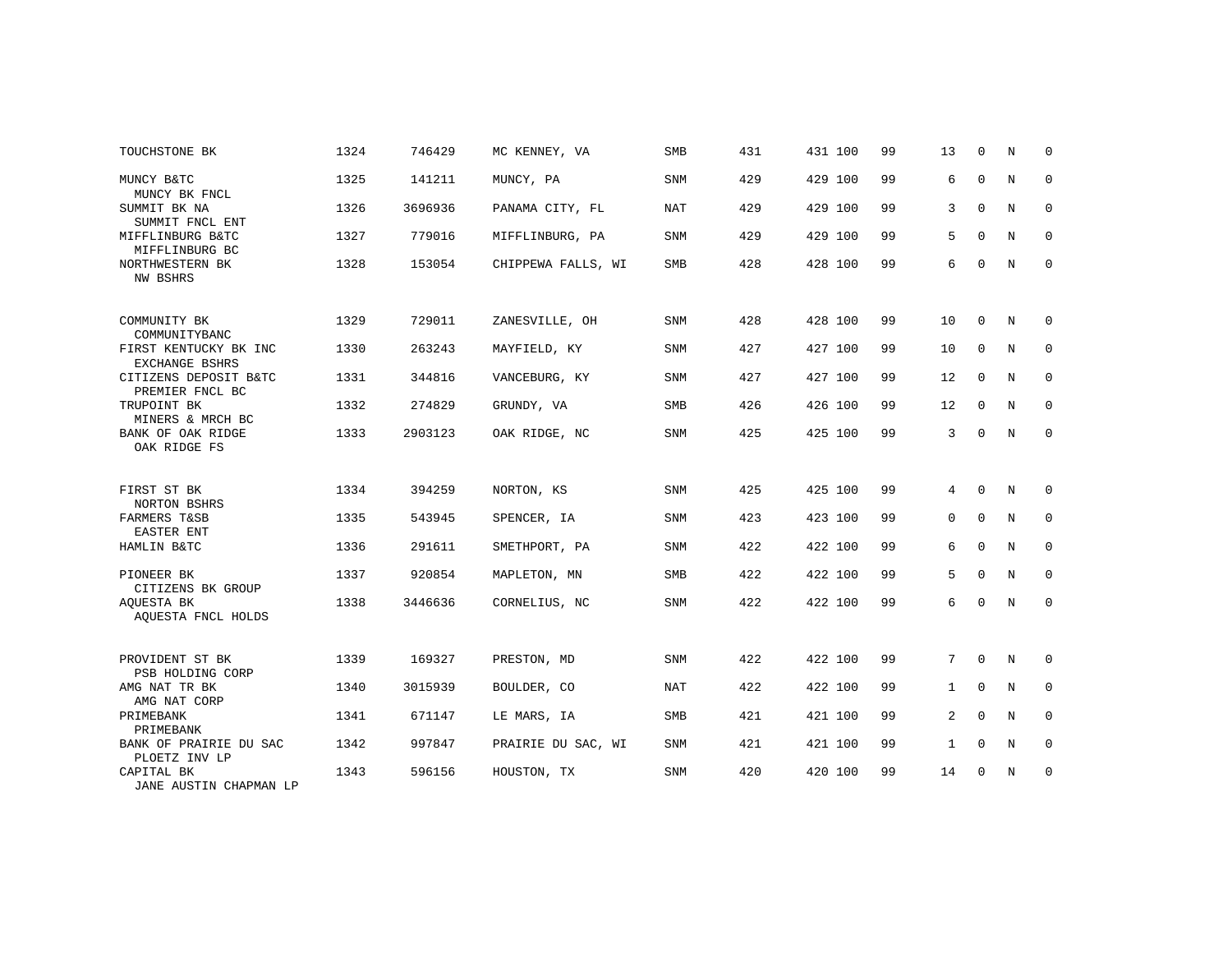| CAPITAL BK<br>JSA FAM LP                      | 1343 | 596156  | HOUSTON, TX       | SNM        |     |         |    |                |             |   |             |
|-----------------------------------------------|------|---------|-------------------|------------|-----|---------|----|----------------|-------------|---|-------------|
| FREDERICK CTY BK<br>FREDERICK CTY BC          | 1344 | 3058329 | FREDERICK, MD     | <b>SMB</b> | 420 | 420 100 | 99 | 4              | $\Omega$    | N | $\Omega$    |
| HERRING BK<br>HERRING BC                      | 1345 | 610164  | AMARILLO, TX      | SNM        | 420 | 420 100 | 99 | 12             | $\mathbf 0$ | N | $\Omega$    |
| MIDWEST BK<br>MIDWEST BK GROUP                | 1346 | 806958  | DETROIT LAKES, MN | <b>SNM</b> | 419 | 419 100 | 99 | 6              | $\Omega$    | N | $\Omega$    |
| WHEATLAND BK<br>COMMUNITY FNCL GRP            | 1347 | 129479  | SPOKANE, WA       | <b>SNM</b> | 419 | 419 100 | 99 | 13             | $\Omega$    | N | $\Omega$    |
| FIRST NB                                      | 1348 | 591366  | SONORA, TX        | NAT        | 419 | 419 100 | 99 | 4              | $\Omega$    | N | $\Omega$    |
| FIRST SONORA BSHRS<br>ROYAL BK<br>ROYAL BSHRS | 1349 | 532042  | ELROY, WI         | <b>SNM</b> | 418 | 418 100 | 99 | 18             | $\mathbf 0$ | N | $\mathbf 0$ |
| EXCHANGE B&TC<br>EXCHANGE BSHRS CORP OF KS    | 1350 | 144052  | ATCHISON, KS      | <b>SNM</b> | 418 | 418 100 | 99 | 9              | $\Omega$    | N | $\Omega$    |
| MAUCH CHUNK TC<br>MAUCH CHUNK TR FC           | 1351 | 857811  | JIM THORPE, PA    | SNM        | 417 | 417 100 | 99 | 6              | $\Omega$    | N | $\Omega$    |
| BELMONT B&TC<br>BELMONT FNCL GRP              | 1352 | 3391718 | CHICAGO, IL       | <b>SNM</b> | 417 | 417 100 | 99 | $\mathbf{1}$   | $\Omega$    | N | $\Omega$    |
| AMERICAN BK<br>GUARANTY DEVELOPMENT CO        | 1353 | 630555  | BOZEMAN, MT       | <b>SNM</b> | 417 | 417 100 | 99 | 5              | $\Omega$    | N | $\Omega$    |
| VALLIANCE BK<br>VALLIANCE FC                  | 1354 | 3267738 | OKLAHOMA CITY, OK | <b>SNM</b> | 417 | 417 100 | 99 | $\overline{4}$ | $\Omega$    | N | $\Omega$    |
| OXFORD BK<br>OXFORD BK CORP                   | 1355 | 448040  | OXFORD, MI        | <b>SNM</b> | 417 | 417 100 | 99 | 8              | $\Omega$    | N | $\mathbf 0$ |
| FIRST CMNTY BK<br>FIRST SAN BENITO BSHRS CORP | 1356 | 334264  | SAN BENITO, TX    | <b>SNM</b> | 416 | 416 100 | 99 | 8              | $\Omega$    | N | $\mathbf 0$ |
| WEST TX ST BK                                 | 1357 | 167864  | ODESSA, TX        | <b>SNM</b> | 416 | 416 100 | 99 | 7              | $\Omega$    | N | $\mathbf 0$ |
| FIRST FSB<br>FIRST BC OF INDIANA              | 1358 | 613679  | EVANSVILLE, IN    | SNM        | 416 | 416 100 | 99 | 8              | $\mathbf 0$ | N | $\mathbf 0$ |
| CITIZENS TR BK<br>CITIZENS BSHRS CORP         | 1359 | 680130  | ATLANTA, GA       | <b>SMB</b> | 416 | 416 100 | 99 | $7^{\circ}$    | $\Omega$    | N | $\mathbf 0$ |
| ALTAPACIFIC BK<br>ALTAPACIFIC BC              | 1360 | 3453737 | SANTA ROSA, CA    | SMB        | 416 | 416 100 | 99 | 5              | $\Omega$    | N | $\Omega$    |
| SANIBEL CAPTIVA CMNTY BK                      | 1361 | 3122994 | SANIBEL, FL       | <b>SNM</b> | 416 | 416 100 | 99 | 6              | $\mathbf 0$ | N | $\mathbf 0$ |
| GIBSLAND B&TC<br>GIBSLAND BSHRS               | 1362 | 734350  | GIBSLAND, LA      | SNM        | 416 | 416 100 | 99 | $7^{\circ}$    | $\Omega$    | N | $\Omega$    |
| TEXAS FIRST ST BK<br>TEXAS FIRST BSHRS        | 1363 | 655660  | RIESEL, TX        | <b>SNM</b> | 415 | 415 100 | 99 | 5              | $\Omega$    | N | $\Omega$    |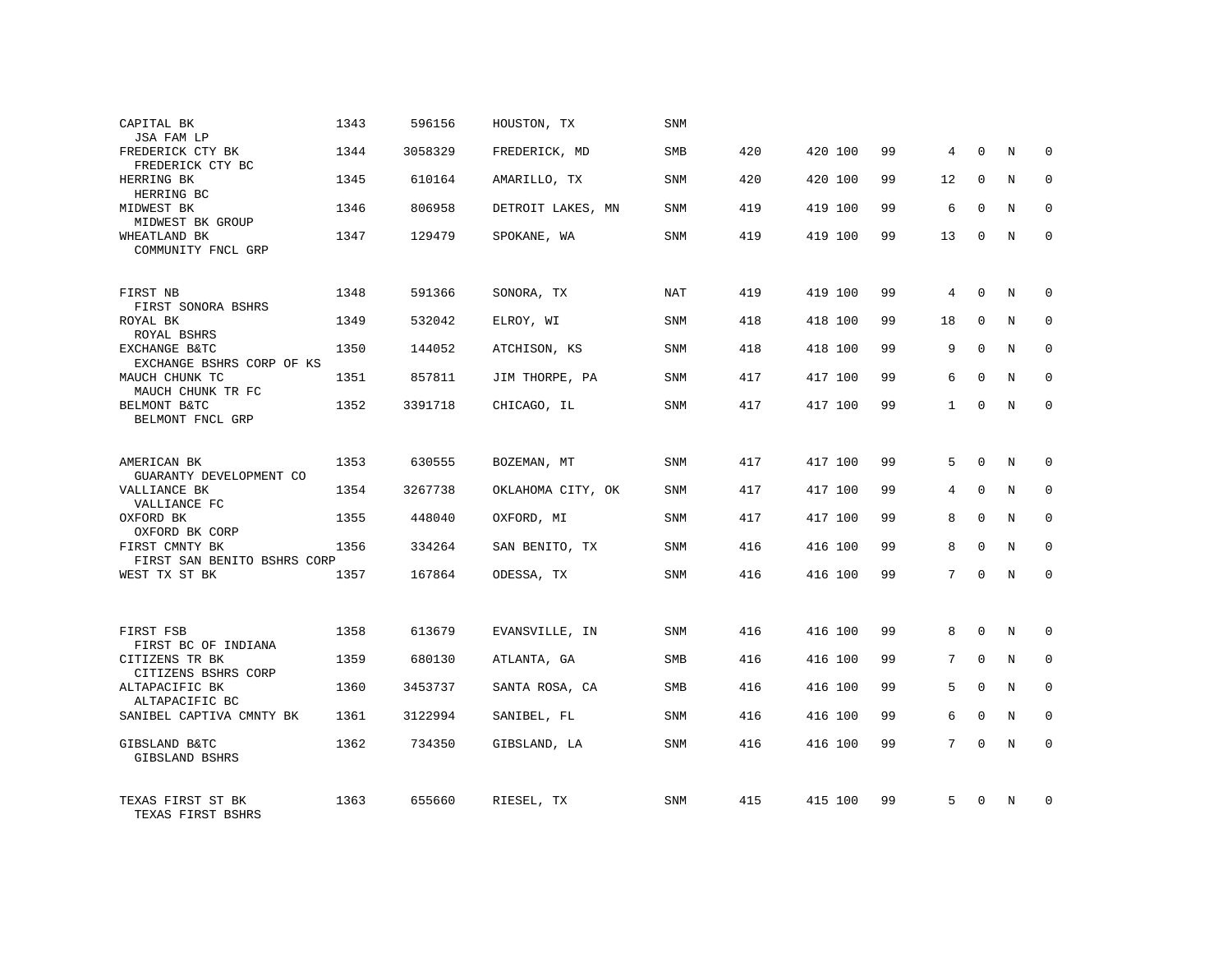| FIRST IPSWICH BK<br>BROOKLINE BC           | 1364 | 442806  | IPSWICH, MA           | SMB        | 415 | 415 100 | 99 | 5  | $\mathbf 0$  | N | $\mathbf 0$  |
|--------------------------------------------|------|---------|-----------------------|------------|-----|---------|----|----|--------------|---|--------------|
| MIDAMERICA NB<br>MIDAMERICA NAT BSHRS      | 1365 | 510938  | CANTON, IL            | <b>NAT</b> | 414 | 414 100 | 99 | 5  | $\Omega$     | N | $\mathbf 0$  |
| EXECUTIVE NB<br>EXECUTIVE BKG CORP         | 1366 | 1002430 | MIAMI, FL             | NAT        | 414 | 414 100 | 99 | 2  | $\Omega$     | N | $\mathbf 0$  |
| FORTRESS BK<br>FIRST STATE BC              | 1367 | 953535  | PEORIA, IL            | SNM        | 414 | 414 100 | 99 | 8  | $\Omega$     | N | $\mathbf 0$  |
| SAUK VALLEY B&TC<br>S V FNCL               | 1368 | 2797162 | STERLING, IL          | SNM        | 414 | 414 100 | 99 | 3  | $\mathbf 0$  | N | $\mathbf 0$  |
| FNBT BK<br>SOUTHERN NB                     | 1369 | 697231  | FORT WALTON BEACH, FL | <b>SNM</b> | 413 | 413 100 | 99 | 9  | $\Omega$     | N | $\mathbf 0$  |
| MIDSOUTH BK<br>MIDSOUTH BC                 | 1370 | 929932  | DOTHAN, AL            | SNM        | 413 | 413 100 | 99 | 9  | $\Omega$     | N | $\mathbf 0$  |
| BANK OF ELK RIVER<br>METRO NORTH BSHRS     | 1371 | 10250   | ELK RIVER, MN         | SNM        | 413 | 413 100 | 99 | 4  | $\Omega$     | N | $\mathbf 0$  |
| VIRGINIA PTNR BK                           | 1372 | 3688623 | FREDERICKSBURG, VA    | SMB        | 413 | 413 100 | 99 | 3  | $\Omega$     | N | $\Omega$     |
|                                            |      |         |                       |            |     |         |    |    |              |   |              |
| FSNB NA<br>JRMB II                         | 1373 | 125154  | LAWTON, OK            | NAT        | 413 | 413 100 | 99 | 82 | $\mathbf 0$  | N | $\mathbf 0$  |
| HERITAGE BK NA<br>HERITAGE BSHRS GRP       | 1374 | 901358  | SPICER, MN            | <b>NAT</b> | 413 | 413 100 | 99 | 12 | $\Omega$     | N | $\Omega$     |
| SECURITY FNCL BK<br>SECURITY FS CORP       | 1375 | 450959  | DURAND, WI            | <b>SMB</b> | 413 | 413 100 | 99 | 3  | $\mathbf{0}$ | N | $\mathbf 0$  |
| AMERICAN NATION BK<br>AMCORP FNCL          | 1376 | 256058  | ARDMORE, OK           | <b>SMB</b> | 413 | 413 100 | 99 | 7  | $\Omega$     | N | $\Omega$     |
| INDUSTRIAL BK<br>IBW FC                    | 1377 | 536527  | WASHINGTON, DC        | SNM        | 412 | 412 100 | 99 | 7  | $\mathbf{0}$ | N | $\mathbf 0$  |
|                                            |      |         |                       |            |     |         |    |    |              |   |              |
| FIELD & MAIN BK<br>FIELD & MAIN BC         | 1378 | 618740  | HENDERSON, KY         | <b>SMB</b> | 412 | 412 100 | 99 | 4  | $\mathbf{0}$ | N | $\mathbf 0$  |
| ANDOVER BK<br>ANDOVER BC                   | 1379 | 27614   | ANDOVER, OH           | <b>SMB</b> | 412 | 412 100 | 99 | 9  | $\Omega$     | N | $\mathbf 0$  |
| FARMERS & MRCH BK<br>FARMERS & MRCHS BSHRS | 1380 | 891226  | UPPERCO, MD           | SNM        | 412 | 412 100 | 99 | 6  | $\mathbf{0}$ | N | $\mathbf 0$  |
| BANK OF BOTETOURT                          | 1381 | 759625  | BUCHANAN, VA          | <b>SNM</b> | 411 | 411 100 | 99 | 11 | $\Omega$     | N | $\mathbf{0}$ |
| LABETTE BK<br>LABETTE CTY BSHRS            | 1382 | 483751  | ALTAMONT, KS          | SNM        | 411 | 411 100 | 99 | 10 | $\mathbf{0}$ | N | $\mathbf 0$  |
| FIRST IC BK<br>FIRST IC CORP               | 1383 | 2877840 | DORAVILLE, GA         | SNM        | 411 | 411 100 | 99 | 6  | 0            | N | 0            |
| SOUTHWESTERN NB<br>SWNB BC                 | 1384 | 2625724 | HOUSTON, TX           | NAT        | 411 | 411 100 | 99 | 5  | $\Omega$     | N | $\mathbf 0$  |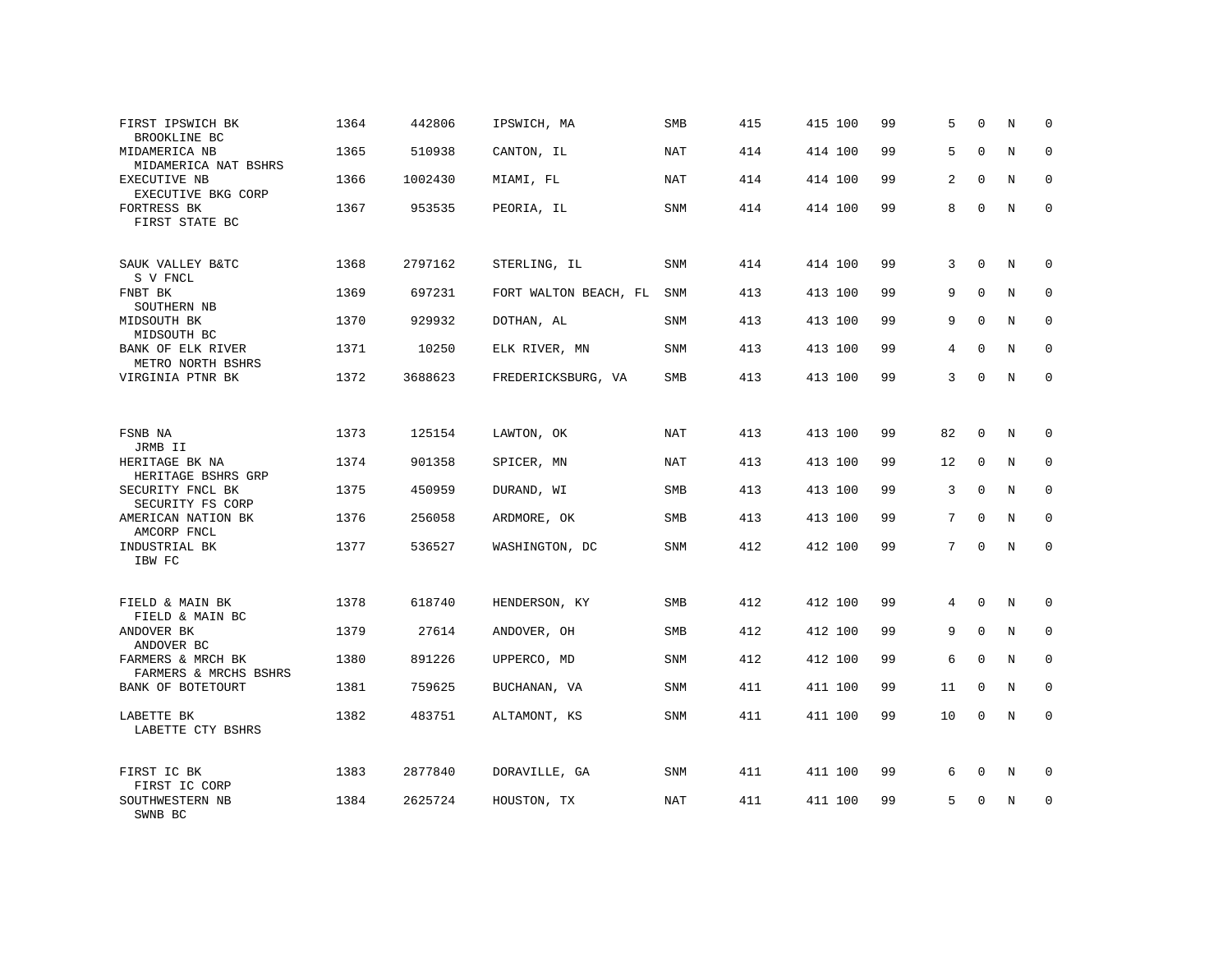| FIRST FL BK<br>FIRST FL BC                            | 1385 | 3525577 | DESTIN, FL        | SMB        | 410 | 410 100 | 99 | 5              | $\Omega$     | N           | $\mathbf 0$  |
|-------------------------------------------------------|------|---------|-------------------|------------|-----|---------|----|----------------|--------------|-------------|--------------|
| FRESNO FIRST BK<br>COMMUNITIES FIRST FC               | 1386 | 3398623 | FRESNO, CA        | SNM        | 410 | 410 100 | 99 | 0              | $\mathbf 0$  | N           | $\mathbf 0$  |
| DART BK<br>DART FC                                    | 1387 | 47247   | MASON, MI         | SNM        | 410 | 410 100 | 99 | 3              | $\Omega$     | N           | $\mathbf 0$  |
| <b>GUARDIAN BK</b><br><b>WB&amp;T BSHRS</b>           | 1388 | 2989006 | VALDOSTA, GA      | SNM        | 410 | 410 100 | 99 | 5              | $\Omega$     | N           | $\Omega$     |
| WEST MILTON ST BK<br>SUSQUEHANNA CMNTY FNCL           | 1389 | 556011  | WEST MILTON, PA   | SNM        | 410 | 410 100 | 99 | 5              | $\Omega$     | N           | $\mathbf 0$  |
| ALL AMER BK                                           | 1390 | 25357   | OKLAHOMA CITY, OK | SNM        | 409 | 409 100 | 99 | 6              | $\Omega$     | N           | $\mathbf 0$  |
| DBA FIRST BK TX<br>FIRST BAIRD BSHRS                  | 1391 | 75558   | BAIRD, TX         | NAT        | 408 | 408 100 | 99 | 9              | $\mathbf{0}$ | N           | $\mathbf 0$  |
| CLINTON NB<br>WJ YOUNG & CO                           | 1392 | 773443  | CLINTON, IA       | <b>NAT</b> | 408 | 408 100 | 99 | 8              | $\mathbf 0$  | $\mathbf N$ | $\mathbf 0$  |
| SOUTH OTTUMWA SVG BK<br>CORNERSTONE FS GRP            | 1393 | 75446   | OTTUMWA, IA       | SNM        | 408 | 408 100 | 99 | 3              | $\Omega$     | N           | $\mathbf 0$  |
| PREMIERBANK<br>FIRST AMER BSHRS                       | 1394 | 907547  | FORT ATKINSON, WI | SNM        | 407 | 407 100 | 99 | 10             | $\mathbf 0$  | N           | 0            |
| MID AMER BK<br>FRIENDSHIP BSHRS                       | 1395 | 873259  | LINN, MO          | SNM        | 407 | 407 100 | 99 | 4              | $\mathbf 0$  | N           | $\mathbf 0$  |
| DEMOTTE ST BK<br>DEMOTTE BC                           | 1396 | 539340  | DEMOTTE, IN       | SMB        | 407 | 407 100 | 99 | 10             | $\mathbf 0$  | N           | 0            |
| FREEDOM BK<br>FREEDOM BC                              | 1397 | 2858492 | HUNTINGBURG, IN   | <b>SNM</b> | 407 | 407 100 | 99 | 3              | $\mathbf 0$  | N           | $\mathbf{0}$ |
| COMMUNITY FIRST BK<br>BOSCOBEL BC                     | 1398 | 175140  | BOSCOBEL, WI      | <b>SMB</b> | 407 | 407 100 | 99 | 7              | $\mathbf 0$  | N           | $\mathbf 0$  |
| FIRST NB OF EAST ARKANSAS<br>BANCSHARES OF EASTERN AR | 1399 | 251745  | FORREST CITY, AR  | NAT        | 406 | 406 100 | 99 | 13             | $\mathbf 0$  | N           | 0            |
| FIRST ST BK<br>LOUISE BSHRS                           | 1400 | 888552  | LOUISE, TX        | SNM        | 406 | 406 100 | 99 | 8              | $\mathbf 0$  | N           | $\mathbf 0$  |
| TERRABANK NA                                          | 1401 | 238737  | MIAMI, FL         | <b>NAT</b> | 406 | 406 100 | 99 | $\overline{c}$ | $\mathbf 0$  | N           | $\mathbf 0$  |
| PUEBLO B&TC<br>PUEBLO BC                              | 1402 | 106452  | PUEBLO, CO        | SNM        | 406 | 406 100 | 99 | 8              | $\mathbf 0$  | N           | $\mathbf 0$  |
| TREYNOR ST BK<br>TREYNOR BSHRS                        | 1403 | 552545  | TREYNOR, IA       | SNM        | 405 | 405 100 | 99 | 7              | $\Omega$     | N           | $\Omega$     |
| FIRST NB                                              | 1404 | 500256  | MERTZON, TX       | <b>NAT</b> | 405 | 405 100 | 99 | 2              | $\mathbf 0$  | N           | $\mathbf 0$  |
| COMMUNITY BK<br>COMMUNITY BSHRS                       | 1405 | 779360  | JOSEPH, OR        | <b>SNM</b> | 405 | 405 100 | 99 | 13             | $\mathbf 0$  | N           | $\mathbf 0$  |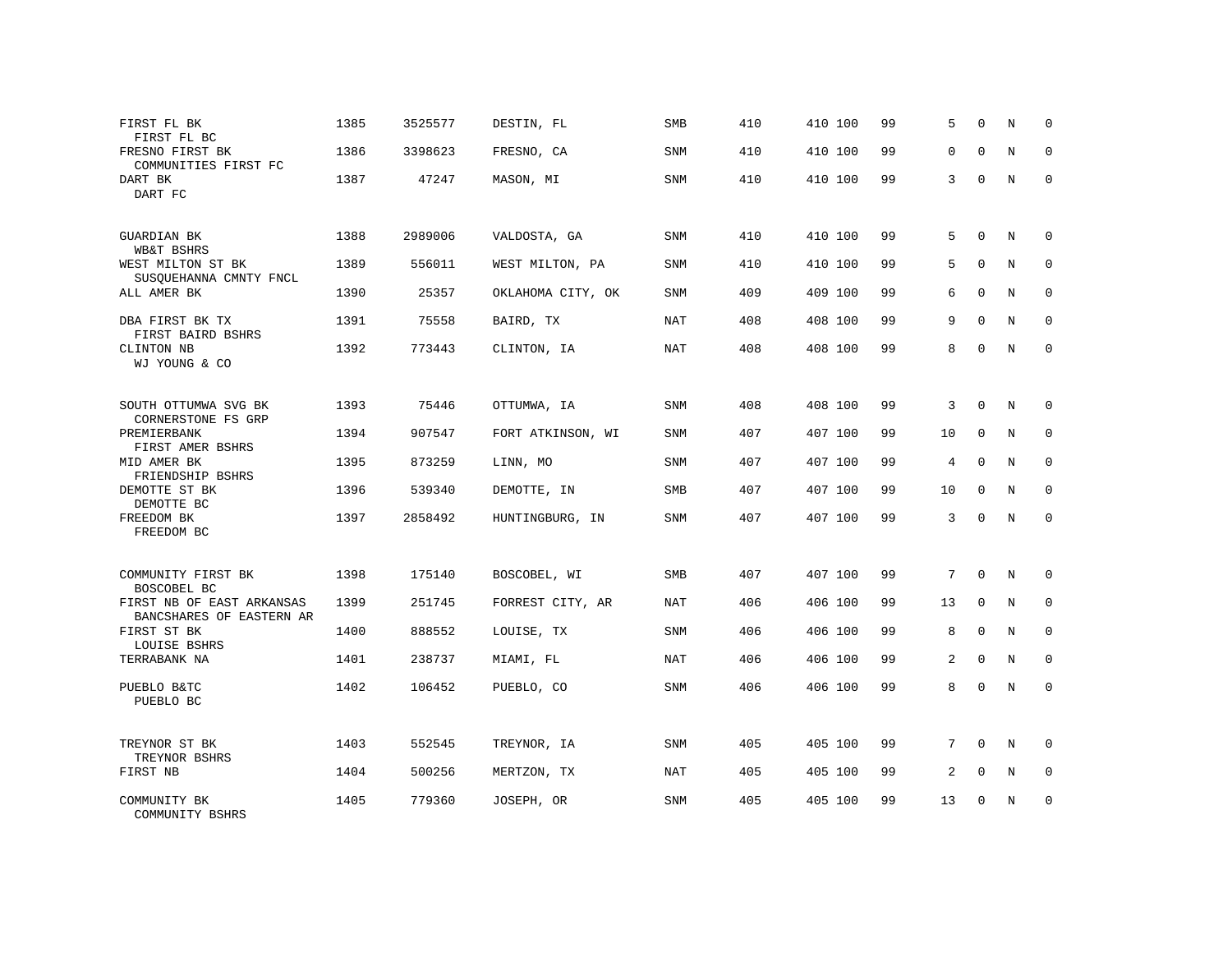| BANK OF TESCOTT<br>TESCOTT BSHRS                      | 1406 | 54058   | TESCOTT, KS      | SNM        | 405 | 405 100 | 99 | 4            | $\Omega$    | N | 0           |
|-------------------------------------------------------|------|---------|------------------|------------|-----|---------|----|--------------|-------------|---|-------------|
| EAGLE B&TC<br>STATE HOLDING CO                        | 1407 | 453446  | LITTLE ROCK, AR  | SMB        | 405 | 405 100 | 99 | 12           | $\Omega$    | N | $\Omega$    |
| WOODLANDS BK<br>WOODLANDS FS CO                       | 1408 | 1479470 | WILLIAMSPORT, PA | <b>SMB</b> | 405 | 405 100 | 99 | 7            | $\mathbf 0$ | N | $\mathbf 0$ |
| CENTRAL BK OF SEDALIA<br>CENTRAL BANCOMPANY INC       | 1409 | 611451  | SEDALIA, MO      | SMB        | 405 | 405 100 | 99 | 4            | $\Omega$    | N | $\mathbf 0$ |
| CHOICE BK<br>CHOICE BC                                | 1410 | 3455236 | OSHKOSH, WI      | SNM        | 405 | 405 100 | 99 | $\mathbf{1}$ | $\Omega$    | N | $\mathbf 0$ |
| FIRST NB OF CARMI<br>SOUTHERN IL BANCORP              | 1411 | 209148  | CARMI, IL        | <b>NAT</b> | 405 | 405 100 | 99 | 8            | $\Omega$    | N | $\mathbf 0$ |
| PREMIER CMNTY BK<br>PREMIER CMRL BC                   | 1412 | 2802664 | HILLSBORO, OR    | SNM        | 405 | 405 100 | 99 | 5            | $\Omega$    | N | $\Omega$    |
| PEOPLES B&TC OF MADISON CTY 1413<br>WHITAKER BC       |      | 746513  | BEREA, KY        | <b>SMB</b> | 405 | 405 100 | 99 | 8            | $\mathbf 0$ | N | $\Omega$    |
| MERCHANTS & FARMERS B&TC<br>MERCHANTS & FARMERS BSHRS | 1414 | 136338  | LEESVILLE, LA    | SNM        | 405 | 405 100 | 99 | 6            | $\Omega$    | N | $\mathbf 0$ |
| BOM BK<br><b>GRANT BSHRS</b>                          | 1415 | 684455  | NATCHITOCHES, LA | SNM        | 402 | 402 100 | 99 | 13           | $\mathbf 0$ | N | $\mathbf 0$ |
| PEOPLES B&T<br>PEOPLE FIRST BSHRS                     | 1416 | 922344  | PANA, IL         | SNM        | 401 | 401 100 | 99 | 10           | $\Omega$    | N | $\Omega$    |
| CITIZENS NB<br>CENTRAL TX FNCL CORP                   | 1417 | 59352   | CAMERON, TX      | NAT        | 401 | 401 100 | 99 | 10           | $\mathbf 0$ | N | $\Omega$    |
| CITIZENS B&TC<br>FIRST BK CORP                        | 1418 | 192147  | VAN BUREN, AR    | <b>SMB</b> | 401 | 401 100 | 99 | 7            | $\mathbf 0$ | N | $\mathbf 0$ |
| BELMONT SVG BK                                        | 1419 | 72678   | BELLAIRE, OH     | <b>SNM</b> | 401 | 401 100 | 99 | 3            | $\Omega$    | N | $\Omega$    |
| PEOPLES BK<br>PEOPLES CORP                            | 1420 | 593249  | RIPLEY, MS       | <b>SNM</b> | 401 | 401 100 | 99 | 5            | $\mathbf 0$ | N | $\mathbf 0$ |
| CITY NB OF METROPOLIS<br>CITY NAT BANKCORP            | 1421 | 298245  | METROPOLIS, IL   | <b>NAT</b> | 401 | 401 100 | 99 | $\mathbf{1}$ | $\Omega$    | N | $\mathbf 0$ |
| BANKERS BK OF THE WEST<br>BANKERS BK OF THE WEST BC   | 1422 | 732758  | DENVER, CO       | <b>SMB</b> | 401 | 401 100 | 99 | 0            | $\mathbf 0$ | N | $\mathbf 0$ |
| MARS BK<br>MARS BC                                    | 1423 | 978622  | MARS, PA         | <b>SNM</b> | 400 | 400 100 | 99 | 4            | $\mathbf 0$ | N | $\mathbf 0$ |
| FORTIFI BK<br>FIRST BERLIN BC                         | 1424 | 111942  | BERLIN, WI       | <b>SNM</b> | 400 | 400 100 | 99 | 8            | $\Omega$    | N | $\mathbf 0$ |
| POINTS WEST CMNTY BK<br>FIRST NE BANCS                | 1425 | 654252  | SIDNEY, NE       | SNM        | 399 | 399 100 | 99 | 10           | $\mathbf 0$ | N | 0           |
| CITIZENS ST BK<br>HERKY HAWK FNCL CORP                | 1426 | 795548  | MONTICELLO, IA   | <b>SNM</b> | 399 | 399 100 | 99 | 6            | $\Omega$    | N | $\mathbf 0$ |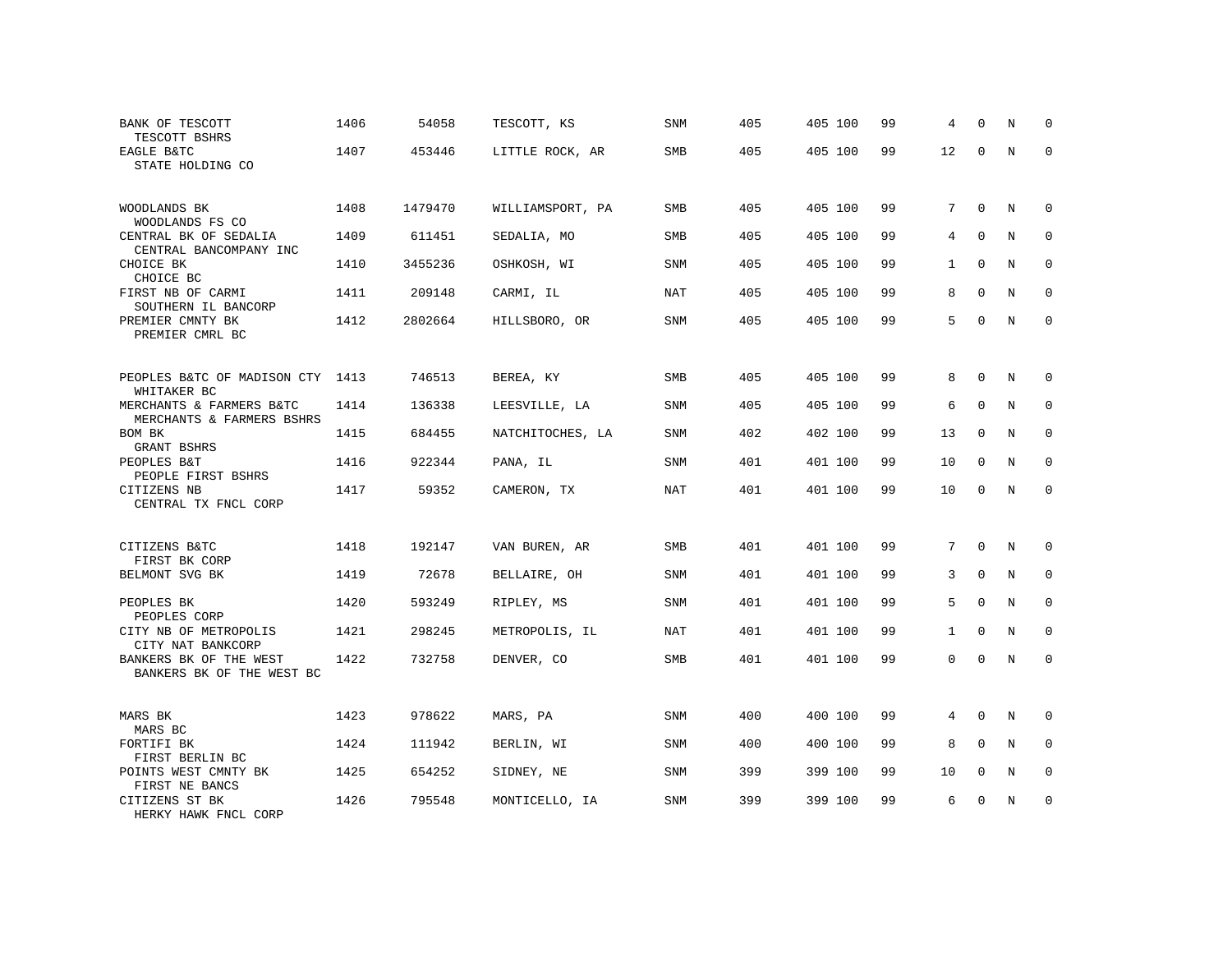| ROCK CANYON BK<br>COMMUNITY BC                      | 1427 | 1914421 | PROVO, UT        | SNM        | 399 | 399 100 | 99 | 4  | $\mathbf 0$  | N | $\Omega$     |
|-----------------------------------------------------|------|---------|------------------|------------|-----|---------|----|----|--------------|---|--------------|
| PLATTE VALLEY BK<br>PLATTE VALLEY FS CO             | 1428 | 580155  | TORRINGTON, WY   | <b>SMB</b> | 398 | 398 100 | 99 | 5  | $\Omega$     | N | $\Omega$     |
| FIRST CENT ST BK<br>OHNWARD BSHRS                   | 1429 | 639549  | DE WITT, IA      | <b>SNM</b> | 398 | 398 100 | 99 | 3  | $\mathbf 0$  | N | $\mathbf 0$  |
| OLD MO BK<br><b>JAMESMARK BSHRS</b>                 | 1430 | 2785646 | SPRINGFIELD, MO  | <b>SMB</b> | 397 | 397 100 | 99 | 5  | $\Omega$     | N | $\Omega$     |
| CLEAR LAKE B&TC<br>ARNESON BSHRS                    | 1431 | 865544  | CLEAR LAKE, IA   | <b>SMB</b> | 397 | 397 100 | 99 | 4  | $\mathbf{0}$ | N | $\mathbf 0$  |
| FIRST MW BK OF POPLAR BLUFF<br>POPLAR BLUFF BANC CO | 1432 | 228158  | POPLAR BLUFF, MO | <b>SNM</b> | 395 | 395 100 | 99 | 6  | $\Omega$     | N | $\mathbf 0$  |
| LIBERTY NB<br>LIBERTY FS                            | 1433 | 3140822 | SIOUX CITY, IA   | NAT        | 395 | 395 100 | 99 | 8  | $\mathbf 0$  | N | $\mathbf 0$  |
| FIRST NB OF CLARKSDALE<br>FIRST VALLEY NAT CORP     | 1434 | 11640   | CLARKSDALE, MS   | NAT        | 394 | 394 100 | 99 | 4  | $\Omega$     | N | $\mathbf 0$  |
| CITIZENS NB OF SOMERSET<br>CITIZENS BSHRS           | 1435 | 410917  | SOMERSET, KY     | NAT        | 394 | 394 100 | 99 | 9  | $\Omega$     | N | $\mathbf 0$  |
| LUZERNE BK<br>PENNS WOODS BC                        | 1436 | 501815  | LUZERNE, PA      | <b>SNM</b> | 394 | 394 100 | 99 | 8  | $\Omega$     | N | $\mathbf 0$  |
| MERCER CTY ST BK<br>MERCER CTY ST BC                | 1437 | 866121  | SANDY LAKE, PA   | <b>SNM</b> | 394 | 394 100 | 99 | 10 | $\Omega$     | N | $\Omega$     |
| HEARTLAND BK<br>GENEVA ST CO                        | 1438 | 88455   | GENEVA, NE       | <b>SNM</b> | 394 | 394 100 | 99 | 7  | $\Omega$     | N | $\mathbf 0$  |
| FIRST NB<br>FIRST BEEVILLE FC                       | 1439 | 28255   | BEEVILLE, TX     | <b>NAT</b> | 394 | 394 100 | 99 | 2  | $\mathbf 0$  | N | 0            |
| FARMERS & MRCH UNION BK<br>JEWEL BOX FS             | 1440 | 51842   | COLUMBUS, WI     | <b>SNM</b> | 394 | 394 100 | 99 | 5  | $\Omega$     | N | $\mathbf{0}$ |
| PARAGON BK<br>PARAGON FNCL SOLUTIONS                | 1441 | 3288452 | MEMPHIS, TN      | SNM        | 394 | 394 100 | 99 | 4  | $\Omega$     | N | $\mathbf 0$  |
| BANK OF EASTERN OR<br>BEO BC                        | 1442 | 14865   | HEPPNER, OR      | SNM        | 393 | 393 100 | 99 | 13 | $\Omega$     | N | $\mathbf 0$  |
| LAKE ELMO BK<br>LAKE ELMO BSHRS                     | 1443 | 1015850 | LAKE ELMO, MN    | SNM        | 393 | 393 100 | 99 | 6  | $\mathbf 0$  | N | 0            |
| LEGACY BK OF FL                                     | 1444 | 3444539 | BOCA RATON, FL   | SNM        | 393 | 393 100 | 99 | 5  | $\mathbf 0$  | N | $\mathbf 0$  |
| REPUBLIC BK<br>NATCOM BSHRS                         | 1445 | 316354  | DULUTH, MN       | SNM        | 393 | 393 100 | 99 | 6  | $\Omega$     | N | $\mathbf{0}$ |
| FIDELITY NB<br>CARLSON BSHRS                        | 1446 | 848248  | WEST MEMPHIS, AR | NAT        | 392 | 392 100 | 99 | 3  | $\mathbf 0$  | N | 0            |
| ENCORE BK<br>OVATION HOLD                           | 1447 | 3603457 | NAPLES, FL       | SNM        | 392 | 392 100 | 99 | 5  | $\Omega$     | N | $\mathbf 0$  |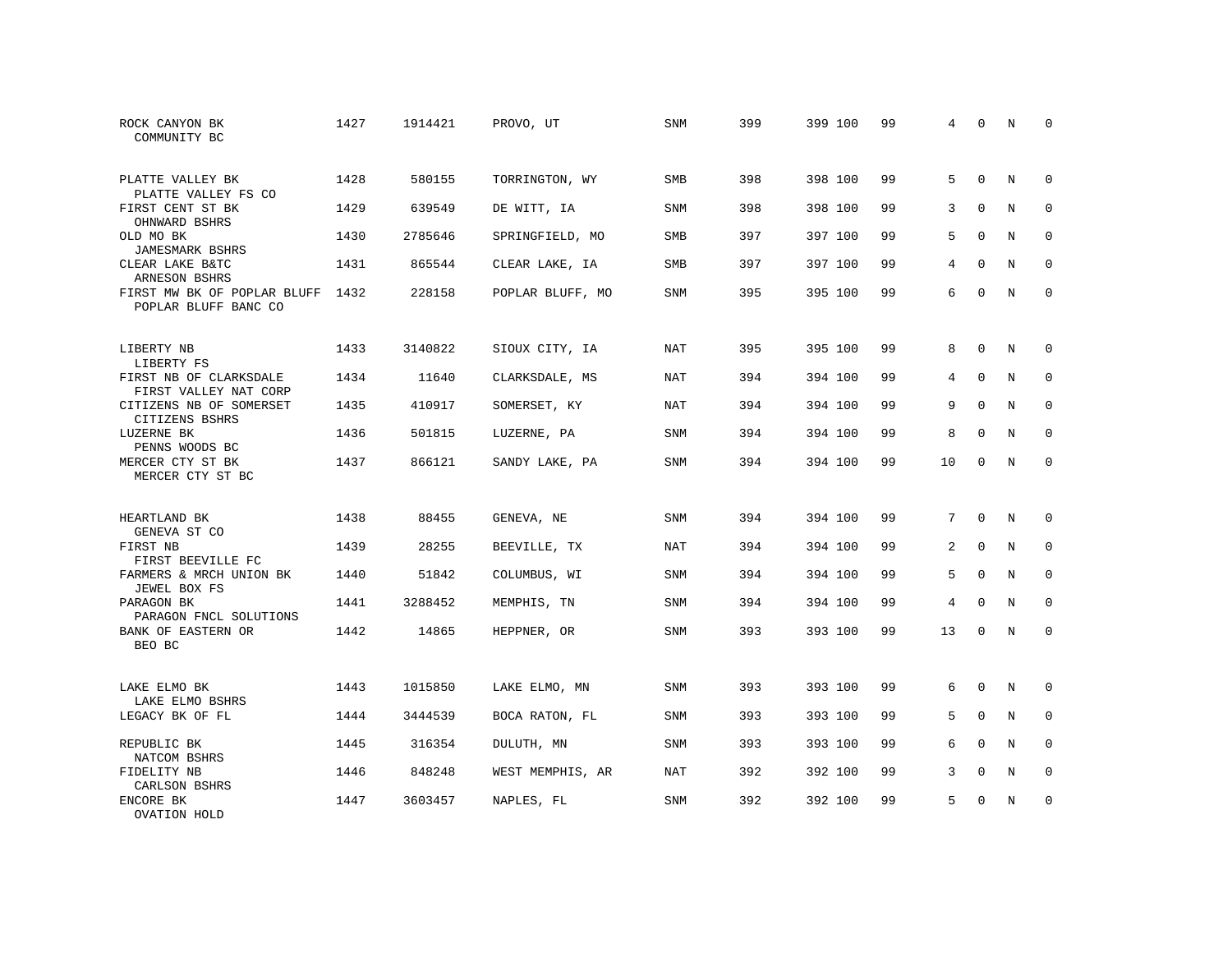| MERCHANTS BK OF BANGOR<br>MNB CORP                   | 1448 | 935111  | BANGOR, PA           | <b>SMB</b> | 391 | 391 100 | 99 | 8           | $\Omega$     | N | $\Omega$    |
|------------------------------------------------------|------|---------|----------------------|------------|-----|---------|----|-------------|--------------|---|-------------|
| CHIPPEWA VALLEY BK<br>CHIPPEWA VALLEY AGY LTD        | 1449 | 779650  | HAYWARD, WI          | SNM        | 391 | 391 100 | 99 | 15          | $\mathbf 0$  | N | $\mathbf 0$ |
| FIRST WESTERN BK<br>FIRST WESTERN BSHRS ESOT         | 1450 | 34742   | BOONEVILLE, AR       | <b>SMB</b> | 391 | 391 100 | 99 | 10          | $\Omega$     | N | $\mathbf 0$ |
| BANK OF GLEN BURNIE<br>GLEN BURNIE BC                | 1451 | 628123  | GLEN BURNIE, MD      | <b>SNM</b> | 390 | 390 100 | 99 | 7           | $\Omega$     | N | $\mathbf 0$ |
| COMMERCIAL BK & TR OF PA<br>COMMERCIAL NAT FNCL CORP | 1452 | 945026  | LATROBE, PA          | <b>SNM</b> | 390 | 390 100 | 99 | 8           | $\mathbf 0$  | N | $\mathbf 0$ |
| COUNTYBANK<br>TCB CORP                               | 1453 | 271529  | GREENWOOD, SC        | SNM        | 390 | 390 100 | 99 | 6           | $\Omega$     | N | $\mathbf 0$ |
| FIRST CMRL BK<br>FIRST CMRL BSHRS                    | 1454 | 2948058 | JACKSON, MS          | SNM        | 389 | 389 100 | 99 | 3           | $\Omega$     | N | $\mathbf 0$ |
| WOODTRUST BK<br>WOODTRUST FC                         | 1455 | 833749  | WISCONSIN RAPIDS, WI | <b>SMB</b> | 389 | 389 100 | 99 | 6           | $\Omega$     | N | $\mathbf 0$ |
| BANK OF MARION<br>SOUTHWEST VA BSHRS                 | 1456 | 858528  | MARION, VA           | SMB        | 388 | 388 100 | 99 | 14          | $\mathbf 0$  | N | $\mathbf 0$ |
| MACON B&TC<br>MACON BANCTRUST                        | 1457 | 709639  | LAFAYETTE, TN        | <b>SNM</b> | 388 | 388 100 | 99 | 6           | $\Omega$     | N | $\mathbf 0$ |
| WELLINGTON ST BK                                     | 1458 | 371362  | WELLINGTON, TX       | SMB        | 388 | 388 100 | 99 | 9           | $\Omega$     | N | $\mathbf 0$ |
| WSB BSHRS<br>FIRST NB<br>FNB CO                      | 1459 | 630658  | LIVINGSTON, TX       | NAT        | 388 | 388 100 | 99 | 2           | $\mathbf{0}$ | N | $\mathbf 0$ |
| ALVA ST B&TC<br>GRACE INV CO ESOP                    | 1460 | 246956  | ALVA, OK             | <b>SNM</b> | 387 | 387 100 | 99 | 4           | $\mathbf 0$  | N | $\mathbf 0$ |
| SOUTHWEST BK<br>ODESSA SOUTHWEST BSHRS               | 1461 | 561864  | ODESSA, TX           | SNM        | 387 | 387 100 | 99 | 5           | $\Omega$     | N | $\mathbf 0$ |
| CITIZENS BK<br>EAST TX FC                            | 1462 | 744854  | KILGORE, TX          | <b>SNM</b> | 387 | 387 100 | 99 | 10          | $\mathbf 0$  | N | $\mathbf 0$ |
| NOAH BK                                              | 1463 | 3388165 | ELKINS PARK, PA      | SNM        | 387 | 387 100 | 99 | 6           | $\Omega$     | N | $\mathbf 0$ |
| SAGE CAP BK<br>ANB BSHRS                             | 1464 | 448554  | GONZALES, TX         | <b>SNM</b> | 387 | 387 100 | 99 | $7^{\circ}$ | $\Omega$     | N | $\mathbf 0$ |
| FREEDOM BK<br>FREEDOM BC                             | 1465 | 3729124 | MAYWOOD, NJ          | <b>SNM</b> | 386 | 386 100 | 99 | 2           | $\Omega$     | N | $\mathbf 0$ |
| EASTERN COLORADO BK<br>WEED INV GROUP                | 1466 | 775054  | CHEYENNE WELLS, CO   | <b>SNM</b> | 386 | 386 100 | 99 | 6           | $\mathbf 0$  | N | $\mathbf 0$ |
| FIRST NB<br>FIRST WAVERLY CORP                       | 1467 | 376442  | WAVERLY, IA          | <b>NAT</b> | 386 | 386 100 | 99 | 4           | $\mathbf 0$  | N | $\mathbf 0$ |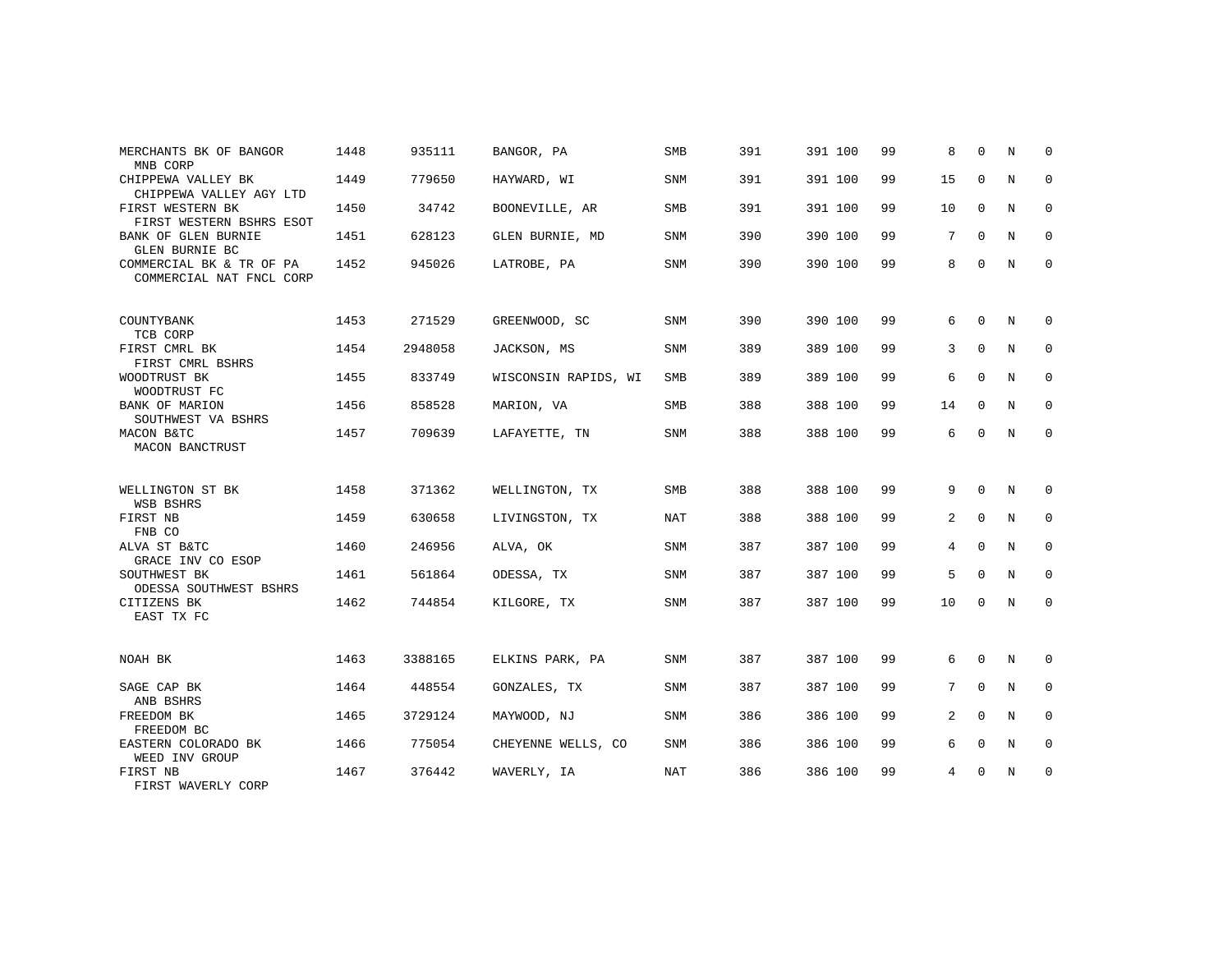| TOUCHMARK NB<br>TOUCHMARK BSHRS                | 1468 | 3645840 | ALPHARETTA, GA     | <b>NAT</b> | 386 | 386 100 | 99 | 0              | $\Omega$    | N | $\mathbf 0$ |
|------------------------------------------------|------|---------|--------------------|------------|-----|---------|----|----------------|-------------|---|-------------|
| KARNES CTY NB                                  | 1469 | 979759  | KARNES CITY, TX    | NAT        | 385 | 385 100 | 99 | $\mathbf{1}$   | $\Omega$    | N | $\Omega$    |
| MADISON CTY BK<br>MADISON CTY FNCL             | 1470 | 385471  | MADISON, NE        | SMB        | 385 | 385 100 | 99 | 6              | $\Omega$    | N | $\Omega$    |
| FIRST NB IN HOWELL<br>FNBH BC                  | 1471 | 755047  | HOWELL, MI         | NAT        | 385 | 385 100 | 99 | 8              | $\Omega$    | N | $\Omega$    |
| FARMERS BK OF NORTHERN MO<br>NORTHERN MO BSHRS | 1472 | 303952  | UNIONVILLE, MO     | SMB        | 385 | 385 100 | 99 | 8              | $\Omega$    | N | $\Omega$    |
| FIRST LIBERTY BK                               | 1473 | 898850  | OKLAHOMA CITY, OK  | <b>SNM</b> | 385 | 385 100 | 99 | $\Omega$       | $\Omega$    | N | $\Omega$    |
| FIRST LIBERTY HOLD LLC<br>FALLS CITY NB        | 1474 | 441050  | FALLS CITY, TX     | NAT        | 384 | 384 100 | 99 | 2              | $\Omega$    | N | $\Omega$    |
| SPRINGS VALLEY B&TC<br>SVB&T CORP              | 1475 | 93543   | FRENCH LICK, IN    | <b>SNM</b> | 384 | 384 100 | 99 | 3              | $\Omega$    | N | $\Omega$    |
| BARABOO ST BK<br>BARABOO BC                    | 1476 | 24949   | BARABOO, WI        | <b>SMB</b> | 384 | 384 100 | 99 | 7              | $\Omega$    | N | $\Omega$    |
| HEARTLAND NB<br>HEARTLAND BSHRS                | 1477 | 2800491 | SEBRING, FL        | <b>NAT</b> | 384 | 384 100 | 99 | 3              | $\Omega$    | N | $\Omega$    |
| SCHERTZ B&TC<br>SCHERTZ BSHRS CORP             | 1478 | 583268  | SCHERTZ, TX        | <b>SNM</b> | 383 | 383 100 | 99 | 4              | $\Omega$    | N | $\Omega$    |
| FIRST S ST BK<br>FIRST BSHRS OF STEVENSON      | 1479 | 246134  | STEVENSON, AL      | SNM        | 383 | 383 100 | 99 | 7              | $\Omega$    | N | $\mathbf 0$ |
| FIRST CAROLINA BK<br>FIRST CAROLINA FS         | 1480 | 2963266 | ROCKY MOUNT, NC    | SNM        | 382 | 382 100 | 99 | $\overline{2}$ | $\Omega$    | N | $\Omega$    |
| STATE BK<br>RIGLER INV CO                      | 1481 | 231149  | NEW HAMPTON, IA    | <b>SMB</b> | 382 | 382 100 | 99 | 7              | $\Omega$    | N | $\mathbf 0$ |
| BANK OF SUN PRAIRIE<br>BOSP BSHRS              | 1482 | 124344  | SUN PRAIRIE, WI    | <b>SNM</b> | 382 | 382 100 | 99 | 3              | $\Omega$    | N | $\Omega$    |
| TEXAS STAR BK<br>VAN ALSTYNE FC                | 1483 | 274164  | VAN ALSTYNE, TX    | <b>SMB</b> | 382 | 382 100 | 99 | 6              | $\Omega$    | N | $\Omega$    |
| WEST PLAINS B&TC<br>WEST PLAINS BSHRS          | 1484 | 317258  | WEST PLAINS, MO    | SNM        | 382 | 382 100 | 99 | 4              | $\mathbf 0$ | N | $\mathbf 0$ |
| MIDSTATES BK NA<br>MIDSTATES BSHRS             | 1485 | 728948  | COUNCIL BLUFFS, IA | NAT        | 381 | 381 100 | 99 | 5              | $\Omega$    | N | $\Omega$    |
| CITIZENS B&TC<br>CITIZENS BC OF VA             | 1486 | 991621  | BLACKSTONE, VA     | <b>SMB</b> | 381 | 381 100 | 99 | 10             | $\mathbf 0$ | N | $\mathbf 0$ |
| CITIZENS BK MN<br>CITIZENS BC OF NEW ULM       | 1487 | 874050  | NEW ULM, MN        | SNM        | 381 | 381 100 | 99 | 3              | $\Omega$    | N | $\Omega$    |
| METAIRIE B&TC<br>MBT BSHRS                     | 1488 | 55336   | METAIRIE, LA       | SNM        | 380 | 380 100 | 99 | 8              | $\Omega$    | N | $\Omega$    |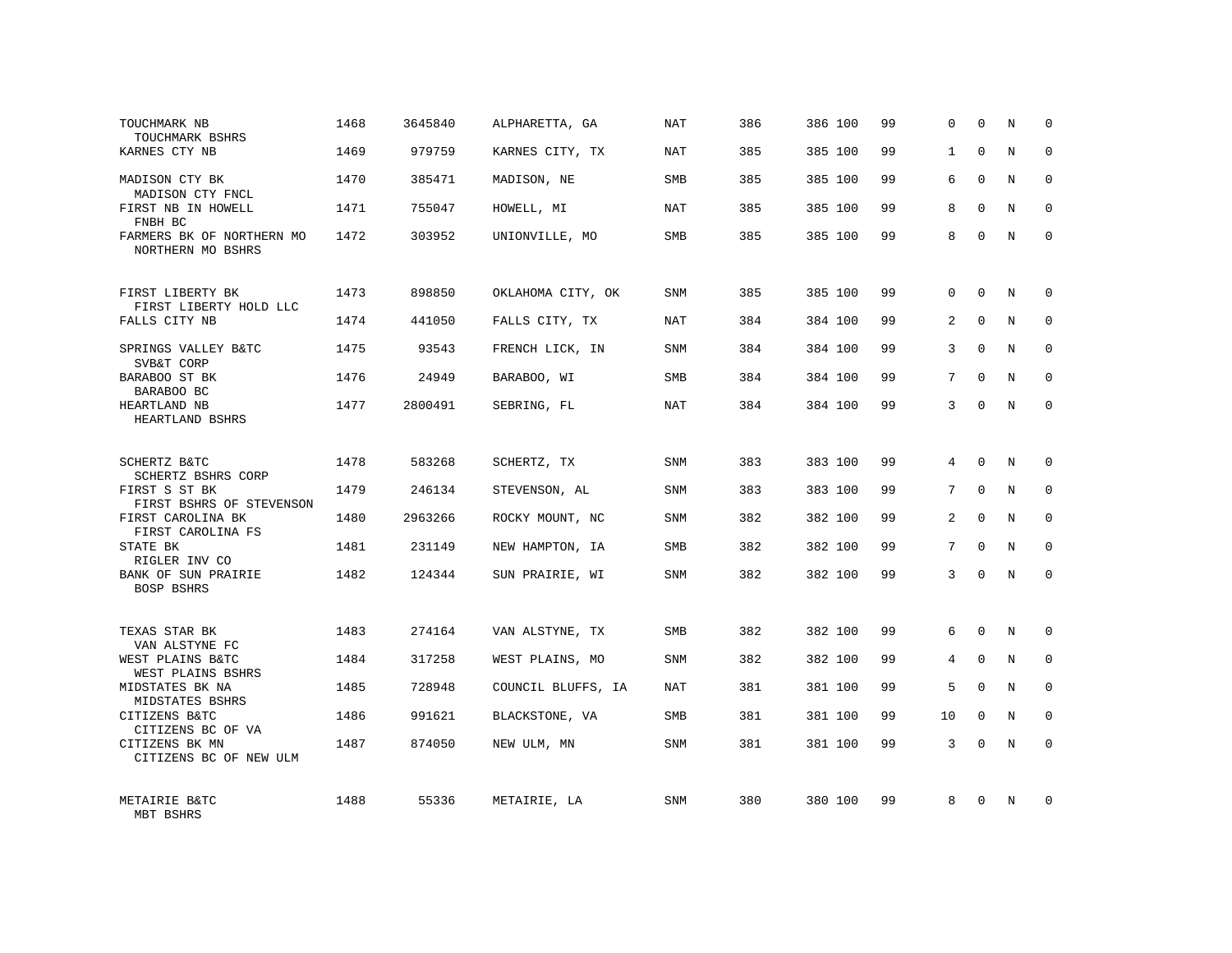| GULF COAST BK<br><b>GULF COAST BSHRS</b>               | 1489 | 459130  | ABBEVILLE, LA      | <b>SNM</b> | 380 | 380 100 | 99 | 12           | 0           | N | $\mathbf 0$ |
|--------------------------------------------------------|------|---------|--------------------|------------|-----|---------|----|--------------|-------------|---|-------------|
| PEOPLES ST BK                                          | 1490 | 326344  | NEWTON, IL         | <b>SNM</b> | 380 | 380 100 | 99 | 5            | $\mathbf 0$ | N | $\mathbf 0$ |
| FIRST NB OF LA<br>FINANCIAL CORP OF LA                 | 1491 | 575834  | CROWLEY, LA        | NAT        | 380 | 380 100 | 99 | 4            | $\Omega$    | N | $\mathbf 0$ |
| PEOPLES EXCH BK<br>GENBEACH CO                         | 1492 | 129910  | WINCHESTER, KY     | <b>SNM</b> | 380 | 380 100 | 99 | 10           | $\Omega$    | N | $\Omega$    |
| CITIZENS CMNTY BK<br>CITIZENS BANCORP                  | 1493 | 2007991 | MASCOUTAH, IL      | <b>SNM</b> | 380 | 380 100 | 99 | 3            | $\Omega$    | N | $\Omega$    |
| MAINSTREET CMNTY BK OF FLORI 1494                      |      | 3217957 | DELAND, FL         | SNM        | 379 | 379 100 | 99 | 5            | $\Omega$    | N | $\mathbf 0$ |
| COMMUNITY ST BK<br>COMMUNITY ST BK ESOP & TR           | 1495 | 130345  | UNION GROVE, WI    | SNM        | 379 | 379 100 | 99 | 6            | $\Omega$    | N | $\mathbf 0$ |
| CHARLOTTE ST B&TC<br>CREWS BKG CORP                    | 1496 | 1158878 | PORT CHARLOTTE, FL | SNM        | 378 | 378 100 | 99 | 6            | $\Omega$    | N | $\mathbf 0$ |
| USNY BK<br>UPSTATE NY BC                               | 1497 | 3620922 | GENEVA, NY         | SNM        | 378 | 378 100 | 99 | 2            | $\Omega$    | N | $\Omega$    |
| CITY ST BK<br>ALBRECHT FS                              | 1498 | 252041  | NORWALK, IA        | SNM        | 377 | 377 100 | 99 | 6            | $\Omega$    | N | $\Omega$    |
| GRAND VALLEY BK<br>SAGEBRUSH PTNR LLLP                 | 1499 | 178851  | HEBER CITY, UT     | SNM        | 377 | 377 100 | 99 | 14           | $\mathbf 0$ | N | $\mathbf 0$ |
| GRAND VALLEY BK<br>PORTER MNT III LLLP                 | 1499 | 178851  | HEBER CITY, UT     | SNM        |     |         |    |              |             |   |             |
| IOWA ST BK<br>IOWA ST BHC                              | 1500 | 662949  | DES MOINES, IA     | SNM        | 377 | 377 100 | 99 | 4            | $\Omega$    | N | $\Omega$    |
| FIRST FED CMNTY BK NA<br>FFD FC                        | 1501 | 540775  | DOVER, OH          | <b>NAT</b> | 376 | 376 100 | 99 | 5            | $\mathbf 0$ | N | $\mathbf 0$ |
| FARMERS ST BK                                          | 1502 | 475354  | VICTOR, MT         | SMB        | 376 | 376 100 | 99 | 7            | $\mathbf 0$ | N | 0           |
| FARMERS ST FC<br>CENTENNIAL BK<br><b>F&amp;M BSHRS</b> | 1503 | 531250  | TREZEVANT, TN      | <b>SNM</b> | 376 | 376 100 | 99 | 8            | $\Omega$    | N | $\mathbf 0$ |
| <b>EVABANK</b>                                         | 1504 | 498531  | EVA, AL            | SNM        | 376 | 376 100 | 99 | 5            | $\mathbf 0$ | N | $\mathbf 0$ |
| MARINERS BK<br>MARINERS BC                             | 1505 | 3010000 | EDGEWATER, NJ      | <b>SNM</b> | 375 | 375 100 | 99 | 6            | $\Omega$    | N | $\mathbf 0$ |
| DELTA NB&TC<br>DELTA INV CO CAYMAN                     | 1506 | 65513   | NEW YORK, NY       | NAT        | 375 | 375 100 | 99 | $\mathbf{1}$ | $\mathbf 0$ | Υ | 99          |
| GOLD COAST BK<br>GC BC                                 | 1507 | 3593307 | CHICAGO, IL        | SNM        | 375 | 375 100 | 99 | 0            | 0           | Ν | 0           |
| GERMANTOWN T&SB<br>GERMANTOWN BANC CORP                | 1508 | 830748  | BREESE, IL         | <b>SNM</b> | 375 | 375 100 | 99 | 3            | $\Omega$    | N | $\mathbf 0$ |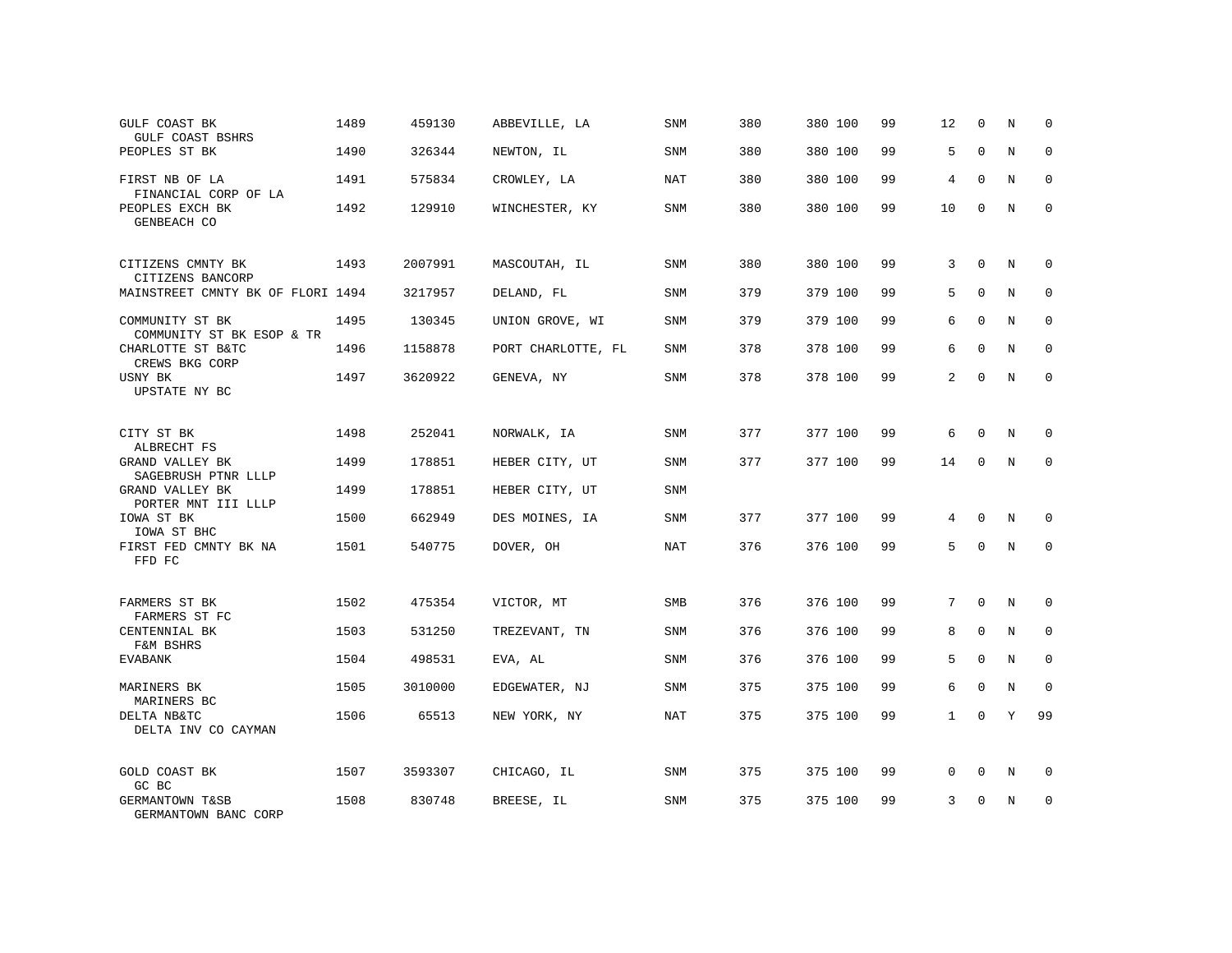| CARLSBAD NB<br>CARLSBAD BC                | 1509 | 219651  | CARLSBAD, NM    | NAT        | 374 | 374 100 | 99 | 2              | $\Omega$     | N          | $\mathbf 0$ |
|-------------------------------------------|------|---------|-----------------|------------|-----|---------|----|----------------|--------------|------------|-------------|
| CROSSROADS BK<br>FFW CORP                 | 1510 | 228279  | WABASH, IN      | SNM        | 374 | 374 100 | 99 | 5              | $\Omega$     | N          | $\Omega$    |
| DEPARTMENT STORES NB<br>CITIGROUP         | 1511 | 3382547 | SIOUX FALLS, SD | <b>NAT</b> | 374 | 374 100 | 99 | 0              | $\mathbf 0$  | N          | $\Omega$    |
| MIDDLETOWN VALLEY BK                      | 1512 | 41825   | MIDDLETOWN, MD  | <b>SNM</b> | 373 | 373 100 | 99 | 5              | $\Omega$     | N          | $\Omega$    |
| FIRST CHATHAM BK<br>FCB FNCL CORP         | 1513 | 3075474 | SAVANNAH, GA    | SNM        | 373 | 373 100 | 99 | 6              | $\mathbf 0$  | N          | $\mathbf 0$ |
| FNB SOUTH<br>FIRST BSHRS OF THE SE        | 1514 | 12030   | ALMA, GA        | <b>SNM</b> | 373 | 373 100 | 99 | 3              | $\Omega$     | N          | $\Omega$    |
| FIRST CMRC BK<br>FIRST CMRC BC            | 1515 | 3153297 | LEWISBURG, TN   | SNM        | 373 | 373 100 | 99 | 3              | $\Omega$     | N          | $\mathbf 0$ |
| RAYNE ST B&TC<br>FINANCIAL CORP OF LA     | 1516 | 900034  | RAYNE, LA       | <b>SNM</b> | 372 | 372 100 | 99 | 6              | $\Omega$     | N          | $\Omega$    |
| BANK NA<br>NBM CORP                       | 1517 | 829050  | MCALESTER, OK   | NAT        | 371 | 371 100 | 99 | 4              | $\Omega$     | N          | $\Omega$    |
| SECURITY B&TC                             | 1518 | 118156  | PARIS, TN       | SNM        | 371 | 371 100 | 99 | 9              | $\mathbf{0}$ | N          | $\mathbf 0$ |
| HOME FED BK CORP<br>HFB FNCL CORP         | 1519 | 902672  | MIDDLESBORO, KY | SNM        | 371 | 371 100 | 99 | 5              | $\Omega$     | N          | $\Omega$    |
| ANDREW JOHNSON BK<br>ANDREW JOHNSON BSHRS | 1520 | 361439  | GREENEVILLE, TN | <b>SNM</b> | 371 | 371 100 | 99 | 6              | $\Omega$     | N          | $\Omega$    |
| FIRST BK<br>FIRST BURKBURNETT BSHRS       | 1521 | 239659  | BURKBURNETT, TX | <b>SNM</b> | 371 | 371 100 | 99 | 7              | $\Omega$     | N          | $\mathbf 0$ |
| FIRST MN BK<br>MCLEOD BSHRS               | 1522 | 75053   | MINNETONKA, MN  | SNM        | 371 | 371 100 | 99 | 10             | $\mathbf 0$  | N          | 0           |
| CALLAWAY BK<br>CALLAWAY SCTY BKS          | 1523 | 719656  | FULTON, MO      | <b>SMB</b> | 370 | 370 100 | 99 | 8              | $\mathbf{0}$ | N          | $\mathbf 0$ |
| SOUTHWEST CAP BK<br>LAS VEGAS BC          | 1524 | 206156  | ALBUQUERQUE, NM | SNM        | 369 | 369 100 | 99 | $\overline{4}$ | $\mathbf{0}$ | N          | $\mathbf 0$ |
| PHELPS CTY BK<br>PHELPS CTY BK ESOP       | 1525 | 342054  | ROLLA, MO       | <b>SNM</b> | 369 | 369 100 | 99 | 3              | $\mathbf 0$  | N          | $\mathbf 0$ |
| FIRST CITRUS BK<br>FIRST CITRUS BC        | 1526 | 2765602 | TAMPA, FL       | SNM        | 369 | 369 100 | 99 | $\overline{4}$ | $\Omega$     | $_{\rm N}$ | $\Omega$    |
| SUMMIT BK                                 | 1527 | 3243282 | EUGENE, OR      | <b>SNM</b> | 369 | 369 100 | 99 | $\Omega$       | $\Omega$     | N          | $\mathbf 0$ |
| HOMEBANK<br>BYRON B WEBB                  | 1528 | 697156  | PALMYRA, MO     | SNM        | 369 | 369 100 | 99 | 6              | $\mathbf 0$  | N          | 0           |
| COMMUNITY FIRST BK<br>COMMUNITY FIRST BC  | 1529 | 1440117 | WALHALLA, SC    | <b>SNM</b> | 369 | 369 100 | 99 | 7              | $\Omega$     | N          | $\mathbf 0$ |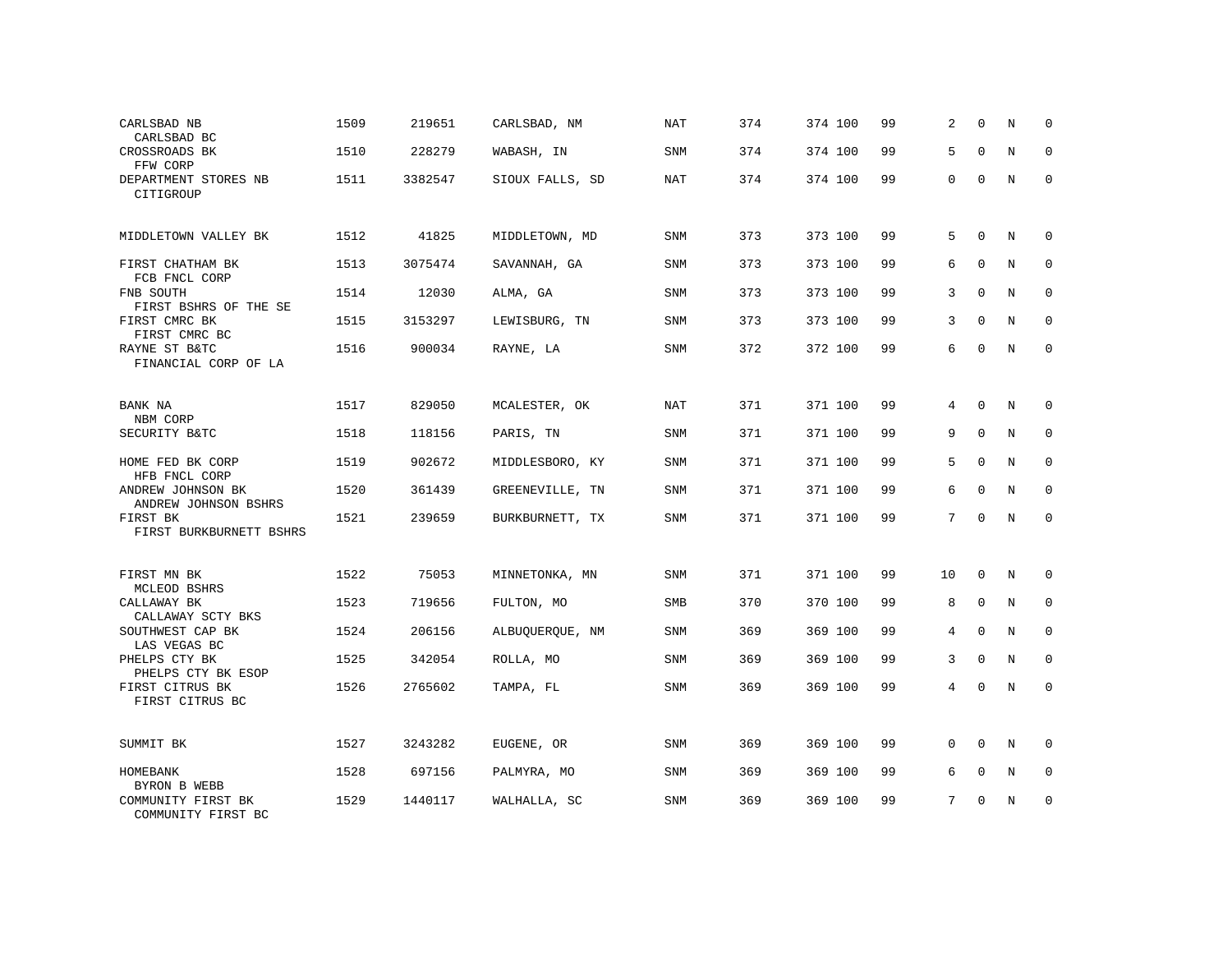| CALIFORNIA FIRST NB<br>CALIFORNIA FIRST NBC     | 1530 | 2907439 | IRVINE, CA           | NAT        | 368 | 368 100 | 99 | 0               | $\Omega$     | N           | $\mathbf 0$         |
|-------------------------------------------------|------|---------|----------------------|------------|-----|---------|----|-----------------|--------------|-------------|---------------------|
| RANGE BK NA<br>RANGE FC                         | 1531 | 355559  | MARQUETTE, MI        | NAT        | 368 | 368 100 | 99 | 10              | $\Omega$     | $\mathbf N$ | $\mathbf 0$         |
| FOUNTAIN TC<br>PIPER HOLD                       | 1532 | 145844  | COVINGTON, IN        | SNM        | 368 | 368 100 | 99 | 14              | $\mathbf{0}$ | N           | $\Omega$            |
| FIRST BK<br>PIONEER BC                          | 1533 | 131436  | CLEWISTON, FL        | SNM        | 367 | 367 100 | 99 | 5               | $\mathbf 0$  | N           | $\mathbf{0}$        |
| TRADERS & FARMERS BK<br>TRADERS & FARMERS BSHRS | 1534 | 390336  | HALEYVILLE, AL       | SNM        | 366 | 366 100 | 99 | 9               | $\mathbf{0}$ | N           | $\mathbf 0$         |
| FIRST FIDELITY BK<br>FIDELITY CORP              | 1535 | 80150   | BURKE, SD            | SNM        | 366 | 366 100 | 99 | 6               | $\mathbf 0$  | N           | 0                   |
| FLORIDA CAP BK NA<br>FLORIDA CAP GRP            | 1536 | 188430  | JACKSONVILLE, FL     | NAT        | 366 | 366 100 | 99 | 3               | $\mathbf 0$  | N           | $\mathsf{O}\xspace$ |
| BANK OF BRENHAM NA<br>INDUSTRY BSHRS            | 1537 | 3042234 | BRENHAM, TX          | NAT        | 366 | 366 100 | 99 | $\mathbf{0}$    | $\mathbf{0}$ | N           | $\mathbf 0$         |
| MILFORD NB&TC<br>MNB BC                         | 1538 | 879000  | MILFORD, MA          | NAT        | 365 | 365 100 | 99 | 2               | $\mathbf{0}$ | N           | $\mathbf{0}$        |
| LEGACY BK<br>COLWICH FC                         | 1539 | 785950  | COLWICH, KS          | SNM        | 365 | 365 100 | 99 | 6               | $\mathbf{0}$ | N           | $\mathbf 0$         |
| NEW RESRC BK<br>NEW RESRC BC                    | 1540 | 3471209 | SAN FRANCISCO, CA    | SNM        | 364 | 364 100 | 99 | $\mathbf 0$     | $\mathbf{0}$ | N           | $\mathbf{0}$        |
| <b>COULEE BK</b><br><b>COULEE BSHRS</b>         | 1541 | 457752  | LA CROSSE, WI        | SNM        | 364 | 364 100 | 99 | 6               | $\mathbf 0$  | $\rm N$     | $\mathsf{O}\xspace$ |
| INTERCREDIT BK NA                               | 1542 | 44433   | MIAMI, FL            | NAT        | 363 | 363 100 | 99 | 3               | $\Omega$     | N           | $\mathbf 0$         |
| VICTORY ST BK<br>VSB BC                         | 1543 | 2631323 | STATEN ISLAND, NY    | SNM        | 363 | 363 100 | 99 | 4               | $\Omega$     | N           | $\mathbf{0}$        |
| CNB BK INC<br>CNB FS                            | 1544 | 944627  | BERKELEY SPRINGS, WV | SNM        | 363 | 363 100 | 99 | 7               | $\Omega$     | N           | $\mathbf 0$         |
| CITY NB&TC<br>JRMB II                           | 1545 | 294751  | LAWTON, OK           | <b>NAT</b> | 363 | 363 100 | 99 | 39              | $\mathbf 0$  | $\rm N$     | $\mathbf 0$         |
| RSNB BK<br>RSNB BC                              | 1546 | 550952  | ROCK SPRINGS, WY     | SMB        | 362 | 362 100 | 99 | $\mathbf{1}$    | $\mathbf 0$  | $\mathbf N$ | $\mathbf 0$         |
| FOUR CORNERS CMNTY BK                           | 1547 | 2855866 | FARMINGTON, NM       | SNM        | 362 | 362 100 | 99 | 6               | $\Omega$     | $\mathbf N$ | $\mathbf 0$         |
| BANK OF BARTLETT<br>WEST TENNESSEE BSHRS        | 1548 | 225559  | BARTLETT, TN         | SMB        | 362 | 362 100 | 99 | $7\phantom{.0}$ | $\mathbf 0$  | $\mathbf N$ | 0                   |
| FIRST BK OF OWASSO                              | 1549 | 637554  | OWASSO, OK           | SNM        | 362 | 362 100 | 99 | 2               | $\mathbf 0$  | N           | 0                   |
| MCCOOK NB<br>GRAFF FAM                          | 1550 | 575759  | MCCOOK, NE           | NAT        | 362 | 362 100 | 99 | 4               | $\Omega$     | N           | $\mathbf 0$         |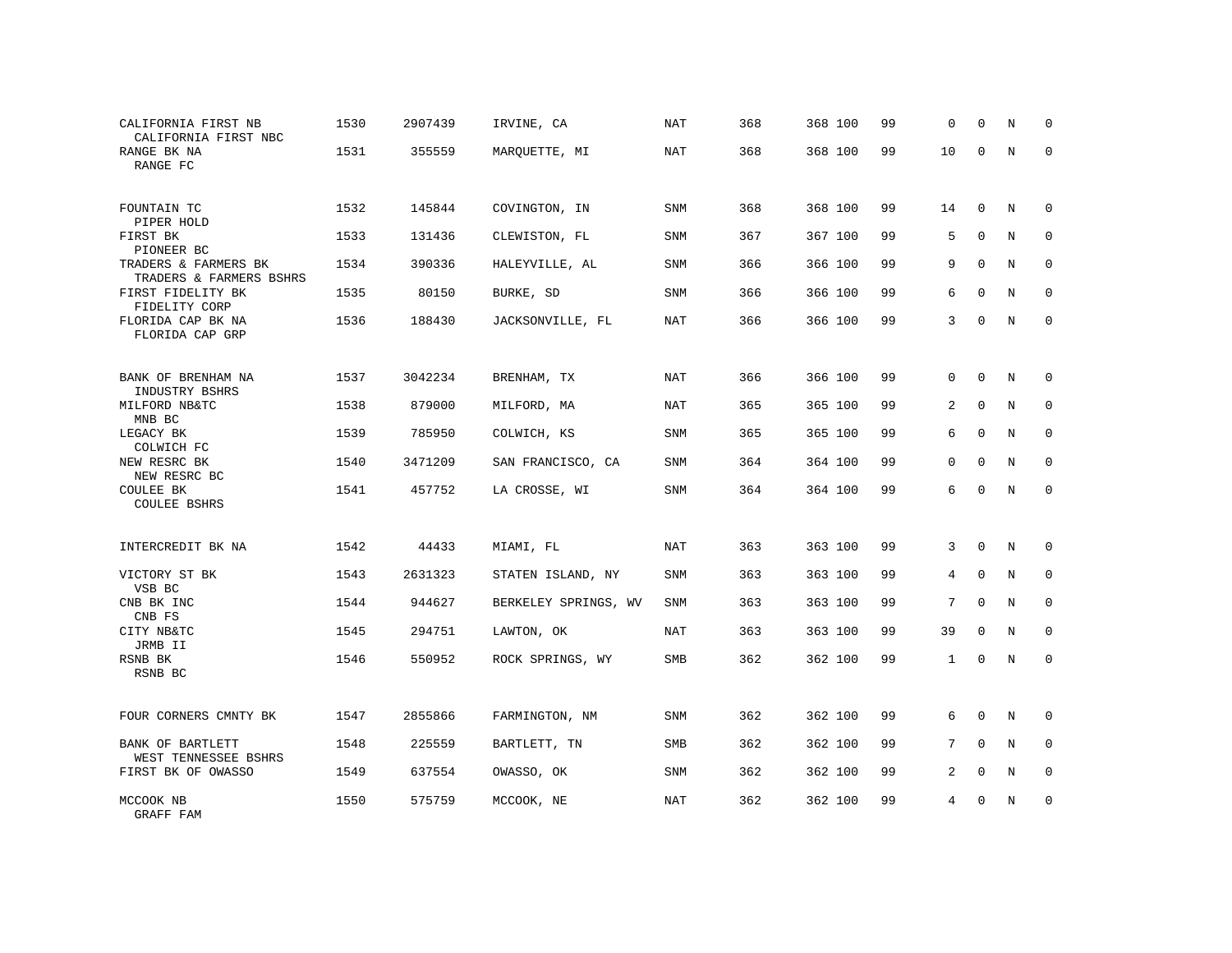| IOWA ST BK<br>CLARKEL                               | 1551 | 865142  | CLARKSVILLE, IA      | <b>SNM</b> | 362 | 362 100 | 99 | 2              | $\Omega$    | N | $\Omega$    |
|-----------------------------------------------------|------|---------|----------------------|------------|-----|---------|----|----------------|-------------|---|-------------|
| PROFINIUM<br>PROFINIUM FNCL HOLD                    | 1552 | 865450  | TRUMAN, MN           | <b>SMB</b> | 361 | 361 100 | 99 | 3              | $\Omega$    | N | $\Omega$    |
| SOUTHTRUST BK NA<br>LIVE OAK BSHRS CORP             | 1553 | 521158  | GEORGE WEST, TX      | NAT        | 361 | 361 100 | 99 | 5              | $\mathbf 0$ | N | $\mathbf 0$ |
| PEOPLES BK<br>PEOPLES BSHRS                         | 1554 | 530655  | PRATT, KS            | <b>SMB</b> | 361 | 361 100 | 99 | 8              | $\mathbf 0$ | N | $\mathbf 0$ |
| WASHINGTON CTY BK<br>BLAIR HOLDS                    | 1555 | 1000052 | BLAIR, NE            | SNM        | 361 | 361 100 | 99 | 1              | $\Omega$    | N | $\mathbf 0$ |
| CAPITOL BK<br>CAPITOL BSHRS                         | 1556 | 2339599 | MADISON, WI          | SNM        | 359 | 359 100 | 99 | 12             | $\mathbf 0$ | N | $\mathbf 0$ |
| FIRST CMNTY BK OF CENT AL<br>CENTRAL AL BSHRS       | 1557 | 3034257 | WETUMPKA, AL         | <b>SNM</b> | 359 | 359 100 | 99 | 6              | $\mathbf 0$ | N | $\mathbf 0$ |
| SAVINGS BK<br>SAVINGS BC                            | 1558 | 578116  | CIRCLEVILLE, OH      | <b>SNM</b> | 358 | 358 100 | 99 | 3              | $\Omega$    | N | $\mathbf 0$ |
| FIRST ST BK OF ST CHARLES MO 1559<br>FIRST ST BSHRS |      | 345756  | SAINT CHARLES, MO    | SNM        | 358 | 358 100 | 99 | 4              | $\mathbf 0$ | N | $\mathbf 0$ |
| PRIME MERIDIAN BK<br>PRIME MERIDIAN HC              | 1560 | 3690701 | TALLAHASSEE, FL      | <b>SNM</b> | 358 | 358 100 | 99 | $\overline{a}$ | $\Omega$    | N | $\Omega$    |
| CENTRAL BK OF BRANSON<br>CENTRAL BANCOMPANY INC     | 1561 | 576541  | BRANSON, MO          | SMB        | 358 | 358 100 | 99 | $\overline{4}$ | $\mathbf 0$ | N | $\mathbf 0$ |
| STOCKMENS BK<br>FIRST BSHRS                         | 1562 | 982553  | COLORADO SPRINGS, CO | <b>SNM</b> | 358 | 358 100 | 99 | 10             | $\mathbf 0$ | N | $\mathbf 0$ |
| NATIONAL BK OF MIDDLEBURY<br>MIDDLEBURY NAT CORP    | 1563 | 173306  | MIDDLEBURY, VT       | NAT        | 358 | 358 100 | 99 | 6              | 0           | N | 0           |
| COMANCHE NB<br>COMANCHE NAT CORP                    | 1564 | 949556  | COMANCHE, TX         | <b>NAT</b> | 358 | 358 100 | 99 | $7^{\circ}$    | $\mathbf 0$ | N | $\mathbf 0$ |
| PEOPLES BK MW<br>HAYWARD BSHRS                      | 1565 | 456157  | HAYWARD, WI          | SMB        | 358 | 358 100 | 99 | 2              | $\Omega$    | N | $\mathbf 0$ |
| STATE NB<br>SNB FNCL                                | 1566 | 169354  | BIG SPRING, TX       | NAT        | 358 | 358 100 | 99 | $\overline{a}$ | $\Omega$    | N | $\mathbf 0$ |
| RELIABANK DAKOTA<br>BIG SIOUX FNCL                  | 1567 | 108951  | ESTELLINE, SD        | <b>SNM</b> | 357 | 357 100 | 99 | 7              | $\Omega$    | N | $\mathbf 0$ |
| HOMETOWN BK OF AL<br>HOMETOWN BC OF AL              | 1568 | 3217331 | ONEONTA, AL          | SNM        | 357 | 357 100 | 99 | 2              | $\Omega$    | N | $\mathbf 0$ |
| HOMESTAR BK & FS<br>HOMESTAR FNCL GRP               | 1569 | 300036  | MANTENO, IL          | <b>SNM</b> | 357 | 357 100 | 99 | 4              | $\Omega$    | N | $\Omega$    |
| PS BK<br>PEOPLES LTD                                | 1570 | 597313  | WYALUSING, PA        | <b>SNM</b> | 357 | 357 100 | 99 | 8              | $\Omega$    | N | $\mathbf 0$ |
| MEGA BK                                             | 1571 | 3690635 | SAN GABRIEL, CA      | <b>SNM</b> | 357 | 357 100 | 99 | 5              | $\mathbf 0$ | N | $\mathbf 0$ |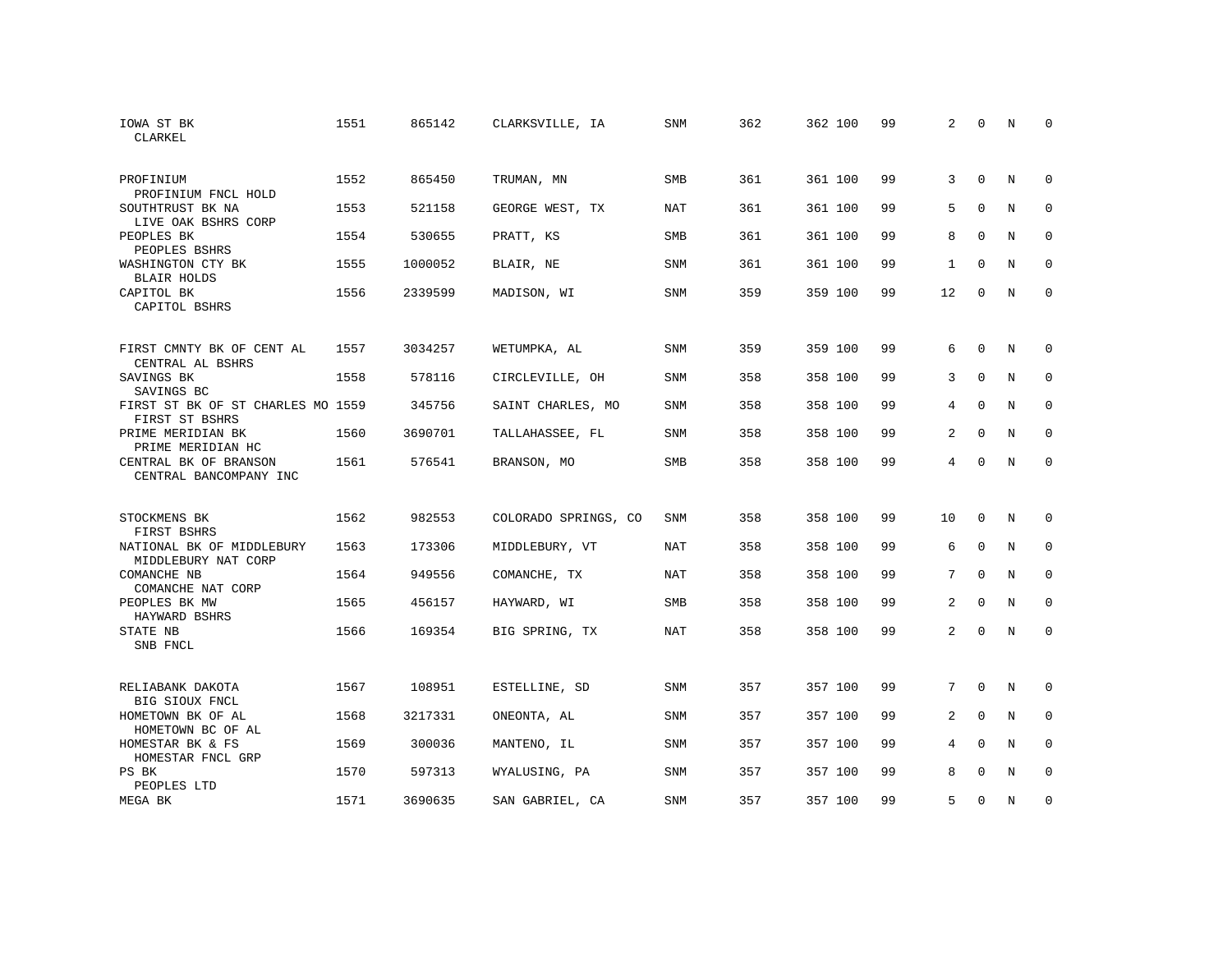| COMMUNITY FIRST BK<br>COMMUNITY FIRST BSHRS | 1572 | 2775179 | NEW IBERIA, LA    | <b>SNM</b> | 357 | 357 100 | 100 | 7  | $\Omega$     | N | $\Omega$    |
|---------------------------------------------|------|---------|-------------------|------------|-----|---------|-----|----|--------------|---|-------------|
| FARMERS BK OF WILLARDS                      | 1573 | 105026  | WILLARDS, MD      | SNM        | 356 | 356 100 | 100 | 8  | $\mathbf 0$  | N | $\mathbf 0$ |
| BANK<br>DECATUR INV                         | 1574 | 333650  | OBERLIN, KS       | <b>SNM</b> | 356 | 356 100 | 100 | 10 | $\mathbf 0$  | N | $\mathbf 0$ |
| MOUND CITY BK<br>MOUND CITY FS              | 1575 | 259442  | PLATTEVILLE, WI   | SNM        | 356 | 356 100 | 100 | 5  | $\Omega$     | N | $\mathbf 0$ |
| CITIZENS BK<br>CBC                          | 1576 | 710859  | CLOVIS, NM        | <b>SNM</b> | 356 | 356 100 | 100 | 4  | $\mathbf{0}$ | N | $\mathbf 0$ |
| NORTHMARK BK                                | 1577 | 1161216 | NORTH ANDOVER, MA | SNM        | 355 | 355 100 | 100 | 2  | $\Omega$     | N | $\mathbf 0$ |
| BANK OF OLD MONROE<br>CUIVRE RIVER BSHRS    | 1578 | 880855  | OLD MONROE, MO    | <b>SNM</b> | 355 | 355 100 | 100 | 4  | $\mathbf 0$  | N | $\mathbf 0$ |
| STERLING ST BK<br>STERLING FNCL GROUP       | 1579 | 144155  | AUSTIN, MN        | <b>SNM</b> | 355 | 355 100 | 100 | 8  | $\Omega$     | N | $\mathbf 0$ |
| FIRST CENTURY BK<br>CLAIBORNE HC            | 1580 | 999935  | TAZEWELL, TN      | SNM        | 355 | 355 100 | 100 | 6  | $\mathbf 0$  | N | $\mathbf 0$ |
| LEGENDS BK<br>LINN HC                       | 1581 | 865151  | LINN, MO          | <b>SNM</b> | 355 | 355 100 | 100 | 9  | $\Omega$     | N | $\mathbf 0$ |
| BANK OF TX<br>TALL CITY BSHRS               | 1582 | 925653  | MIDLAND, TX       | <b>SMB</b> | 355 | 355 100 | 100 | 2  | $\mathbf{0}$ | N | $\mathbf 0$ |
| UNITED MS BK<br>SOUTHWEST SCTY              | 1583 | 544335  | NATCHEZ, MS       | SNM        | 355 | 355 100 | 100 | 11 | $\mathbf 0$  | N | 0           |
| FRIENDSHIP ST BK<br>FRIENDSHIP BC           | 1584 | 427241  | FRIENDSHIP, IN    | SMB        | 355 | 355 100 | 100 | 7  | $\mathbf 0$  | N | 0           |
| STATE BK OF LINCOLN<br>LINCOLN SB CORP      | 1585 | 490535  | LINCOLN, IL       | SNM        | 355 | 355 100 | 100 | 5  | $\Omega$     | N | $\mathbf 0$ |
| FIRST NB<br>FIRST GILMER BSHRS              | 1586 | 445955  | GILMER, TX        | NAT        | 355 | 355 100 | 100 | 9  | $\Omega$     | N | $\mathbf 0$ |
| AMERICAN ST B&TC                            | 1587 | 2957014 | GREAT BEND, KS    | SMB        | 354 | 354 100 | 100 | 9  | $\mathbf{0}$ | N | $\mathbf 0$ |
| AMERICAN ST BSHRS<br>PINNACLE BK            | 1588 | 3455227 | MORGAN HILL, CA   | SNM        | 353 | 353 100 | 100 | 3  | $\Omega$     | N | $\mathbf 0$ |
| HARFORD BK                                  | 1589 | 660927  | ABERDEEN, MD      | SNM        | 353 | 353 100 | 100 | 7  | $\Omega$     | N | $\mathbf 0$ |
| FIRST BK                                    | 1590 | 2349459 | DALTON, GA        | SNM        | 353 | 353 100 | 100 | 4  | $\mathbf{0}$ | N | $\mathbf 0$ |
| FBD HC<br>FNB BK NA<br>FULTON FNCL CORP     | 1591 | 131418  | DANVILLE, PA      | <b>NAT</b> | 352 | 352 100 | 100 | 5  | $\Omega$     | N | $\mathbf 0$ |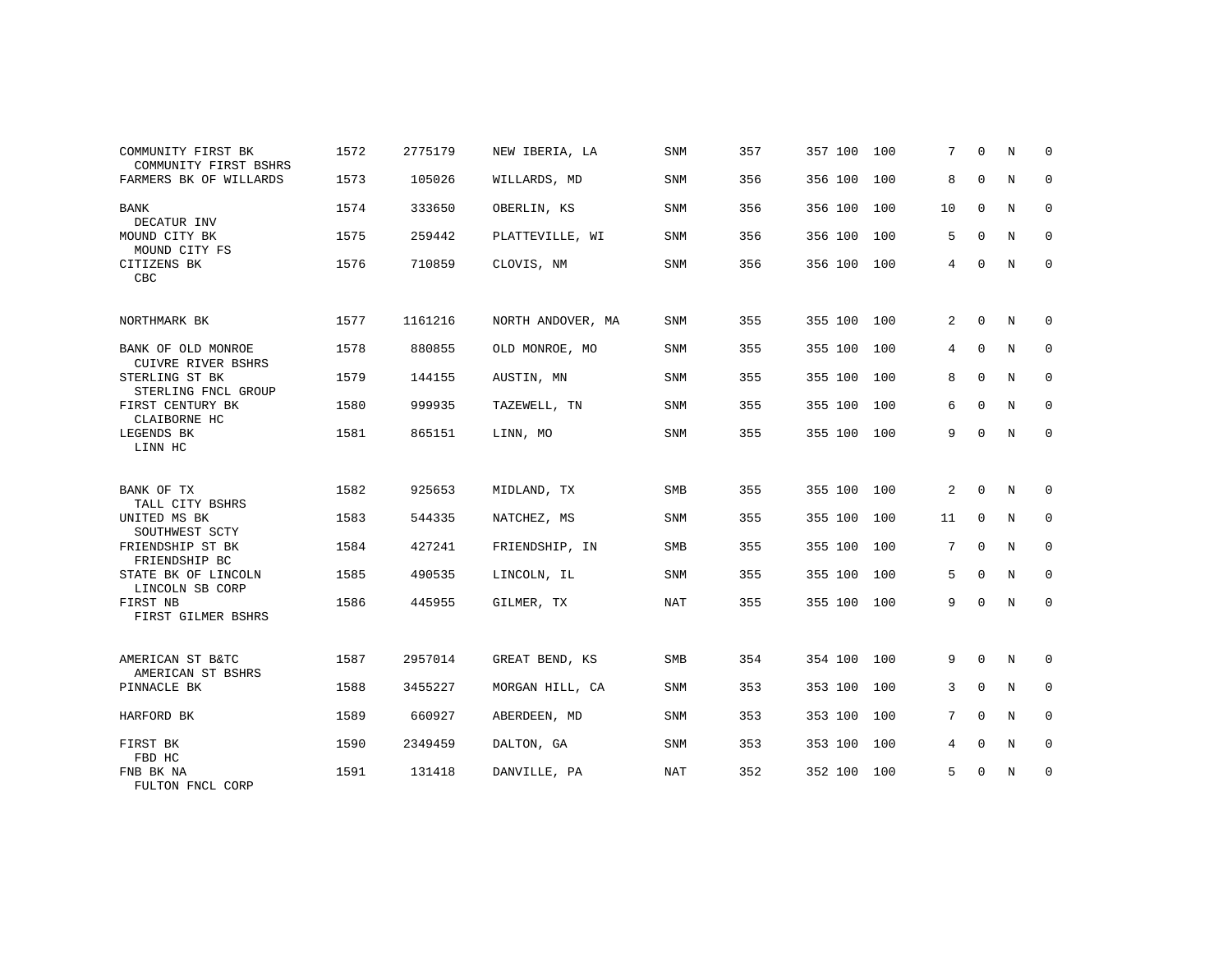| NEFFS NB<br>NEFFS BC                                            | 1592 | 144913  | NEFFS, PA          | <b>NAT</b> | 352 | 352 100 | 100 | 0            | $\Omega$    | N | $\mathbf 0$ |
|-----------------------------------------------------------------|------|---------|--------------------|------------|-----|---------|-----|--------------|-------------|---|-------------|
| CROSS KEYS BK<br><b>BSJ BSHRS</b>                               | 1593 | 755252  | SAINT JOSEPH, LA   | SNM        | 351 | 351 100 | 100 | 8            | $\Omega$    | N | $\Omega$    |
| GENOA BKG CO<br>GENBANC                                         | 1594 | 504311  | GENOA, OH          | SMB        | 351 | 351 100 | 100 | 6            | $\Omega$    | N | $\Omega$    |
| CBBC BK<br>TWIN CITIES FNCL SVC                                 | 1595 | 218131  | MARYVILLE, TN      | SNM        | 351 | 351 100 | 100 | 7            | $\Omega$    | N | $\Omega$    |
| FARMERS AND MECHANICS BK<br>CENTRAL BSHRS                       | 1596 | 744238  | GALESBURG, IL      | SMB        | 351 | 351 100 | 100 | 3            | $\Omega$    | N | $\Omega$    |
| FIRST NEIGH BK NA                                               | 1597 | 413646  | TOLEDO, IL         | <b>NAT</b> | 350 | 350 100 | 100 | 6            | $\Omega$    | N | $\Omega$    |
| FIRST NEIGH BSHRS ESOP<br>LIBERTYVILLE SVG BK<br>VILLAGE INV CO | 1598 | 857745  | FAIRFIELD, IA      | SNM        | 350 | 350 100 | 100 | 4            | $\Omega$    | N | $\Omega$    |
| COUNTY BK<br>CB FNCL CORP                                       | 1599 | 1459735 | REHOBOTH BEACH, DE | SNM        | 350 | 350 100 | 100 | 6            | $\Omega$    | N | $\Omega$    |
| OCONEE ST BK<br>OCONEE FC                                       | 1600 | 573036  | WATKINSVILLE, GA   | SNM        | 350 | 350 100 | 100 | 2            | $\Omega$    | N | $\Omega$    |
| BRUNING ST BK<br>BRUNING BSHRS                                  | 1601 | 71457   | BRUNING, NE        | SNM        | 350 | 350 100 | 100 | 4            | $\Omega$    | N | $\Omega$    |
| FIRST UT BK<br>FIRST UT BC                                      | 1602 | 207872  | SALT LAKE CITY, UT | <b>SMB</b> | 350 | 350 100 | 100 | 5.           | $\Omega$    | N | $\Omega$    |
| 1880 BK<br>DELMARVA BSHRS                                       | 1603 | 746223  | CAMBRIDGE, MD      | <b>SMB</b> | 350 | 350 100 | 100 | 5            | $\Omega$    | N | $\mathbf 0$ |
| COMMUNITY BK PICKENS CTY<br>COMMUNITY BK OF GA                  | 1604 | 2943615 | JASPER, GA         | SNM        | 349 | 349 100 | 100 | $\mathbf{1}$ | $\Omega$    | N | $\Omega$    |
| FIRST ST B&TC<br>FIRST ST BC INC CBR PLAN                       | 1605 | 489548  | CARUTHERSVILLE, MO | <b>SMB</b> | 349 | 349 100 | 100 | 5            | $\Omega$    | N | $\mathbf 0$ |
| ACCESSBANK TX<br>ACCESS BC                                      | 1606 | 3535848 | DENTON, TX         | <b>SNM</b> | 349 | 349 100 | 100 | 3            | $\Omega$    | N | $\Omega$    |
| FIRST NB                                                        | 1607 | 823450  | ALAMOGORDO, NM     | <b>NAT</b> | 348 | 348 100 | 100 | 5            | $\Omega$    | N | $\Omega$    |
| FIRST ALAMOGORDO BC NV<br>AMERICAN HERITAGE NB                  | 1608 | 61757   | LONG PRAIRIE, MN   | NAT        | 347 | 347 100 | 100 | 5            | $\mathbf 0$ | N | $\mathbf 0$ |
| AMERICAN HERITAGE HC<br>FARMERS EXCH BK<br>FARMERS EXCH BC      | 1609 | 1002850 | CHEROKEE, OK       | SNM        | 347 | 347 100 | 100 | 5            | $\Omega$    | N | $\Omega$    |
| UNITED CMNTY BK OF ND<br>AMERICAN BC                            | 1610 | 680055  | LEEDS, ND          | SNM        | 347 | 347 100 | 100 | 3            | $\Omega$    | N | $\mathbf 0$ |
| NEWDOMINION BK                                                  | 1611 | 3299814 | CHARLOTTE, NC      | SNM        | 347 | 347 100 | 100 | $\mathbf{1}$ | $\Omega$    | N | $\Omega$    |
| RIVER VALLEY CMNTY BK<br>RIVER VALLEY CMNTY BC                  | 1612 | 3451050 | YUBA CITY, CA      | SNM        | 346 | 346 100 | 100 | $\mathbf{1}$ | $\Omega$    | N | $\Omega$    |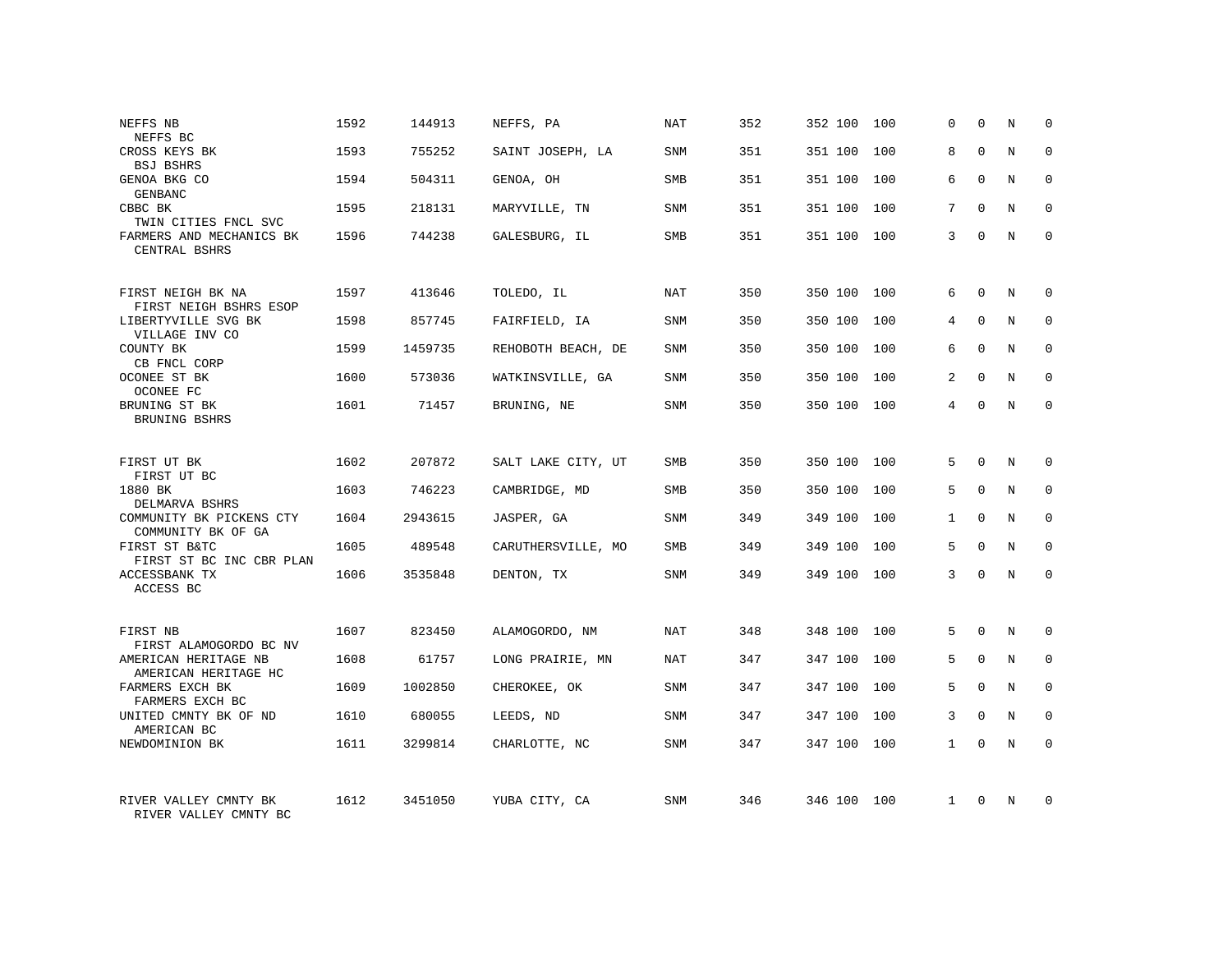| SECURITY NB<br>SECURITY FS CORP                 | 1613 | 119153  | ENID, OK          | NAT        | 346 | 346 100 | 100 | 2            | $\mathbf 0$ | N | $\mathbf 0$ |
|-------------------------------------------------|------|---------|-------------------|------------|-----|---------|-----|--------------|-------------|---|-------------|
| FIRST NB OF WYNNE<br>FIRST NAT CORP             | 1614 | 988845  | WYNNE, AR         | <b>NAT</b> | 345 | 345 100 | 100 | 6            | $\Omega$    | N | $\mathbf 0$ |
| BANK OF TIOGA<br>TREYNOR BSHRS                  | 1615 | 768953  | TIOGA, ND         | SNM        | 345 | 345 100 | 100 | $\mathbf{1}$ | $\mathbf 0$ | N | $\mathbf 0$ |
| NEWBANK                                         | 1616 | 3472859 | FLUSHING, NY      | SNM        | 344 | 344 100 | 100 | $\mathbf{1}$ | $\Omega$    | N | $\Omega$    |
|                                                 |      |         |                   |            |     |         |     |              |             |   |             |
| FIRST NB OF LAS ANIMAS<br>FIRST BSHRS           | 1617 | 513256  | LAS ANIMAS, CO    | NAT        | 344 | 344 100 | 100 | 5            | $\Omega$    | N | $\Omega$    |
| PAN AMER B&TC<br>AMERICAN BC IL                 | 1618 | 2343167 | MELROSE PARK, IL  | SNM        | 344 | 344 100 | 100 | 5            | $\Omega$    | N | $\mathbf 0$ |
| LANDMARK CMNTY BK<br>LANDMARK BC                | 1619 | 2963547 | PITTSTON, PA      | SMB        | 344 | 344 100 | 100 | 4            | $\Omega$    | N | $\mathbf 0$ |
| COTTONPORT BK<br>MANSURA BSHRS                  | 1620 | 473930  | COTTONPORT, LA    | SNM        | 344 | 344 100 | 100 | 11           | $\mathbf 0$ | N | $\mathbf 0$ |
| FIRST BK OF GREENWICH<br>FIRST GREENWICH FNCL   | 1621 | 3466988 | COS COB, CT       | SNM        | 344 | 344 100 | 100 | $\mathbf{1}$ | $\Omega$    | N | $\Omega$    |
|                                                 |      |         |                   |            |     |         |     |              |             |   |             |
| TRAVERSE CITY ST BK<br>TCSB BC                  | 1622 | 2846444 | TRAVERSE CITY, MI | SNM        | 342 | 342 100 | 100 | 4            | $\mathbf 0$ | N | $\mathbf 0$ |
| REDWOOD CAP BK<br>REDWOOD CAP BC                | 1623 | 3247589 | EUREKA, CA        | SNM        | 341 | 341 100 | 100 | 2            | $\Omega$    | N | $\Omega$    |
| MANUFACTURERS B&TC<br>MBT CORP                  | 1624 | 215345  | FOREST CITY, IA   | SNM        | 341 | 341 100 | 100 | 5            | $\mathbf 0$ | N | $\mathbf 0$ |
| FIRST ST BK OF LIVINGSTON<br>EAST TX BSHRS      | 1625 | 884358  | LIVINGSTON, TX    | <b>SMB</b> | 340 | 340 100 | 100 | 4            | $\Omega$    | N | $\Omega$    |
| AVB BK<br>ARKANSAS VALLEY BSHRS                 | 1626 | 262059  | BROKEN ARROW, OK  | SNM        | 340 | 340 100 | 100 | 3            | $\mathbf 0$ | N | $\mathbf 0$ |
|                                                 |      |         |                   |            |     |         |     |              |             |   |             |
| NATIONAL BK<br>COUNTRY BANCORP                  | 1627 | 659341  | HILLSBORO, IL     | NAT        | 340 | 340 100 | 100 | 11           | $\mathbf 0$ | N | $\mathbf 0$ |
| CLASSIC BK NA<br>CAMERON FC                     | 1628 | 182951  | CAMERON, TX       | NAT        | 340 | 340 100 | 100 | 5            | $\Omega$    | N | $\mathbf 0$ |
| TRADITIONS BK<br>TRADITIONS BSHRS               | 1629 | 3194692 | CULLMAN, AL       | SNM        | 339 | 339 100 | 100 | 5            | $\mathbf 0$ | N | $\mathbf 0$ |
| PEOPLES BK<br>RIGLER INV CO                     | 1630 | 968249  | CLIVE, IA         | <b>SNM</b> | 339 | 339 100 | 100 | 8            | $\Omega$    | N | $\mathbf 0$ |
| NEW ERA BK<br>NEW ERA BC                        | 1631 | 1014657 | FREDERICKTOWN, MO | SNM        | 339 | 339 100 | 100 | 7            | $\mathbf 0$ | N | $\mathbf 0$ |
| AMERICAN B&TC NA                                | 1632 | 2733263 | DAVENPORT, IA     | NAT        | 339 | 339 100 | 100 | 7            | 0           | N | 0           |
| AMBANK HOLD<br>PROGRESSIVE BK NA<br>FIRST WV BC | 1633 | 600129  | WHEELING, WV      | NAT        | 338 | 338 100 | 100 | 8            | $\Omega$    | N | $\mathbf 0$ |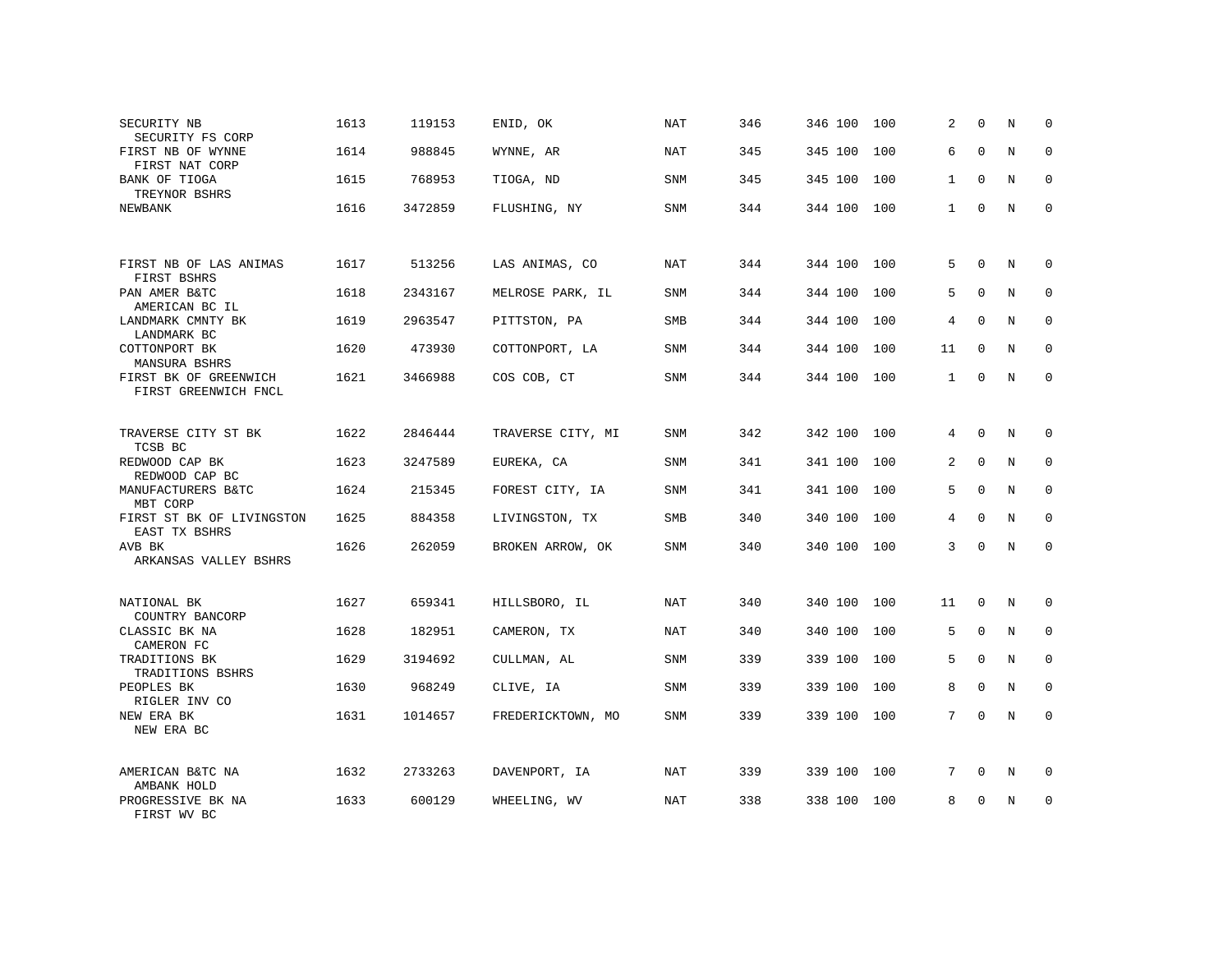| UNITED BK OF UNION<br>CARDINAL BC II                    | 1634 | 562058  | UNION, MO         | SNM        | 337 | 337 100 | 100 | 2              | 0            | N           | $\mathbf 0$ |
|---------------------------------------------------------|------|---------|-------------------|------------|-----|---------|-----|----------------|--------------|-------------|-------------|
| FIRST ST BK OF THE SOUTHEAST 1635<br>FIRST ST BSHRS     |      | 961811  | PINEVILLE, KY     | SNM        | 337 | 337 100 | 100 | 9              | $\Omega$     | N           | $\Omega$    |
| CAPITAL CMNTY BK<br>CAPITAL CMNTY BC                    | 1636 | 2068107 | PROVO, UT         | SNM        | 337 | 337 100 | 100 | 4              | $\mathbf{0}$ | N           | $\Omega$    |
| CITIZENS ST BK<br>COMMUNITY BSHRS                       | 1637 | 572459  | MARYSVILLE, KS    | <b>SNM</b> | 337 | 337 100 | 100 | 3              | $\Omega$     | N           | $\Omega$    |
| NOA BK<br>NOA BC                                        | 1638 | 3832127 | DULUTH, GA        | SNM        | 336 | 336 100 | 100 | 3              | $\mathbf{0}$ | N           | $\mathbf 0$ |
| FIRST NB<br>MCGREGOR BSHRS                              | 1639 | 895055  | MC GREGOR, TX     | NAT        | 336 | 336 100 | 100 | $\overline{2}$ | $\Omega$     | N           | $\Omega$    |
| CHAMPLAIN NB<br>CHAMPLAIN BK CORP                       | 1640 | 126012  | ELIZABETHTOWN, NY | NAT        | 336 | 336 100 | 100 | 9              | $\Omega$     | N           | $\mathbf 0$ |
| LAMESA NB                                               | 1641 | 623052  | LAMESA, TX        | NAT        | 335 | 335 100 | 100 | $\Omega$       | $\Omega$     | N           | $\Omega$    |
|                                                         |      |         |                   |            |     |         |     |                |              |             |             |
| MISSION VALLEY BK<br>MISSION VALLEY BC                  | 1642 | 3039636 | SUN VALLEY, CA    | <b>SNM</b> | 335 | 335 100 | 100 | $\mathbf{1}$   | $\Omega$     | N           | $\Omega$    |
| EASTERN MI BK<br>EASTERN MI FC                          | 1643 | 643340  | CROSWELL, MI      | SMB        | 335 | 335 100 | 100 | 9              | $\mathbf 0$  | N           | $\mathbf 0$ |
| RIO BK<br>RIO FNCL SVC                                  | 1644 | 956750  | MCALLEN, TX       | <b>SNM</b> | 335 | 335 100 | 100 | 7              | $\Omega$     | N           | $\Omega$    |
| ABC BK<br>GREATER CHICAGO FC                            | 1645 | 4839    | CHICAGO, IL       | <b>SNM</b> | 334 | 334 100 | 100 | 3              | $\Omega$     | N           | $\Omega$    |
| OREGON CMNTY BK<br>OREGON BC                            | 1646 | 247140  | OREGON, WI        | <b>SMB</b> | 334 | 334 100 | 100 | 2              | $\Omega$     | N           | $\mathbf 0$ |
| FIRST MW BK OF DEXTER                                   | 1647 | 770853  | DEXTER, MO        | <b>SNM</b> | 333 | 333 100 | 100 | 5              | $\mathbf 0$  | N           | $\mathbf 0$ |
| MIDWEST BC INC & AFFIL ESOP TR<br>INTRACOASTAL BK       | 1648 | 3786435 | PALM COAST, FL    | <b>SNM</b> | 333 | 333 100 | 100 | $\mathbf{1}$   | $\mathbf{0}$ | N           | $\mathbf 0$ |
| INTRACOASTAL BC<br>MAGNOLIA ST BK                       | 1649 | 34434   | BAY SPRINGS, MS   | SNM        | 333 | 333 100 | 100 | 7              | $\Omega$     | $\mathbf N$ | $\mathbf 0$ |
| MAGNOLIA ST CORP<br>COMMUNITY BK OF THE BAY             | 1650 | 2483438 | OAKLAND, CA       | <b>SNM</b> | 332 | 332 100 | 100 | $\mathbf{1}$   | $\mathbf{0}$ | N           | $\mathbf 0$ |
| MAQUOKETA ST BK<br>OHNWARD BSHRS                        | 1651 | 683449  | MAQUOKETA, IA     | SMB        | 332 | 332 100 | 100 | 3              | $\Omega$     | $_{\rm N}$  | $\Omega$    |
| COMMUNITY ST BK OF ORBISONIA 1652<br>ORBISONIA CMNTY BC |      | 121914  | ORBISONIA, PA     | <b>SNM</b> | 332 | 332 100 | 100 | 6              | $\Omega$     | N           | $\mathbf 0$ |
| FARMERS & MERCHANTS BK                                  | 1653 | 205243  | BALDWYN, MS       | SMB        | 332 | 332 100 | 100 | 9              | $\mathbf 0$  | N           | 0           |
| PORTAGE CMNTY BK<br>PORTAGE BSHRS                       | 1654 | 2668598 | RAVENNA, OH       | <b>SMB</b> | 332 | 332 100 | 100 | $\mathbf{1}$   | $\Omega$     | N           | $\mathbf 0$ |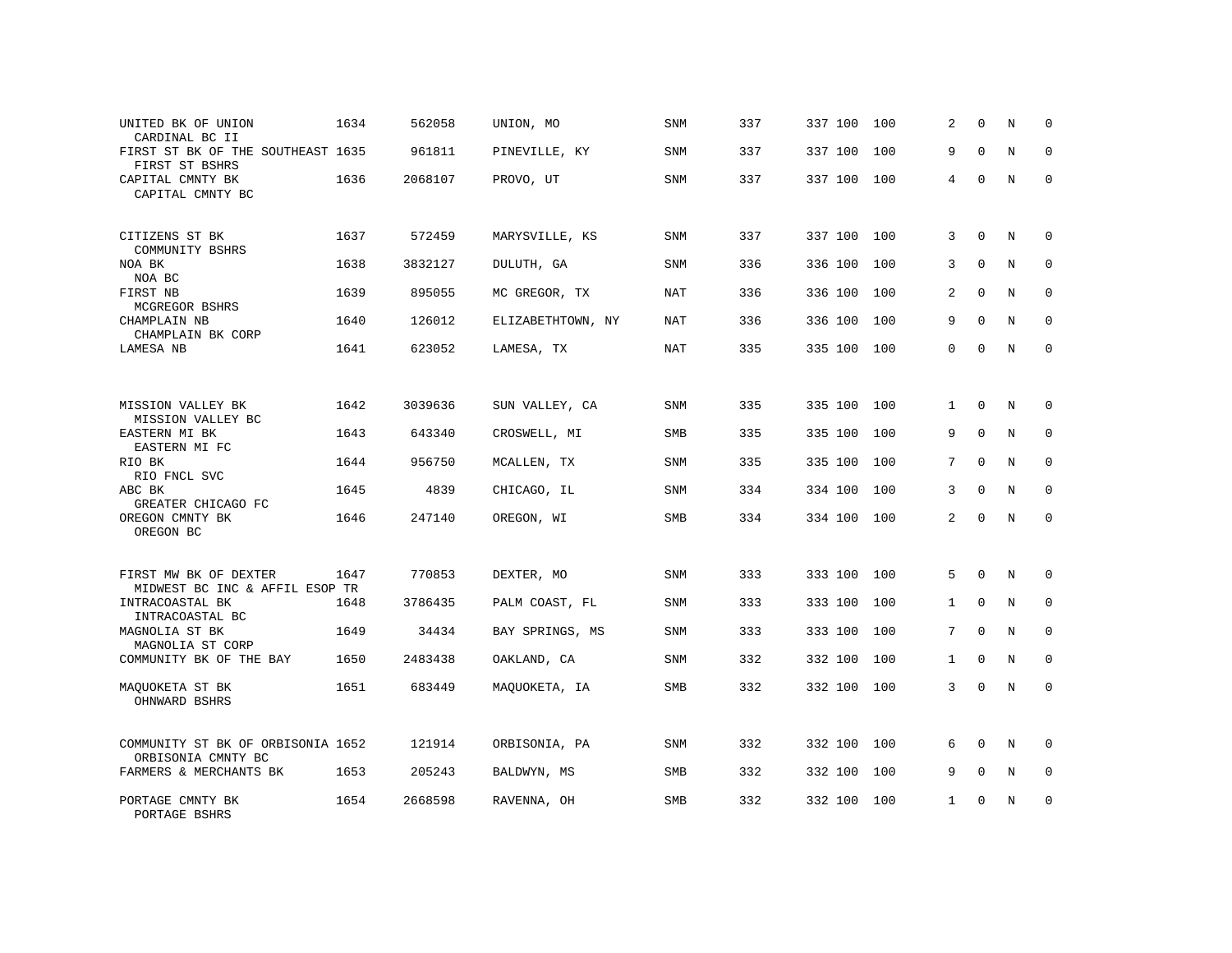| POCA VALLEY BK<br>POCA VALLEY BSHRS              | 1655 | 851239  | WALTON, WV          | SNM        | 331 | 331 100 | 100 | 6               | $\Omega$     | N       | $\Omega$     |
|--------------------------------------------------|------|---------|---------------------|------------|-----|---------|-----|-----------------|--------------|---------|--------------|
| FIRST CMRL BK NA<br>FIRST CMRL FNCL CORP         | 1656 | 400365  | SEGUIN, TX          | <b>NAT</b> | 331 | 331 100 | 100 | 6               | $\Omega$     | $\rm N$ | $\mathbf 0$  |
|                                                  |      |         |                     |            |     |         |     |                 |              |         |              |
| FARMERS BK & SVG CO<br>FARMERS BSHRS             | 1657 | 58225   | POMEROY, OH         | SNM        | 331 | 331 100 | 100 | 6               | $\mathbf 0$  | N       | $\mathbf 0$  |
| COASTAL CAROLINA NB<br>COASTAL CAROLINA BSHRS    | 1658 | 3821822 | MYRTLE BEACH, SC    | NAT        | 331 | 331 100 | 100 | 5               | $\mathbf 0$  | N       | 0            |
| FIRST NB IN OLNEY<br>SUMMIT BSHRS                | 1659 | 412845  | OLNEY, IL           | NAT        | 330 | 330 100 | 100 | 5               | $\mathbf 0$  | N       | 0            |
| US METRO BK                                      | 1660 | 3470154 | GARDEN GROVE, CA    | <b>SNM</b> | 330 | 330 100 | 100 | 4               | $\Omega$     | N       | $\mathbf 0$  |
| FIRST NATIONS BK<br>ILLINOIS ST BC               | 1661 | 277240  | CHICAGO, IL         | <b>SNM</b> | 330 | 330 100 | 100 | 2               | $\Omega$     | N       | $\mathbf 0$  |
| WEST TOWN B&TC                                   | 1662 | 857576  | NORTH RIVERSIDE, IL | SNM        | 330 | 330 100 | 100 | 3               | $\mathbf 0$  | N       | $\mathbf 0$  |
| WEST TOWN BC<br>FIRST NB                         | 1663 | 745570  | LAYTON, UT          | NAT        | 329 | 329 100 | 100 | 6               | $\mathbf{0}$ | N       | $\mathbf 0$  |
| FNB BC<br>PLANTERS FIRST BK                      | 1664 | 300933  | CORDELE, GA         | SNM        | 328 | 328 100 | 100 | 9               | $\mathbf{0}$ | N       | $\mathbf 0$  |
| PLANTERS FIRST BC<br>COMMERCIAL BK               | 1665 | 296559  | PARSONS, KS         | SNM        | 328 | 328 100 | 100 | 8               | $\Omega$     | N       | $\Omega$     |
| LAKE AREA BK<br>WASECA BSHRS                     | 1666 | 987053  | LINDSTROM, MN       | SNM        | 328 | 328 100 | 100 | $7\overline{ }$ | $\Omega$     | N       | $\Omega$     |
| FIRST BK OF TN                                   | 1667 | 724230  | SPRING CITY, TN     | SNM        | 328 | 328 100 | 100 | 5               | $\mathbf 0$  | N       | $\mathbf 0$  |
| BANK OF AKRON                                    | 1668 | 452104  | AKRON, NY           | SNM        | 328 | 328 100 | 100 | $\mathbf{1}$    | 0            | N       | 0            |
| RIVERHILLS BK                                    | 1669 | 573335  | VICKSBURG, MS       | SNM        | 328 | 328 100 | 100 | 3               | $\mathbf 0$  | N       | 0            |
| RIVERHILLS CAP CORP<br>EDISON NB<br>EDISON BSHRS | 1670 | 2594419 | FORT MYERS, FL      | NAT        | 328 | 328 100 | 100 | 3               | 0            | N       | 0            |
| FIRST NB<br>FIRST VANDALIA CORP                  | 1671 | 137447  | VANDALIA, IL        | <b>NAT</b> | 328 | 328 100 | 100 | 6               | $\mathbf{0}$ | N       | $\mathbf{0}$ |
| CITIZENS NB OF ALBION<br>CITIZENS BSHRS          | 1672 | 853747  | ALBION, IL          | NAT        | 327 | 327 100 | 100 | 5               | $\mathbf 0$  | N       | $\mathbf 0$  |
| ENTERPRISE BK OF SC                              | 1673 | 457426  | EHRHARDT, SC        | SNM        | 327 | 327 100 | 100 | 11              | 0            | N       | 0            |
| FARMERS & MRCH BK OF SC<br>FMB OF SC BSHRS       | 1674 | 282226  | HOLLY HILL, SC      | SNM        | 327 | 327 100 | 100 | 7               | $\mathbf 0$  | N       | 0            |
| COMMENCEMENT BK                                  | 1675 | 3537897 | TACOMA, WA          | SMB        | 327 | 327 100 | 100 | 2               | $\mathbf 0$  | $\rm N$ | 0            |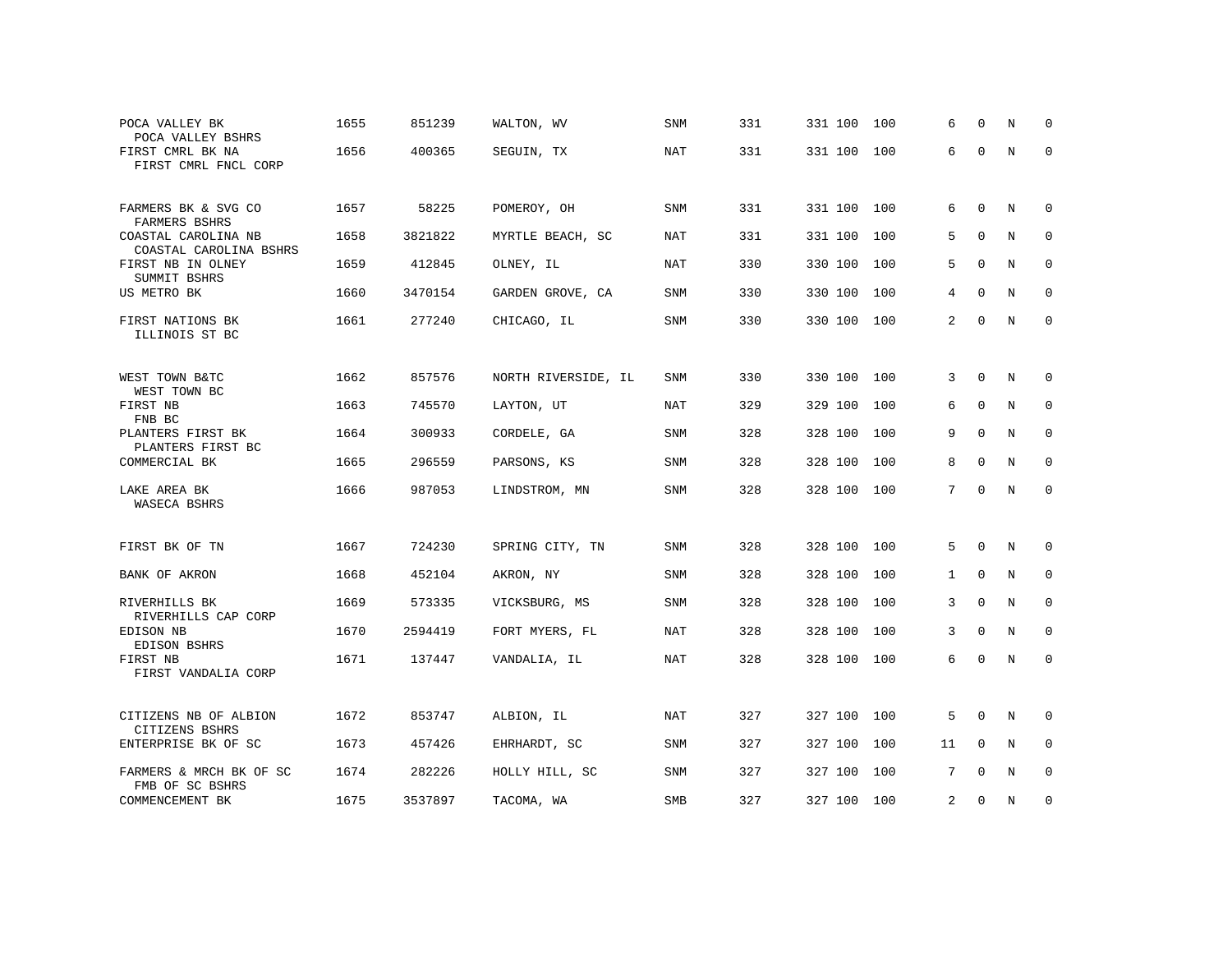| CREDIT ONE BK NA                                                 | 1676 | 639567  | LAS VEGAS, NV     | NAT        | 327 | 327 100 | 100 | 0              | $\mathbf 0$  | N | $\mathbf 0$ |
|------------------------------------------------------------------|------|---------|-------------------|------------|-----|---------|-----|----------------|--------------|---|-------------|
| HASTINGS CITY BK                                                 | 1677 | 750341  | HASTINGS, MI      | SNM        | 327 | 327 100 | 100 | 6              | $\Omega$     | N | $\Omega$    |
| HCB FC                                                           |      |         |                   |            |     |         |     |                |              |   |             |
| CITIZENS ST BK<br>KIDD PARTNERS                                  | 1678 | 877154  | TYLER, TX         | SMB        | 327 | 327 100 | 100 | 6              | $\mathbf{0}$ | N | $\mathbf 0$ |
| FRAZER BK<br>FIRST ALTUS BC                                      | 1679 | 245351  | ALTUS, OK         | <b>SMB</b> | 327 | 327 100 | 100 | 6              | $\Omega$     | N | $\mathbf 0$ |
| CITIZENS ST BK<br>CITIZENS NAT CORP                              | 1680 | 482053  | WISNER, NE        | <b>SMB</b> | 326 | 326 100 | 100 | 9              | $\Omega$     | N | $\mathbf 0$ |
| BRENHAM NB<br>BRENHAM BSHRS                                      | 1681 | 227357  | BRENHAM, TX       | NAT        | 326 | 326 100 | 100 | 2              | $\mathbf 0$  | N | $\mathbf 0$ |
| BANK OF SANTA CLARITA                                            | 1682 | 3302312 | SANTA CLARITA, CA | <b>SNM</b> | 326 | 326 100 | 100 | 0              | $\mathbf{0}$ | N | $\mathbf 0$ |
| ALDEN ST BK                                                      | 1683 | 414102  | ALDEN, NY         | SMB        | 326 | 326 100 | 100 | $\mathbf{1}$   | $\mathbf{0}$ | N | $\mathbf 0$ |
| DENISON ST BK<br>DENISON BSHRS                                   | 1684 | 869551  | HOLTON, KS        | SNM        | 326 | 326 100 | 100 | 5              | $\Omega$     | N | $\mathbf 0$ |
| CMNTY BK OAK PARK RIVER FORE 1685<br>OAK PARK RIVER FOREST BSHRS |      | 2445052 | OAK PARK, IL      | SNM        | 326 | 326 100 | 100 | 2              | $\mathbf 0$  | N | 0           |
| SECURITY ST BK<br>FINANCIAL SCTY CORP                            | 1686 | 955959  | BASIN, WY         | <b>SMB</b> | 326 | 326 100 | 100 | 4              | $\mathbf{0}$ | N | $\mathbf 0$ |
| BANK OF LUXEMBURG<br>LUXEMBURG BSHRS                             | 1687 | 580548  | LUXEMBURG, WI     | SNM        | 325 | 325 100 | 100 | 8              | $\mathbf 0$  | N | 0           |
| COMMUNITY B&TC<br>COMMUNITY BSHRS ESOP                           | 1688 | 957757  | NEOSHO, MO        | SMB        | 325 | 325 100 | 100 | 13             | $\mathbf 0$  | N | 0           |
| LEADERS BK<br>LEADERS GRP                                        | 1689 | 2855978 | OAK BROOK, IL     | SNM        | 325 | 325 100 | 100 | 1              | $\Omega$     | N | $\mathbf 0$ |
| FIRST NB OF SYRACUSE<br>LEGACY FNCL                              | 1690 | 543459  | SYRACUSE, KS      | NAT        | 325 | 325 100 | 100 | 4              | $\mathbf 0$  | N | 0           |
| COLUMBUS FIRST BK<br>COLUMBUS FIRST BC INC                       | 1691 | 3625048 | WORTHINGTON, OH   | <b>SNM</b> | 324 | 324 100 | 100 | $\Omega$       | $\Omega$     | N | $\mathbf 0$ |
| PARADISE BK<br>PARADISE BC                                       | 1692 | 3368635 | BOCA RATON, FL    | SMB        | 324 | 324 100 | 100 | 2              | $\mathbf 0$  | N | 0           |
| GRAND BK<br>GRAND CAP CORP                                       | 1693 | 76854   | TULSA, OK         | SNM        | 323 | 323 100 | 100 | $\overline{a}$ | $\mathbf 0$  | N | $\mathbf 0$ |
| FIRSTBANK<br>FIRST ANTLERS BC                                    | 1694 | 296456  | ANTLERS, OK       | SMB        | 323 | 323 100 | 100 | 5              | $\mathbf 0$  | N | $\mathbf 0$ |
| NORTH SALEM ST BK<br>NORTH SALEM ST BC                           | 1695 | 947749  | NORTH SALEM, IN   | <b>SNM</b> | 323 | 323 100 | 100 | 7              | $\mathbf 0$  | N | $\mathbf 0$ |
| FIRST OPTION BK<br>OSAWATOMIE AGY                                | 1696 | 285852  | OSAWATOMIE, KS    | <b>SMB</b> | 323 | 323 100 | 100 | 4              | $\Omega$     | N | $\mathbf 0$ |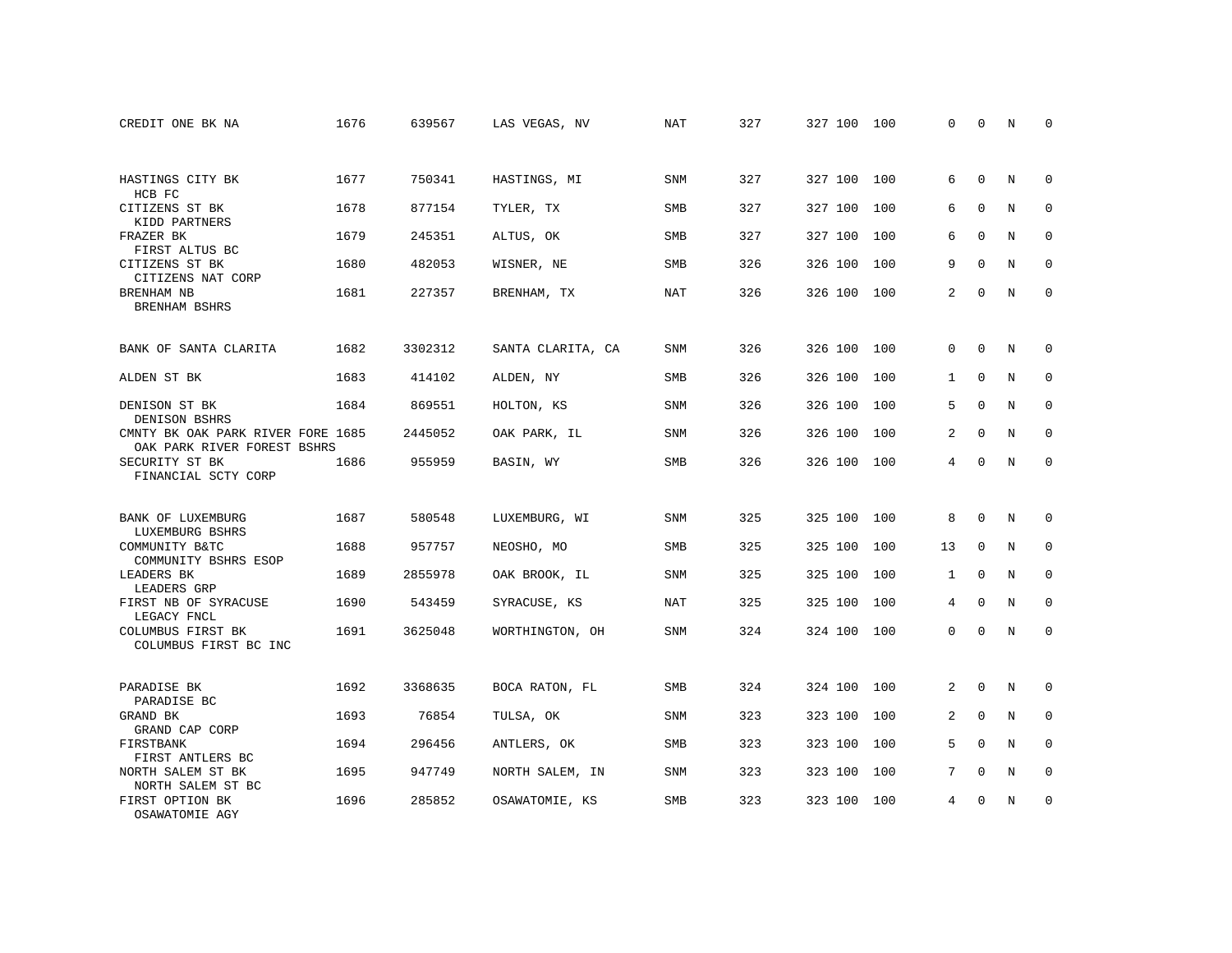| NORTHVIEW BK<br>FINLAYSON BSHRS                       | 1697 | 16551   | SANDSTONE, MN       | <b>SNM</b> | 322 | 322 100 | 100 | 12           | $\Omega$     | N              | $\Omega$    |
|-------------------------------------------------------|------|---------|---------------------|------------|-----|---------|-----|--------------|--------------|----------------|-------------|
| LIBERTY NB<br>LIBERTY BSHRS                           | 1698 | 130813  | ADA, OH             | <b>NAT</b> | 322 | 322 100 | 100 | 5            | $\mathbf 0$  | N              | $\mathbf 0$ |
| SOUTHPOINT BK<br>SOUTHPOINT BSHRS                     | 1699 | 3386536 | BIRMINGHAM, AL      | <b>SNM</b> | 322 | 322 100 | 100 | 3            | $\Omega$     | $\overline{N}$ | $\mathbf 0$ |
| MONUMENT BK<br>MONUMENT BC                            | 1700 | 3616309 | DOYLESTOWN, PA      | <b>SMB</b> | 322 | 322 100 | 100 | $\mathbf{1}$ | $\Omega$     | N              | $\mathbf 0$ |
| COMMUNITY BUS BK<br>CBBC BC                           | 1701 | 3392292 | WEST SACRAMENTO, CA | <b>SNM</b> | 321 | 321 100 | 100 | $\mathbf{1}$ | $\mathbf 0$  | N              | $\mathbf 0$ |
| MILLS CTY ST BK<br><b>GOLDTHWAITE BSHRS</b>           | 1702 | 522753  | GOLDTHWAITE, TX     | SNM        | 321 | 321 100 | 100 | 4            | $\Omega$     | N              | $\mathbf 0$ |
| PERSONS BKG CO<br>PERSONS BKG CO                      | 1703 | 212335  | FORSYTH, GA         | SNM        | 321 | 321 100 | 100 | 5            | $\Omega$     | N              | $\mathbf 0$ |
| SEVIER CTY BK<br>SEVIER CTY BSHRS                     | 1704 | 982937  | SEVIERVILLE, TN     | <b>SNM</b> | 321 | 321 100 | 100 | 5            | $\Omega$     | N              | $\mathbf 0$ |
| TEXAS CHAMPION BK<br>MESQUITE FNCL SVC                | 1705 | 579364  | CORPUS CHRISTI, TX  | SNM        | 321 | 321 100 | 100 | 10           | $\mathbf 0$  | N              | $\mathbf 0$ |
| BANK OF OCEAN CITY                                    | 1706 | 147923  | OCEAN CITY, MD      | <b>SNM</b> | 321 | 321 100 | 100 | 6            | $\mathbf 0$  | N              | $\mathbf 0$ |
|                                                       |      |         |                     |            |     |         |     |              |              |                |             |
| PATRIOT BK<br>SECURITY BC TN                          | 1707 | 3120646 | MILLINGTON, TN      | SMB        | 320 | 320 100 | 100 | 5            | $\Omega$     | N              | $\mathbf 0$ |
| TRIAD BK<br>TRIAD BC                                  | 1708 | 3374382 | FRONTENAC, MO       | SNM        | 320 | 320 100 | 100 | 0            | $\mathbf{0}$ | N              | $\mathbf 0$ |
| CAMPBELL FETTER BK<br>C&F BANC SHARES CORP            | 1709 | 398248  | KENDALLVILLE, IN    | <b>SNM</b> | 320 | 320 100 | 100 | 8            | $\mathbf 0$  | N              | $\mathbf 0$ |
| IXONIA BK<br>IXONIA BSHRS                             | 1710 | 529341  | IXONIA, WI          | SNM        | 320 | 320 100 | 100 | 6            | $\Omega$     | N              | $\mathbf 0$ |
| UNITED AMER BK<br>ATBANCORP                           | 1711 | 3161144 | SAN MATEO, CA       | <b>SNM</b> | 320 | 320 100 | 100 | 2            | $\mathbf 0$  | N              | $\mathbf 0$ |
|                                                       |      |         |                     |            |     |         |     |              |              |                |             |
| ARBOR BK<br>OAKLAND FS                                | 1712 | 1872941 | NEBRASKA CITY, NE   | SNM        | 320 | 320 100 | 100 | 3            | $\mathbf 0$  | N              | $\mathbf 0$ |
| GRAND BK OF TX<br>CASEY BC                            | 1713 | 525352  | DALLAS, TX          | <b>SNM</b> | 319 | 319 100 | 100 | 3            | $\Omega$     | N              | $\mathbf 0$ |
| GRATZ BK<br>GNB FNCL SVC                              | 1714 | 557317  | GRATZ, PA           | <b>SNM</b> | 319 | 319 100 | 100 | 4            | $\Omega$     | N              | $\mathbf 0$ |
| FIRST NB OF MONTEREY                                  | 1715 | 44040   | MONTEREY, IN        | NAT        | 319 | 319 100 | 100 | 3            | $\mathbf{0}$ | N              | $\mathbf 0$ |
| FIRST ROBINSON SB NA<br>FIRST ROBINSON FINANCIAL CORP | 1716 | 660271  | ROBINSON, IL        | <b>NAT</b> | 319 | 319 100 | 100 | 3            | $\mathbf 0$  | N              | $\mathbf 0$ |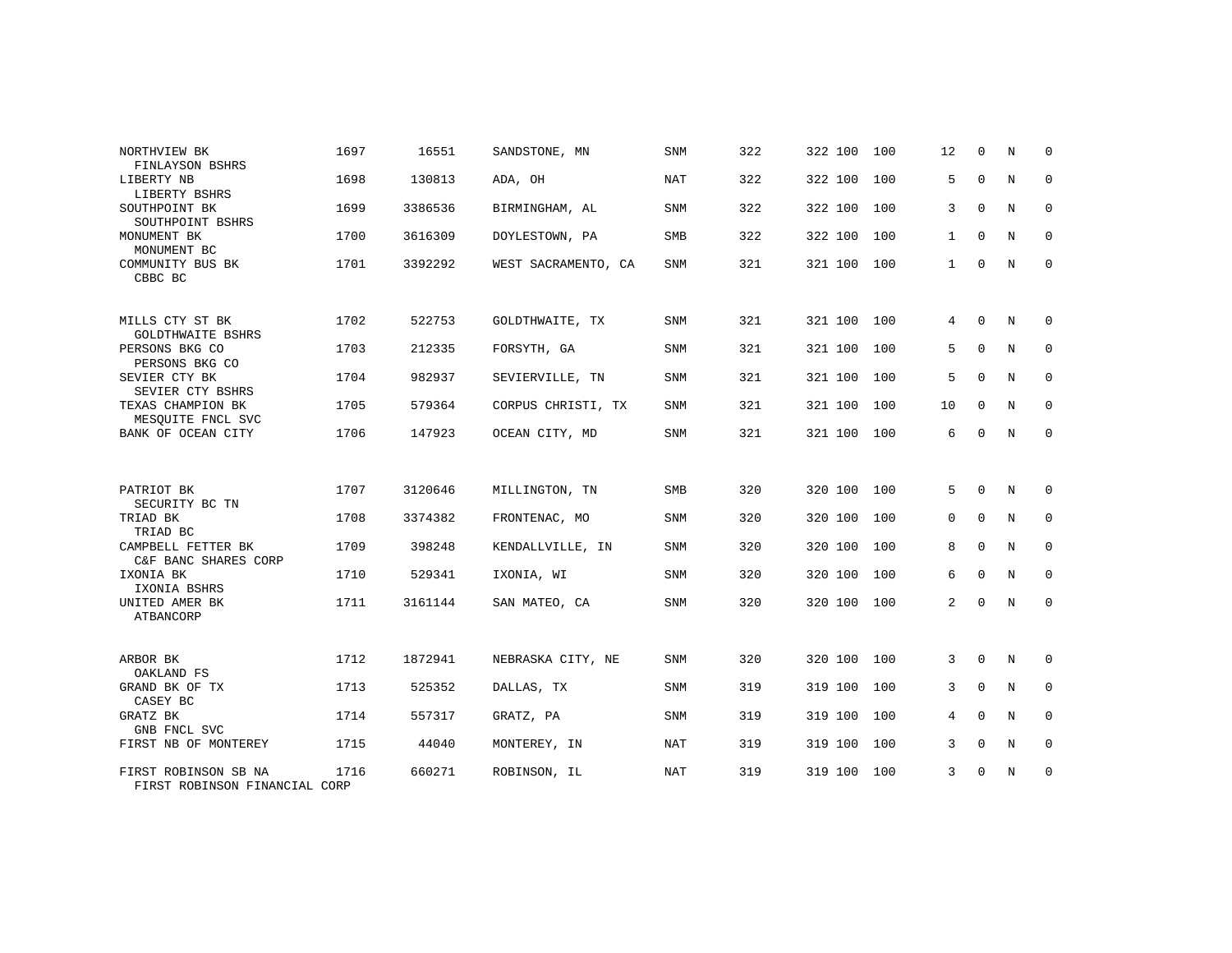| PEOPLES INDEP BK<br>PEOPLES INDEP BSHRS            | 1717 | 1188987 | BOAZ, AL          | SNM        | 319 | 319 100 | 100 | 8              | $\Omega$    | N | $\Omega$    |
|----------------------------------------------------|------|---------|-------------------|------------|-----|---------|-----|----------------|-------------|---|-------------|
| FIRST NORTHERN BK OF WY<br>FIRST NAT BUFFALO BSHRS | 1718 | 868956  | BUFFALO, WY       | <b>SMB</b> | 319 | 319 100 | 100 | 2              | $\Omega$    | N | $\Omega$    |
| PROVIDENCE BK<br>PB FC                             | 1719 | 3404506 | ROCKY MOUNT, NC   | <b>SNM</b> | 318 | 318 100 | 100 | 3              | $\Omega$    | N | $\mathbf 0$ |
| FIRST NB OF LIBERAL<br>KANSAS BC                   | 1720 | 114158  | LIBERAL, KS       | NAT        | 318 | 318 100 | 100 | 4              | $\Omega$    | N | $\Omega$    |
| PILOT BK<br>PILOT BSHRS                            | 1721 | 318835  | TAMPA, FL         | <b>SMB</b> | 318 | 318 100 | 100 | 4              | $\Omega$    | N | $\Omega$    |
| 1ST BK YUMA                                        | 1722 | 3048487 | YUMA, AZ          | SNM        | 318 | 318 100 | 100 | 4              | $\Omega$    | N | $\Omega$    |
| WESTERN AZ BC<br>BANK OF CMRC & TC                 | 1723 | 476539  | CROWLEY, LA       | SNM        | 318 | 318 100 | 100 | 4              | $\Omega$    | N | $\mathbf 0$ |
| BANK OF O'FALLON<br>SECURITY FIRST BSHRS           | 1724 | 410748  | O'FALLON, IL      | SNM        | 318 | 318 100 | 100 | $\mathbf{1}$   | $\Omega$    | N | $\Omega$    |
| AMERICAN BK&TR CO<br>FIRST BRECKINRIDGE BSHRS      | 1725 | 2919898 | BOWLING GREEN, KY | SNM        | 318 | 318 100 | 100 | 4              | $\Omega$    | N | $\mathbf 0$ |
| FIRST FSB<br>NORTHEAST IN BC                       | 1726 | 107570  | HUNTINGTON, IN    | <b>SNM</b> | 318 | 318 100 | 100 | 5              | $\Omega$    | N | $\Omega$    |
| BANK OF ADVANCE<br>MILES BSHRS                     | 1727 | 879644  | ADVANCE, MO       | <b>SMB</b> | 317 | 317 100 | 100 | 5              | $\Omega$    | N | $\Omega$    |
| PEOPLES BK OF CMRC                                 | 1728 | 2661861 | MEDFORD, OR       | <b>SNM</b> | 317 | 317 100 | 100 | 4              | $\Omega$    | N | $\mathbf 0$ |
| WAYNE CTY BK<br>WAYNE CTY BSHRS                    | 1729 | 511832  | WAYNESBORO, TN    | <b>SNM</b> | 317 | 317 100 | 100 | 5              | $\Omega$    | N | $\mathbf 0$ |
| NEW MILLENNIUM BK<br>NMB FC                        | 1730 | 2833882 | FORT LEE, NJ      | <b>SNM</b> | 317 | 317 100 | 100 | 6              | $\Omega$    | N | $\mathbf 0$ |
| LEGACY BK                                          | 1731 | 478252  | WILEY, CO         | SNM        | 316 | 316 100 | 100 | 6              | $\Omega$    | N | $\mathbf 0$ |
|                                                    |      |         |                   |            |     |         |     |                |             |   |             |
| FIRST NAT BK & TR ELK CITY O 1732<br>WESTERN OK FS |      | 114457  | ELK CITY, OK      | <b>NAT</b> | 316 | 316 100 | 100 | $\overline{a}$ | $\mathbf 0$ | N | $\mathbf 0$ |
| STATE BK FNCL<br>FIRST BC                          | 1733 | 2631172 | LA CROSSE, WI     | <b>SMB</b> | 316 | 316 100 | 100 | 4              | $\mathbf 0$ | N | $\mathbf 0$ |
| UNION ST BK<br>DOCKING BSHRS                       | 1734 | 227151  | ARKANSAS CITY, KS | SMB        | 316 | 316 100 | 100 | 8              | $\Omega$    | N | $\Omega$    |
| INTERNATIONAL BK<br>RATON CAP CORP                 | 1735 | 209858  | RATON, NM         | SNM        | 316 | 316 100 | 100 | 6              | $\mathbf 0$ | N | $\mathbf 0$ |
| UNITI BK<br>UNITI FC                               | 1736 | 3076284 | BUENA PARK, CA    | SNM        | 316 | 316 100 | 100 | $\overline{2}$ | $\Omega$    | N | $\Omega$    |
| KAW VALLEY BK<br>TOPEKA BC                         | 1737 | 485456  | TOPEKA, KS        | SNM        | 316 | 316 100 | 100 | 8              | $\Omega$    | N | $\Omega$    |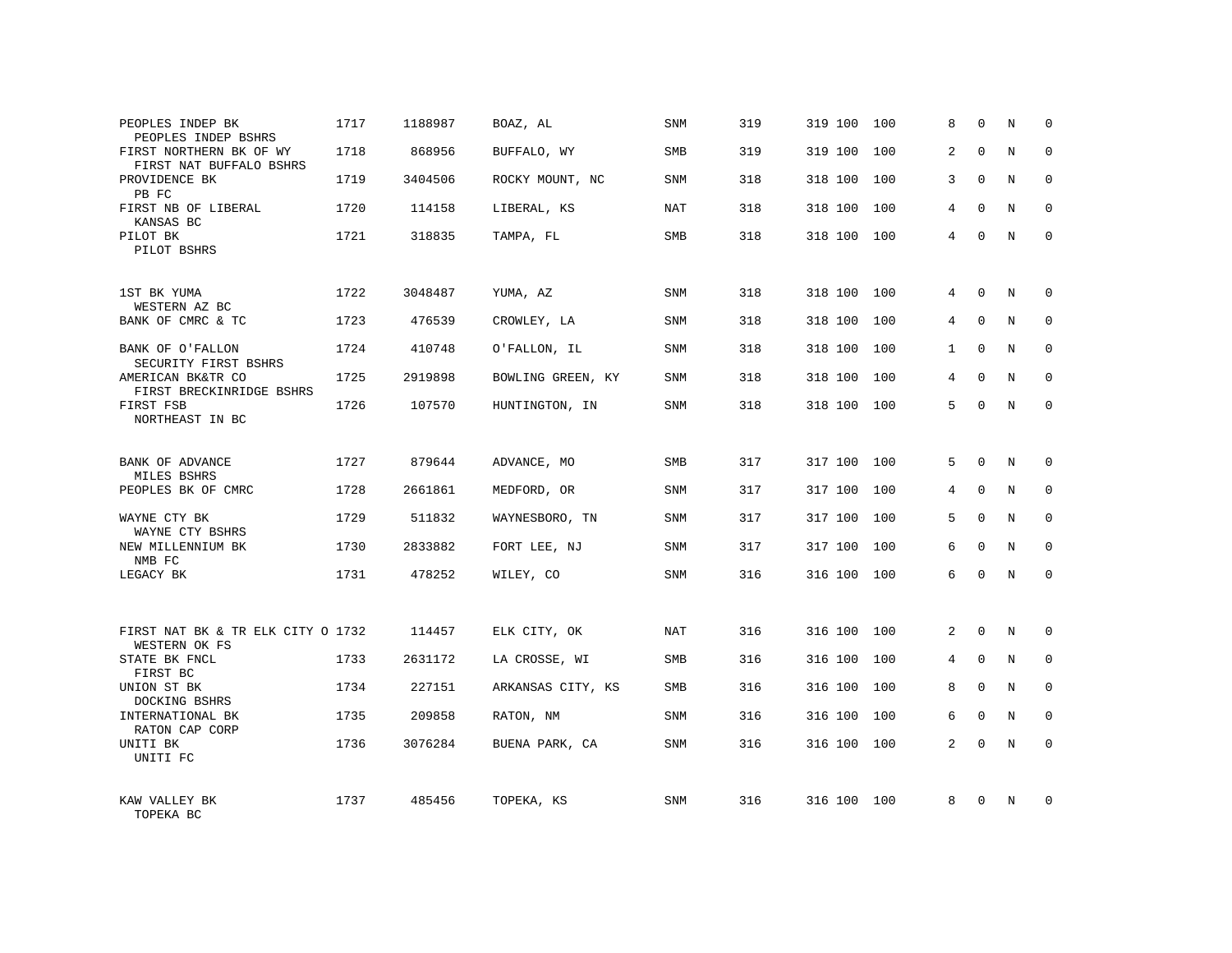| LUMBEE GUARANTY BK                                                          | 1738 | 651121  | PEMBROKE, NC          | SNM        | 316 | 316 100 | 100 | 14             | 0            | N | 0           |
|-----------------------------------------------------------------------------|------|---------|-----------------------|------------|-----|---------|-----|----------------|--------------|---|-------------|
| INSOUTH BK<br>INDEPENDENT SOUTHERN 401 K                                    | 1739 | 329550  | BROWNSVILLE, TN       | <b>SNM</b> | 316 | 316 100 | 100 | 5              | $\Omega$     | N | $\Omega$    |
| SWINEFORD NB<br>FULTON FNCL CORP                                            | 1740 | 203418  | MIDDLEBURG, PA        | <b>NAT</b> | 315 | 315 100 | 100 | 6              | $\Omega$     | N | $\mathbf 0$ |
| APPLE RIVER ST BK<br>FIRST APPLE RIVER CORP                                 | 1741 | 594938  | APPLE RIVER, IL       | SNM        | 315 | 315 100 | 100 | 5              | $\Omega$     | N | $\Omega$    |
| NEW WASHINGTON ST BK                                                        | 1742 | 305442  | NEW WASHINGTON, IN    | SNM        | 315 | 315 100 | 100 | 7              | $\mathbf 0$  | N | 0           |
| NEW INDEPENDENT BSHRS<br>NATIONAL GRAND BK OF MARBLEH 1743<br>GRAND BK CORP |      | 863607  | MARBLEHEAD, MA        | NAT        | 314 | 314 100 | 100 | $\mathbf{1}$   | $\Omega$     | N | $\Omega$    |
| FNB OXFORD BK<br>FIRST NATIONAL HC                                          | 1744 | 590640  | OXFORD, MS            | SMB        | 314 | 314 100 | 100 | 5              | $\Omega$     | N | $\mathbf 0$ |
| NORTHERN ST BK<br>GATO HOLDINGS                                             | 1745 | 188056  | THIEF RIVER FALLS, MN | <b>SNM</b> | 314 | 314 100 | 100 | $\overline{2}$ | $\Omega$     | N | $\Omega$    |
| DELAWARE NB OF DELHI<br>DELHI BC                                            | 1746 | 236603  | DELHI, NY             | NAT        | 313 | 313 100 | 100 | 3              | $\Omega$     | N | $\Omega$    |
| PREMIER BK<br>PREMIER FC                                                    | 1747 | 2687133 | DUBUQUE, IA           | SMB        | 313 | 313 100 | 100 | 2              | $\mathbf{0}$ | N | $\mathbf 0$ |
| CITIZENS BK OF AMER<br>CBA BSHRS                                            | 1748 | 19936   | AMERICUS, GA          | SNM        | 313 | 313 100 | 100 | 2              | $\Omega$     | N | $\Omega$    |
| M C B&TC<br>M C BSHRS                                                       | 1749 | 1003839 | MORGAN CITY, LA       | SNM        | 313 | 313 100 | 100 | 5.             | $\Omega$     | N | $\mathbf 0$ |
| FIRST NB OF MUSCATINE<br>IOWA FIRST BSHRS                                   | 1750 | 893248  | MUSCATINE, IA         | NAT        | 313 | 313 100 | 100 | 2              | $\Omega$     | N | $\mathbf 0$ |
| PARK RIDGE CMNTY BK<br>COMMUNITY BK CORP                                    | 1751 | 2316714 | PARK RIDGE, IL        | SNM        | 312 | 312 100 | 100 | $\Omega$       | $\Omega$     | N | $\mathbf 0$ |
| ROSE HILL BK<br>AMERICAN ST BSHRS                                           | 1752 | 190451  | ROSE HILL, KS         | <b>SMB</b> | 312 | 312 100 | 100 | 5              | $\mathbf{0}$ | N | $\mathbf 0$ |
| BANK OF ID<br>BANK OF ID HC                                                 | 1753 | 300960  | IDAHO FALLS, ID       | <b>SNM</b> | 312 | 312 100 | 100 | 6              | $\mathbf{0}$ | N | $\mathbf 0$ |
| SHAMROCK BK NA<br>SHAMROCK BSHRS ESOP                                       | 1754 | 300353  | COALGATE, OK          | NAT        | 312 | 312 100 | 100 | 6              | $\mathbf{0}$ | N | $\mathbf 0$ |
| EMPIRE ST BK<br>ES BANCSHARES                                               | 1755 | 3277241 | NEWBURGH, NY          | SMB        | 312 | 312 100 | 100 | $\overline{2}$ | $\Omega$     | N | $\Omega$    |
| FIRST NB&TC IRON MOUNTAIN<br>FNB BSHRS                                      | 1756 | 251558  | IRON MOUNTAIN, MI     | NAT        | 311 | 311 100 | 100 | 6              | $\Omega$     | N | $\mathbf 0$ |
| FIRST LIBERTY NB<br>FIRST LIBERTY NATL BSHRS                                | 1757 | 629353  | LIBERTY, TX           | NAT        | 311 | 311 100 | 100 | 3              | $\mathbf 0$  | N | 0           |
| FIRST COMMONWEALTH BK<br>FIRST PRESTONSBURG BSHRS                           | 1758 | 511618  | PRESTONSBURG, KY      | SNM        | 311 | 311 100 | 100 | 7              | $\Omega$     | N | $\mathbf 0$ |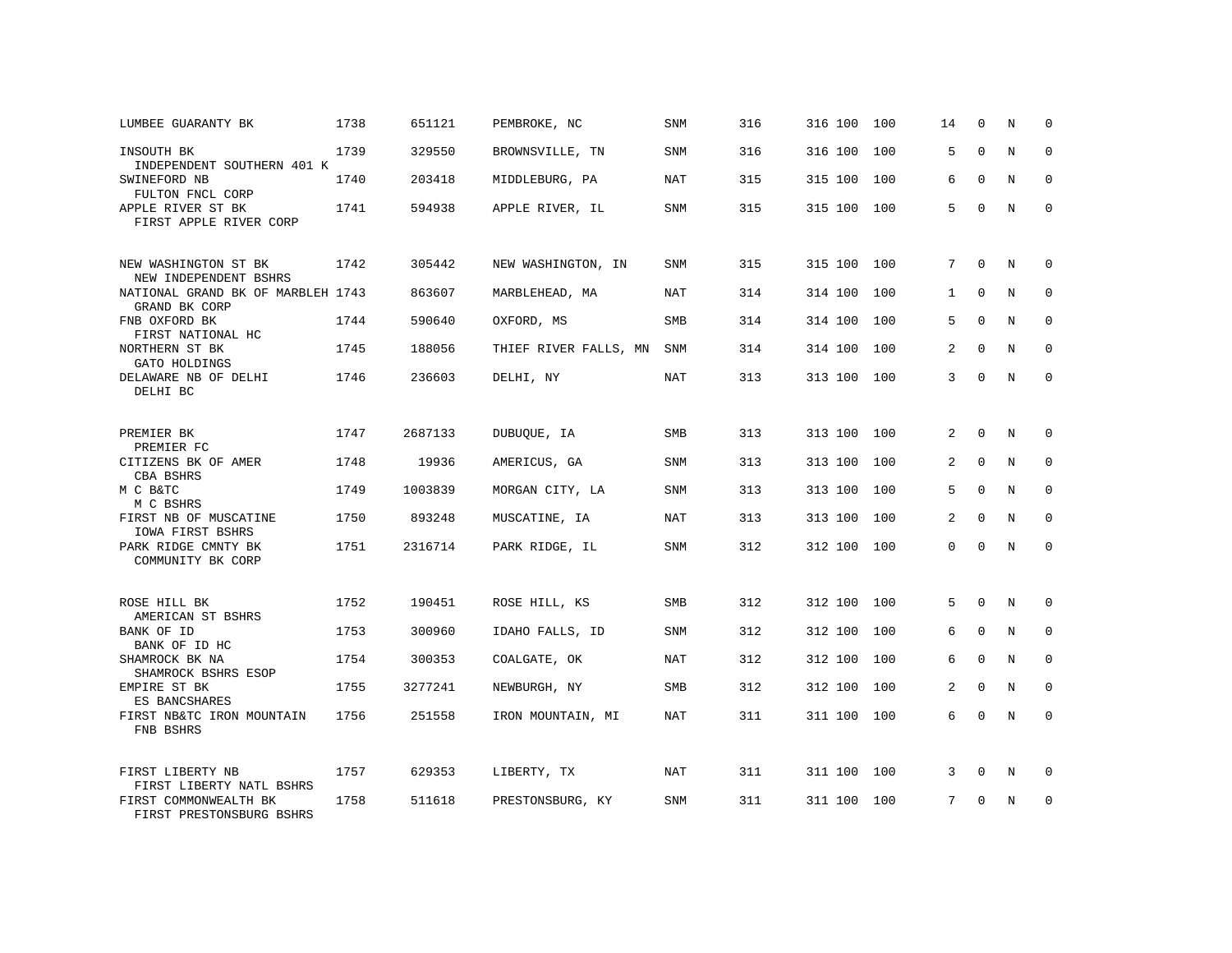| LEA CTY ST BK<br>LEA CTY BSHRS                               | 1759 | 1015252 | HOBBS, NM       | SMB        | 311 | 311 100 | 100 | 2            | $\Omega$     | N | 0           |
|--------------------------------------------------------------|------|---------|-----------------|------------|-----|---------|-----|--------------|--------------|---|-------------|
| GRUNDY NB<br>GNB BSHRS CORP                                  | 1760 | 268828  | GRUNDY, VA      | NAT        | 311 | 311 100 | 100 | 6            | $\Omega$     | N | $\Omega$    |
| UNION NB<br>ELGIN BSHRS                                      | 1761 | 963730  | ELGIN, IL       | NAT        | 310 | 310 100 | 100 | 1            | $\Omega$     | N | $\mathbf 0$ |
| UNION ST BK<br><b>EVEREST BSHRS</b>                          | 1762 | 736550  | EVEREST, KS     | SMB        | 310 | 310 100 | 100 | 6            | $\Omega$     | N | 0           |
| SAVOY BK                                                     | 1763 | 3685396 | NEW YORK, NY    | <b>SNM</b> | 310 | 310 100 | 100 | 0            | $\Omega$     | N | $\mathbf 0$ |
| PEOPLES BK                                                   | 1764 | 285928  | IVA, SC         | <b>SNM</b> | 309 | 309 100 | 100 | 5            | $\Omega$     | N | $\mathbf 0$ |
| PEOPLES FNCL GROUP<br>NATIONAL BK OF COXSACKIE               | 1765 | 234506  | COXSACKIE, NY   | NAT        | 309 | 309 100 | 100 | 5            | $\Omega$     | N | $\Omega$    |
| BANK OF ENGLAND<br>MHBC INV I LLLP                           | 1766 | 244149  | ENGLAND, AR     | <b>SNM</b> | 309 | 309 100 | 100 | 5            | $\mathbf 0$  | N | $\mathbf 0$ |
| IOWA ST BK<br>MID-IOWA BSHRS CO<br>ROUNDBANK<br>WASECA BSHRS | 1767 | 734248  | ALGONA, IA      | <b>SNM</b> | 309 | 309 100 | 100 | 4            | $\Omega$     | N | $\mathbf 0$ |
|                                                              | 1768 | 836852  | WASECA, MN      | <b>SNM</b> | 308 | 308 100 | 100 | 3            | $\mathbf 0$  | N | $\mathbf 0$ |
| ST HENRY BK<br>ST HENRY BC INC                               | 1769 | 568126  | SAINT HENRY, OH | SMB        | 308 | 308 100 | 100 | 2            | $\Omega$     | N | $\Omega$    |
| CITY FIRST BK OF DC NA<br>CITY FIRST ENT                     | 1770 | 2697963 | WASHINGTON, DC  | NAT        | 308 | 308 100 | 100 | 0            | $\Omega$     | N | $\mathbf 0$ |
| CENTRAL B&TC<br>CENTRAL FC                                   | 1771 | 686655  | HUTCHINSON, KS  | SNM        | 308 | 308 100 | 100 | 5            | $\Omega$     | N | $\Omega$    |
| FIRST CITIZENS ST BK<br>WHITEWATER BC                        | 1772 | 831642  | WHITEWATER, WI  | SNM        | 308 | 308 100 | 100 | 6            | $\Omega$     | N | $\Omega$    |
| METROPOLITAN CAP B&TC<br>METROPOLITAN CAP BC                 | 1773 | 3153233 | CHICAGO, IL     | SNM        | 308 | 308 100 | 100 | 0            | $\mathbf{0}$ | N | $\mathbf 0$ |
| BANK & TC<br>LBT BSHRS                                       | 1774 | 496845  | LITCHFIELD, IL  | <b>SNM</b> | 307 | 307 100 | 100 | 6            | $\Omega$     | N | $\mathbf 0$ |
| KINGSTON NB<br>KINGSTON BSHRS                                | 1775 | 966722  | KINGSTON, OH    | NAT        | 307 | 307 100 | 100 | 4            | $\mathbf 0$  | N | $\mathbf 0$ |
| DEUTSCHE BK TC DE<br>DB USA CORP                             | 1776 | 304913  | WILMINGTON, DE  | <b>SNM</b> | 307 | 307 100 | 100 | $\Omega$     | $\Omega$     | N | 100         |
| RIVER CITY BK<br>FIRST BRECKINRIDGE BSHRS                    | 1777 | 396244  | LOUISVILLE, KY  | <b>SNM</b> | 306 | 306 100 | 100 | 5            | $\mathbf 0$  | N | $\mathbf 0$ |
| ADVANTAGE BK                                                 | 1778 | 2927615 | LOVELAND, CO    | SNM        | 306 | 306 100 | 100 | 2            | $\mathbf 0$  | N | 0           |
| FIRST CAPITAL BK<br>GERMANTOWN CAP CORP                      | 1779 | 3177426 | GERMANTOWN, TN  | <b>SNM</b> | 306 | 306 100 | 100 | $\mathbf{1}$ | $\Omega$     | N | $\mathbf 0$ |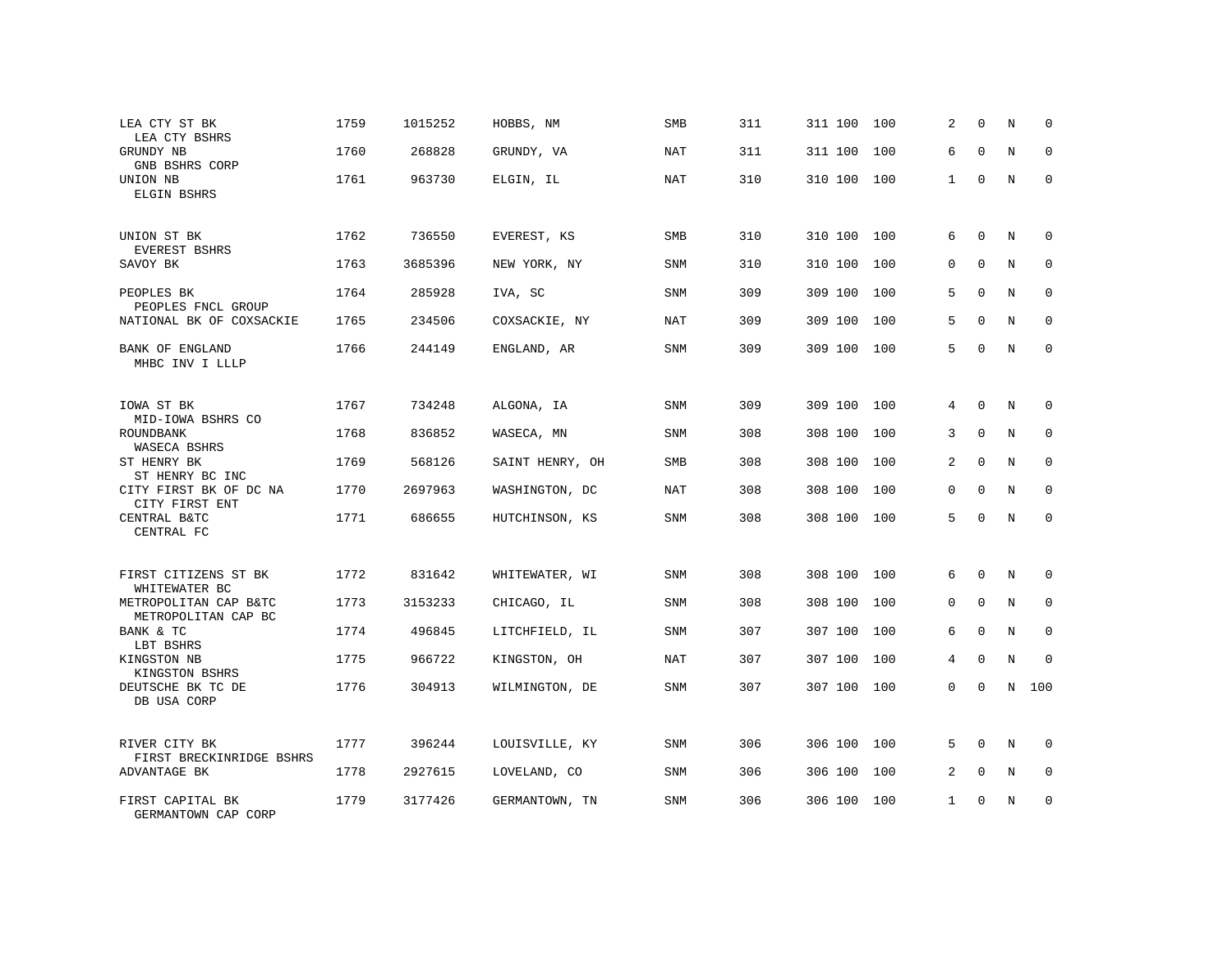| GRINNELL ST BK<br>GRINNELL BSHRS            | 1780 | 783246  | GRINNELL, IA      | SNM        | 306 | 306 100 | 100 | 3 | $\mathbf 0$  | N       | $\Omega$     |
|---------------------------------------------|------|---------|-------------------|------------|-----|---------|-----|---|--------------|---------|--------------|
| COMMUNITY FIRST BK<br>COMMUNITY FIRST BC    | 1781 | 2642598 | KENNEWICK, WA     | SNM        | 306 | 306 100 | 100 | 3 | $\mathbf 0$  | $\rm N$ | $\mathbf 0$  |
| PREMIER CMNTY BK                            | 1782 | 597546  | MARION, WI        | SNM        | 305 | 305 100 | 100 | 9 | $\mathbf{0}$ | N       | $\mathbf 0$  |
| MSB BC                                      |      |         |                   |            |     |         |     |   | $\mathbf{0}$ |         |              |
| FIRST NORTHEAST BK OF NE<br>CENTRAL AGY     | 1783 | 208655  | LYONS, NE         | SMB        | 305 | 305 100 | 100 | 8 |              | N       | $\mathbf 0$  |
| CITIZENS BK OF FORSYTH CTY<br>FORSYTH BSHRS | 1784 | 2505451 | CUMMING, GA       | SNM        | 305 | 305 100 | 100 | 3 | $\Omega$     | N       | $\mathbf 0$  |
| RICHLAND ST BK<br>RICHLAND ST BC            | 1785 | 752653  | RAYVILLE, LA      | SNM        | 305 | 305 100 | 100 | 7 | $\Omega$     | N       | $\mathbf 0$  |
| FIRST CHOICE BK<br>PONTOTOC BSHRS CORP      | 1786 | 968744  | PONTOTOC, MS      | SMB        | 305 | 305 100 | 100 | 2 | $\mathbf 0$  | N       | 0            |
|                                             |      |         |                   |            |     |         |     |   |              |         |              |
| PRIME ALLI BK                               | 1787 | 3309571 | WOODS CROSS, UT   | SNM        | 305 | 305 100 | 100 | 0 | $\mathbf 0$  | N       | $\mathbf 0$  |
| FIRST NB<br><b>BAUER MGMT</b>               | 1788 | 855264  | PORT LAVACA, TX   | NAT        | 305 | 305 100 | 100 | 3 | $\mathbf 0$  | N       | 0            |
| TOWN & COUNTRY B&TC<br>FIRST FARMERS BK HC  | 1789 | 692946  | BARDSTOWN, KY     | <b>SNM</b> | 305 | 305 100 | 100 | 5 | $\mathbf 0$  | N       | 0            |
| MUNICIPAL T&SB                              | 1790 | 460332  | BOURBONNAIS, IL   | <b>SNM</b> | 305 | 305 100 | 100 | 2 | $\Omega$     | N       | $\mathbf{0}$ |
| BANK OF KREMLIN<br>KREMLIN BSHRS            | 1791 | 883959  | KREMLIN, OK       | <b>SMB</b> | 304 | 304 100 | 100 | 4 | $\mathbf{0}$ | N       | $\mathbf{0}$ |
| DELTA BK                                    | 1792 | 975256  | VIDALIA, LA       | <b>SNM</b> | 304 | 304 100 | 100 | 4 | $\mathbf 0$  | N       | 0            |
| CENTRAL LA CAP CORP                         |      |         |                   |            |     |         |     |   |              |         |              |
| FRONTIER BK<br>WHITCORP FC                  | 1793 | 191355  | LAMAR, CO         | <b>SNM</b> | 303 | 303 100 | 100 | 7 | $\Omega$     | N       | $\mathbf 0$  |
| SPRINGFIELD ST BK<br>SPRINGFIELD BSHRS      | 1794 | 197142  | SPRINGFIELD, KY   | SMB        | 303 | 303 100 | 100 | 3 | $\mathbf 0$  | N       | $\mathbf 0$  |
| FARMERS-MERCHANTS B&TC                      | 1795 | 653134  | BREAUX BRIDGE, LA | <b>SNM</b> | 303 | 303 100 | 100 | 6 | $\mathbf 0$  | N       | $\mathbf 0$  |
| ENGLEWOOD B&TC<br>CREWS BKG CORP            | 1796 | 1186965 | ENGLEWOOD, FL     | <b>SNM</b> | 303 | 303 100 | 100 | 3 | $\Omega$     | N       | $\Omega$     |
| CITIZENS B&TC                               | 1797 | 357937  | PLAQUEMINE, LA    | SNM        | 303 | 303 100 | 100 | 5 | $\mathbf 0$  | N       | 0            |
| CITIZENS BC                                 |      |         |                   |            |     |         |     |   |              |         |              |
| WINONA NB<br>WINONA BANC HC                 | 1798 | 220059  | WINONA, MN        | NAT        | 303 | 303 100 | 100 | 2 | $\mathbf 0$  | N       | $\mathbf 0$  |
| CHELSEA ST BK<br>CSB BC                     | 1799 | 711548  | CHELSEA, MI       | <b>SMB</b> | 302 | 302 100 | 100 | 2 | $\mathbf 0$  | N       | $\mathbf 0$  |
| FARMERS ST BK<br>FARMERS BSHRS              | 1800 | 875057  | CENTER, TX        | SNM        | 302 | 302 100 | 100 | 5 | $\Omega$     | N       | $\mathbf 0$  |